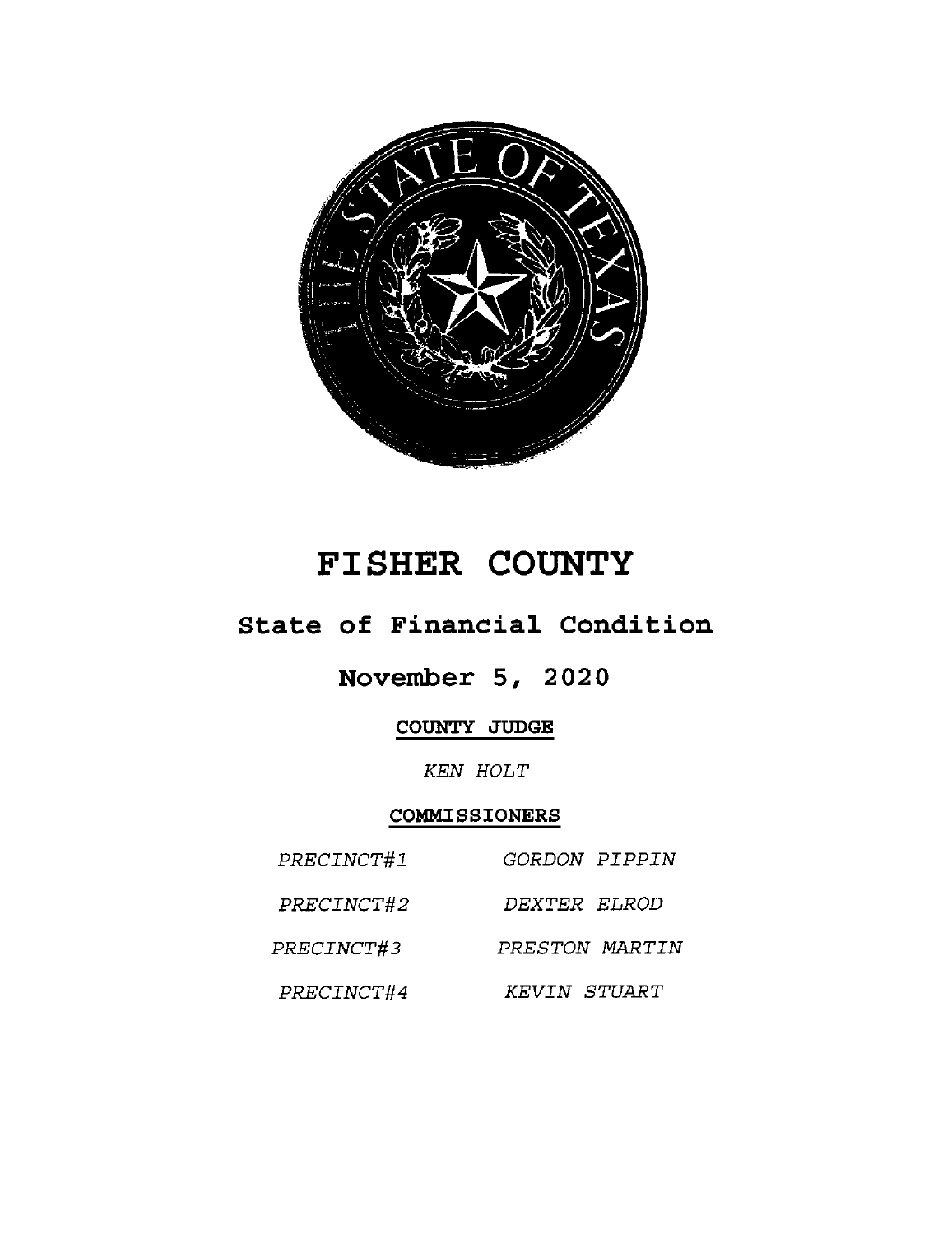

County of Fisher

P. O. Box 126 | Roby, Texas 79543

November 5, 2020

To The Honorable, Glen Harrison, Presiding Judge of the 32<sup>nd</sup> Judicial District Court To The Honorable Commissioners' Court of Fisher County Texas:

> **Ken Holt** Gordon Pippin **Dexter Elrod Preston Martin Kevin Stuart**

County Judge Commissioner #1 Commissioner #2 Commissioner #3 Commissioner #4

Gentlemen:

In compliance with Sec. 114.025, Local Government Code, I herewith present my monthly report on the financial condition of Fisher County, setting forth all the facts of interest and showing further the condition of each account on the books.

Respectfully submitted **Becky Ma** 

County Auditor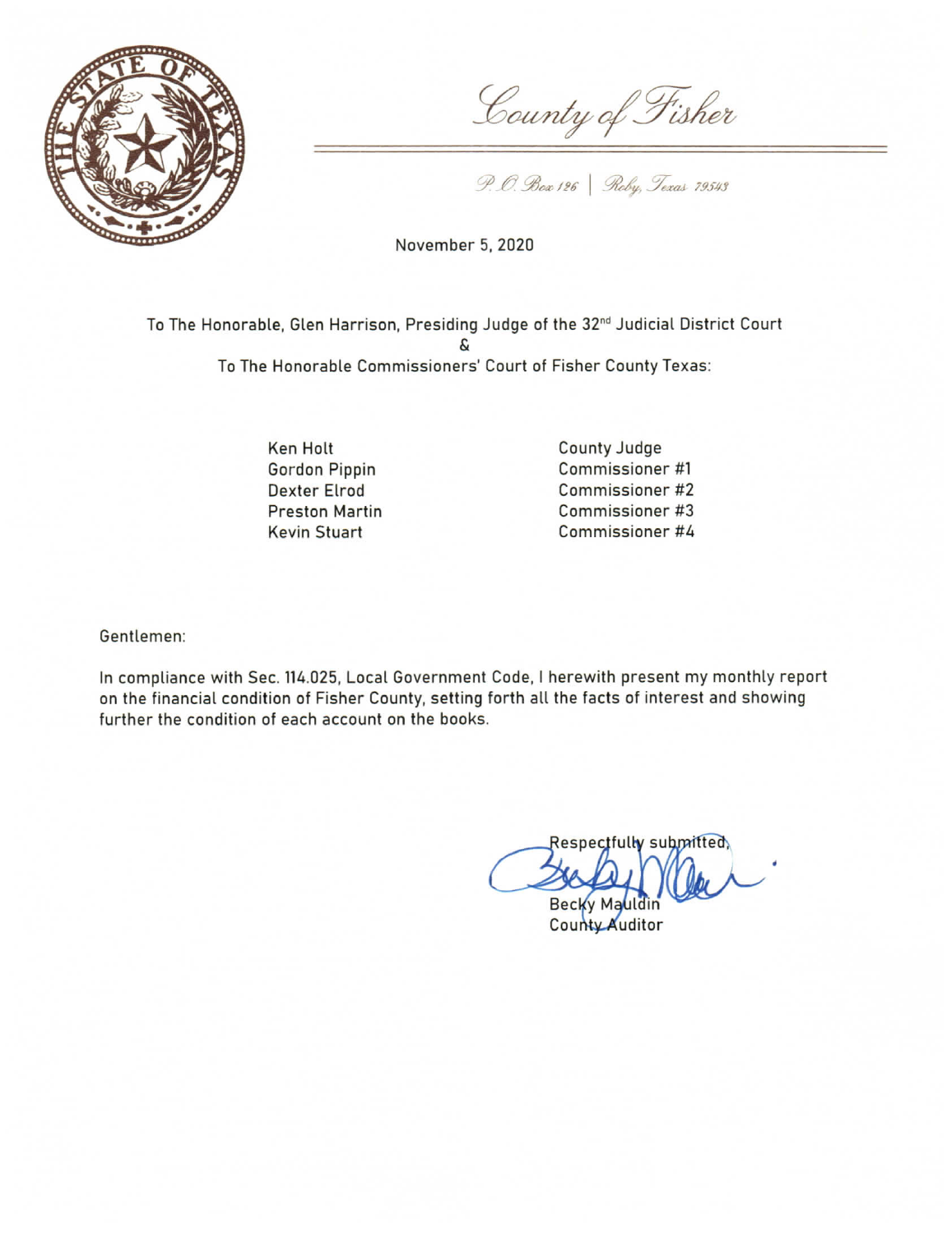|                     | ACCOUNT NO ACCOUNT-TITLE                                                        |                    | BUDGET-AMOUNT BUDGET-AMOUNT YEAR-TO-DATE | YEAR-TO-DATE MONTH-TO-DATE |              | BALANCE PCT                               |                      |
|---------------------|---------------------------------------------------------------------------------|--------------------|------------------------------------------|----------------------------|--------------|-------------------------------------------|----------------------|
|                     | REPORTING FUND: 0010 GENERAL FUND                                               |                    |                                          |                            |              | EFFECTIVE MONTH - 11                      |                      |
| 0100 CASH ACCOUNTS  |                                                                                 |                    |                                          |                            |              |                                           |                      |
|                     |                                                                                 |                    |                                          |                            |              |                                           |                      |
|                     | 10-100-100 CFC: GENERAL FUND                                                    |                    |                                          |                            |              | 33,815.98 50,670.94 - 1,753,840.06        |                      |
|                     | 10-100-130 MONEY MARKET CHECKING                                                |                    |                                          | 30.46                      | 0.00         | 231,772.14                                |                      |
|                     | 10-100-140 GRANT FUND CHECKING                                                  |                    |                                          | 0.00                       | 0.00         | 0.40                                      |                      |
|                     | 10-100-150 DRUG FORFEITURE CHECKING                                             |                    |                                          | 0.00                       | 0.00         | 0.00                                      |                      |
|                     | 10-100-185 DUE FROM I&S FUND                                                    |                    |                                          | 0.00                       | 0.00         | 133,602.02                                |                      |
|                     | 10-100-201 CERTIFICATE OF DEPOSIT - 1                                           |                    |                                          | 51.39                      | 0.00         | 156,358.79                                |                      |
|                     | 10-100-202 CERTIFICATE OF DEPOSIT - 2<br>10-100-203 CERTIFICATE OF DEPOSIT - 3  |                    |                                          | 51.39                      | 0.00<br>0.00 | 156,358.79                                |                      |
|                     | 10-100-204 CERTIFICATE OF DEPOSIT - 4                                           |                    |                                          | 51.39<br>51.39             | 0.00         | 156,358.79<br>156,358.79                  |                      |
|                     | 10-100-205 CERTIFICATE OF DEPOSIT - 5                                           |                    |                                          | 51.39                      | 0.00         | 156,358.79                                |                      |
|                     | 10-100-206 CERTIFICATE OF DEPOSIT - 6                                           |                    |                                          | 44.52                      | 0.00         | 257,969.77                                |                      |
|                     | 10-100-211 REIMBURSEMENT CLEARING                                               |                    |                                          | 0.00                       | 0.00         | 4.00                                      |                      |
|                     | 10-100-230 DISTRICT CLERK EFILE                                                 |                    |                                          | 106.25                     | 0.00         | 156.25                                    |                      |
|                     | 10-100-231 COUNTY CLERK EFILE                                                   |                    |                                          | 900.74                     | 0.00         | 900.74                                    |                      |
|                     | 10-100-232 JP CREDIT CARD                                                       |                    |                                          | 1,962.57                   | 0.00         | 1,962.57                                  |                      |
|                     | 10-100-280 DELINQUENT TAXES RECEIVABLE                                          |                    |                                          | 0.00                       | 0.00         | 108,436.19                                |                      |
|                     | 10-100-285 ALLOWANCE-UNCOLLETABLE TAXES                                         |                    |                                          | 0.00                       | 0.00         | 23,734.89-                                |                      |
|                     | 10-100-290 DUE FROM APPRAISAL DISTRICT                                          |                    |                                          | 0.00                       | 0.00         | 0.00                                      |                      |
|                     | CASH ACCOUNTS                                                                   |                    |                                          |                            |              | 37, 117. 47 50, 670. 94 - 3, 246, 703. 20 |                      |
|                     |                                                                                 |                    |                                          |                            |              |                                           |                      |
|                     | 0300 GENERAL REVENUE ACCOUNTS                                                   |                    |                                          |                            |              |                                           |                      |
|                     | 10-300-100 ADVALOREM TAXES                                                      |                    | 2,482,523.00 2,482,523.00                | 162,080.15                 | 0.00         | 2,320,442.85                              | 07                   |
|                     | 10-300-104 TDEM GRANT                                                           | 0.00               | 0.00                                     | 0.00                       | 0.00         | 0.00                                      |                      |
|                     | 10-300-105 DELINQUENT ADVALOREM TAXES                                           | 0.00               | 0.00                                     | 0.00                       | 0.00         | 0.00                                      |                      |
|                     | 10-300-106 DC EFILE CLEARING ACCOUNT                                            | 0.00               | 0.00                                     | 0.00                       | 0.00         | 0.00                                      |                      |
|                     | 10-300-107 CC EFILE CLEARING ACCOUNT                                            | 0.00               | 0.00                                     | 0.00                       | 0.00         | 0.00                                      |                      |
|                     | 10-300-108 JP C-CARD CLEARING ACCOUNT                                           | 0.00               | 0.00                                     | 0.00                       | 0.00         | 0.00                                      |                      |
|                     | 10-300-109 CREDIT CARD INTEREST EARNED                                          | 150.00             | 150.00                                   | 0.59                       | 0.00         | 149.41                                    | 0 <sub>0</sub>       |
|                     | 10-300-149 APPRAISAL DIST EXCESS REFUND                                         | 0.00               | 0.00                                     | 0.00                       | 0.00         | 0.00                                      |                      |
|                     | 10-300-150 OTHER INCOME                                                         | 100.00             | 100.00                                   | 0.00                       | 0.00         | 100.00                                    | 0 <sub>0</sub>       |
|                     | 10-300-151 TAX COLLECTOR ANNUAL SALES TAX COMM                                  | 7,200.00           | 7,200.00                                 | 0.00                       | 0.00         | 7,200.00                                  | 0 <sub>0</sub>       |
|                     | 10-300-152 MISC REIMBURSEMENTS<br>10-300-153 DPS REIMBURSEMENTS/PHONE& INTERNET | 300.00<br>2,000.00 | 300.00<br>2,000.00                       | 44.00<br>0.00              | 0.00<br>0.00 | 256.00<br>2,000.00                        | 15<br>0 <sub>0</sub> |
|                     | 10-300-155 DRUG FOR REIMBURSING GF JAIL ASSIST                                  | 0.00               | 0.00                                     | 0.00                       | 0.00         | 0.00                                      |                      |
|                     | 10-300-156 DRUG FOR REIMBURSING FICA                                            | 0.00               | 0.00                                     | 0.00                       | 0.00         | 0.00                                      |                      |
|                     | 10-300-157 DRUG FOR REIMBURSING RETIREMENT                                      | 0.00               | 0.00                                     | 0.00                       | 0.00         | 0.00                                      |                      |
|                     | 10-300-180 INTEREST EARNED                                                      | 24,500.00          | 24,500.00                                | 313.54                     | 0.00         | 24,186.46                                 | 01                   |
|                     | 10-300-185 INSURANCE PROCEEDS                                                   | 0.00               | 0.00                                     | 0.00                       | 0.00         | 0.00                                      |                      |
|                     | 10-300-190 INTEREST EARNED CD'S                                                 | 10,400.00          | 10,400.00                                | 301.47                     | 0.00         | 10,098.53                                 | 03                   |
|                     | 10-300-195 INSURANCE REMIBURSEMENTS                                             | 1,000.00           | 1,000.00                                 | 0.00                       | 0.00         | 1,000.00                                  | 0 <sub>0</sub>       |
|                     | 10-300-200 COUNTY RESTITUTION INCOME                                            | 1,600.00           | 1,600.00                                 | 0.00                       | 0.00         | 1,600.00                                  | 0 <sub>0</sub>       |
|                     | 10-300-202 DRUG PROG CCP - 10% COUNTY                                           | 300.00             | 300.00                                   | $6.68-$                    | 0.00         | 306.68                                    | 02                   |
|                     | 10-300-204 OIL & GAS INCOME                                                     | 500.00             | 500.00                                   | 48.86                      | 0.00         | 451.14                                    | 10                   |
| $10 - 300 - 205$    | GAS PIPELINE INCOME                                                             | 0.00               | 0.00                                     | 0.00                       | 0.00         | 0.00                                      |                      |
|                     | 10-300-206 NSF INCOME                                                           | 0.00               | 0.00                                     | 0.00                       | 0.00         | 0.00                                      |                      |
|                     | 10-300-212 HEALTHY COUNTY INCOME                                                | 0.00               | 0.00                                     | 0.00                       | 0.00         | 0.00                                      |                      |
|                     | 10-300-214 COURT APPT ATTY - C & D CLERK                                        | 2,600.00           | 2,600.00                                 | 0.00                       | 0.00         | 2,600.00                                  | 00                   |
|                     | 10-300-216 JUROR REIMBURSEMENT                                                  | 408.00             | 408.00                                   | 132.09                     | 0.00         | 275.91                                    | 32                   |
|                     | 10-300-218 TX-TF-IND DEFENSE GRANT 2019                                         | 7,000.00           | 7,000.00                                 | 0.00                       | 0.00         | 7,000.00                                  | 0 <sub>0</sub>       |
|                     | 10-300-222 AD LITEM TAX SUIT T REES                                             | 55.00              | 55.00                                    | 0.00                       | 0.00         | 55.00                                     | 0 <sub>0</sub>       |
|                     | 10-300-224 OUT OF COUNTY SHERIFF CITATIONS                                      | 0.00               | 0.00                                     | 0.00                       | 0.00         | 0.00                                      |                      |
|                     | 10-300-225 OUT OF COUNTY SHERIFF SERVICE                                        | 400.00             | 400.00                                   | 0.00                       | 0.00         | 400.00                                    | 0 <sub>0</sub>       |
|                     | 10-300-226 INSURANCE BUILDING REPAIRS                                           | 0.00               | 0.00                                     | 0.00                       | 0.00         | 0.00                                      |                      |
|                     | 10-300-228 UNCLAIMED PROPERTY REFUND                                            | 0.00               | 0.00                                     | 0.00                       | 0.00         | 0.00                                      |                      |
|                     | 10-300-229 VOL FIRE DEPT REIMBURSEMENTS                                         | 0.00               | 0.00                                     | 0.00                       | 0.00         | 0.00                                      |                      |
|                     | 10-300-230 TOBACCO SETTLEMENT INCOME                                            | 43.00              | 43.00                                    | 0.00                       | 0.00         | 43.00                                     | 0 <sub>0</sub>       |
|                     | 10-300-231 FISHER COUNTY SHERIFF'S POSSE                                        | 1.00               | 1.00                                     | 0.00                       | 0.00         | 1.00                                      | 0 <sub>0</sub>       |
|                     | 10-300-232 WIND FARM TAX ABATEMENTS                                             | 581,735.00         | 581,735.00                               | 0.00                       | 0.00         | 581,735.00                                | 0 <sub>0</sub>       |
|                     | 10-300-234 SHERIFF - DRUG FORF REIMBURSEMENT                                    | 0.00               | 0.00                                     | 0.00                       | 0.00         | 0.00                                      |                      |
|                     | 10-300-236 SHERIFF - MISC INCOME                                                | 15,140.00          | 15,140.00                                | 0.00                       | 0.00         | 15,140.00                                 | 0 <sub>0</sub>       |
|                     | 10-300-237 SHERIFF BODY ARMOR GRANT                                             | 0.00               | 0.00                                     | 0.00                       | 0.00<br>0.00 | 0.00                                      |                      |
|                     | 10-300-239 SB1849 PRISONER SAFETY FUND GRANT<br>10-300-241 SHERIFF SALE INCOME  | 0.00<br>930.00     | 0.00<br>930.00                           | 0.00<br>0.00               | 0.00         | 0.00<br>930.00                            | 0 <sub>0</sub>       |
|                     | 10-300-242 NEW AG BARN 2020                                                     | 0.00               | 0.00                                     | 0.00                       | 0.00         | 0.00                                      |                      |
|                     | 10-300-245 HAVA CARES ACT - 2020                                                | 0.00               | 0.00                                     | 0.00                       | 0.00         | 0.00                                      |                      |
|                     | 10-300-250 HAVA SECURITY GRANT                                                  | 0.00               | 0.00                                     | 0.00                       | 0.00         | 0.00                                      |                      |
|                     | 10-300-713 BUILDING RENT                                                        | 10.00              | 10.00                                    | 0.00                       | 0.00         | 10.00                                     | 00                   |
|                     |                                                                                 |                    |                                          |                            |              | ------------                              | $- - -$              |
|                     | GENERAL REVENUE ACCOUNTS 3,138,895.00 3,138,895.00                              |                    |                                          | $0.00$ $162,914.02$        |              | $0.00 \quad 2,975,980.98$                 | 05                   |
| 0310 FEES OF OFFICE |                                                                                 |                    |                                          |                            |              |                                           |                      |
|                     | 10-310-400 FEES - COUNTY JUDGE                                                  | 100.00             | 100.00                                   | 12.00                      | 0.00         | 88.00                                     | 12                   |
|                     |                                                                                 |                    |                                          |                            |              |                                           |                      |

-------------------------------------------------------------------------------------------------------------------------------------------

ORIGINAL AMENDED ENCUMBERED ACTIVITY ACTIVITY CURRENT USED

11-05-2020\*\*BUDGET ANALYSIS USAGE REPORT \*\* ASSET, INCOME, & EXPENSE ACCOUNTS PAGE 1 TIME:  $01:08$  PM - EFFECTIVE MONTH: 11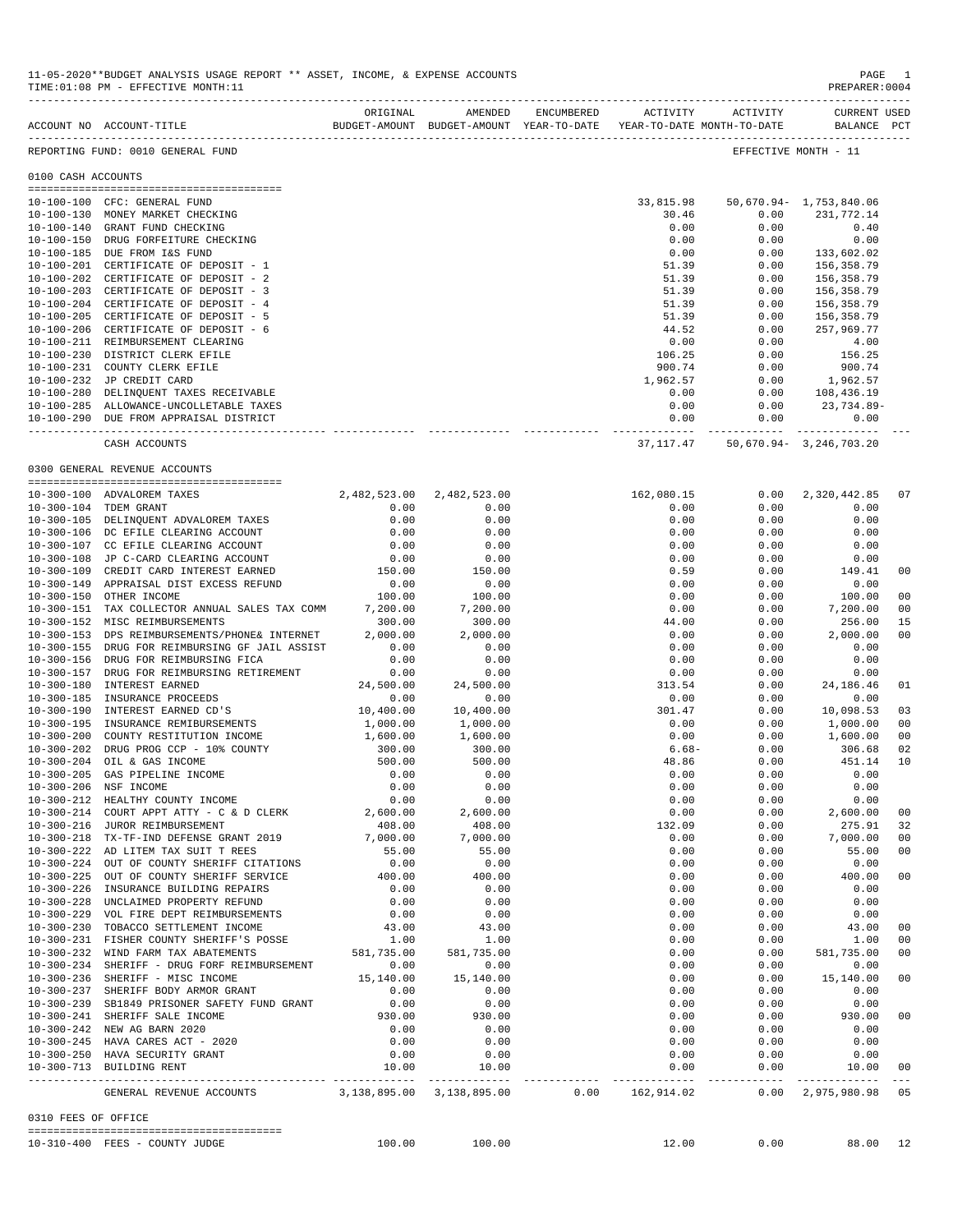| 11-05-2020**BUDGET ANALYSIS USAGE REPORT ** ASSET, INCOME, | & EXPENSE ACCOUNTS | PAGE           |
|------------------------------------------------------------|--------------------|----------------|
| TIME: 01:08 PM - EFFECTIVE MONTH: 11                       |                    | PREPARER: 0004 |
|                                                            |                    |                |

PREPARER:0004 -------------------------------------------------------------------------------------------------------------------------------------------

|                       | ACCOUNT NO ACCOUNT-TITLE                                                                         | ORIGINAL              | AMENDED                            |                           | ENCUMBERED ACTIVITY ACTIVITY<br>BUDGET-AMOUNT BUDGET-AMOUNT YEAR-TO-DATE YEAR-TO-DATE MONTH-TO-DATE |                                | <b>CURRENT USED</b><br>BALANCE PCT                                  |          |
|-----------------------|--------------------------------------------------------------------------------------------------|-----------------------|------------------------------------|---------------------------|-----------------------------------------------------------------------------------------------------|--------------------------------|---------------------------------------------------------------------|----------|
|                       | REPORTING FUND: 0010 GENERAL FUND                                                                |                       |                                    |                           |                                                                                                     |                                | EFFECTIVE MONTH - 11                                                |          |
|                       | 10-310-410 FEES - COUNTY CLERK                                                                   | 65,000.00             | 65,000.00                          | 4.00                      | 8,234.61                                                                                            | 0.00                           | 56,761.39                                                           | 13       |
|                       | 10-310-420 FEES - COUNTY & DISTRICT COURT                                                        | 500.00                | 500.00                             |                           | 50.00                                                                                               | 0.00                           | 450.00                                                              | 10       |
|                       | 10-310-425 FEES - DISTRICT CLERK                                                                 | 9,800.00              | 9,800.00                           |                           | 915.81                                                                                              | 0.00                           | 8,884.19                                                            | 09       |
|                       | 10-310-426 FEES - DIST CLERK TAX RESEARCH                                                        | 700.00                | 700.00                             |                           | 0.20                                                                                                | 0.00                           | 699.80                                                              | 00       |
|                       | 10-310-427 REPAYMENT OF REWARD FINE                                                              | 0.00                  | 0.00                               |                           | 0.00                                                                                                | 0.00                           | 0.00                                                                |          |
|                       | 10-310-430 FEES - JP #1                                                                          | 40,000.00             | 40,000.00                          |                           | 1,879.17                                                                                            | 0.00                           | 38,120.83                                                           | 05       |
|                       | 10-310-432 FEES - JP ATTY DELINQUENT COL<br>10-310-433 FEES - JP WRIT OF POSSESS                 | $400.00$<br>0.00      | 400.00                             |                           | 76.62                                                                                               | 0.00                           | 323.38                                                              | 19       |
|                       |                                                                                                  |                       | $0.00$<br>$600.00$                 |                           | 0.00                                                                                                | 0.00                           | 0.00                                                                |          |
|                       | 10-310-440 FEES - COUNTY ATTORNEY                                                                | $600.00$<br>7,500.00  |                                    |                           | 35.41                                                                                               | 0.00                           | 564.59                                                              | 06       |
|                       | $10-310-445$ FEES - TAX COLLECTOR<br>10-310-447 FEES - TITLE<br>10-310-448 FEES - LIQUOR LICENSE |                       | 7,500.00<br>2,200.00               |                           | 989.05                                                                                              | 0.00                           | 6,510.95<br>1,710.00                                                | 13       |
|                       |                                                                                                  | 2,200.00<br>500.00    | 500.00                             |                           | 490.00<br>0.00                                                                                      | 0.00<br>0.00                   | 500.00                                                              | 22<br>00 |
|                       |                                                                                                  | 0.00                  | 0.00                               |                           | 0.00                                                                                                | 0.00                           | 0.00                                                                |          |
|                       | 10-310-450 FEES - FAMILY PROTECTION                                                              | 0.00                  | 0.00                               |                           | 0.00                                                                                                | 0.00                           | 0.00                                                                |          |
|                       | $10-310-451$ FEES - CHILD CARE<br>$10-310-455$ FEES - SHERIFF                                    | 3,400.00              |                                    | 3,400.00 125.00 1,926.16  |                                                                                                     | 0.00                           | 1,348.84 60                                                         |          |
|                       | 10-310-465 FEES - COUNTY COURT AT LAW JUDGE 0.00                                                 |                       | 0.00                               |                           | 0.00                                                                                                | 0.00                           | 0.00                                                                |          |
|                       | FEES OF OFFICE                                                                                   |                       | 130,700.00 130,700.00 129.00       |                           | ----------- -<br>14,609.03                                                                          | ---------- -                   | $0.00$ 115,961.97 11                                                |          |
|                       |                                                                                                  |                       |                                    |                           |                                                                                                     |                                |                                                                     |          |
|                       | 0320 STATE SUPPLEMENTS                                                                           |                       |                                    |                           |                                                                                                     |                                |                                                                     |          |
|                       | 10-320-405 SUPPLEMENT - COUNTY JUDGE<br>10-320-420 SUPPLEMENT - COUNTY ATTORNEY                  | 23, 333, 00           | 25, 200.00 25, 200.00<br>23,333.00 |                           | 23, 333.00                                                                                          | 0.00                           | 0.00 100                                                            |          |
|                       | STATE SUPPLEMENTS                                                                                | 48,533.00             | ------------                       | 48,533.00 0.00            | .                                                                                                   | ------------<br>28,333.00 0.00 | 20,200.00 58                                                        |          |
| 0400 COUNTY JUDGE     |                                                                                                  |                       |                                    |                           |                                                                                                     |                                |                                                                     |          |
|                       |                                                                                                  |                       |                                    |                           |                                                                                                     |                                |                                                                     |          |
|                       | 10-400-100 SALARY - COUNTY JUDGE                                                                 | 43,080.00             | 43,080.00                          | 0.00                      | 3,668.89                                                                                            | 1,656.92                       | 39,411.11                                                           | 09       |
|                       | 10-400-105 COUNTY JUDGE - STATE SUPPLEMENT                                                       | 25,200.00             | 25,200.00                          | 0.00                      | 2,907.69                                                                                            | 969.23                         | 22, 292.31<br>$2,474.70$ $1,117.61$ $26,583.30$                     | 12       |
|                       | 10-400-110 SALARY - ADMINISTRATIVE ASSISTANT                                                     | 29,058.00             | 29,058.00                          | 0.00                      | 0.00                                                                                                |                                |                                                                     | 09       |
|                       | 10-400-115 LONGEVITY PAY                                                                         | 1,350.00              | 1,350.00                           | 0.00<br>0.00              |                                                                                                     | 0.00                           | 1,350.00                                                            | 00<br>09 |
|                       | 10-400-200 FICA EXPENSE<br>10-400-202 TCDRS GROUP TERM LIFE                                      | 7,550.00<br>0.00      | 7,550.00<br>0.00                   | 0.00                      | 687.46<br>62.45                                                                                     | 284.74<br>25.83                | 6,862.54<br>$62.45-$                                                |          |
|                       | 10-400-205 RETIREMENT                                                                            | 8,122.00              | 8,122.00                           | 0.00                      | 744.92                                                                                              | 308.11                         | 7,377.08                                                            | 09       |
|                       | 10-400-210 MEDICAL INSURANCE                                                                     | 20,520.00             | 20,520.00                          | 0.00                      | 2,563.38                                                                                            | 854.46                         | 17,956.62                                                           | 12       |
|                       | 10-400-300 TRAVEL & SCHOOL                                                                       | 2,500.00              | 2,500.00                           | 0.00                      | 0.00                                                                                                | 0.00                           | 2,500.00                                                            | 00       |
| 10-400-305 SUPPLIES   |                                                                                                  | 2,000.00              | 2,000.00                           | 40.44                     | 9.89                                                                                                | 0.00                           | 1,949.67                                                            | 03       |
|                       | 10-400-310 COMMUNICATIONS                                                                        | 700.00                | 700.00                             | 0.00                      | 17.18                                                                                               | 17.18                          | 682.82                                                              | 02       |
|                       | 10-400-315 BONDS & NOTARY                                                                        | 1,420.00              | 1,420.00                           | 0.00                      | 0.00                                                                                                | 0.00                           | 1,420.00                                                            | 00       |
|                       | 10-400-320 COMPUTER REPAIRS & MAINTENANCE                                                        | 0.00                  | 0.00                               | 0.00                      | 0.00                                                                                                | 0.00                           | 0.00                                                                |          |
|                       | 10-400-325 SCHOOL & DUES                                                                         | 475.00                | 475.00                             | 0.00                      | 0.00                                                                                                | 0.00                           | 475.00                                                              | 00       |
|                       | 10-400-333 LAST YEARS BILLS 2019                                                                 | 0.00                  | 0.00                               | 0.00                      | 0.00                                                                                                | 0.00                           | 0.00                                                                |          |
|                       | 10-400-334 LAST YEARD BILLS 2020                                                                 |                       |                                    |                           | 0.00<br>----------- -                                                                               | 0.00                           | 0.00                                                                |          |
|                       | COUNTY JUDGE                                                                                     |                       |                                    |                           | 13,136.56                                                                                           |                                | 5, 234.08 128, 798.00                                               | 09       |
| 0410 COUNTY CLERK     |                                                                                                  |                       |                                    |                           |                                                                                                     |                                |                                                                     |          |
|                       | 10-410-100 SALARY - COUNTY CLERK                                                                 |                       |                                    |                           |                                                                                                     |                                | $41,080.00$ $41,080.00$ $0.00$ $3,498.57$ $1,580.00$ $37,581.43$ 09 |          |
|                       | 10-410-105 LONGEVITY PAY                                                                         | 3,150.00              | 3,150.00                           | 0.00                      | 0.00                                                                                                | 0.00                           | 3,150.00 00                                                         |          |
|                       | 10-410-110 SALARY - ADMINISTRATIVE ASSISTANT                                                     | 26,978.00             | 26,978.00                          | 0.00                      | 2,297.55                                                                                            | 1,037.60                       | 24,680.45 09                                                        |          |
|                       | 10-410-115 PHONE ALLOWANCE                                                                       | 360.00                | 360.00                             | 0.00                      | 30.65                                                                                               | 13.84                          | 329.35 09                                                           |          |
|                       | 10-410-200 FICA EXPENSE                                                                          | 5,448.00              | 5,448.00                           | 0.00                      | 438.97                                                                                              | 198.36                         | 5,009.03 08                                                         |          |
|                       | 10-410-202 TCDRS GROUP TERM LIFE                                                                 | 0.00                  | 0.00                               | 0.00                      | 40.19                                                                                               | 18.15                          | $40.19 -$                                                           |          |
|                       | 10-410-205 RETIREMENT                                                                            | 5,861.00              | 5,861.00                           | 0.00                      | 479.52                                                                                              | 216.56                         | 5,381.48 08                                                         |          |
|                       | 10-410-210 MEDICAL INSURANCE                                                                     | 20,520.00             | 20,520.00                          | 0.00                      | 2,524.86                                                                                            | 841.62                         | 17,995.14 12                                                        |          |
|                       | 10-410-300 TRAVEL & SCHOOL                                                                       | 2,500.00              | 2,500.00                           | 0.00                      | 200.00                                                                                              | 0.00                           | 2,300.00 08                                                         |          |
| 10-410-305 SUPPLIES   |                                                                                                  | 3,000.00              | 3,000.00                           | 0.00                      | 9.89                                                                                                | 0.00                           | 2,990.11                                                            | 00       |
|                       | 10-410-310 COMMUNICATONS                                                                         | 0.00                  | 0.00                               | 0.00                      | 0.00                                                                                                | 0.00                           | 0.00                                                                |          |
| 10-410-315 BONDS      |                                                                                                  | 100.00                | 100.00                             | 0.00                      | 0.00                                                                                                | 0.00                           | 100.00 00                                                           |          |
|                       | 10-410-320 COPY MACHINE                                                                          | 0.00                  | 0.00                               | 0.00                      | 0.00                                                                                                | 0.00                           | 0.00                                                                |          |
|                       | 10-410-325 ELECTION SCHOOL<br>10-410-330 SOFTWARE MAINTENANCE                                    | 1,500.00<br>10,140.00 | 1,500.00<br>10,140.00              | 0.00<br>845.00            | 0.00<br>845.00                                                                                      | 0.00<br>0.00                   | 1,500.00 00<br>8,450.00 17                                          |          |
|                       | 10-410-334 LAST YEARS BILLS 2020                                                                 | 0.00                  | 0.00                               | 26.38                     | 376.84                                                                                              | 0.00                           | $403.22 -$                                                          |          |
|                       | 10-410-335 SUPPL GUAR FUND EXPENSE                                                               | 0.00                  | 0.00                               | 0.00                      | 0.00                                                                                                | 0.00                           | 0.00                                                                |          |
|                       | 10-410-340 RESTITUTION EXPENSE                                                                   | 0.00                  | 0.00                               | 0.00                      | 0.00                                                                                                | 0.00                           | 0.00                                                                |          |
|                       | COUNTY CLERK                                                                                     | 120,637.00            | 120,637.00                         | _______________<br>871.38 | 10,742.04                                                                                           |                                | _____________<br>3,906.13 109,023.58 10                             |          |
| 0420 DISTRICT CLERK   |                                                                                                  |                       |                                    |                           |                                                                                                     |                                |                                                                     |          |
|                       | 10-420-100 SALARY - DISTRICT CLERK                                                               | 41,080.00             | 41,080.00                          | 0.00                      |                                                                                                     | 3,498.57 1,580.00              | 37,581.43 09                                                        |          |
|                       | 10-420-120 SALARY - ADMINISTRATIVE ASSISTANT                                                     | 10,000.00             | 10,000.00                          | 0.00                      | 762.50                                                                                              | 295.00                         | 9,237.50 08                                                         |          |
|                       | 10-420-200 FICA EXPENSE                                                                          | 3,908.00              | 3,908.00                           | 0.00                      | 314.24                                                                                              | 138.84                         | 3,593.76 08                                                         |          |
|                       | 10-420-202 TCDRS GROUP TERM LIFE                                                                 | 0.00                  | 0.00                               | 0.00                      | 29.41                                                                                               | 12.94                          | $29.41-$                                                            |          |
| 10-420-205 RETIREMENT |                                                                                                  | 4,204.00              | 4,204.00                           | 0.00                      | 350.68                                                                                              | 154.31                         | 3,853.32                                                            | 08       |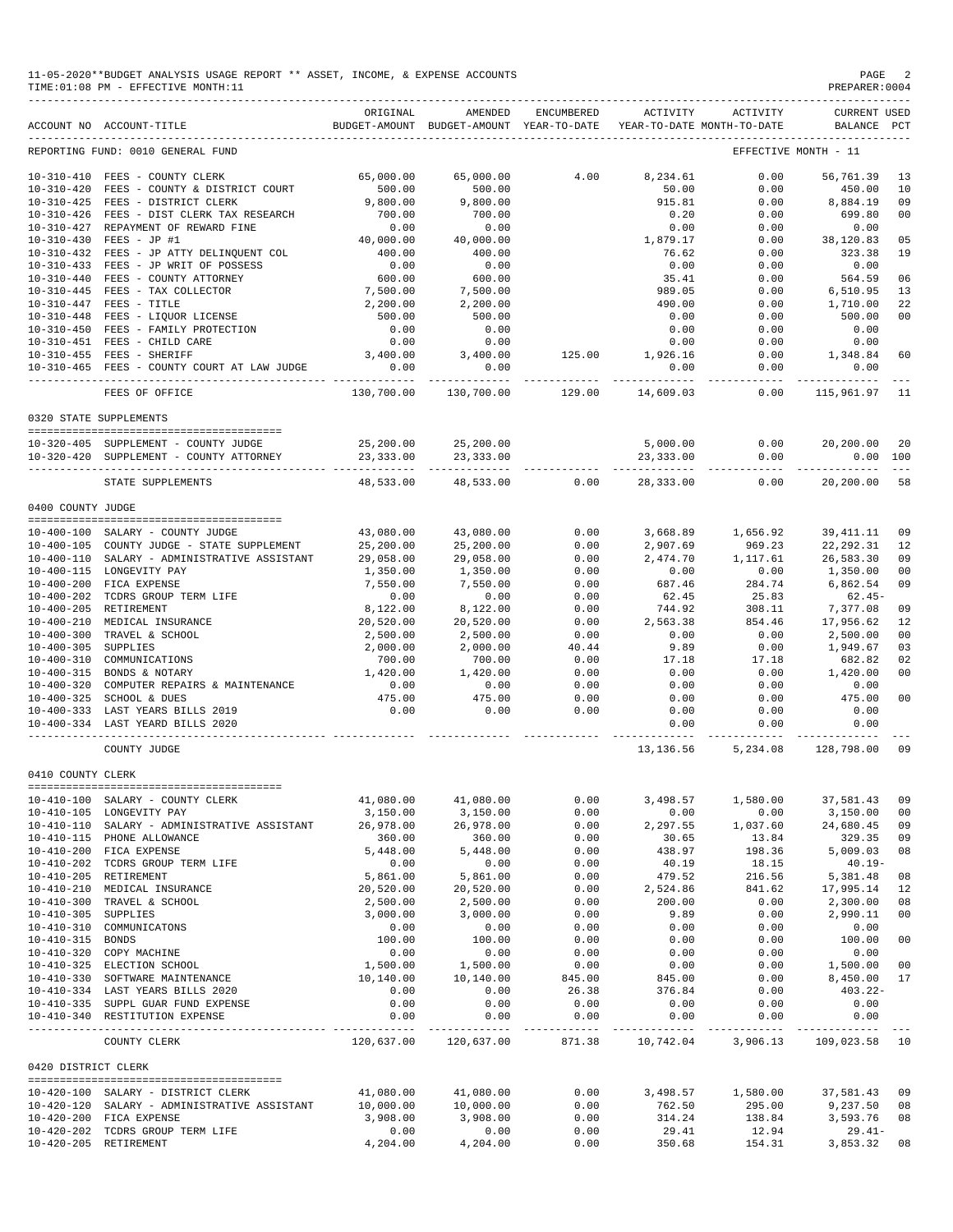|                      | 11-05-2020**BUDGET ANALYSIS USAGE REPORT ** ASSET, INCOME, & EXPENSE ACCOUNTS<br>TIME: 01:08 PM - EFFECTIVE MONTH: 11 |                           |                                                                                |                                                           |                         |                                       | PAGE<br>PREPARER: 0004                | $\overline{\phantom{a}}$ |
|----------------------|-----------------------------------------------------------------------------------------------------------------------|---------------------------|--------------------------------------------------------------------------------|-----------------------------------------------------------|-------------------------|---------------------------------------|---------------------------------------|--------------------------|
|                      | ACCOUNT NO ACCOUNT-TITLE                                                                                              | ORIGINAL                  | AMENDED<br>BUDGET-AMOUNT BUDGET-AMOUNT YEAR-TO-DATE YEAR-TO-DATE MONTH-TO-DATE | ENCUMBERED                                                | ACTIVITY                | ACTIVITY                              | <b>CURRENT USED</b><br>BALANCE PCT    |                          |
|                      | REPORTING FUND: 0010 GENERAL FUND                                                                                     |                           |                                                                                |                                                           |                         |                                       | EFFECTIVE MONTH - 11                  |                          |
|                      | 10-420-210 MEDICAL INSURANCE                                                                                          | 10,260.00                 | 10,260.00                                                                      | 0.00                                                      | 1,281.69                | 427.23                                | 8,978.31                              | 12                       |
| $10 - 420 - 300$     | TRAVEL/SCHOOL/TUITION/DUES                                                                                            | 2,500.00                  | 2,500.00                                                                       | 0.00                                                      | 0.00                    | 0.00                                  | 2,500.00                              | 00                       |
| 10-420-305 SUPPLIES  |                                                                                                                       | 2,000.00                  | 2,000.00                                                                       | 214.74                                                    | 9.88                    | 0.00                                  | 1,775.38                              | 11                       |
|                      | 10-420-310 COMMUNICATIONS                                                                                             | 0.00<br>250.00            | $0.00$<br>$250.00$                                                             | 0.00                                                      | 0.00                    | 0.00                                  | 0.00                                  |                          |
| 10-420-315 BONDS     | 10-420-320 SOFTWARE MAINTENANCE                                                                                       | 3,960.00                  | 3,960.00                                                                       | 0.00<br>330.00                                            | 0.00<br>330.00          | 0.00<br>0.00                          | 250.00<br>3,300.00                    | 00<br>17                 |
|                      | 10-420-333 LAST YEARS BILLS 2019                                                                                      | 0.00                      | 0.00                                                                           | 0.00                                                      | 0.00                    | 0.00                                  | 0.00                                  |                          |
|                      | 10-420-334 LAST YEARS BILLS 2020                                                                                      | 0.00                      | 0.00                                                                           | 0.00                                                      | 0.00                    | 0.00                                  | 0.00                                  |                          |
|                      | 10-420-345 TAX RESEARCH FEE                                                                                           | 0.00                      | 0.00                                                                           |                                                           | 0.00                    | 0.00                                  | 0.00                                  |                          |
|                      | DISTRICT CLERK                                                                                                        | -----------<br>78,162.00- |                                                                                | ------------ -------------<br>78,162.00 - 544.74 6,576.97 | .                       | . _ _ _ _ _ _ _ _ _ _                 | -----------<br>2,608.32 71,040.29+ 09 |                          |
|                      | 0430 JUSTICE OF THE PEACE #1                                                                                          |                           |                                                                                |                                                           |                         |                                       |                                       |                          |
|                      |                                                                                                                       |                           |                                                                                |                                                           |                         |                                       |                                       |                          |
|                      | $10-430-100$ SALARY - JUSTICE OF THE PEACE #1 $41,080.00$<br>10-430-105 LONGEVITY PAY                                 | 600.00                    | 41,080.00<br>600.00                                                            | 0.00<br>0.00                                              | 3,498.57<br>0.00        | 1,580.00<br>0.00                      | 37,581.43<br>600.00                   | 09<br>00                 |
|                      | 10-430-110 SALARY - ADMINISTRATIVE ASSISTANT                                                                          | 26,978.00                 | 26,978.00                                                                      | 0.00                                                      | 2,297.55                | 1,037.60                              | 24,680.45                             | 09                       |
|                      | 10-430-200 FICA EXPENSE                                                                                               | 5,253.00                  | 5,253.00                                                                       | 0.00                                                      | 436.69                  | 198.01                                | 4,816.31                              | 08                       |
|                      | 10-430-202 TCDRS GROUP TERM LIFE                                                                                      | 0.00                      | 0.00                                                                           | 0.00                                                      | 39.99                   | 18.06                                 | $39.99 -$                             |                          |
|                      | 10-430-205 RETIREMENT                                                                                                 | 5,651.00                  | 5,651.00                                                                       | 0.00                                                      | 477.00                  | 215.42                                | 5,174.00                              | 08                       |
|                      | 10-430-210 MEDICAL INSURANCE                                                                                          | 20,520.00                 | 20,520.00                                                                      | 0.00                                                      | 2,563.38                | 854.46                                | 17,956.62                             | 12                       |
|                      | 10-430-300 TRAVEL/SCHOOL/TUITION/DUES                                                                                 | 2,500.00                  | 2,500.00                                                                       | 60.00                                                     | 0.00                    | 0.00                                  | 2,440.00                              | 02                       |
| 10-430-305 SUPPLIES  |                                                                                                                       | 2,000.00                  | 2,000.00                                                                       | 0.00                                                      | 0.00                    | 0.00                                  | 2,000.00                              | 00                       |
|                      | 10-430-310 COMMUNICATIONS                                                                                             | 0.00                      | 0.00                                                                           | 0.00                                                      | 17.18                   | 17.18                                 | $17.18-$                              |                          |
| 10-430-315 BONDS     |                                                                                                                       | 200.00                    | 200.00<br>4,000.00                                                             | 0.00                                                      | 0.00                    | 0.00                                  | 200.00                                | 00                       |
|                      | 10-430-320 VIDEO MAGISTRATE OR LAW BOOKS<br>10-430-330 SOFTWARE MAINTENANCE                                           | 4,000.00<br>5,100.00      | 5,100.00                                                                       | 0.00<br>250.00                                            | 0.00<br>250.00          | 0.00<br>0.00                          | 4,000.00<br>4,600.00                  | 00<br>10                 |
|                      | 10-430-333 LAST YEARS BILLS 2019                                                                                      | 0.00                      | 0.00                                                                           | 0.00                                                      | 0.00                    | 0.00                                  | 0.00                                  |                          |
|                      | 10-430-334 LAST YEARS BILLS 2020                                                                                      | 0.00                      | 0.00                                                                           | 179.91                                                    | 0.00                    | 0.00                                  | $179.91 -$                            |                          |
|                      | 10-430-350 OUT OF COUNTY SHERIFF CITATIONS                                                                            | 200.00                    | 200.00                                                                         | 0.00                                                      | 0.00                    | 0.00                                  | 200.00                                | 00                       |
|                      | 10-430-355 PERMANENT RECORDS BINDERS                                                                                  | 0.00                      | 0.00                                                                           | 0.00                                                      | 0.00                    | 0.00                                  | 0.00                                  |                          |
|                      | 10-430-360 JUVENILE TRUANCY REINBURSE EXPENSE                                                                         | 0.00                      | 0.00<br>--------------                                                         | 0.00<br>------------                                      | 0.00                    | 0.00<br>_____________________________ | 0.00<br>------------                  |                          |
|                      | JUSTICE OF THE PEACE #1                                                                                               | 114,082.00                | 114,082.00                                                                     | 489.91                                                    | 9,580.36                | 3,920.73                              | 104,011.73                            | 09                       |
|                      | 0450 DISTRICT ATTORNEY                                                                                                |                           |                                                                                |                                                           |                         |                                       |                                       |                          |
|                      |                                                                                                                       |                           |                                                                                |                                                           |                         |                                       |                                       |                          |
|                      | 10-450-105 D.A. - STATE SUPPLEMENT                                                                                    | 2,628.00                  | 2,628.00                                                                       | 0.00                                                      | 223.73                  | 101.04                                | 2,404.27                              | 09                       |
|                      | 10-450-110 SALARY - ASSISTANT D.A.<br>10-450-130 SALARY - D.A. SECRETARY                                              | 11,403.00<br>6,066.00     | 11,403.00                                                                      | 0.00<br>0.00                                              | 634.69<br>529.21        | 292.35<br>233.28                      | 10,768.31<br>5,536.79                 | 06<br>09                 |
|                      | 10-450-132 SALARY - ASST D.A. SECRETARY                                                                               | 6,066.00                  | 6,066.00<br>6,066.00                                                           | 0.00                                                      | 516.55                  | 233.28                                | 5,549.45                              | 09                       |
|                      | 10-450-134 SALARY - D.A. INVESTIGATOR                                                                                 | 7,264.00                  | 7,264.00                                                                       | 0.00                                                      | 618.63                  | 279.38                                | 6,645.37                              | 09                       |
|                      | 10-450-200 FICA EXPENSE                                                                                               | 2,267.00                  | 2,267.00                                                                       | 0.00                                                      | 192.96                  | 87.15                                 | 2,074.04                              | 09                       |
|                      | 10-450-202 TCDRS GROUP TERM LIFE                                                                                      | 0.00                      | 0.00                                                                           | 0.00                                                      | 17.41                   | 7.87                                  | $17.41-$                              |                          |
|                      | 10-450-205 RETIREMENT                                                                                                 | 2,438.00                  | 2,438.00                                                                       | 0.00                                                      | 207.63                  | 93.77                                 | 2,230.37                              | 09                       |
|                      | 10-450-210 MEDICAL INSURANCE                                                                                          | 6,700.00                  | 6,700.00                                                                       | 0.00                                                      | 0.00                    | 0.00                                  | 6,700.00                              | 00                       |
| 10-450-300 TRAVEL    |                                                                                                                       | 1,200.00                  | 1,200.00                                                                       | 0.00                                                      | 0.00                    | 0.00                                  | 1,200.00 00                           |                          |
| 10-450-305 SUPPLIES  |                                                                                                                       | 1,128.00                  | 1,128.00                                                                       | 0.00                                                      | 0.00                    | 0.00                                  | 1,128.00                              | 00                       |
|                      | 10-450-308 COURT TRANSCRIPTS                                                                                          | 0.00<br>0.00              | 0.00<br>0.00                                                                   | 0.00<br>0.00                                              | 0.00<br>0.00            | 0.00                                  | 0.00                                  |                          |
|                      | 10-450-310 COMMUNICATIONS<br>10-450-365 CRIME VICTIMS EXPENSE                                                         | 1,400.00                  | 1,400.00                                                                       | 0.00                                                      | 0.00                    | 0.00<br>0.00                          | 0.00<br>1,400.00                      | 00                       |
|                      | 10-450-538 LEGAL STATEMENTS OF FACT                                                                                   | 7,500.00                  | 7,500.00                                                                       | 0.00                                                      | 0.00                    | 0.00                                  | 7,500.00                              | 00                       |
|                      | DISTRICT ATTORNEY                                                                                                     | 56,060.00                 | --------------<br>56,060.00                                                    | ------<br>0.00                                            | -----------<br>2,940.81 | ------------<br>1,328.12              | -------------<br>53, 119.19           | $\frac{1}{2}$<br>05      |
| 0460 COUNTY ATTORNEY |                                                                                                                       |                           |                                                                                |                                                           |                         |                                       |                                       |                          |
|                      |                                                                                                                       |                           |                                                                                |                                                           |                         |                                       | 37,581.43 09                          |                          |
|                      | 10-460-100 SALARY - COUNTY ATTORNEY<br>10-460-105 COUNTY ATTY - STATE SUPPLEMENT                                      | 41,080.00<br>23, 333.00   | 41,080.00<br>23, 333.00                                                        | 0.00<br>0.00                                              | 2,692.26                | 3,498.57 1,580.00<br>897.42           | 20,640.74 12                          |                          |
|                      | 10-460-110 SALARY - ADMINISTRATIVE ASSISTANT                                                                          | 10,000.00                 | 10,000.00                                                                      | 0.00                                                      | 1,000.00                | 600.00                                | 9,000.00 10                           |                          |
|                      | 10-460-200 FICA EXPENSE                                                                                               | 5,693.00                  | 5,693.00                                                                       | 0.00                                                      | 542.41                  | 232.86                                | 5,150.59 10                           |                          |
|                      | 10-460-202 TCDRS GROUP TERM LIFE                                                                                      | 0.00                      | 0.00                                                                           | 0.00                                                      | 49.61                   | 21.23                                 | $49.61 -$                             |                          |
|                      | 10-460-205 RETIREMENT                                                                                                 | 6,125.00                  | 6,125.00                                                                       | 0.00                                                      | 591.80                  | 253.27                                | 5,533.20                              | 10                       |
|                      | 10-460-210 MEDICAL INSURANCE                                                                                          | 10,260.00                 | 10,260.00                                                                      | 0.00                                                      | 1,281.69                | 427.23                                | 8,978.31                              | 12                       |
|                      | 10-460-300 TRAVEL/SCHOOL/TUITION                                                                                      | 2,500.00                  | 2,500.00                                                                       | 0.00                                                      | 0.00                    | 0.00                                  | 2,500.00 00                           |                          |
| 10-460-305 SUPPLIES  |                                                                                                                       | 2,000.00                  | 2,000.00                                                                       | 0.00                                                      | 9.88                    | 0.00                                  | 1,990.12                              | 00                       |
| 10-460-315 BONDS     | 10-460-310 COMMUNICATIONS                                                                                             | 700.00<br>250.00          | 700.00<br>250.00                                                               | 0.00<br>0.00                                              | 17.18<br>0.00           | 17.18<br>0.00                         | 682.82<br>250.00                      | 02<br>00                 |
|                      | 10-460-330 COMPUTER SOFTWARE & MAINTENCE                                                                              | 0.00                      | 0.00                                                                           | 0.00                                                      | 0.00                    | 0.00                                  | 0.00                                  |                          |
|                      | 10-460-333 LAST YEARS BILLS 2019                                                                                      | 0.00                      |                                                                                | 0.00                                                      | 0.00                    | 0.00                                  | 0.00                                  |                          |
|                      | 10-460-334 LAST YEARS BILLS 2020                                                                                      | 0.00                      | $\begin{array}{c} 0.00 \\ 0.00 \end{array}$                                    | 0.00                                                      | 0.00                    | 0.00                                  | 0.00                                  |                          |
|                      | 10-460-370 ELECTRONIC FORMS/ LEGAL RESEARCH                                                                           | 2,000.00                  | 2,000.00                                                                       | 168.00                                                    | 168.00                  | 0.00                                  | 1,664.00 17                           |                          |
|                      | COUNTY ATTORNEY                                                                                                       |                           | 103,941.00 103,941.00                                                          | ------------<br>168.00                                    | 9,851.40                | 4,029.19                              | 93,921.60 10                          |                          |

0470 MAINTENANCE - BUILDING & GROUNDS

========================================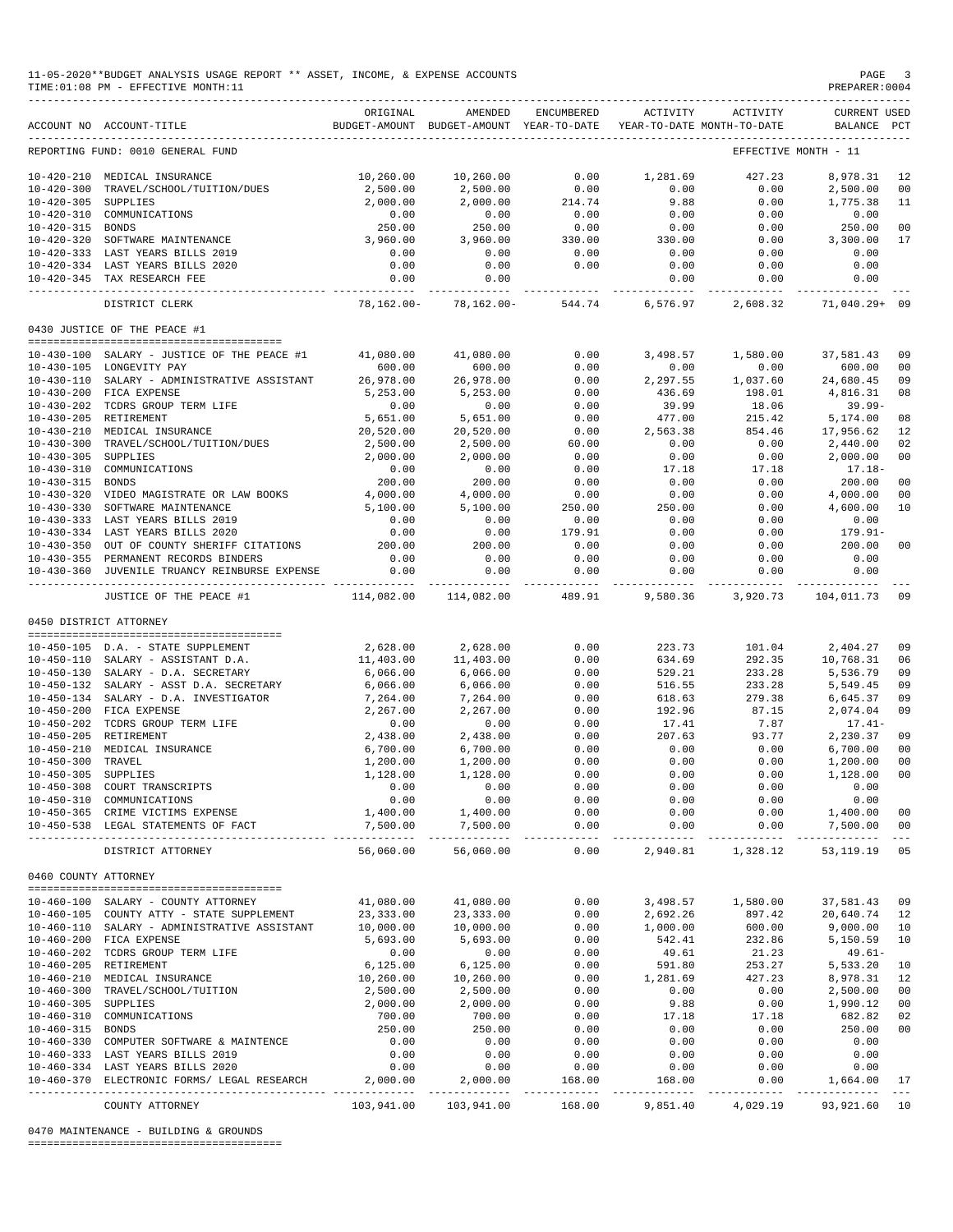|                       | 11-05-2020**BUDGET ANALYSIS USAGE REPORT ** ASSET, INCOME, & EXPENSE ACCOUNTS<br>TIME: 01:08 PM - EFFECTIVE MONTH: 11                                                                                                                      |                           |                                   |                       |                                                                                 |                         | PAGE<br>PREPARER: 0004              |          |
|-----------------------|--------------------------------------------------------------------------------------------------------------------------------------------------------------------------------------------------------------------------------------------|---------------------------|-----------------------------------|-----------------------|---------------------------------------------------------------------------------|-------------------------|-------------------------------------|----------|
|                       | ACCOUNT NO ACCOUNT-TITLE                                                                                                                                                                                                                   | ORIGINAL                  | AMENDED                           | ENCUMBERED            | ACTIVITY<br>BUDGET-AMOUNT BUDGET-AMOUNT YEAR-TO-DATE YEAR-TO-DATE MONTH-TO-DATE | ACTIVITY                | <b>CURRENT USED</b><br>BALANCE PCT  |          |
|                       | REPORTING FUND: 0010 GENERAL FUND                                                                                                                                                                                                          |                           |                                   |                       |                                                                                 |                         | EFFECTIVE MONTH - 11                |          |
|                       |                                                                                                                                                                                                                                            | 6,000.00                  | 6,000.00                          | 302.17                | 19.11                                                                           | 0.00                    | 5,678.72                            | 05       |
|                       | $10-470-305 \quad \mbox{SUPPLIES} \qquad \qquad \mbox{6,000.00} \\ 10-470-333 \quad \mbox{LAST YEARS BILL} \qquad \qquad \mbox{0.00} \\ 10-470-375 \quad \mbox{CONTHOUSE MAINTENANCE} \qquad \qquad \mbox{20,000.00} \\$                   |                           | 0.00                              | 0.00                  | 0.00                                                                            |                         | 0.00                                |          |
|                       |                                                                                                                                                                                                                                            |                           | 20,000.00                         | 85.00                 | 718.77                                                                          | $0.00$<br>$500.00$      | 19,196.23                           | 04       |
|                       | 10-470-376 EXTERMINATOR SERVICES                                                                                                                                                                                                           | 5,000.00                  | 5,000.00                          | 0.00                  | 350.00                                                                          | 0.00                    | 4,650.00                            | 07       |
| 10-470-380 UTILITIES  |                                                                                                                                                                                                                                            | 35,000.00                 | 35,000.00                         | 429.40                | 2,151.79                                                                        | 318.87                  | 32,418.81                           | 07       |
|                       | $10-470-385$ REPAIRS - BUILDINGS<br>$10-470-397$ PERAIRS<br>10-470-387 REPAIRS - AC AND HEATING                                                                                                                                            | 10,000.00                 | 10,000.00                         | 0.00                  | 0.00                                                                            | 0.00                    | 10,000.00                           | 00       |
|                       | 10-470-390 REPAIRS - FC LAW ENFORCEMENT CENTER 2,000.00                                                                                                                                                                                    | 15,000.00                 | 15,000.00<br>2,000.00<br>1,000.00 | $0.00$<br>$0.00$      | 0.00                                                                            | 0.00                    | 15,000.00                           | 00       |
|                       | 10-470-392 REPAIRS - EXTENSION SERVICES                                                                                                                                                                                                    | 1,000.00                  |                                   |                       | 0.00<br>0.00                                                                    | 0.00<br>0.00            | 2,000.00<br>1,000.00                | 00<br>00 |
|                       |                                                                                                                                                                                                                                            | 8,400.00                  |                                   | $0.00$<br>300.00      | 800.00                                                                          | 500.00                  | 7,300.00                            | 13       |
|                       | 10-470-395 REPAIRS - YARD SERVICES<br>10-470-397 REPAIRS - HISTORICAL SOCIETY                                                                                                                                                              | 2,000.00                  | $8,400.00$<br>$2,000.00$          | 0.00                  | 0.00                                                                            | 0.00                    | 2,000.00                            | 00       |
|                       | 10-470-398 REPAIRS TO DAMAGED ELECTRIC LINES                                                                                                                                                                                               | 0.00                      | 0.00                              | 0.00                  | 0.00                                                                            | 0.00                    | 0.00                                |          |
|                       | 10-470-399 REPAIRS TO CH ELECTRIC BOXES                                                                                                                                                                                                    | 0.00                      | 0.00                              | 0.00                  | 0.00                                                                            | 0.00                    | 0.00                                |          |
|                       | MAINTENANCE - BUILDING & GROUNDS 104,400.00                                                                                                                                                                                                | -------------             | 104,400.00                        | 1,116.57              | 4,039.67 1,318.87                                                               |                         | .<br>99,243.76                      | 05       |
| 0480 COUNTY AUDITOR   |                                                                                                                                                                                                                                            |                           |                                   |                       |                                                                                 |                         |                                     |          |
|                       |                                                                                                                                                                                                                                            |                           |                                   |                       |                                                                                 |                         |                                     |          |
|                       | 10-480-100 SALARY - COUNTY AUDITOR                                                                                                                                                                                                         | 43,680.00<br>360.00       | 43,680.00<br>360.00               | 0.00<br>0.00          | 3,719.98<br>30.65                                                               | 13.84                   | 1,679.99 39,960.02<br>329.35        | 09<br>09 |
|                       | $10-480-105 \quad \text{PHONE ALLOWANCE} \qquad \text{360.00} \\ 10-480-110 \quad \text{SALARY} - \text{ASSISTANT ANDITOR} \qquad \text{27,233.00} \\ 27,233.00 \\ \text{28.00} \\ 27,233.00 \\ \text{29.01} \\ 29,233.00 \\ \text{20.02}$ |                           | 27, 233.00                        | 0.00                  | 2,317.03                                                                        |                         | 1,046.40 24,915.97                  | 09       |
|                       | 10-480-115 LONGEVITY PAY                                                                                                                                                                                                                   | 600.00                    | 600.00                            | 0.00                  | 0.00                                                                            | 0.00                    | 600.00                              | 00       |
|                       |                                                                                                                                                                                                                                            |                           | 5,499.00                          | 0.00                  | 464.16                                                                          | 209.62                  | 5,034.84                            | 08       |
|                       |                                                                                                                                                                                                                                            |                           | 0.00                              | 0.00                  | 41.87                                                                           | 18.91                   | $41.87-$                            |          |
|                       |                                                                                                                                                                                                                                            |                           | 5,916.00                          | 0.00                  | 499.37                                                                          |                         | $225.52$ 5,416.63                   | 08       |
|                       | 10-480-210 MEDICAL INSURANCE                                                                                                                                                                                                               | 20,520.00                 | 20,520.00                         | $0.00$<br>$0.00$      |                                                                                 | 2,563.38 854.46         | 17,956.62 12                        |          |
|                       | 10-480-300 TRAVEL/TUITION/DUES<br>10-480-300 TRAVEL/TUITION/DUES<br>10-480-305 SUPPLIES                                                                                                                                                    | 2,500.00                  | 2,500.00                          |                       | 0.00                                                                            | 0.00                    | 2,500.00                            | 00       |
|                       |                                                                                                                                                                                                                                            | 2,000.00                  | 2,000.00                          | 119.49                | 22.48                                                                           | 0.00                    | 1,858.03                            | 07       |
|                       | 10-480-310 COMMUNICATIONS - IPAD EXPENSE                                                                                                                                                                                                   | 500.00                    | 500.00                            | 0.00                  | 37.99                                                                           | 0.00                    | 462.01                              | 08       |
|                       | 10-480-315 BONDS & NOTARY                                                                                                                                                                                                                  | 150.00                    | 150.00                            | 0.00                  | 0.00                                                                            | 0.00                    | 150.00                              | 00       |
|                       | 10-480-320 COMPUTER SOFTWARE & MAINTENANCE                                                                                                                                                                                                 | 0.00                      | 0.00                              | 0.00                  | 0.00                                                                            | 0.00                    | 0.00                                |          |
|                       | 10-480-333 LAST YEARS BILLS 2019                                                                                                                                                                                                           | 0.00<br>0.00              | $0.00$<br>$0.00$                  | 0.00                  | 0.00                                                                            | 0.00                    | 0.00<br>$75.05-$                    |          |
|                       | 10-480-334 LAST YEARS BILLS 2020<br>10-480-400 NEW EQUIPMENT                                                                                                                                                                               |                           | 1,000.00 1,000.00                 | 75.05                 | 0.00<br>$0.00$ $0.00$                                                           | 0.00                    | $0.00$ 1,000.00 00                  |          |
|                       | COUNTY AUDITOR                                                                                                                                                                                                                             |                           | 109,958.00 109,958.00             | 194.54                |                                                                                 |                         | 9,696.91 4,048.74 100,066.55 09     |          |
| 0490 COUNTY TREASURER |                                                                                                                                                                                                                                            |                           |                                   |                       |                                                                                 |                         |                                     |          |
|                       |                                                                                                                                                                                                                                            |                           |                                   |                       |                                                                                 |                         |                                     |          |
|                       | 10-490-100 SALARY - COUNTY TREASURER                                                                                                                                                                                                       |                           | 41,080.00 41,080.00               | 0.00                  |                                                                                 | 3,498.57 1,580.00       | 37,581.43 09                        |          |
|                       | 10-490-105 LONGEVITY PAY                                                                                                                                                                                                                   | 0.00                      | 0.00<br>10,000.00   10,000.00     | 0.00<br>0.00          | 0.00<br>885.00                                                                  | 0.00<br>430.00          | 0.00                                |          |
|                       | 10-490-110 SALARY - ADMINISTRATIVE ASSISTANT<br>10-490-200 FICA EXPENSE                                                                                                                                                                    | 3,908.00                  |                                   | 0.00                  | 335.35                                                                          |                         | 9,115.00 09                         |          |
|                       | 10-490-202 TCDRS GROUP TERM LIFE                                                                                                                                                                                                           | 0.00                      | $3,908.00$<br>0.00                | 0.00                  | 30.25                                                                           | 13.87                   | $153.77$ $3,572.65$ 09<br>$30.25 -$ |          |
| 10-490-205 RETIREMENT |                                                                                                                                                                                                                                            | 4,204.00                  | 4,204.00                          | 0.00                  | 360.75                                                                          | 165.42                  | 3,843.25 09                         |          |
|                       | 10-490-210 MEDICAL INSURANCE                                                                                                                                                                                                               | 10,260.00                 | 10,260.00                         | 0.00                  | 1,281.69                                                                        | 427.23                  | 8,978.31 12                         |          |
|                       | 10-490-300 TRAVEL/SCHOOL/TUITIONS/DUES                                                                                                                                                                                                     |                           | 2,500.00 2,500.00                 | 0.00                  | 0.00                                                                            | 0.00                    | 2,500.00 00                         |          |
| 10-490-305 SUPPLIES   |                                                                                                                                                                                                                                            | 2,000.00                  | 2,000.00                          | 0.00                  | 0.00                                                                            | 0.00                    | 2,000.00                            | 00       |
|                       | 10-490-310 COMMUNICATIONS                                                                                                                                                                                                                  | 0.00                      | 0.00                              | 0.00                  | 0.00                                                                            | 0.00                    | 0.00                                |          |
| 10-490-315 BONDS      |                                                                                                                                                                                                                                            | 200.00                    | 200.00                            | 0.00                  | 0.00                                                                            | 0.00                    | 200.00                              | 00       |
|                       | 10-490-320 COMPUTER SOFTWARE & MAINTENANCE                                                                                                                                                                                                 | 0.00                      | 0.00                              | 0.00                  | 0.00                                                                            | 0.00                    | 0.00                                |          |
|                       | 10-490-333 LAST YEARS BILLS 2019                                                                                                                                                                                                           | 0.00                      | 0.00                              | 0.00                  | 0.00                                                                            | 0.00                    | 0.00                                |          |
|                       | 10-490-334 LAST YEARS BILLS 2020<br>10-490-400 NEW EQUIPMENT                                                                                                                                                                               | 0.00<br>1,000.00          | 0.00<br>1,000.00                  | 46.38<br>0.00         | 0.00<br>0.00                                                                    | 0.00<br>0.00            | $46.38-$<br>1,000.00                | 00       |
|                       | COUNTY TREASURER                                                                                                                                                                                                                           | 75,152.00                 | 75,152.00                         | 46.38                 | 6,391.61                                                                        | 2,770.29                | 68,714.01 09                        |          |
|                       | 0500 TAX ASSESSOR/COLLECTOR                                                                                                                                                                                                                |                           |                                   |                       |                                                                                 |                         |                                     |          |
|                       |                                                                                                                                                                                                                                            |                           |                                   |                       |                                                                                 |                         |                                     |          |
|                       | 10-500-100 SALARY - TAX COLLECTOR                                                                                                                                                                                                          | 41,080.00                 | 41,080.00                         | 0.00                  | 3,498.57                                                                        | 1,580.00                | 37,581.43 09                        |          |
|                       | 10-500-105 LONGEVITY PAY                                                                                                                                                                                                                   | 4,500.00                  | 4,500.00                          | 0.00                  | 0.00                                                                            | 0.00                    | 4,500.00 00                         |          |
|                       | 10-500-110 SALARY - ADMINISTRATIVE ASSISTANT                                                                                                                                                                                               | 26,978.00                 | 26,978.00                         | 0.00                  | 2,297.55                                                                        | 1,037.60                | 24,680.45 09                        |          |
|                       | 10-500-115 VOTER REGISTRAR                                                                                                                                                                                                                 | 350.00                    | 350.00                            | 0.00                  | 338.55                                                                          | 0.00                    | 11.45                               | 97       |
|                       | 10-500-200 FICA EXPENSE                                                                                                                                                                                                                    | 5,551.00                  | 5,551.00                          | 0.00                  | 443.41                                                                          | 200.25                  | 5,107.59                            | 08       |
|                       | 10-500-202 TCDRS GROUP TERM LIFE                                                                                                                                                                                                           | 0.00                      | 0.00                              | 0.00                  | 39.99                                                                           | 18.06                   | $39.99 -$                           |          |
| 10-500-205 RETIREMENT |                                                                                                                                                                                                                                            | 5,972.00                  | 5,972.00                          | 0.00                  | 477.00                                                                          | 215.42                  | 5,495.00                            | 08       |
| 10-500-300 TRAVEL     | 10-500-210 MEDICAL INSURANCE                                                                                                                                                                                                               | 20,520.00<br>2,500.00     | 20,520.00<br>2,500.00             | 0.00<br>0.00          | 2,563.38<br>511.40                                                              | 854.46<br>511.40        | 17,956.62 12                        |          |
| 10-500-305 SUPPLIES   |                                                                                                                                                                                                                                            | 1,500.00                  | 1,500.00                          | 162.73                | 0.00                                                                            | 0.00                    | 1,988.60 20<br>1,337.27 11          |          |
|                       | 10-500-310 COMMUNICATIONS                                                                                                                                                                                                                  | 0.00                      | 0.00                              | 0.00                  | 0.00                                                                            | 0.00                    | 0.00                                |          |
| 10-500-315 BONDS      |                                                                                                                                                                                                                                            | 450.00                    | 450.00                            | 0.00                  | 0.00                                                                            | 0.00                    | 450.00                              | 00       |
|                       | 10-500-334 LAST YEARS BILLS 2020                                                                                                                                                                                                           | 0.00                      | 0.00                              | 0.00                  | 0.00                                                                            | 0.00                    | 0.00                                |          |
|                       | TAX ASSESSOR/COLLECTOR                                                                                                                                                                                                                     | -----------<br>109,401.00 | . <b>.</b> .<br>109,401.00        | -----------<br>162.73 | ----------<br>10,169.85                                                         | -----------<br>4,417.19 | -------------<br>99,068.42 09       |          |
|                       |                                                                                                                                                                                                                                            |                           |                                   |                       |                                                                                 |                         |                                     |          |

### 0530 NON DEPARTMENTAL

========================================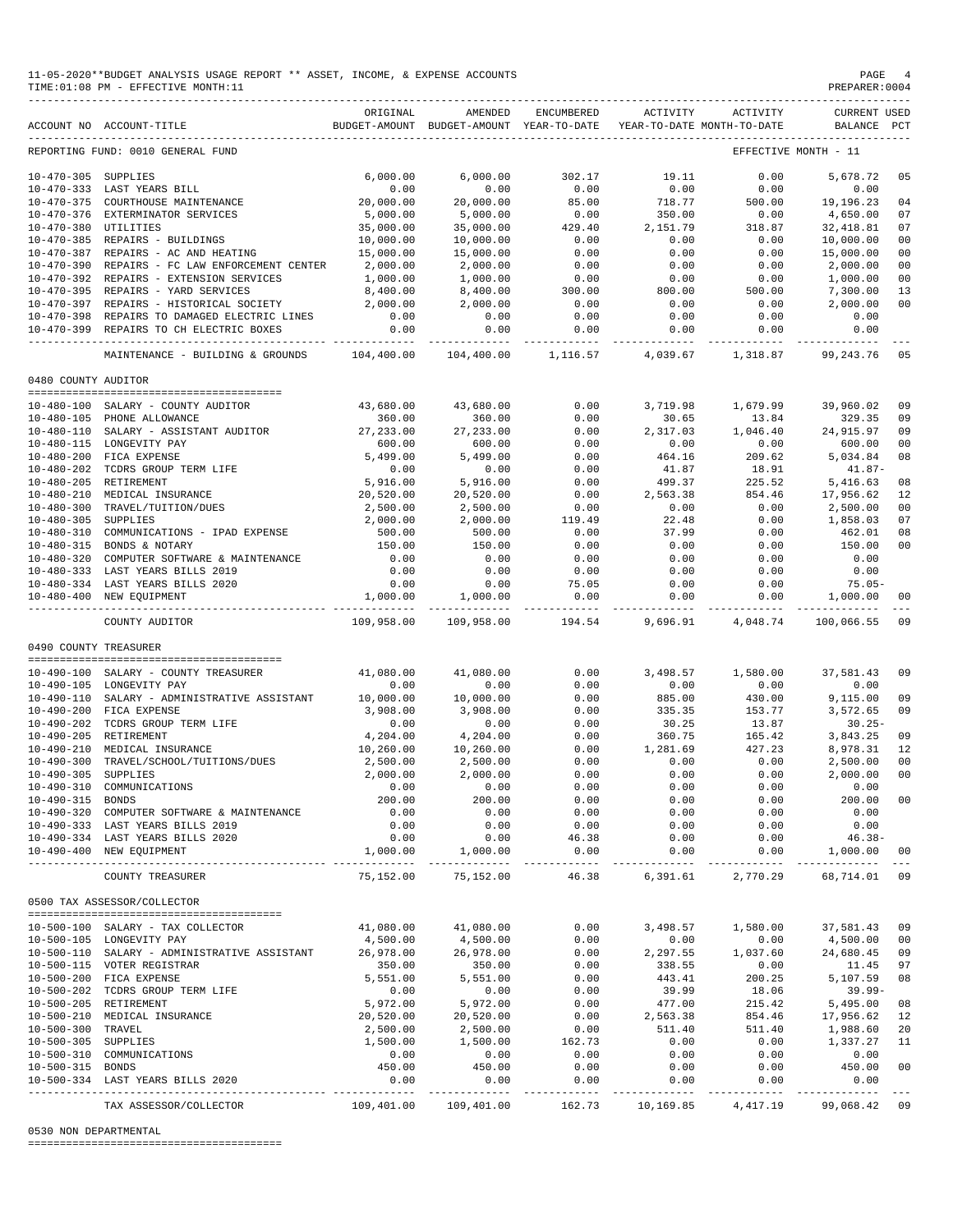| 11-05-2020**BUDGET ANALYSIS USAGE REPORT ** ASSET, INCOME, & EXPENSE ACCOUNTS | PAGE           |
|-------------------------------------------------------------------------------|----------------|
| TIME: 01:08 PM - EFFECTIVE MONTH: 11                                          | PREPARER: 0004 |

|                      | ACCOUNT NO ACCOUNT-TITLE                       | ORIGINAL   | AMENDED<br>BUDGET-AMOUNT BUDGET-AMOUNT YEAR-TO-DATE | ENCUMBERED    | ACTIVITY<br>YEAR-TO-DATE MONTH-TO-DATE | ACTIVITY      | <b>CURRENT USED</b><br>BALANCE PCT |                         |
|----------------------|------------------------------------------------|------------|-----------------------------------------------------|---------------|----------------------------------------|---------------|------------------------------------|-------------------------|
|                      | REPORTING FUND: 0010 GENERAL FUND              |            |                                                     |               |                                        |               | EFFECTIVE MONTH - 11               |                         |
|                      | 10-530-200 FICA EXPENSE                        | 120.00     | 120.00                                              | 0.00          | 241.82                                 | 187.24        | 121.82-202                         |                         |
| $10 - 530 - 202$     | TCDRS GROUP TERM LIFE                          | 0.00       | 0.00                                                | 0.00          | 8.38                                   | 8.38          | $8.38 -$                           |                         |
|                      | 10-530-205 RETIREMENT                          | 125.00     | 125.00                                              | 0.00          | 99.96                                  | 99.96         | 25.04                              | 80                      |
| $10 - 530 - 305$     | SUPPLIES                                       | 2,500.00   | 2,500.00                                            | 59.10         | 9.89                                   | 0.00          | 2,431.01                           | 03                      |
| $10 - 530 - 306$     | CORONAVIRUS EXPENSE 2020 TDEM                  | 20,000.00  | 20,000.00                                           | 58,651.44     | 1,313.64                               | 1,214.64      | 39,965.08-300                      |                         |
|                      |                                                |            |                                                     |               |                                        |               |                                    |                         |
| $10 - 530 - 310$     | COMMUNICATIONS                                 | 55,000.00  | 55,000.00                                           | 753.00        | 3,719.80                               | 0.00          | 50,527.20                          | 08                      |
|                      | 10-530-311 SOFTWARE FOR AUDITOR & TREASURER    | 40,000.00  | 40,000.00                                           | 0.00          | 0.00                                   | 0.00          | 40,000.00                          | 0 <sub>0</sub>          |
|                      | 10-530-333 LAST YEARS BILLS 2019               | 0.00       | 0.00                                                | 0.00          | 0.00                                   | 0.00          | 0.00                               |                         |
|                      | 10-530-334 LAST YEARS BILLS 2020               | 0.00       | 0.00                                                | $339.19 -$    | 1,355.28                               | 0.00          | $1,016.09-$                        |                         |
|                      | 10-530-415 MISCELLANEOUS REIMBURSEMENTS        | 300.00     | 300.00                                              | 0.00          | 0.00                                   | 0.00          | 300.00                             | 0 <sub>0</sub>          |
| $10 - 530 - 418$     | MISCELLANEOUS EXPENSE                          | 800.00     | 800.00                                              | 0.00          | 0.00                                   | 0.00          | 800.00                             | 0 <sub>0</sub>          |
| $10 - 530 - 419$     | IRS TAX PENALTY                                | 0.00       | 0.00                                                | 0.00          | 0.00                                   | 0.00          | 0.00                               |                         |
| $10 - 530 - 420$     | EMPLOYEE INSURANCE EXPENSE                     | 0.00       | 0.00                                                | 0.00          | 0.00                                   | 0.00          | 0.00                               |                         |
| $10 - 530 - 425$     | HEALTHY COUNTY EXPENSE                         | 0.00       | 0.00                                                | 0.00          | 0.00                                   | 0.00          | 0.00                               |                         |
| $10 - 530 - 426$     | COUNTY RESTITUTION EXPENSE                     | 89.00      | 89.00                                               | 0.00          | 0.00                                   | 0.00          | 89.00                              | 0 <sub>0</sub>          |
| $10 - 530 - 427$     | TAX COLLECTOR REG FEE REFUND                   | 56.00      | 56.00                                               | 0.00          | 0.00                                   | 0.00          | 56.00                              | 0 <sub>0</sub>          |
| $10 - 530 - 430$     | <b>BANK CHARGES</b>                            | 100.00     | 100.00                                              | 0.00          | 0.00                                   | 0.00          | 100.00                             | 0 <sub>0</sub>          |
| $10 - 530 - 435$     | ELECTION SUPPLIES/BOXES/JUDGES                 | 25,000.00  | 25,000.00                                           | 5,042.27      | 12,660.99                              | 6,763.00      | 7,296.74                           | 71                      |
| $10 - 530 - 436$     | REDISTRICTING CENUS                            | 10,000.00  | 10,000.00                                           | 0.00          | 0.00                                   | 0.00          | 10,000.00                          | 0 <sub>0</sub>          |
| $10 - 530 - 445$     | PAPER & POSTAGE                                | 10,000.00  | 10,000.00                                           | 0.00          | 642.92                                 | 0.00          | 9,357.08                           | 06                      |
| $10 - 530 - 450$     | ANIMAL CONTROL                                 | 250.00     | 250.00                                              | 0.00          | 0.00                                   | 0.00          | 250.00                             | 0 <sub>0</sub>          |
| $10 - 530 - 455$     | LEGAL FEES                                     | 4,500.00   | 4,500.00                                            | 0.00          | 0.00                                   | 0.00          | 4,500.00                           | 0 <sub>0</sub>          |
| $10 - 530 - 457$     | SAFETY PROGRAM                                 | 0.00       | 0.00                                                | 0.00          | 0.00                                   | 0.00          | 0.00                               |                         |
| $10 - 530 - 458$     | GAME WARDEN TRAINING                           | 500.00     | 500.00                                              | 0.00          | 0.00                                   | 0.00          | 500.00                             | 0 <sub>0</sub>          |
| $10 - 530 - 460$     | EMERGENCY MANAGEMENT COORDINATOR               | 6,000.00   | 6,000.00                                            | 0.00          | 0.00                                   | 0.00          | 6,000.00                           | 0 <sub>0</sub>          |
| $10 - 530 - 462$     | NSF EXPENSE                                    | 150.00     | 150.00                                              | 0.00          | 0.00                                   | 0.00          | 150.00                             | 0 <sub>0</sub>          |
| $10 - 530 - 467$     | SUPPLEMENTAL DEATH BENEFITS                    | 10,000.00  | 10,000.00                                           | 0.00          | 0.00                                   | 0.00          | 10,000.00                          | 0 <sub>0</sub>          |
| $10 - 530 - 470$     | WORKERS COMP INSURANCE                         | 25,000.00  | 25,000.00                                           | 0.00          | 0.00                                   | 0.00          | 25,000.00                          | 0 <sub>0</sub>          |
| $10 - 530 - 472$     | UNEMPLOYMENT INSURANCE                         | 5,000.00   | 5,000.00                                            | 0.00          | 821.74                                 | 0.00          | 4,178.26                           | 16                      |
| $10 - 530 - 475$     | COPY MACHINE/SUPPLIES/TONER                    | 0.00       | 0.00                                                | 0.00          | 0.00                                   | 0.00          | 0.00                               |                         |
| $10 - 530 - 477$     | OUTSIDE AUDITOR                                | 28,000.00  | 28,000.00                                           | 0.00          | 0.00                                   | 0.00          | 28,000.00                          | 0 <sub>0</sub>          |
| $10 - 530 - 480$     |                                                | 6,000.00   | 6,000.00                                            | 0.00          | 0.00                                   | 0.00          | 6,000.00                           | 0 <sub>0</sub>          |
|                      | DUES & FEES - COG MATCH                        |            |                                                     |               |                                        |               |                                    | 0 <sub>0</sub>          |
| $10 - 530 - 482$     | LIABILITY INSURANCE                            | 60,000.00  | 60,000.00                                           | 0.00          | 0.00                                   | 0.00          | 60,000.00                          |                         |
| $10 - 530 - 485$     | LEGAL ADS                                      | 2,700.00   | 2,700.00                                            | 192.40        | 0.00                                   | 0.00          | 2,507.60                           | 07                      |
| $10 - 530 - 486$     | RURAL FIRE DEPT FUEL EXPENSE                   | 10,500.00  | 10,500.00                                           | 53.20         | 164.32                                 | 0.00          | 10,282.48                          | 02                      |
| $10 - 530 - 487$     | RURAL FIRE EQUIPMENT                           | 13,000.00  | 13,000.00                                           | 272.00        | 2,208.85                               | 0.00          | 10,519.15                          | 19                      |
| $10 - 530 - 488$     | RURAL FIRE SCHOOL                              | 2,500.00   | 2,500.00                                            | 0.00          | 0.00                                   | 0.00          | 2,500.00                           | 0 <sub>0</sub>          |
| $10 - 530 - 489$     | RURAL FIRE INSURANCE TRUCKS                    | 5,000.00   | 5,000.00                                            | 0.00          | 0.00                                   | 0.00          | 5,000.00                           | 0 <sub>0</sub>          |
| $10 - 530 - 490$     | COUNTY LIBRARIES                               | 5,000.00   | 5,000.00                                            | 5,000.00      | 0.00                                   | 0.00          | 0.00                               | 100                     |
| $10 - 530 - 492$     | INTERLOCAL AGREEMENTS-LUBBOCK                  | 1,000.00   | 1,000.00                                            | 0.00          | 1,000.00                               | 0.00          | 0.00                               | 100                     |
|                      | 10-530-495 D.A. LEGAL STATEMENT OF FACTS       | 5,000.00   | 5,000.00                                            | 0.00          | 0.00                                   | 0.00          | 5,000.00                           | 0 <sub>0</sub>          |
|                      | 10-530-497 CASH MATCH SENIOR CITIZENS          | 36,000.00  | 36,000.00                                           | 0.00          | 0.00                                   | 0.00          | 36,000.00                          | 0 <sub>0</sub>          |
|                      | 10-530-500 DRUG & ALCOHOL TESTING              | 2,000.00   | 2,000.00                                            | 0.00          | 0.00                                   | 0.00          | 2,000.00                           | 0 <sub>0</sub>          |
|                      | NON DEPARTMENTAL                               | 392,190.00 | 392,190.00                                          | 69,684.22     | 24, 247.59                             | 8,273.22      | 298,258.19                         | 24                      |
|                      | 0540 COUNTY & DISTRICT COURT                   |            |                                                     |               |                                        |               |                                    |                         |
|                      |                                                |            |                                                     |               |                                        |               |                                    |                         |
|                      | 10-540-310 COMMUNICATIONS                      | 0.00       | 0.00                                                | 0.00          | 0.00                                   | 0.00          | 0.00                               |                         |
|                      | 10-540-502 AD LITEM TAX SUITS - T REES         | 1,000.00   | 1,000.00                                            | 0.00          | 0.00                                   | 0.00          | 1,000.00                           | 00                      |
|                      | 10-540-504 ADULT PROBATION SUPPLIES            | 200.00     | 200.00                                              | 0.00          | 0.00                                   | 0.00          | 200.00                             | 0 <sub>0</sub>          |
|                      | 10-540-506 JUVENILE OFFICER EXPENSES           | 19,460.00  | 19,460.00                                           | 0.00          | 0.00                                   | 0.00          | 19,460.00                          | 0 <sub>0</sub>          |
|                      | 10-540-508 GRAND JURY                          | 3,000.00   | 3,000.00                                            | 0.00          | 0.00                                   | 0.00          | 3,000.00                           | 0 <sub>0</sub>          |
|                      | 10-540-510 PETIT JURY                          | 3,000.00   | 3,000.00                                            | 0.00          | 0.00                                   | 0.00          | 3,000.00                           | 0 <sub>0</sub>          |
| 10-540-512 J.P. JURY |                                                | 100.00     | 100.00                                              | 0.00          | 0.00                                   | 0.00          | 100.00                             | 0 <sub>0</sub>          |
|                      | 10-540-513 J.P. ATTORNEY COLLECTIONS           | 2,000.00   | 2,000.00                                            | 1,197.95      | $55.50 -$                              | 0.00          | 857.55                             | 57                      |
|                      | 10-540-514 JURY LODGING & MEALS                | 600.00     | 600.00                                              | 0.00          | 0.00                                   | 0.00          | 600.00                             | 0 <sub>0</sub>          |
|                      | 10-540-516 JURY COMMISSION                     | 200.00     | 200.00                                              | 0.00          | 0.00                                   | 0.00          | 200.00                             | 0 <sub>0</sub>          |
|                      | 10-540-517 COUNTY COURT VISTING COURT REPORTER | 1,000.00   | 1,000.00                                            | 0.00          | 0.00                                   | 0.00          | 1,000.00                           | 0 <sub>0</sub>          |
|                      | 10-540-518 COURT APPOINTED ATTORNEY            | 25,000.00  | 25,000.00                                           | 2,800.00      | 0.00                                   | 0.00          | 22,200.00                          | 11                      |
|                      | 10-540-520 INTERPRETOR                         | 250.00     | 250.00                                              | 0.00          | 0.00                                   | 0.00          | 250.00                             | 0 <sub>0</sub>          |
|                      |                                                |            |                                                     |               |                                        |               |                                    | 0 <sub>0</sub>          |
|                      | 10-540-522 PSYCHIATRIC EVALUATION              | 2,500.00   | 2,500.00                                            | 0.00          | 0.00                                   | 0.00          | 2,500.00                           |                         |
|                      | 10-540-524 JUVENILE DETENTION                  | 5,000.00   | 5,000.00                                            | 0.00          | 0.00                                   | 0.00          | 5,000.00                           | 0 <sub>0</sub>          |
|                      | 10-540-525 OUT OF COUNTY CITATIONS             | 180.00     | 180.00                                              | 0.00          | 0.00                                   | 0.00          | 180.00                             | 0 <sub>0</sub>          |
|                      | 10-540-526 DA & CA DRUG TESTING                | 5,000.00   | 5,000.00<br>-------------                           | 0.00<br>----- | 0.00                                   | 0.00<br>----- | 5,000.00<br>------------           | 0 <sub>0</sub><br>$---$ |
|                      | COUNTY & DISTRICT COURT                        | 68,490.00  | 68,490.00                                           | 3,997.95      | $55.50 -$                              | 0.00          | 64, 547.55                         | 06                      |
| 0550 32ND JUDICIAL   |                                                |            |                                                     |               |                                        |               |                                    |                         |
|                      |                                                |            |                                                     |               |                                        |               |                                    |                         |
|                      | 10-550-100 SALARY - DIST COURT ADMINISTRATOR   | 8,553.00   | 8,553.00                                            | 0.00          | 728.35                                 | 328.93        | 7,824.65                           | 09                      |
|                      | 10-550-105 DIST JUDGE - STATE SUPPLEMENT       | 2,628.00   | 2,628.00                                            | 0.00          | 223.73                                 | 101.04        | 2,404.27                           | 09                      |
|                      | 10-550-117 SALARY - COURT REPORTER             | 13,106.00  | 13,106.00                                           | 0.00          | 1,116.13                               | 504.06        | 11,989.87                          | 09                      |
|                      | 10-550-200 FICA EXPENSE                        | 1,858.00   | 1,858.00                                            | 0.00          | 158.21                                 | 71.45         | 1,699.79                           | 09                      |
|                      | 10-550-202 TCDRS GROUP TERM LIFE               | 0.00       | 0.00                                                | 0.00          | 14.29                                  | 6.45          | $14.29-$                           |                         |
|                      | 10-550-205 RETIREMENT                          | 1,999.00   | 1,999.00                                            | 0.00          | 170.21                                 | 76.87         | 1,828.79                           | 09                      |

10-550-210 MEDICAL INSURANCE 2,000.00 2,000.00 0.00 0.00 0.00 2,000.00 00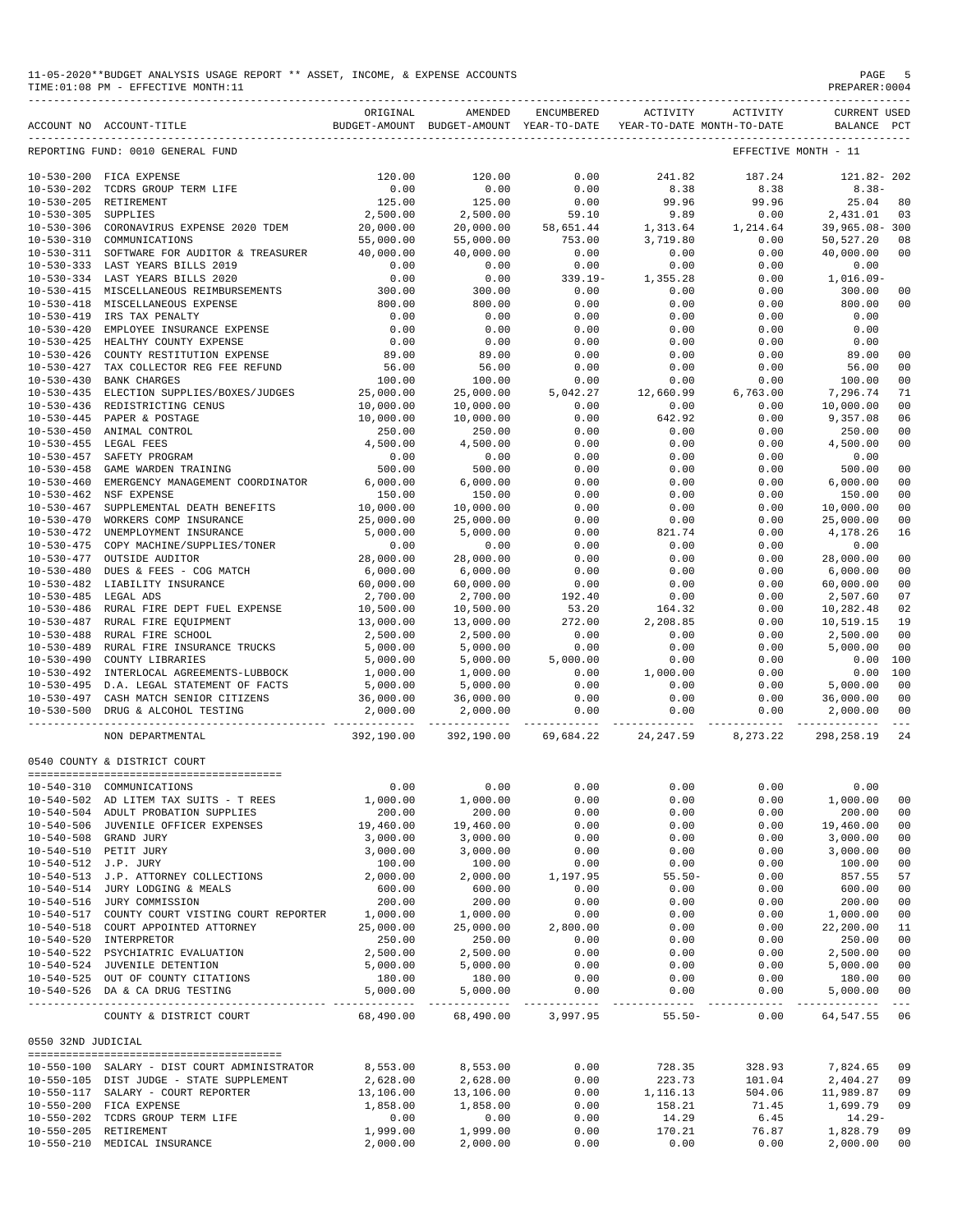| 11-05-2020**BUDGET ANALYSIS USAGE REPORT ** ASSET, INCOME, & EXPENSE ACCOUNTS | PAGE           |
|-------------------------------------------------------------------------------|----------------|
| TIME:01:08 PM - EFFECTIVE MONTH:11                                            | PREPARER: 0004 |

|                       | ACCOUNT NO ACCOUNT-TITLE                       | ORIGINAL    | AMENDED<br>BUDGET-AMOUNT BUDGET-AMOUNT YEAR-TO-DATE | ENCUMBERED | ACTIVITY               | ACTIVITY<br>YEAR-TO-DATE MONTH-TO-DATE | <b>CURRENT USED</b><br>BALANCE | $_{\rm PCT}$   |
|-----------------------|------------------------------------------------|-------------|-----------------------------------------------------|------------|------------------------|----------------------------------------|--------------------------------|----------------|
|                       | REPORTING FUND: 0010 GENERAL FUND              |             |                                                     |            |                        |                                        | EFFECTIVE MONTH - 11           |                |
| $10 - 550 - 300$      | TRAVEL                                         | 1,000.00    | 1,000.00                                            | 0.00       | 0.00                   | 0.00                                   | 1,000.00                       | 00             |
| $10 - 550 - 305$      | <b>SUPPLIES</b>                                | 1,127.00    | 1,127.00                                            | 0.00       | 0.00                   | 0.00                                   | 1,127.00                       | 0 <sup>0</sup> |
| $10 - 550 - 310$      | COMMUNICATIONS                                 | 0.00        | 0.00                                                | 0.00       | 0.00                   | 0.00                                   | 0.00                           |                |
| $10 - 550 - 530$      | 7TH ADM REGION ASSESSMENT                      | 669.00      | 669.00                                              | 0.00       | 668.42                 | 0.00                                   | 0.58                           | 100            |
|                       | 10-550-532 COURT REPORTER INSURANCE            | 1,300.00    | 1,300.00                                            | 0.00       | 0.00                   | 0.00                                   | 1,300.00                       | 0 <sup>0</sup> |
|                       | 10-550-534 LUNACY COMMITMENT                   | 3,500.00    | 3,500.00                                            | 0.00       | 0.00                   | 0.00                                   | 3,500.00                       | 0 <sub>0</sub> |
|                       | 10-550-536 VISITING JUDGE/COURT REPORTER       | 2,000.00    | 2,000.00                                            | 0.00       | 0.00                   | 0.00                                   | 2,000.00                       | 00             |
|                       | 10-550-538 D.J. LEGAL STATEMENT OF FACTS       | 7,900.00    | 7,900.00                                            | 0.00       | 0.00                   | 0.00                                   | 7,900.00                       | 00             |
|                       | 32ND JUDICIAL                                  | 47,640.00   | 47,640.00                                           | 0.00       | 3,079.34               | 1,088.80                               | 44,560.66                      | 06             |
| 0560 INDIGENT WELFARE |                                                |             |                                                     |            |                        |                                        |                                |                |
|                       | 10-560-560 CHILD CARE                          | 500.00      | 500.00                                              | 0.00       | 0.00                   | 0.00                                   | 500.00                         | 00             |
|                       | 10-560-562 DOCTOR'S SERVICES                   | 5,000.00    | 5,000.00                                            | 0.00       | 0.00                   | 0.00                                   | 5,000.00                       | 00             |
|                       | 10-560-563 OUT OF COUNTY COURT COST            | 400.00      | 400.00                                              | 0.00       | 0.00                   | 0.00                                   | 400.00                         | 0 <sup>0</sup> |
| $10 - 560 - 564$      | <b>BURIALS</b>                                 | 5,000.00    | 5,000.00                                            | 0.00       | 0.00                   | 0.00                                   | 5,000.00                       | 0 <sub>0</sub> |
|                       | 10-560-566 EMERGENCY AID                       | 100.00      | 100.00                                              | 0.00       | 0.00                   | 0.00                                   | 100.00                         | 0 <sub>0</sub> |
| $10 - 560 - 568$      | CLOTHING                                       | 100.00      | 100.00                                              | 0.00       | 0.00                   | 0.00                                   | 100.00                         | 00             |
|                       | 10-560-570 MEALS, ROOM, CARE                   | 100.00      | 100.00                                              | 0.00       | 0.00                   | 0.00                                   | 100.00                         | 0 <sub>0</sub> |
| 10-560-572 HOSPITAL   |                                                | 100.00      | 100.00                                              | 0.00       | 0.00                   | 0.00                                   | 100.00                         | 0 <sub>0</sub> |
|                       | 10-560-574 MEDICAL BILLS                       | 100.00      | 100.00                                              | 0.00       | 0.00                   | 0.00                                   | 100.00                         | 0 <sub>0</sub> |
|                       | 10-560-576 MEDICAL SUPPLIES                    | 100.00      | 100.00                                              | 0.00       | 0.00                   | 0.00                                   | 100.00                         | 0 <sub>0</sub> |
| $10 - 560 - 579$      | <b>AUTOPSY EXPENSE</b>                         | 7,500.00    | 7,500.00                                            | 0.00       | 0.00                   | 0.00                                   | 7,500.00                       | 00             |
|                       | INDIGENT WELFARE                               | 19,000.00   | 19,000.00                                           | 0.00       | 0.00                   | 0.00                                   | 19,000.00                      | 00             |
| 0580 COUNTY SHERIFF   |                                                |             |                                                     |            |                        |                                        |                                |                |
| $10 - 580 - 100$      | SALARY - SHERIFF                               | 48,485.00   | 48,485.00                                           | 0.00       | 4,129.22               | 1,864.81                               | 44, 355. 78                    | 09             |
|                       | 10-580-105 LONGEVITY PAY                       | 1,500.00    | 1,500.00                                            | 0.00       | 0.00                   | 0.00                                   | 1,500.00                       | 0 <sup>0</sup> |
| $10 - 580 - 108$      | SALARY - CHIEF DEPUTY                          | 45,950.00   | 45,950.00                                           | 0.00       | 3,657.90               | 1,767.30                               | 42,292.10                      | 08             |
| $10 - 580 - 110$      | SALARY - FULL TIME DEPUTIES                    | 128,257.00  | 128,257.00                                          | 0.00       | 7,217.80               | 3,245.62                               | 121,039.20                     | 06             |
| $10 - 580 - 115$      | PHONE ALLOWANCE                                | 1,500.00    | 1,500.00                                            | 0.00       | 91.95                  | 41.52                                  | 1,408.05                       | 06             |
| $10 - 580 - 120$      | SALARY - PART TIME DEPUTIES                    | 10,000.00   | 10,000.00                                           | 0.00       | 229.44                 | 0.00                                   | 9,770.56                       | 02             |
| $10 - 580 - 146$      | SALARY - OVER TIME                             | 0.00        | 0.00                                                | 0.00       | 2,738.88               | 1,532.92                               | 2,738.88-                      |                |
| $10 - 580 - 160$      | SALARY - HOLIDAYS CHIEF DEPUTY                 | 3,206.00    | 3,206.00                                            | 0.00       | 164.40                 | 0.00                                   | 3,041.60                       | 05             |
| $10 - 580 - 161$      | SALARY - HOLIDAYS DEPUTIES FT                  | 13,000.00   | 13,000.00                                           | 0.00       | 458.88                 | 0.00                                   | 12,541.12                      | 04             |
| $10 - 580 - 200$      | FICA EXPENSE                                   | 19,000.00   | 19,000.00                                           | 0.00       | 1,429.70               | 646.60                                 | 17,570.30                      | 08             |
| $10 - 580 - 202$      | TCDRS GROUP TERM LIFE                          | 0.00        | 0.00                                                | 0.00       | 128.94                 | 58.32                                  | 128.94-                        |                |
| $10 - 580 - 205$      | RETIREMENT                                     | 23,082.00   | 23,082.00                                           | 0.00       | 1,538.07               | 695.62                                 | 21,543.93                      | 07             |
| $10 - 580 - 210$      | MEDICAL INSURANCE                              | 41,300.00   | 41,300.00                                           | 0.00       | 3,858.66               | 1,286.22                               | 37, 441.34                     | 09             |
| $10 - 580 - 212$      | CHILD SUPPORT                                  | 0.00        | 0.00                                                | 0.00       | 0.00                   | 0.00                                   | 0.00                           |                |
| $10 - 580 - 300$      | TRAVEL                                         | 2,500.00    | 2,500.00                                            | 0.00       | 0.00                   | 0.00                                   | 2,500.00                       | 0 <sup>0</sup> |
| $10 - 580 - 305$      | SUPPLIES                                       | 2,000.00    | 2,000.00                                            | 0.00       | 0.00                   | 0.00                                   | 2,000.00                       | 0 <sup>0</sup> |
| $10 - 580 - 310$      | COMMUNICATIONS                                 | 1,200.00    | 1,200.00                                            | 0.00       | 224.29                 | 34.34                                  | 975.71                         | 19             |
| $10 - 580 - 315$      | BONDS & NOTARY                                 | 200.00      | 200.00                                              | 0.00       | 0.00                   | 0.00                                   | 200.00                         | 0 <sub>0</sub> |
| $10 - 580 - 320$      | COMPUTER SOFTWARE & REPAIRS                    | 0.00        | 0.00                                                | 0.00       | 0.00                   | 0.00                                   | 0.00                           |                |
| $10 - 580 - 333$      | LAST YEARS BILLS 2019                          | 0.00        | 0.00                                                | 0.00       | 0.00                   | 0.00                                   | 0.00                           |                |
|                       | 10-580-334 LAST YEARS BILLS 2020               | 0.00        | 0.00                                                | 0.00       | 797.98                 | 0.00                                   | $797.98 -$                     |                |
|                       | 10-580-475 COPY MACHINE EXPENSE                | 0.00        | 0.00                                                | 0.00       | 0.00                   | 0.00                                   | 0.00                           |                |
|                       | 10-580-602 REIMBURSEMENT DRUG FORFEITURE EXPEN | 0.00        | 0.00                                                | 0.00       | 0.00                   | 0.00                                   | 0.00                           |                |
|                       | 10-580-603 SANE TEST CRIM VICTIMS EXPENSE      | 0.00        | 0.00                                                | 0.00       | 0.00                   | 0.00                                   | 0.00                           |                |
|                       | 10-580-604 NEW HIRE PSYCHIATRIC TESTING        | 0.00        | 0.00                                                | 0.00       | 0.00                   | 0.00                                   | 0.00                           |                |
|                       | 10-580-608 VEHICLE EXPENSE                     | 10,000.00   | 10,000.00                                           | 1,044.00   | 0.00                   | 0.00                                   | 8,956.00                       | 10             |
|                       | 10-580-609 NEW VEHICLES                        | 105,000.00  | 105,000.00                                          | 0.00       | 0.00                   | 0.00                                   | 105,000.00                     | 0 <sup>0</sup> |
|                       | 10-580-615 BODY ARMOUR GRANT 3511801 2018      | 0.00        | 0.00                                                | 0.00       | 0.00                   | 0.00                                   | 0.00                           |                |
|                       | 10-580-616 VEHICLE GAS                         | 30,000.00   | 30,000.00                                           | 755.64     | 1,582.35               | 0.00                                   | 27,662.01                      | 08             |
|                       | 10-580-618 VEHICLE TIRES                       | 0.00        | 0.00                                                | 0.00       | 0.00                   | 0.00                                   | 0.00                           |                |
|                       | 10-580-625 BUILDING INSURANCE                  | 0.00        | 0.00                                                | 0.00       | 0.00<br>______________ | 0.00                                   | 0.00                           |                |
|                       | COUNTY SHERIFF                                 |             | 486,180.00 486,180.00                               | 1,799.64   |                        | 28, 248. 46 11, 173. 27                | 456,131.90 06                  |                |
|                       | 0585 FC LAW ENFORCEMENT CENTER                 |             |                                                     |            |                        |                                        |                                |                |
|                       | 10-585-105 LONGEVITY PAY                       | 0.00        | 0.00                                                | 0.00       | 0.00                   | 0.00                                   | 0.00                           |                |
|                       | 10-585-110 SALARY - JAIL ADMINISTRATOR         | 34,480.00   | 34,480.00                                           | 0.00       | 2,659.95               | 1,295.28                               | 31,820.05                      | 08             |
|                       | 10-585-111 SALARY - LEC COOK                   | 27,325.00   | 27,325.00                                           | 0.00       | 0.00                   | 0.00                                   | 27,325.00                      | 0 <sub>0</sub> |
|                       | 10-585-115 PHONE ALLOWANCE                     | 360.00      | 360.00                                              | 0.00       | 30.65                  | 13.84                                  | 329.35                         | 09             |
|                       | 10-585-142 SALARY - FULL TIME JAILERS          | 323, 326.00 | 323, 326.00                                         | 0.00       | 14,951.64              | 6,492.54                               | 308, 374.36                    | 05             |
|                       | 10-585-144 SALARY - PART TIME JAILERS          | 15,600.00   | 15,600.00                                           | 0.00       | 0.00                   | 0.00                                   | 15,600.00                      | 0 <sub>0</sub> |
|                       | 10-585-146 SALARY - OVER TIME                  | 7,900.00    | 7,900.00                                            | 0.00       | 281.97                 | 238.59                                 | 7,618.03                       | 04             |
|                       | 10-585-147 LEC - HOLIDAY PAY                   | 0.00        | 0.00                                                | 0.00       | 173.52                 | 0.00                                   | 173.52-                        |                |
|                       | 10-585-160 SALARY - HOLIDAY PAY JAIL ADMIN     | 1,396.00    | 1,396.00                                            | 0.00       | 138.78                 | 0.00                                   | 1,257.22                       | 10             |
|                       | 10-585-161 SALARY - HOLIDAY PAY FT JAILERS     | 15,551.00   | 15,551.00                                           | 0.00       | 867.60                 | 0.00                                   | 14,683.40                      | 06             |
|                       | 10-585-200 FICA EXPENSE                        | 29,248.00   | 29,248.00                                           | 0.00       | 1,451.45               | 611.74                                 | 27,796.55                      | 05             |
|                       | 10-585-202 TCDRS GROUP TERM LIFE               | 0.00        | 0.00                                                | 0.00       | 131.82                 | 55.47                                  | 131.82-                        |                |
|                       |                                                |             |                                                     |            |                        |                                        |                                |                |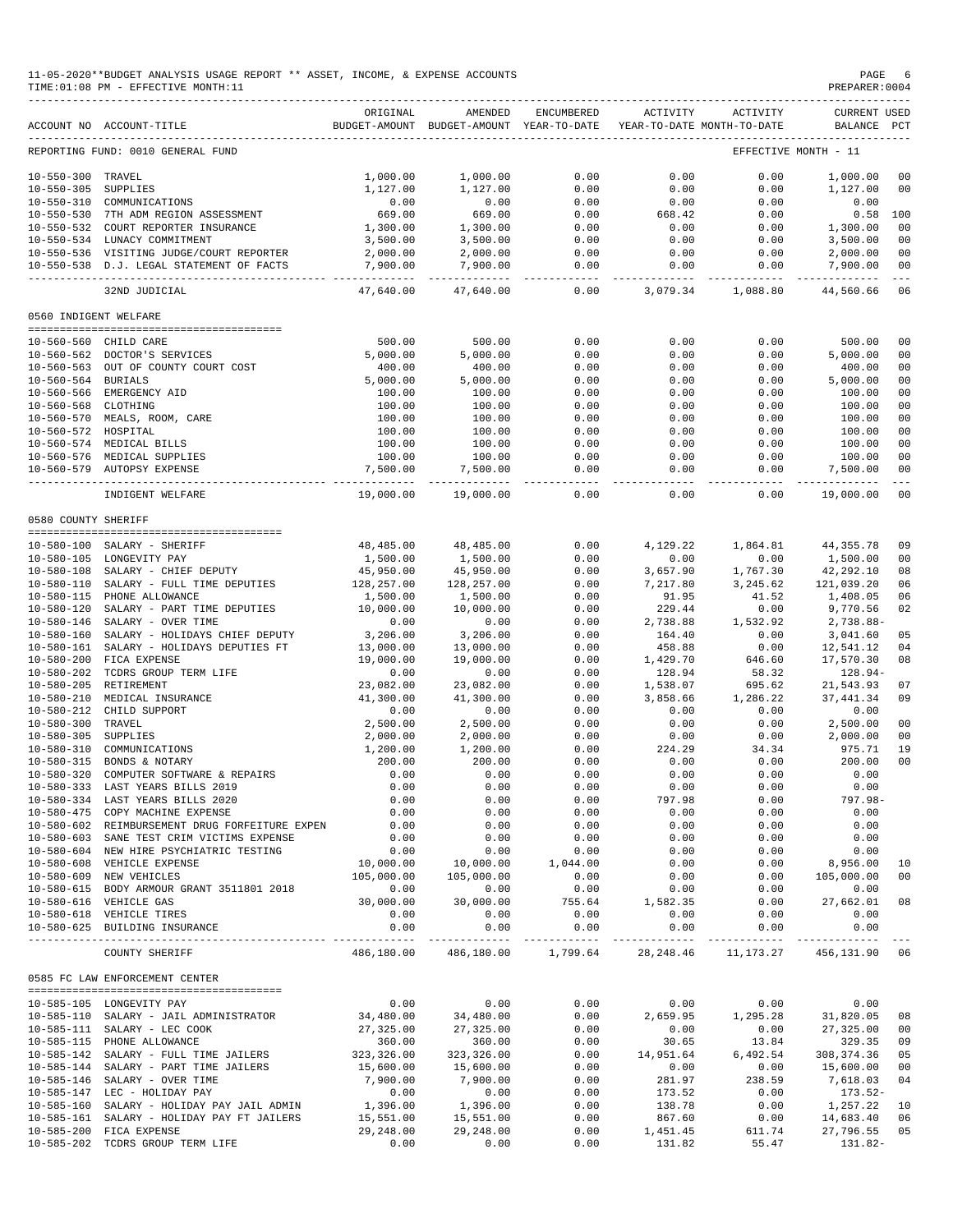|                      | ACCOUNT NO ACCOUNT-TITLE                     | ORIGINAL       | AMENDED<br>BUDGET-AMOUNT BUDGET-AMOUNT YEAR-TO-DATE | <b>ENCUMBERED</b>     | ACTIVITY             | ACTIVITY<br>YEAR-TO-DATE MONTH-TO-DATE | <b>CURRENT USED</b><br>BALANCE | PCT            |
|----------------------|----------------------------------------------|----------------|-----------------------------------------------------|-----------------------|----------------------|----------------------------------------|--------------------------------|----------------|
|                      | REPORTING FUND: 0010 GENERAL FUND            |                |                                                     |                       |                      |                                        | EFFECTIVE MONTH - 11           |                |
|                      | 10-585-205 RETIREMENT                        | 33,873.00      | 33,873.00                                           | 0.00                  | 1,572.26             | 661.69                                 | 32,300.74                      | 05             |
| $10 - 585 - 210$     | MEDICAL INSURANCE                            | 112,860.00     | 112,860.00                                          | 0.00                  | 8,544.60             | 2,563.38                               | 104, 315, 40                   | 08             |
| $10 - 585 - 300$     | TRAVEL                                       | 3,000.00       | 3,000.00                                            | 0.00                  | 0.00                 | 0.00                                   | 3,000.00                       | 00             |
| $10 - 585 - 305$     | SUPPLIES                                     | 5,500.00       | 5,500.00                                            | 662.71                | 157.44               | 0.00                                   | 4,679.85                       | 15             |
| $10 - 585 - 310$     | COMMUNICATIONS                               | 16,000.00      | 16,000.00                                           | 0.00                  | 821.36               | 0.00                                   | 15,178.64                      | 05             |
| $10 - 585 - 313$     | INSPECTIONS & MAINTENCE                      | 1,500.00       | 1,500.00                                            | 0.00                  | 910.75               | 0.00                                   | 589.25                         | 61             |
| $10 - 585 - 315$     | BONDS FOR EMPLOYEES                          | 500.00         | 500.00                                              | 0.00                  | 0.00                 | 0.00                                   | 500.00                         | 00             |
| $10 - 585 - 320$     | COMPUTER SOFTWARE & MAINTENCE                | 12,060.00      | 12,060.00                                           | 0.00                  | 0.00                 | 0.00                                   | 12,060.00                      | 00             |
| $10 - 585 - 325$     | CERT TRAINING FOR JAIL STAFF                 | 2,000.00       | 2,000.00                                            | 0.00                  | 0.00                 | 0.00                                   | 2,000.00                       | 00             |
| $10 - 585 - 326$     | TELECOMMUNICATIONS SCHOOL                    | 0.00           | 0.00                                                | 0.00                  | 0.00                 | 0.00                                   | 0.00                           |                |
| $10 - 585 - 333$     | LAST YEARS BILLS 2019                        | 0.00           | 0.00                                                | 0.00                  | 0.00                 | 0.00                                   | 0.00                           |                |
| $10 - 585 - 334$     | LAST YEARS BILLS 2020                        | 0.00           | 0.00                                                | 195.17                | 2,115.08             | 0.00                                   | $2,310.25-$                    |                |
| $10 - 585 - 380$     | UTILITIES FOR LAW CENTER                     | 35,000.00      | 35,000.00                                           | 0.00                  | 2,174.17             | 350.92                                 | 32,825.83                      | 06             |
| $10 - 585 - 385$     | LAW CENTER REPAIRS                           | 5,000.00       | 5,000.00                                            | 2,343.00              | 0.00                 | 0.00                                   | 2,657.00                       | 47             |
| $10 - 585 - 475$     | COPY EXPENSE FOR LAW CENTER                  | 3,600.00       | 3,600.00                                            | 0.00                  | 0.00                 | 0.00                                   | 3,600.00                       | 0 <sub>0</sub> |
| $10 - 585 - 604$     | NEW HIRE PSYCHIATRIC TESTING                 | 4,200.00       | 4,200.00                                            | 0.00                  | 0.00                 | 0.00                                   | 4,200.00                       | 00             |
| $10 - 585 - 605$     | OUT OF COUNTY HOUSING                        | 10,000.00      | 10,000.00                                           | 3,560.00              | 0.00                 | 0.00                                   | 6,440.00                       | 36             |
|                      | 10-585-612 INMATE EXPENSE                    | 25,000.00      | 25,000.00                                           | 142.98                | 142.98               | 0.00                                   | 24,714.04                      | 01             |
| $10 - 585 - 614$     | INMATE MEDICAL                               | 15,000.00      | 15,000.00                                           | 385.20                | 0.00                 | 0.00                                   | 14,614.80                      | 03             |
|                      | 10-585-625 LAW CENTER BUILDING INSURANCE     | 20,000.00      | 20,000.00                                           | 0.00                  | 0.00                 | 0.00                                   | 20,000.00                      | 0 <sub>0</sub> |
|                      | 10-585-626 SB1849 PRISONER SAFETY FUND GRANT | 0.00           | 0.00                                                | 0.00                  | 0.00                 | 0.00                                   | 0.00                           |                |
|                      | 10-585-627 NIBRS GRANT                       | 0.00           | 0.00                                                | 0.00                  | 0.00                 | 0.00                                   | 0.00                           |                |
|                      | FC LAW ENFORCEMENT CENTER                    | 760,279.00     | 760,279.00                                          | 7,289.06              | 37,126.02            | 12,283.45                              | 715,863.92                     | 06             |
| 0590 EXTENSION AGENT |                                              |                |                                                     |                       |                      |                                        |                                |                |
|                      |                                              |                |                                                     |                       |                      |                                        |                                |                |
|                      | 10-590-100 SALARY - CEA-AG                   | 16,224.00      | 16,224.00                                           | 0.00                  | 1,381.71             | 624.00                                 | 14,842.29                      | 09             |
|                      | 10-590-110 SALARY - ADMINISTRATIVE ASSISTANT | 10,000.00      | 10,000.00                                           | 0.00                  | 70.00                | 0.00                                   | 9,930.00                       | 01             |
|                      | 10-590-200 FICA EXPENSE                      | 2,007.00       | 2,007.00                                            | 0.00                  | 111.07               | 47.74                                  | 1,895.93                       | 06             |
| $10 - 590 - 202$     | TCDRS GROUP TERM LIFE                        | 0.00           | 0.00                                                | 0.00                  | 0.48                 | 0.00                                   | $0.48-$                        |                |
|                      | 10-590-205 RETIREMENT                        | 2,159.00       | 2,159.00                                            | 0.00                  | 5.76                 | 0.00                                   | 2,153.24                       | 00             |
| 10-590-305 SUPPLIES  |                                              | 2,750.00       | 2,750.00                                            | 0.00                  | 0.00                 | 0.00                                   | 2,750.00                       | 0 <sup>0</sup> |
|                      | 10-590-310 COMMUNICATIONS                    | 0.00           | 0.00                                                | 0.00                  | 0.00                 | 0.00                                   | 0.00                           |                |
|                      | 10-590-333 LAST YEARS BILLS 2019             | 0.00           | 0.00                                                | 0.00                  | 0.00                 | 0.00                                   | 0.00                           |                |
|                      | 10-590-334 LAST YEARS BILLS 2020             | 0.00           | 0.00                                                | 0.00                  | 0.00                 | 0.00                                   | 0.00                           |                |
| $10 - 590 - 640$     | CAR ALLOWANCE                                | 6,000.00       | 6,000.00                                            | 684.36                | 0.00                 | 0.00                                   | 5,315.64                       | 11             |
| $10 - 590 - 642$     | STOCK SHOW EXPENSE                           | 6,000.00       | 6,000.00                                            | 0.00                  | 343.74               | 0.00                                   | 5,656.26                       | 06             |
| $10 - 590 - 646$     | CONCESSION STAND                             | 0.00           | 0.00                                                | 0.00                  | 0.00                 | 0.00                                   | 0.00                           |                |
|                      | EXTENSION AGENT                              | 45,140.00      | 45,140.00                                           | 684.36                | 1,912.76             | 671.74                                 | 42,542.88                      | 06             |
|                      | 0600 APPRAISAL DISTRICT                      |                |                                                     |                       |                      |                                        |                                |                |
|                      | 10-600-644 APPRAISAL DISTRICT FEES           | 173,529.00     | 173,529.00                                          | 0.00                  | 0.00                 | 0.00                                   | 173,529.00                     | 00             |
|                      | 10-600-645 APPRAISAL DISTRICT TAX REFUND     | 0.00           | 0.00                                                | 0.00                  | 0.00                 | 0.00                                   | 0.00                           |                |
|                      | APPRAISAL DISTRICT                           | 173,529.00     | 173,529.00                                          | 0.00                  | 0.00                 | 0.00                                   | 173,529.00                     | 00             |
| 0605 GRANTS          |                                              |                |                                                     |                       |                      |                                        |                                |                |
|                      | 10-605-646 HOMELAND SECURITY GRANT EXPENSE   | 0.00           | 0.00                                                | 0.00                  | 0.00                 | 0.00                                   | 0.00                           |                |
|                      | 10-605-648 HAVA CARES ACT                    | 0.00           | 0.00                                                | 0.00                  | 0.00                 | 0.00                                   | 0.00                           |                |
|                      | 10-605-649 HAVA SECURITY GRANT               | 0.00           | 0.00                                                | 0.00                  | 0.00                 | 0.00                                   | 0.00                           |                |
|                      | 10-605-650 SECO-(EECBG) GRANT EXPENSE        | 0.00           | 0.00                                                | 0.00                  | 0.00                 | 0.00                                   | 0.00                           |                |
|                      | 10-605-652 SAFE COMMUNITY GRANT EXPENSE      | 0.00           | 0.00                                                | 0.00                  | 0.00                 | 0.00                                   | 0.00                           |                |
|                      |                                              | $- - - -$      | $- - - - -$                                         | $- - - - -$           | $---$                | -----                                  |                                |                |
|                      | GRANTS                                       | 0.00           | 0.00                                                | 0.00                  | 0.00                 | 0.00                                   | 0.00                           |                |
|                      | 0610 COUNTY COURT AT LAW                     |                |                                                     |                       |                      |                                        |                                |                |
|                      | 10-610-654 COUNTY COURT AT LAW JUDGE EXPENSE | 11,000.00      | 11,000.00<br>_____________                          | 0.00                  | 0.00                 | 0.00                                   | 11,000.00<br>______________    | 00             |
|                      | COUNTY COURT AT LAW                          | 11,000.00      | 11,000.00                                           | -------------<br>0.00 | ------------<br>0.00 | ------<br>0.00                         | 11,000.00                      | 00             |
|                      | GENERAL FUND                                 |                |                                                     |                       |                      |                                        |                                |                |
|                      | INCOME TOTALS                                | 3, 318, 128.00 | 3,318,128.00                                        | 129.00                | 205,856.05           | 0.00                                   | 3, 112, 142.95                 | 06             |
|                      | EXPENSE TOTALS                               |                | 3,017,216.00 3,017,216.00                           | 87,089.92             | 177,684.85           | 67,072.14                              | 2,752,441.23                   | 09             |
|                      |                                              |                |                                                     |                       |                      |                                        |                                |                |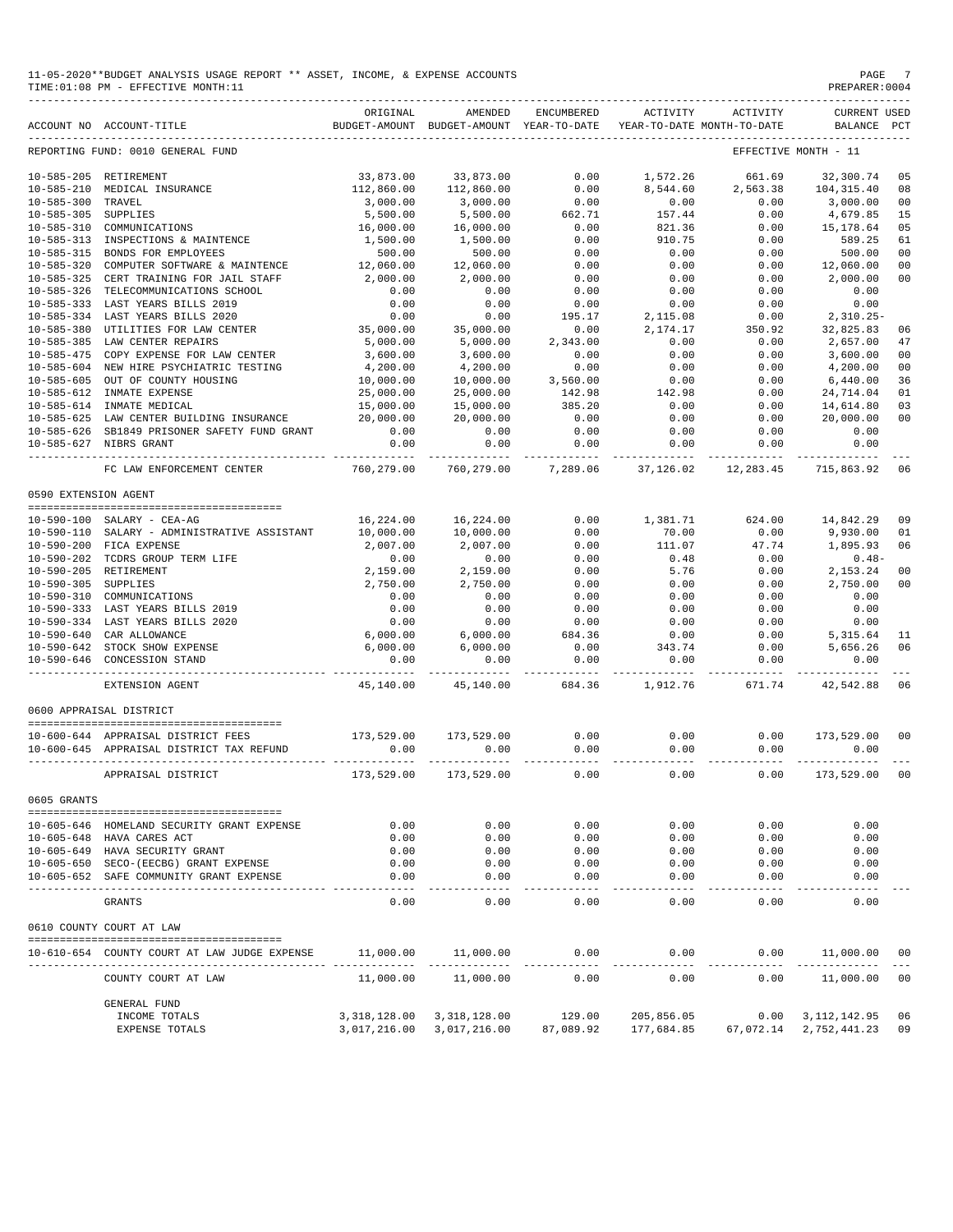|                      | 11-05-2020**BUDGET ANALYSIS USAGE REPORT ** ASSET, INCOME, & EXPENSE ACCOUNTS<br>TIME: 01:08 PM - EFFECTIVE MONTH: 11<br>---------------------------------- |                          |                                                                                |                                    |                          |                                    | $\mathop{\mathtt{PAGE}}$<br>PREPARER: 0004 | -8                   |
|----------------------|-------------------------------------------------------------------------------------------------------------------------------------------------------------|--------------------------|--------------------------------------------------------------------------------|------------------------------------|--------------------------|------------------------------------|--------------------------------------------|----------------------|
|                      | ACCOUNT NO ACCOUNT-TITLE                                                                                                                                    | ORIGINAL                 | AMENDED<br>BUDGET-AMOUNT BUDGET-AMOUNT YEAR-TO-DATE YEAR-TO-DATE MONTH-TO-DATE | ENCUMBERED                         |                          | ACTIVITY ACTIVITY                  | CURRENT USED<br>BALANCE PCT                |                      |
|                      | REPORTING FUND: 0011 ROAD & BRIDGE PRECINCT 1                                                                                                               |                          |                                                                                |                                    |                          |                                    | EFFECTIVE MONTH - 11                       |                      |
| 0100 CASH ACCOUNTS   |                                                                                                                                                             |                          |                                                                                |                                    |                          |                                    |                                            |                      |
|                      | 11-100-100 CFC: ROAD & BRIDGE PRECINCT 1                                                                                                                    |                          |                                                                                |                                    |                          | 34,375.89 4,105.66-                | 125,037.17                                 |                      |
|                      | 11-100-185 DUE FROM I&S FUND                                                                                                                                |                          |                                                                                |                                    | 0.00                     | 0.00                               | 0.00                                       |                      |
|                      | 11-100-197 DUE FROM GENERAL FUND                                                                                                                            |                          |                                                                                |                                    | 0.00                     | 0.00                               | 0.00                                       |                      |
|                      | 11-100-280 DELINQUENT TAXES RECEIVABLE<br>11-100-285 ALLOWANCE-UNCOLLECTABLE TAXES                                                                          |                          |                                                                                |                                    | 0.00<br>0.00             | 0.00<br>0.00                       | 2,998.17                                   |                      |
|                      | 11-100-290 DUE FROM APPRAISAL DISTRICT                                                                                                                      |                          |                                                                                |                                    | ------------- .          | 0.00<br>0.00<br>.                  | 655.69-<br>0.00<br>_____________           |                      |
|                      | CASH ACCOUNTS                                                                                                                                               |                          |                                                                                |                                    |                          | 34, 375.89 4, 105.66 - 127, 379.65 |                                            |                      |
|                      | 0311 REVENUE ACCOUNTS                                                                                                                                       |                          |                                                                                |                                    |                          |                                    |                                            |                      |
|                      | 11-311-100 ADVALOREM TAXES                                                                                                                                  |                          | 170,000.00 170,000.00                                                          |                                    | 0.00                     | 0.00                               | 170,000.00                                 | 0 <sub>0</sub>       |
|                      | 11-311-105 ROAD & BRIDGE                                                                                                                                    | 26,767.00                | 26,767.00                                                                      |                                    | 1,368.86                 | 0.00                               | 25,398.14                                  | 05                   |
|                      | 11-311-110 MOTOR VEHICLE REGISTRATION                                                                                                                       | 47,000.00                | 47,000.00                                                                      |                                    | 5,095.96                 | 0.00                               | 41,904.04                                  | 11                   |
|                      | 11-311-120 GROSS WEIGHT AND AXLE FEES                                                                                                                       | 14,000.00                | 14,000.00                                                                      |                                    | 6,246.85                 | 0.00                               | 7,753.15                                   | 45                   |
|                      | 11-311-125 I&S REVENUE FOR COMM DEB<br>11-311-130 LONG TERM FINANCING INCOME                                                                                | 19,343.00<br>0.00        | 19,343.00<br>0.00                                                              |                                    | 0.00<br>0.00             | 0.00                               | $0.00$ 19,343.00<br>0.00                   | 0 <sub>0</sub>       |
|                      | 11-311-140 BRIDGE REPAIR INSURANCE                                                                                                                          | 0.00                     | 0.00                                                                           |                                    | 0.00                     | 0.00                               | 0.00                                       |                      |
|                      | 11-311-145 RESERVE FEMA FUNDS                                                                                                                               | 0.00                     | 0.00                                                                           |                                    | 0.00                     | 0.00                               | 0.00                                       |                      |
|                      | 11-311-150 OTHER INCOME                                                                                                                                     | 0.00                     | 0.00                                                                           |                                    | 0.00                     | 0.00                               | 0.00                                       |                      |
|                      | 11-311-155 RESERVE FUNDS                                                                                                                                    | 0.00                     | 0.00                                                                           |                                    | 0.00                     | 0.00                               | 0.00                                       |                      |
|                      | 11-311-160 SALE OF FIXED ASSETS                                                                                                                             | 0.00                     | 0.00                                                                           |                                    | 0.00                     | 0.00                               | 0.00                                       |                      |
|                      | 11-311-165 RESERVE CERTZ FUNDS                                                                                                                              | 0.00<br>0.00             | 0.00                                                                           |                                    | 0.00<br>36,500.00        | 0.00<br>0.00                       | $0.00$<br>36,500.00+                       |                      |
|                      | 11-311-170 INSURANCE PROCEEDS<br>11-311-180 INTEREST EARNED                                                                                                 | 0.00                     | 0.00<br>0.00                                                                   |                                    |                          | 0.00<br>0.00                       | 0.00                                       |                      |
|                      | REVENUE ACCOUNTS                                                                                                                                            | --------------           | ------------<br>277,110.00 277,110.00                                          | 0.00                               | -----------<br>49,211.67 | 0.00                               | ___________________________<br>227,898.33  | 18                   |
|                      | 0611 EXPENSE ACCOUNTS                                                                                                                                       |                          |                                                                                |                                    |                          |                                    |                                            |                      |
|                      | 11-611-100 SALARY - COMMISSIONER PCT 1                                                                                                                      | 37,415.00                | 37,415.00                                                                      | 0.00                               | 3,187.73                 | 1,439.62                           | 34,227.27                                  | 09                   |
|                      | 11-611-105 LONGEVITY PAY                                                                                                                                    | 3,750.00                 | 3,750.00                                                                       | 0.00                               | 0.00                     | 0.00                               | 3,750.00                                   | 0 <sub>0</sub>       |
|                      | 11-611-110 SALARY - ROAD FOREMAN                                                                                                                            | 37,216.00                | 37,216.00                                                                      | 0.00                               | 3,050.20                 | 1,431.35                           | 34,165.80                                  | 08                   |
|                      | 11-611-112 SALARY - ROAD HAND                                                                                                                               | 31,221.00                | 31,221.00                                                                      | 0.00                               | 2,551.70                 | 1,200.80                           | 28,669.30                                  | 08                   |
|                      | 11-611-115 PHONE ALLOWANCE                                                                                                                                  | 720.00                   | 720.00                                                                         | 0.00                               | 61.30                    | 27.68                              | 658.70                                     | 09                   |
|                      | 11-611-120 SALARY - OVERTIME & PART TIME<br>11-611-200 FICA EXPENSE                                                                                         | 10,000.00<br>9,205.00    | 10,000.00                                                                      | 0.00<br>0.00                       | 0.00<br>672.75           | 0.00                               | 10,000.00                                  | 0 <sub>0</sub><br>07 |
|                      | 11-611-202 TCDRS GROUP TERM LIFE                                                                                                                            | 0.00                     | 9,205.00<br>0.00                                                               | 0.00                               | 61.06                    | 312.16<br>28.28                    | 8,532.25<br>$61.06 -$                      |                      |
|                      | 11-611-205 RETIREMENT                                                                                                                                       | 9,903.00                 | 9,903.00                                                                       | 0.00                               | 728.43                   | 337.38                             | 9,174.57                                   | 07                   |
|                      | 11-611-210 MEDICAL INSURANCE                                                                                                                                | 30,780.00                | 30,780.00                                                                      | 0.00                               | 3,845.07                 | 1,281.69                           | 26,934.93                                  | 12                   |
|                      | 11-611-212 CHILD SUPPORT                                                                                                                                    | 0.00                     | 0.00                                                                           | 0.00                               | 0.00                     | 0.00                               | 0.00                                       |                      |
|                      | 11-611-300 TRAVEL & SCHOOL                                                                                                                                  | 2,500.00                 |                                                                                | 2,500.00 0.00<br>8,600.00 1,476.00 | 0.00                     | 0.00                               | 2,500.00                                   | 0 <sup>0</sup>       |
| 11-611-305 SUPPLIES  | 11-611-310 COMMUNICATIONS                                                                                                                                   | 8,600.00<br>500.00       | 500.00                                                                         | 0.00                               | 0.00<br>37.99            | 0.00<br>0.00                       | 7,124.00<br>462.01                         | 17<br>08             |
| 11-611-315 BONDS     |                                                                                                                                                             | 200.00                   | 200.00                                                                         | 0.00                               | 0.00                     | 0.00                               | 200.00                                     | 0 <sub>0</sub>       |
|                      | 11-611-320 REPAIRS & MAINTENANCE                                                                                                                            | 30,000.00                | 30,000.00                                                                      | 2,610.80                           | 428.00                   | 0.00                               | 26,961.20                                  | 10                   |
|                      | 11-611-333 LAST YEARS BILLS 2019                                                                                                                            | 0.00                     | 0.00                                                                           | 0.00                               | 0.00                     | 0.00                               | 0.00                                       |                      |
|                      | 11-611-334 LAST YEARS BILLS 2020                                                                                                                            | 0.00                     | 0.00                                                                           | 1,175.00                           | 0.00                     | 0.00                               | $1, 175.00 -$                              |                      |
| 11-611-380 UTILITIES | 11-611-620 CAPITAL OUTLAY UNIT COST                                                                                                                         | 2,100.00                 | 2,100.00                                                                       | 0.00                               | 129.91                   | 0.00                               | 1,970.09                                   | 06                   |
|                      | 11-611-622 DEBT SERVICE - EQUIPMENT PRINCIPAL                                                                                                               | 0.00<br>16,590.00        | 0.00<br>16,590.00                                                              | 17,445.42<br>0.00                  | 0.00<br>0.00             | 0.00<br>0.00                       | 17,445.42-<br>16,590.00                    | 0 <sub>0</sub>       |
|                      | 11-611-624 DEBT SERVICE - EQUIPMENT INTEREST                                                                                                                | 2,753.00                 | 2,753.00                                                                       | 1,895.81                           | 0.00                     | 0.00                               | 857.19                                     | 69                   |
|                      | 11-611-625 NEW EQUIPMENT                                                                                                                                    | 0.00                     | 0.00                                                                           | 0.00                               | 0.00                     | 0.00                               | 0.00                                       |                      |
|                      | 11-611-700 DIESEL, OIL, AND GASOLINE                                                                                                                        | 25,000.00                | 25,000.00                                                                      | 1,686.61                           | 225.97                   | 0.00                               | 23,087.42                                  | 08                   |
|                      | 11-611-705 ROAD MATERIAL & CONSTRUCTION                                                                                                                     | 13,000.00                | 13,000.00                                                                      | 0.00                               | 0.00                     | 0.00                               | 13,000.00                                  | 0 <sub>0</sub>       |
|                      | 11-611-710 LOCAL MATCHING CETRZ GT                                                                                                                          | 0.00                     | 0.00                                                                           | 0.00                               | 0.00                     | 0.00                               | 0.00                                       |                      |
|                      | 11-611-715 FEE REIMBURSEMENT<br>11-611-720 BRIDGE REPAIR                                                                                                    | 0.00<br>0.00             | 0.00<br>0.00                                                                   | 0.00<br>0.00                       | 0.00<br>0.00             | 0.00<br>0.00                       | 0.00<br>0.00                               |                      |
|                      | 11-611-725 TIRES & TUBES                                                                                                                                    | 8,000.00                 | 8,000.00                                                                       | 227.50                             | 40.00                    | 0.00                               | 7,732.50                                   | 03                   |
|                      | 11-611-730 RESERVE MONEY                                                                                                                                    | 0.00                     | 0.00                                                                           | 0.00                               | 0.00                     | 0.00                               | 0.00                                       |                      |
|                      | 11-611-735 CERTZ RESERVE                                                                                                                                    | 0.00                     | 0.00                                                                           | 0.00                               | 0.00                     | 0.00                               | 0.00                                       |                      |
|                      | 11-611-740 FEMA RESERVE                                                                                                                                     | 0.00<br>------------     | 0.00<br>--------                                                               | 0.00<br>--------                   | 0.00<br>------           | 0.00<br>----------                 | 0.00<br>---------                          |                      |
|                      | EXPENSE ACCOUNTS                                                                                                                                            | 279,453.00               | 279,453.00                                                                     | 26,517.14                          | 15,020.11                | 6,058.96                           | 237,915.75                                 | -15                  |
|                      | ROAD & BRIDGE PRECINCT 1                                                                                                                                    |                          |                                                                                |                                    |                          |                                    |                                            |                      |
|                      | INCOME TOTALS<br>EXPENSE TOTALS                                                                                                                             | 277,110.00<br>279,453.00 | 277,110.00<br>279,453.00                                                       | 26,517.14                          | 49, 211.67<br>15,020.11  | 0.00<br>6,058.96                   | 227,898.33<br>237,915.75                   | 18<br>-15            |
|                      |                                                                                                                                                             |                          |                                                                                |                                    |                          |                                    |                                            |                      |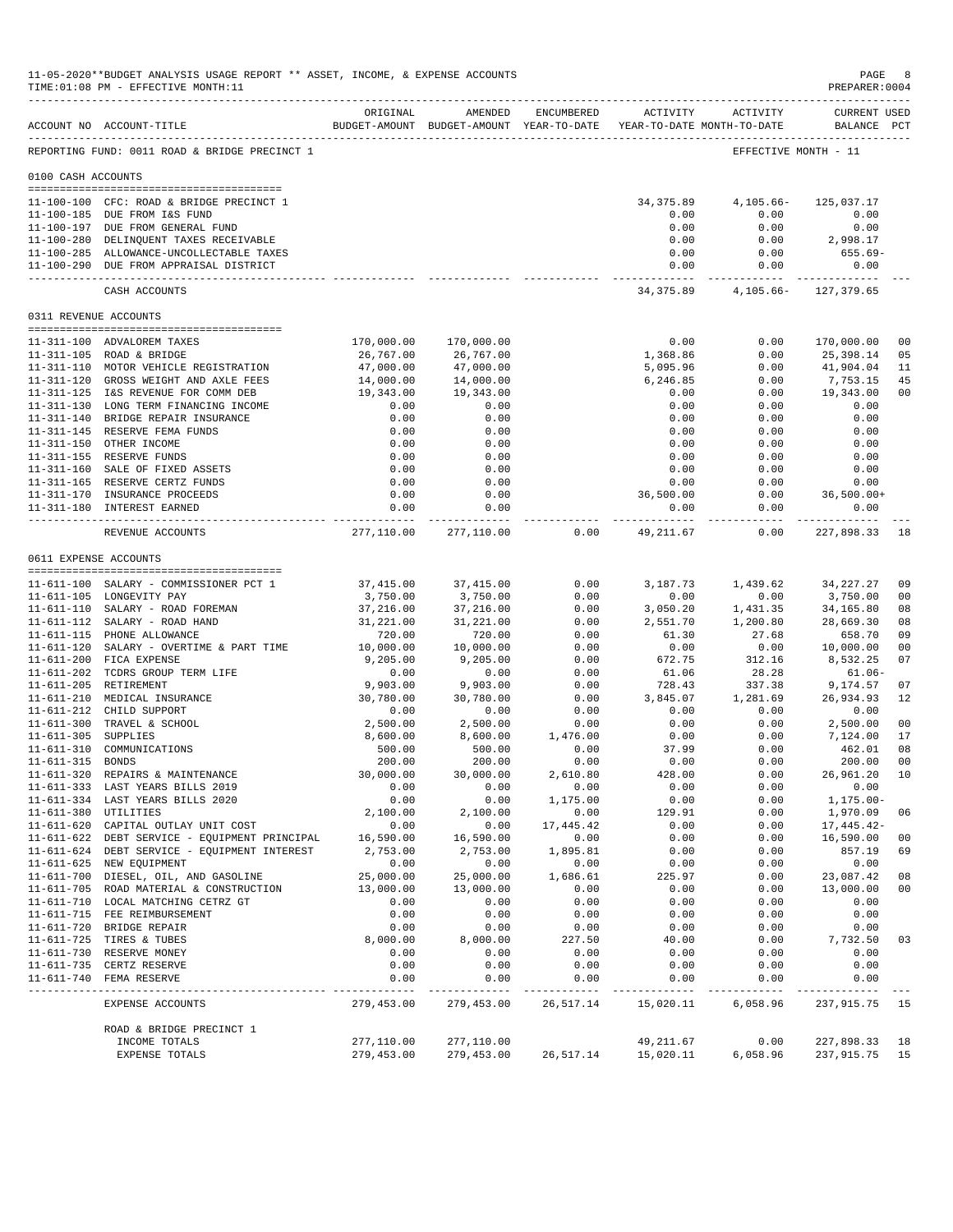|                     | 11-05-2020**BUDGET ANALYSIS USAGE REPORT ** ASSET, INCOME, & EXPENSE ACCOUNTS<br>TIME: 01:08 PM - EFFECTIVE MONTH: 11 |                                                                                 |                                       |                |                           |                                | $\mathop{\mathtt{PAGE}}$<br>PREPARER: 0004 | - 9                                                                                                                                                                                                                                                                                                                                                                                          |
|---------------------|-----------------------------------------------------------------------------------------------------------------------|---------------------------------------------------------------------------------|---------------------------------------|----------------|---------------------------|--------------------------------|--------------------------------------------|----------------------------------------------------------------------------------------------------------------------------------------------------------------------------------------------------------------------------------------------------------------------------------------------------------------------------------------------------------------------------------------------|
|                     | ACCOUNT NO ACCOUNT-TITLE                                                                                              | ORIGINAL<br>BUDGET-AMOUNT BUDGET-AMOUNT YEAR-TO-DATE YEAR-TO-DATE MONTH-TO-DATE | AMENDED                               | ENCUMBERED     |                           | ACTIVITY ACTIVITY              | <b>CURRENT USED</b><br>BALANCE PCT         |                                                                                                                                                                                                                                                                                                                                                                                              |
|                     | REPORTING FUND: 0012 ROAD & BRIDGE PRECINCT 2                                                                         |                                                                                 |                                       |                |                           |                                | EFFECTIVE MONTH - 11                       |                                                                                                                                                                                                                                                                                                                                                                                              |
| 0100 CASH ACCOUNTS  |                                                                                                                       |                                                                                 |                                       |                |                           |                                |                                            |                                                                                                                                                                                                                                                                                                                                                                                              |
|                     | 12-100-100 CFC: ROAD & BRIDGE PRECINCT 2                                                                              |                                                                                 |                                       |                | $2,397.27-$               | 4,126.11-                      | 146,060.41                                 |                                                                                                                                                                                                                                                                                                                                                                                              |
|                     | 12-100-185 DUE FROM I&S FUND                                                                                          |                                                                                 |                                       |                | 0.00                      | 0.00                           | 0.00                                       |                                                                                                                                                                                                                                                                                                                                                                                              |
|                     | 12-100-186 DUE FROM GENERAL FUND                                                                                      |                                                                                 |                                       |                | 0.00                      | 0.00                           | 0.00                                       |                                                                                                                                                                                                                                                                                                                                                                                              |
|                     | 12-100-280 DELINQUENT TAXES RECEIVABLE                                                                                |                                                                                 |                                       |                | 0.00                      | 0.00                           | 2,998.17                                   |                                                                                                                                                                                                                                                                                                                                                                                              |
|                     | 12-100-285 ALLOWANCE-UNCOLLECTABLE TAXES<br>12-100-290 DUE FROM APPRAISAL DISTRICT                                    |                                                                                 |                                       |                | 0.00<br>0.00              | 0.00<br>0.00                   | 655.70-<br>0.00                            |                                                                                                                                                                                                                                                                                                                                                                                              |
|                     | CASH ACCOUNTS                                                                                                         |                                                                                 |                                       |                | ----------------          | 2,397.27- 4,126.11- 148,402.88 | ----------- --------------                 |                                                                                                                                                                                                                                                                                                                                                                                              |
|                     | 0312 REVENUE ACCOUNTS                                                                                                 |                                                                                 |                                       |                |                           |                                |                                            |                                                                                                                                                                                                                                                                                                                                                                                              |
|                     |                                                                                                                       |                                                                                 |                                       |                |                           |                                |                                            |                                                                                                                                                                                                                                                                                                                                                                                              |
|                     | 12-312-100 ADVALOREM TAXES<br>12-312-105 ROAD & BRIDGE                                                                | 170,000.00<br>26,767.00                                                         | 170,000.00<br>26,767.00               |                | 0.00<br>1,368.84          | 0.00<br>0.00                   | 170,000.00<br>25,398.16                    | 0 <sub>0</sub><br>05                                                                                                                                                                                                                                                                                                                                                                         |
|                     | 12-312-110 MOTOR VEHICLE REGISTRATION                                                                                 | 47,000.00                                                                       | 47,000.00                             |                | 5,095.98                  | 0.00                           | 41,904.02                                  | 11                                                                                                                                                                                                                                                                                                                                                                                           |
|                     | 12-312-120 GROSS WEIGHT AND AXLE FEES                                                                                 | 14,000.00                                                                       | 14,000.00                             |                | 6,246.86                  | 0.00                           | 7,753.14                                   | 45                                                                                                                                                                                                                                                                                                                                                                                           |
|                     | 12-312-125 I&S REVENUE FOR COMM DEB                                                                                   | 39,896.00                                                                       | 39,896.00                             |                | 0.00                      | 0.00                           | 39,896.00                                  | 0 <sub>0</sub>                                                                                                                                                                                                                                                                                                                                                                               |
|                     | 12-312-130 LONG TERM FINANCING INCOME                                                                                 | 0.00                                                                            | 0.00                                  |                | 0.00                      | 0.00                           | 0.00                                       |                                                                                                                                                                                                                                                                                                                                                                                              |
|                     | 12-312-140 BRIDGE REPAIR INSURANCE                                                                                    | 0.00                                                                            | 0.00                                  |                | 0.00                      | 0.00                           | 0.00                                       |                                                                                                                                                                                                                                                                                                                                                                                              |
|                     | 12-312-145 RESERVE FEMA FUNDS                                                                                         | 24,710.66                                                                       | 24,710.66                             |                | 0.00                      | 0.00                           | 24,710.66                                  | 0 <sub>0</sub>                                                                                                                                                                                                                                                                                                                                                                               |
|                     | 12-312-150 OTHER INCOME                                                                                               | 0.00                                                                            | 0.00                                  |                | 0.00                      | 0.00                           | 0.00                                       |                                                                                                                                                                                                                                                                                                                                                                                              |
|                     | 12-312-155 RESERVE FUNDS                                                                                              | 0.00                                                                            | 0.00                                  |                | 0.00                      | 0.00                           | 0.00                                       |                                                                                                                                                                                                                                                                                                                                                                                              |
|                     | 12-312-160 SALE OF FIXED ASSETS                                                                                       | 0.00                                                                            | 0.00                                  |                | 0.00                      | 0.00                           | 0.00                                       |                                                                                                                                                                                                                                                                                                                                                                                              |
|                     | 12-312-165 RESERVE CERTZ FUNDS<br>12-312-170 INSURANCE PROCEEDS                                                       | 0.00<br>0.00                                                                    | 0.00<br>0.00                          |                | 0.00<br>0.00              | 0.00<br>0.00                   | 0.00<br>0.00                               |                                                                                                                                                                                                                                                                                                                                                                                              |
|                     | 12-312-180 INTEREST EARNED                                                                                            | 0.00                                                                            | 0.00                                  |                | 0.00                      | 0.00                           | 0.00                                       |                                                                                                                                                                                                                                                                                                                                                                                              |
|                     | REVENUE ACCOUNTS                                                                                                      | -------------                                                                   | . <b>.</b> .<br>322,373.66 322,373.66 | 0.00           | . <b>.</b><br>12,711.68   | ----------<br>0.00             | -----------<br>309,661.98                  | 04                                                                                                                                                                                                                                                                                                                                                                                           |
|                     | 0612 EXPENSE ACCOUNTS                                                                                                 |                                                                                 |                                       |                |                           |                                |                                            |                                                                                                                                                                                                                                                                                                                                                                                              |
|                     |                                                                                                                       |                                                                                 |                                       |                |                           |                                |                                            |                                                                                                                                                                                                                                                                                                                                                                                              |
|                     | 12-612-100 SALARY - COMMISSIONER PCT 2                                                                                | 37,415.00                                                                       | 37, 415.00                            | 0.00           | 3,187.73                  | 1,439.62                       | 34, 227. 27                                | 09                                                                                                                                                                                                                                                                                                                                                                                           |
|                     | 12-612-105 LONGEVITY PAY                                                                                              | 0.00                                                                            | 0.00                                  | 0.00           | 0.00                      | 0.00                           | 0.00                                       |                                                                                                                                                                                                                                                                                                                                                                                              |
|                     | 12-612-110 SALARY - ROAD FOREMAN                                                                                      | 37,216.00                                                                       | 37,216.00                             | 0.00           | 3,050.20                  | 1,431.35                       | 34,165.80                                  | 08                                                                                                                                                                                                                                                                                                                                                                                           |
|                     | 12-612-112 SALARY - ROAD HAND                                                                                         | 31,221.00                                                                       | 31,221.00                             | 0.00           | 2,551.70                  | 1,200.80                       | 28,669.30                                  | 08<br>09                                                                                                                                                                                                                                                                                                                                                                                     |
|                     | 12-612-115 PHONE ALLOWANCE<br>12-612-120 SALARY - OVERTIME & PART TIME                                                | 720.00<br>10,000.00                                                             | 720.00<br>10,000.00                   | 0.00<br>0.00   | 61.30<br>150.00           | 27.68<br>0.00                  | 658.70<br>9,850.00                         | 02                                                                                                                                                                                                                                                                                                                                                                                           |
|                     | 12-612-200 FICA EXPENSE                                                                                               | 8,946.00                                                                        | 8,946.00                              | 0.00           | 688.58                    | 313.61                         | 8,257.42                                   | 08                                                                                                                                                                                                                                                                                                                                                                                           |
|                     | 12-612-202 TCDRS GROUP TERM LIFE                                                                                      | 0.00                                                                            | 0.00                                  | 0.00           | 62.10                     | 28.28                          | $62.10 -$                                  |                                                                                                                                                                                                                                                                                                                                                                                              |
|                     | 12-612-205 RETIREMENT                                                                                                 | 9,624.00                                                                        | 9,624.00                              | 0.00           | 740.78                    | 337.38                         | 8,883.22                                   | 08                                                                                                                                                                                                                                                                                                                                                                                           |
|                     | 12-612-210 MEDICAL INSURANCE                                                                                          | 30,780.00                                                                       | 30,780.00                             | 0.00           | 3,845.07                  | 1,281.69                       | 26,934.93                                  | 12                                                                                                                                                                                                                                                                                                                                                                                           |
|                     | 12-612-212 CHILD SUPPORT                                                                                              | 0.00                                                                            | 0.00                                  | 0.00           | 0.00                      | 0.00                           | 0.00                                       |                                                                                                                                                                                                                                                                                                                                                                                              |
|                     | 12-612-300 TRAVEL & SCHOOL                                                                                            | 2,500.00                                                                        | 2,500.00                              | 0.00           | 268.80                    | 0.00                           | 2,231.20                                   | 11                                                                                                                                                                                                                                                                                                                                                                                           |
| 12-612-305 SUPPLIES |                                                                                                                       | 8,600.00                                                                        | 8,600.00                              | 47.00          | 0.00                      | 0.00                           | 8,553.00                                   | 01                                                                                                                                                                                                                                                                                                                                                                                           |
|                     | 12-612-310 COMMUNICATIONS                                                                                             | 500.00                                                                          | 500.00                                | 0.00           | 37.99                     | 0.00                           | 462.01                                     | 08                                                                                                                                                                                                                                                                                                                                                                                           |
| 12-612-315 BONDS    |                                                                                                                       | 200.00                                                                          | 200.00                                | 0.00           | 0.00                      | 0.00                           | 200.00                                     | 0 <sub>0</sub>                                                                                                                                                                                                                                                                                                                                                                               |
|                     | 12-612-320 REPAIRS & MAINTENANCE                                                                                      | 30,000.00                                                                       | 30,000.00                             | 1,428.19       | 217.27                    | 0.00                           | 28, 354. 54 05                             |                                                                                                                                                                                                                                                                                                                                                                                              |
|                     | 12-612-333 LAST YEARS BILLS 2019<br>12-612-334 LAST YEARS BILLS 2020                                                  | 0.00<br>0.00                                                                    | 0.00<br>0.00                          | 0.00<br>279.80 | 0.00<br>148.28            | 0.00<br>0.00                   | 0.00<br>$428.08 -$                         |                                                                                                                                                                                                                                                                                                                                                                                              |
|                     | 12-612-380 UTILITIES                                                                                                  | 2,550.00                                                                        | 2,550.00                              | 30.00          | 156.30                    | 0.00                           | 2,363.70                                   | 07                                                                                                                                                                                                                                                                                                                                                                                           |
|                     | 12-612-620 CAPITAL OUTLAY UNIT COST                                                                                   | 0.00                                                                            | 0.00                                  | 0.00           | 0.00                      | 0.00                           | 0.00                                       |                                                                                                                                                                                                                                                                                                                                                                                              |
|                     | 12-612-622 DEBT SERVICE - EQUIPMENT PRINICPAL                                                                         | 39,896.00                                                                       | 39,896.00                             | 38, 227.65     | 0.00                      | 0.00                           | 1,668.35                                   | 96                                                                                                                                                                                                                                                                                                                                                                                           |
|                     | 12-612-624 DEBT SERVICE - EQUIPMENT INTEREST                                                                          | 0.00                                                                            | 0.00                                  | 1,197.61       | 0.00                      | 0.00                           | $1, 197.61 -$                              |                                                                                                                                                                                                                                                                                                                                                                                              |
|                     | 12-612-625 NEW EQUIPMENT                                                                                              | 0.00                                                                            | 0.00                                  | 0.00           | 0.00                      | 0.00                           | 0.00                                       |                                                                                                                                                                                                                                                                                                                                                                                              |
|                     | 12-612-700 DIESEL, OIL, AND GASOLINE                                                                                  | 25,000.00                                                                       | 25,000.00                             | 1,379.69       | 94.07                     | 0.00                           | 23,526.24                                  | 06                                                                                                                                                                                                                                                                                                                                                                                           |
|                     | 12-612-705 ROAD MATERIAL & CONSTRUCTION                                                                               | 12,000.00                                                                       | 12,000.00                             | 0.00           | 0.00                      | 0.00                           | 12,000.00                                  | 0 <sub>0</sub>                                                                                                                                                                                                                                                                                                                                                                               |
|                     | 12-612-710 LOCAL MATCHING CETRZ GT                                                                                    | 0.00                                                                            | 0.00                                  | 0.00           | 0.00                      | 0.00                           | 0.00                                       |                                                                                                                                                                                                                                                                                                                                                                                              |
|                     | 12-612-715 FEE REIMBURSEMENT                                                                                          | 0.00                                                                            | 0.00                                  | 0.00           | 0.00                      | 0.00                           | 0.00                                       |                                                                                                                                                                                                                                                                                                                                                                                              |
|                     | 12-612-720 BRIDGE REPAIR                                                                                              | 0.00                                                                            | 0.00                                  | 0.00           | 0.00                      | 0.00                           | 0.00                                       |                                                                                                                                                                                                                                                                                                                                                                                              |
|                     | 12-612-725 TIRES & TUBES                                                                                              | 8,000.00                                                                        | 8,000.00                              | 1,318.00       | 0.00                      | 0.00                           | 6,682.00                                   | 16                                                                                                                                                                                                                                                                                                                                                                                           |
|                     | 12-612-730 RESERVE MONEY                                                                                              | 0.00<br>0.00                                                                    | 0.00<br>0.00                          | 0.00<br>0.00   | 0.00                      | 0.00                           | 0.00<br>0.00                               |                                                                                                                                                                                                                                                                                                                                                                                              |
|                     | 12-612-735 CERTZ RESERVE<br>12-612-740 FEMA RESERVE                                                                   | 24,710.66                                                                       | 24,710.66                             | 0.00           | 0.00<br>0.00              | 0.00<br>0.00                   | 24,710.66                                  | 0 <sub>0</sub>                                                                                                                                                                                                                                                                                                                                                                               |
|                     | EXPENSE ACCOUNTS                                                                                                      | 319,878.66                                                                      | 319,878.66                            | 43,907.94      | ------------<br>15,260.17 | ------------<br>6,060.41       | _______________<br>260,710.55 18           | $\frac{1}{2} \frac{1}{2} \frac{1}{2} \frac{1}{2} \frac{1}{2} \frac{1}{2} \frac{1}{2} \frac{1}{2} \frac{1}{2} \frac{1}{2} \frac{1}{2} \frac{1}{2} \frac{1}{2} \frac{1}{2} \frac{1}{2} \frac{1}{2} \frac{1}{2} \frac{1}{2} \frac{1}{2} \frac{1}{2} \frac{1}{2} \frac{1}{2} \frac{1}{2} \frac{1}{2} \frac{1}{2} \frac{1}{2} \frac{1}{2} \frac{1}{2} \frac{1}{2} \frac{1}{2} \frac{1}{2} \frac{$ |
|                     | ROAD & BRIDGE PRECINCT 2                                                                                              |                                                                                 |                                       |                |                           |                                |                                            |                                                                                                                                                                                                                                                                                                                                                                                              |
|                     | INCOME TOTALS                                                                                                         | 322, 373.66                                                                     | 322,373.66                            |                | 12,711.68                 | 0.00                           | 309,661.98                                 | 04                                                                                                                                                                                                                                                                                                                                                                                           |
|                     | EXPENSE TOTALS                                                                                                        | 319,878.66                                                                      | 319,878.66                            | 43,907.94      | 15,260.17                 | 6,060.41                       | 260,710.55                                 | 18                                                                                                                                                                                                                                                                                                                                                                                           |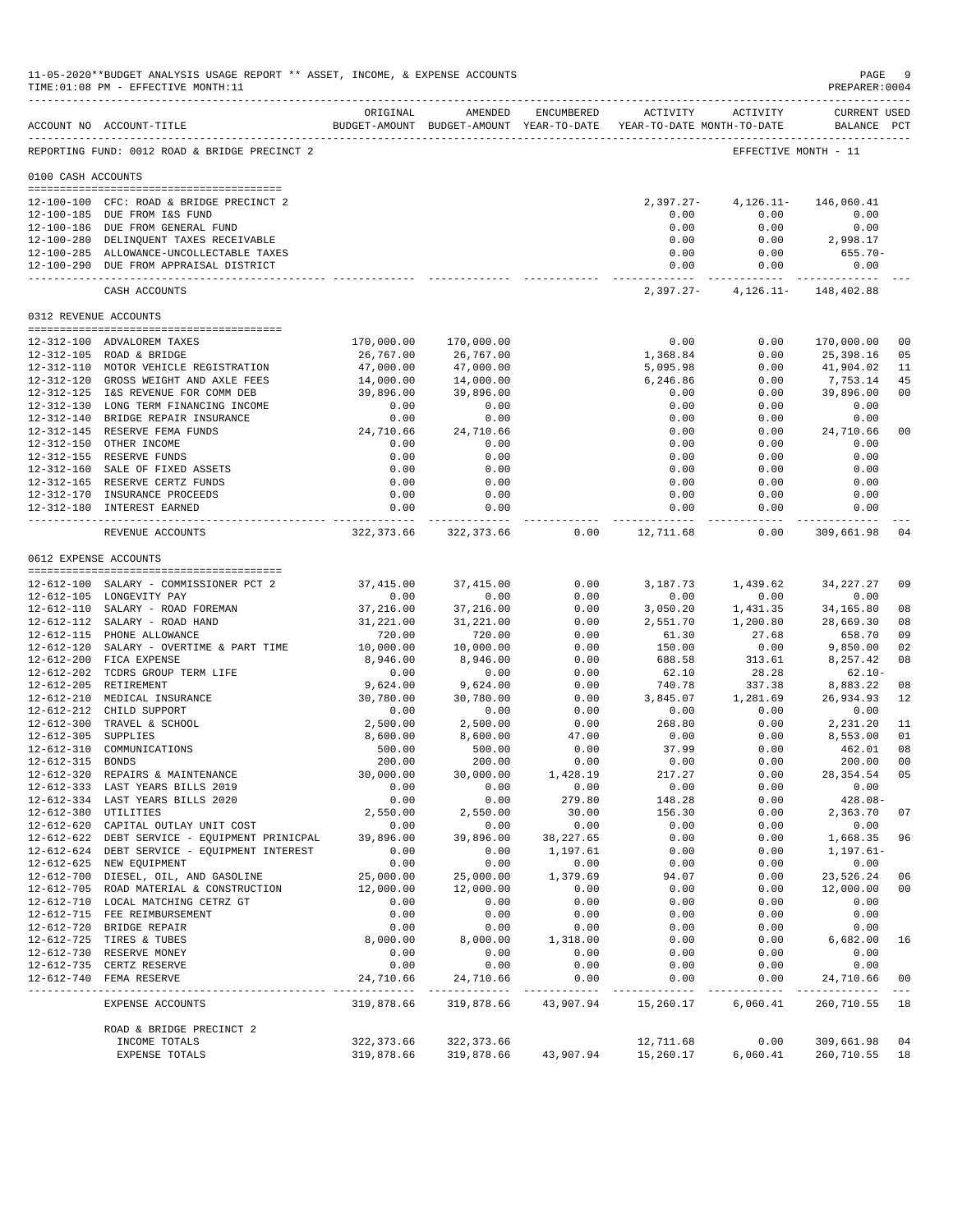|                      | 11-05-2020**BUDGET ANALYSIS USAGE REPORT ** ASSET, INCOME, & EXPENSE ACCOUNTS<br>TIME: 01:08 PM - EFFECTIVE MONTH: 11 |                       |                       |                       |                  |                                                                                                      | PAGE 10<br>PREPARER: 0004 |          |
|----------------------|-----------------------------------------------------------------------------------------------------------------------|-----------------------|-----------------------|-----------------------|------------------|------------------------------------------------------------------------------------------------------|---------------------------|----------|
|                      | ACCOUNT NO ACCOUNT-TITLE                                                                                              | ORIGINAL              | AMENDED               | ENCUMBERED            |                  | ACTIVITY ACTIVITY<br>BUDGET-AMOUNT BUDGET-AMOUNT YEAR-TO-DATE YEAR-TO-DATE MONTH-TO-DATE BALANCE PCT | <b>CURRENT USED</b>       |          |
|                      | REPORTING FUND: 0013 ROAD & BRIDGE PRECINCT 3                                                                         |                       |                       |                       |                  |                                                                                                      | EFFECTIVE MONTH - 11      |          |
| 0100 CASH ACCOUNTS   |                                                                                                                       |                       |                       |                       |                  |                                                                                                      |                           |          |
|                      | 13-100-100 CFC: ROAD & BRIDGE PRECINCT 3                                                                              |                       |                       |                       |                  | 8, 223. 48 - 4, 096. 50 - 77, 788. 93                                                                |                           |          |
|                      | 13-100-185 DUE FROM I&S FUND                                                                                          |                       |                       |                       | 0.00             | 0.00                                                                                                 | 0.00                      |          |
|                      | 13-100-186 DUE TO GENERAL FUND<br>13-100-280 DELINQUENT TAXES RECEIVABLE                                              |                       |                       |                       | 0.00<br>0.00     | 0.00                                                                                                 | 0.00<br>$0.00$ 2,998.17   |          |
|                      | 13-100-285 ALLOWANCE-UNCOLLECTABLE TAXES                                                                              |                       |                       |                       | 0.00             | 0.00                                                                                                 | $655.70 -$                |          |
|                      | 13-100-290 DUE FROM APPRAISAL DISTRICT                                                                                |                       |                       |                       |                  | 0.00<br>0.00                                                                                         | 0.00                      |          |
|                      | CASH ACCOUNTS                                                                                                         |                       |                       |                       |                  | 8, 223. 48 - 4, 096. 50 - 80, 131. 40                                                                |                           |          |
|                      | 0313 REVENUE ACCOUNTS                                                                                                 |                       |                       |                       |                  |                                                                                                      |                           |          |
|                      | 13-313-100 ADVALOREM TAXES                                                                                            | 170,000.00            | 170,000.00            |                       | 0.00             | 0.00                                                                                                 | 170,000.00                | 00       |
|                      | 13-313-105 ROAD & BRIDGE                                                                                              | 26,767.00             | 26,767.00             |                       | 1,368.83         | 0.00                                                                                                 | 25,398.17                 | 05       |
|                      | 13-313-110 MOTOR VEHICLE REGISTRATION                                                                                 | 47,000.00             | 47,000.00             |                       | 5,095.97         | 0.00                                                                                                 | 41,904.03                 | 11       |
|                      | 13-313-120 GROSS WEIGHT AND AXLE FEES                                                                                 | 14,000.00             | 14,000.00             |                       | 6,246.86         | 0.00                                                                                                 | 7,753.14                  | 45       |
|                      | 13-313-125 I&S REVENUE FOR COMM DEB<br>13-313-130 LONG TERM FINANCING INCOME                                          | 54,484.00<br>0.00     | 54,484.00<br>0.00     |                       | 0.00<br>0.00     | 0.00<br>0.00                                                                                         | 54,484.00<br>0.00         | 00       |
|                      | 13-313-140 BRIDGE REPAIR INSURANCE                                                                                    | 0.00                  | 0.00                  |                       | 0.00             | 0.00                                                                                                 | 0.00                      |          |
|                      | 13-313-145 RESERVE FEMA FUNDS                                                                                         | 0.00                  | 0.00                  |                       | 0.00             | 0.00                                                                                                 | 0.00                      |          |
|                      | 13-313-150 OTHER INCOME                                                                                               | 0.00                  | 0.00                  |                       | 0.00             | 0.00                                                                                                 | 0.00                      |          |
|                      | 13-313-155 RESERVE FUNDS                                                                                              | 0.00                  | 0.00                  |                       | 0.00             | 0.00                                                                                                 | 0.00                      |          |
|                      | 13-313-160 SALE OF FIXED ASSETS<br>13-313-165 RESERVE CERTZ FUNDS                                                     | $0.00$<br>$0.00$      | 0.00<br>0.00          |                       | 0.00<br>0.00     | 0.00<br>0.00                                                                                         | 0.00<br>0.00              |          |
|                      | 13-313-170 INSURANCE PROCEEDS                                                                                         | 0.00                  | 0.00                  |                       | 0.00             | 0.00                                                                                                 | 0.00                      |          |
|                      | 13-313-180 INTEREST EARNED                                                                                            | 0.00                  | 0.00                  |                       | 0.00             | 0.00                                                                                                 | 0.00                      |          |
|                      | 13-313-185 PIPELINE INCOME                                                                                            | 0.00                  | 0.00                  |                       | 0.00             | 0.00                                                                                                 | 0.00<br>------------      |          |
|                      | REVENUE ACCOUNTS                                                                                                      |                       | 312,251.00 312,251.00 | $0.00$ 12,711.66      |                  | 0.00                                                                                                 | 299,539.34                | 04       |
|                      | 0613 EXPENSE ACCOUNTS                                                                                                 |                       |                       |                       |                  |                                                                                                      |                           |          |
|                      | 13-613-100 SALARY - COMMISSIONER PCT 3                                                                                |                       | 37,415.00 37,415.00   | 0.00                  |                  | 3, 187.73 1, 439.62 34, 227.27                                                                       |                           | 09       |
|                      | 13-613-105 LONGEVITY PAY                                                                                              | 3,300.00              | 3,300.00              | 0.00                  |                  |                                                                                                      | 3,300.00                  | 00       |
|                      | 13-613-110 SALARY - ROAD FOREMAN                                                                                      | 37,216.00             | 37,216.00             | 0.00                  |                  | $0.00$ $0.00$<br>3,050.20 $1,431.35$                                                                 | 34,165.80                 | 08       |
|                      | 13-613-112 SALARY - ROAD HAND                                                                                         | 31,221.00             | 31,221.00             | 0.00                  | 2,551.70         | 1,200.80                                                                                             | 28,669.30                 | 08<br>09 |
|                      | 13-613-115 PHONE ALLOWANCE<br>13-613-120 SALARY - OVERTIME & PART TIME                                                | 720.00<br>3,000.00    | 720.00<br>3,000.00    | 0.00<br>0.00          | 61.30<br>0.00    | 27.68<br>0.00                                                                                        | 658.70<br>3,000.00        | 00       |
|                      | 13-613-200 FICA EXPENSE                                                                                               | 9,143.00              | 9,143.00              | 0.00                  | 670.79           | 311.51                                                                                               | 8,472.21                  | 07       |
|                      | 13-613-202 TCDRS GROUP TERM LIFE                                                                                      | 0.00                  | 0.00                  | 0.00                  | 61.06            | 28.28                                                                                                | $61.06 -$                 |          |
|                      | 13-613-205 RETIREMENT                                                                                                 | 9,836.00              | 9,836.00              | 0.00                  | 728.43           |                                                                                                      | 337.38 9,107.57           | 07       |
|                      | $30,780.00$<br>0.00<br>2,500.00<br>15,600.00<br>500.00<br>13-613-210 MEDICAL INSURANCE<br>13-613-212 CHILD SUPPORT    |                       | 30,780.00             | 0.00<br>0.00          | 3,845.07<br>0.00 | $1,281.69$ $26,934.93$<br>0.00 0.00<br>0.00 2,231.20                                                 | 26,934.93 12              |          |
|                      | 13-613-300 TRAVEL & SCHOOL                                                                                            |                       | 0.00<br>2,500.00      | 250.00                | 18.80            |                                                                                                      | 2,231.20                  | - 11     |
| 13-613-305 SUPPLIES  |                                                                                                                       |                       | 15,600.00             | 50.91                 | 31.33            | 0.00                                                                                                 | 15,517.76                 | 01       |
|                      | 13-613-310 COMMUNICATIONS                                                                                             | 500.00                | 500.00                | 0.00                  | 37.99            | 0.00                                                                                                 | 462.01                    | 08       |
| 13-613-315 BONDS     | 13-613-320 REPAIRS & MAINTENANCE                                                                                      | 200.00<br>30,000.00   | 200.00<br>30,000.00   | 0.00<br>7.00          | 0.00<br>69.99    | 0.00<br>0.00                                                                                         | 200.00 00<br>29,923.01    | 00       |
|                      | 13-613-333 LAST YEARS BILLS 2019                                                                                      | 0.00                  | 0.00                  | 0.00                  | 0.00             | 0.00                                                                                                 | 0.00                      |          |
|                      | 13-613-334 LAST YEARS BILLS 2020                                                                                      | 0.00                  | 0.00                  | 5,683.81              | 4,779.48         | 0.00                                                                                                 | $10, 463.29 -$            |          |
| 13-613-380 UTILITIES |                                                                                                                       | 1,500.00              | 1,500.00              | 32.00                 | 65.46            | 0.00                                                                                                 | 1,402.54                  | 06       |
|                      | 13-613-620 CAPITAL OUTLAY UNIT COST                                                                                   | 0.00                  | 0.00<br>52,052.00     | 0.00                  | 0.00             | 0.00                                                                                                 | 0.00                      |          |
|                      | 13-613-622 DEBT SERVICE - EQUIPMENT PRINICIPAL<br>13-613-624 DEBT SERVICE - EQUIPMENT INTEREST                        | 52,052.00<br>2,432.00 | 2,432.00              | 52,747.14<br>1,550.63 | 0.00<br>0.00     | 0.00<br>0.00                                                                                         | 695.14- 101<br>881.37     | 64       |
|                      | 13-613-625 NEW EQUIPMENT                                                                                              | 0.00                  | 0.00                  | 0.00                  | 0.00             | 0.00                                                                                                 | 0.00                      |          |
|                      | 13-613-700 DIESEL, OIL, AND GASOLINE                                                                                  | 25,000.00             | 25,000.00             | 1,648.25              | 1,805.63         | 0.00                                                                                                 | 21,546.12                 | 14       |
|                      | 13-613-705 ROAD MATERIAL & CONSTRUCTION                                                                               | 12,000.00             | 12,000.00             | 0.00                  | 0.00             | 0.00                                                                                                 | 12,000.00                 | 00       |
|                      | 13-613-710 LOCAL MATCHING CETRZ GT<br>13-613-715 FEE REIMBURSEMENT                                                    | 0.00<br>0.00          | 0.00<br>0.00          | 0.00<br>0.00          | 0.00<br>0.00     | 0.00<br>0.00                                                                                         | 0.00<br>0.00              |          |
|                      | 13-613-720 BRIDGE REPAIR                                                                                              | 0.00                  | 0.00                  | 0.00                  | 0.00             | 0.00                                                                                                 | 0.00                      |          |
|                      | 13-613-725 TIRES & TUBES                                                                                              | 8,000.00              | 8,000.00              | 0.00                  | 70.00            | 0.00                                                                                                 | 7,930.00                  | 01       |
|                      | 13-613-730 RESERVE MONEY                                                                                              | 0.00                  | 0.00                  | 0.00                  | 0.00             | 0.00                                                                                                 | 0.00                      |          |
|                      | 13-613-735 CERTZ RESERVE<br>13-613-740 FEMA RESERVE                                                                   | 0.00<br>0.00          | 0.00<br>0.00          | 0.00<br>0.00          | 0.00<br>0.00     | 0.00<br>0.00                                                                                         | 0.00<br>0.00              |          |
|                      | ------------------<br>EXPENSE ACCOUNTS                                                                                | 312,415.00            | 312,415.00            | 61,969.74             | 21,034.96        | 6,058.31                                                                                             | 229, 410.30 27            |          |
|                      |                                                                                                                       |                       |                       |                       |                  |                                                                                                      |                           |          |
|                      | ROAD & BRIDGE PRECINCT 3<br>INCOME TOTALS                                                                             | 312,251.00            | 312,251.00            |                       | 12,711.66        | 0.00                                                                                                 | 299,539.34                | 04       |
|                      | EXPENSE TOTALS                                                                                                        | 312,415.00            | 312,415.00            | 61,969.74             | 21,034.96        | 6,058.31                                                                                             | 229,410.30                | 27       |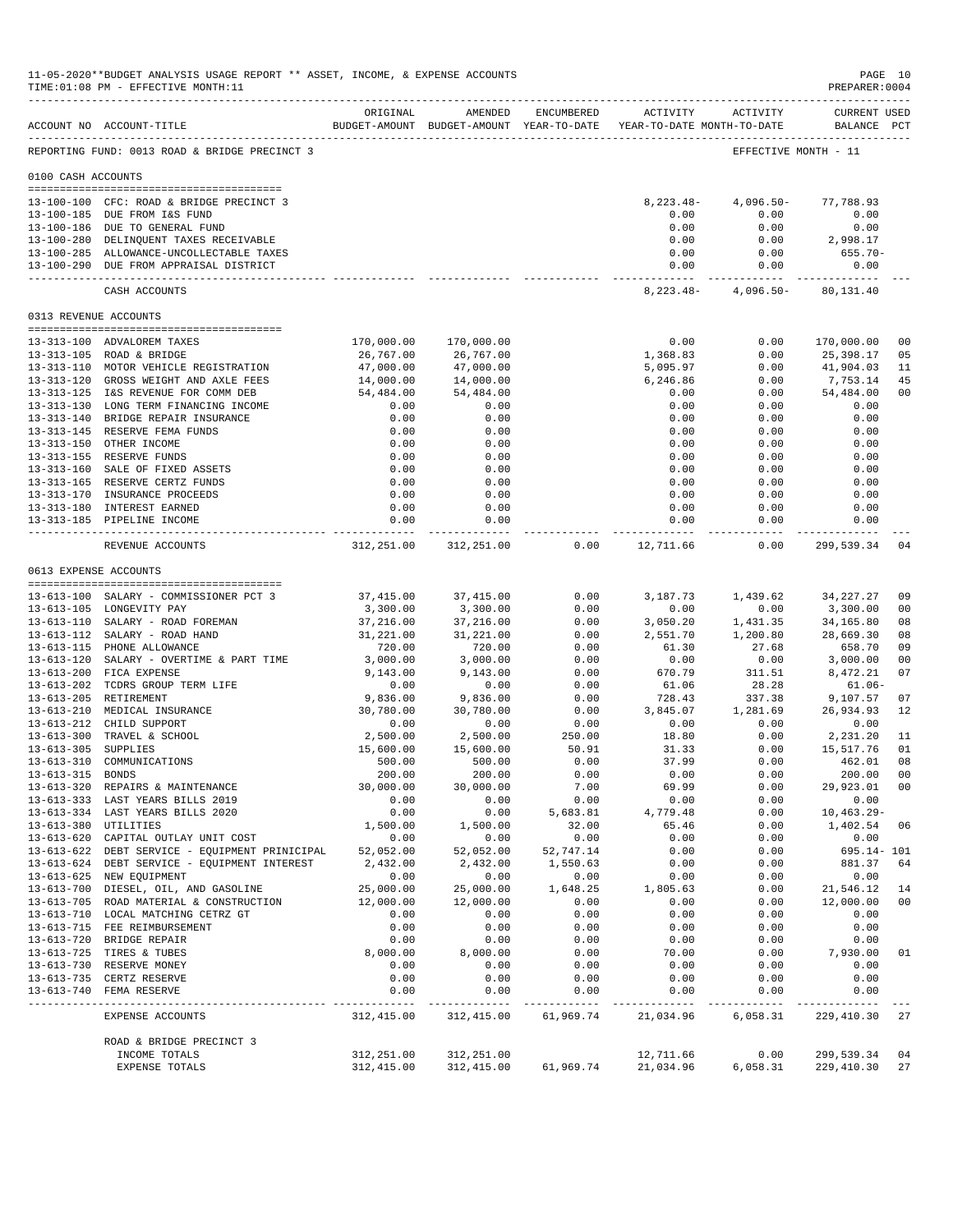|                       | 11-05-2020**BUDGET ANALYSIS USAGE REPORT ** ASSET, INCOME, & EXPENSE ACCOUNTS<br>TIME: 01:08 PM - EFFECTIVE MONTH: 11 |                       |                                                                                |                      |                      |                                            | PAGE 11<br>PREPARER: 0004                                                                                                          |                                 |
|-----------------------|-----------------------------------------------------------------------------------------------------------------------|-----------------------|--------------------------------------------------------------------------------|----------------------|----------------------|--------------------------------------------|------------------------------------------------------------------------------------------------------------------------------------|---------------------------------|
|                       | ACCOUNT NO ACCOUNT-TITLE                                                                                              | ORIGINAL              | AMENDED<br>BUDGET-AMOUNT BUDGET-AMOUNT YEAR-TO-DATE YEAR-TO-DATE MONTH-TO-DATE | ENCUMBERED           | ACTIVITY             | ACTIVITY                                   | <b>CURRENT USED</b><br>BALANCE PCT                                                                                                 |                                 |
|                       | REPORTING FUND: 0014 ROAD & BRIDGE PRECINCT 4                                                                         |                       |                                                                                |                      |                      |                                            | EFFECTIVE MONTH - 11                                                                                                               |                                 |
| 0100 CASH ACCOUNTS    |                                                                                                                       |                       |                                                                                |                      |                      |                                            |                                                                                                                                    |                                 |
|                       | 14-100-100 CFC: ROAD & BRIDGE PRECINCT 4                                                                              |                       |                                                                                |                      |                      |                                            |                                                                                                                                    |                                 |
|                       | 14-100-185 DUE FROM I&S FUND                                                                                          |                       |                                                                                |                      | 0.00                 | $47,470.12 - 4,171.34 - 30,222.93$<br>0.00 | 0.00                                                                                                                               |                                 |
|                       | 14-100-186 DUE FROM GENERAL FUND                                                                                      |                       |                                                                                |                      | 0.00                 | 0.00                                       | 0.00                                                                                                                               |                                 |
|                       | 14-100-280 DELINQUENT TAXES RECEIVABLE                                                                                |                       |                                                                                |                      | 0.00                 |                                            | $0.00$ 2,998.17                                                                                                                    |                                 |
|                       | 14-100-285 ALLOWANCE-UNCOLLECTABLE TAXES                                                                              |                       |                                                                                |                      | 0.00                 | 0.00                                       | 655.70-                                                                                                                            |                                 |
|                       | 14-100-290 DUE FROM APPRAISAL DISTRICT                                                                                |                       |                                                                                |                      |                      | 0.00<br>0.00<br>-----------                | 0.00                                                                                                                               |                                 |
|                       | CASH ACCOUNTS                                                                                                         |                       |                                                                                |                      |                      | $47,470.12 - 4,171.34 - 32,565.40$         |                                                                                                                                    |                                 |
| 0314 REVENUE ACCOUNTS |                                                                                                                       |                       |                                                                                |                      |                      |                                            |                                                                                                                                    |                                 |
|                       | 14-314-100 ADVALOREM TAXES                                                                                            | 170,000.00            | 170,000.00                                                                     |                      | 0.00                 | 0.00                                       | 170,000.00                                                                                                                         | 0 <sub>0</sub>                  |
|                       | 14-314-105 ROAD & BRIDGE                                                                                              | 26,767.00             | 26,767.00                                                                      |                      | 1,368.84             | 0.00                                       | 25,398.16                                                                                                                          | 05                              |
|                       | 14-314-110 MOTOR VEHICLE REGISTRATION                                                                                 | 47,000.00             | 47,000.00                                                                      |                      | 5,095.97             | 0.00                                       | 41,904.03                                                                                                                          | 11                              |
|                       | 14-314-120 GROSS WEIGHT AND AXLE FEES                                                                                 | 14,000.00             | 14,000.00                                                                      |                      | 6,246.86             | 0.00                                       | 7,753.14                                                                                                                           | 45                              |
|                       | 14-314-125 I&S REVENUE FOR COMM DEB                                                                                   | 43,151.00             | 43,151.00                                                                      |                      | 0.00                 | 0.00                                       | 43,151.00                                                                                                                          | 0 <sub>0</sub>                  |
|                       | 14-314-130 LONG TERM FINANCING INCOME                                                                                 | 0.00                  | 0.00                                                                           |                      | 0.00                 | 0.00                                       | 0.00                                                                                                                               |                                 |
|                       | 14-314-140 BRIDGE REPAIR INSURANCE                                                                                    | 0.00                  | 0.00                                                                           |                      | 0.00                 |                                            | $\begin{array}{ccc} 0\, . \, 0 \, 0 & 0\, . \, 0 \, 0 \\ 0 \, . \, 0 \, 0 & 3 \, 3 \, , \, 9 \, 8 \, 4 \, . \, 4 \, 9 \end{array}$ |                                 |
|                       | 14-314-145 RESERVE FEMA FUNDS                                                                                         | 33,984.49             | 33,984.49                                                                      |                      | 0.00                 |                                            |                                                                                                                                    | 0 <sup>0</sup>                  |
|                       | 14-314-150 OTHER INCOME                                                                                               | 0.00                  | 0.00                                                                           |                      | 180.00               | 0.00                                       | 180.00+                                                                                                                            |                                 |
|                       | 14-314-155 RESERVE FUNDS                                                                                              | 0.00                  | 0.00                                                                           |                      | 0.00                 | 0.00                                       | 0.00                                                                                                                               |                                 |
|                       | 14-314-160 SALE OF FIXED ASSETS                                                                                       | 0.00                  | 0.00                                                                           |                      | 0.00                 | 0.00                                       | 0.00                                                                                                                               |                                 |
|                       | 14-314-165 RESERVE CERTZ FUNDS<br>14-314-170 INSURANCE PROCEEDS                                                       | 0.00<br>0.00          | 0.00<br>0.00                                                                   |                      | 0.00<br>0.00         | 0.00<br>0.00                               | 0.00<br>0.00                                                                                                                       |                                 |
|                       | 14-314-180 INTEREST EARNED                                                                                            | 0.00                  | 0.00                                                                           |                      | 0.00                 | 0.00                                       | 0.00                                                                                                                               |                                 |
|                       |                                                                                                                       |                       | -------------                                                                  |                      | -------------        | -----------                                | ------------                                                                                                                       |                                 |
|                       | REVENUE ACCOUNTS                                                                                                      |                       | 334,902.49 334,902.49                                                          |                      | $0.00$ 12,891.67     | 0.00                                       | 322,010.82                                                                                                                         | 04                              |
|                       | 0614 EXPENSE ACCOUNTS                                                                                                 |                       |                                                                                |                      |                      |                                            |                                                                                                                                    |                                 |
|                       | 14-614-100 SALARY - COMMISSIONER PCT 4 37,415.00                                                                      |                       | 37,415.00                                                                      | 0.00                 | 3,187.73             | 1,439.62                                   | 34,227.27                                                                                                                          | 09                              |
|                       | 14-614-105 LONGEVITY PAY                                                                                              | 600.00                | 600.00                                                                         | 0.00                 | 0.00                 | 0.00                                       | 600.00                                                                                                                             | 0 <sub>0</sub>                  |
|                       | 14-614-110 SALARY - ROAD FOREMAN                                                                                      | 37,216.00             | 37,216.00                                                                      | 0.00                 | 3,050.20             | 1,431.35                                   | 34,165.80                                                                                                                          | 08                              |
|                       | 14-614-112 SALARY - ROAD HAND                                                                                         | 31,221.00             | 31,221.00                                                                      | 0.00                 | 2,551.70             | 1,200.80                                   | 28,669.30                                                                                                                          | 08                              |
|                       | 14-614-115 PHONE ALLOWANCE                                                                                            | 720.00                | 720.00                                                                         | 0.00                 | 61.30                | 27.68                                      | 658.70                                                                                                                             | 09                              |
|                       | 14-614-120 SALARY - OVERTIME & PART TIME                                                                              | 3,000.00              | 3,000.00                                                                       | 0.00                 | 0.00                 | 0.00                                       | 3,000.00                                                                                                                           | 0 <sub>0</sub>                  |
|                       | 14-614-200 FICA EXPENSE                                                                                               | 8,992.00              | 8,992.00                                                                       | 0.00                 | 677.10               | 313.61                                     | 8,314.90                                                                                                                           | 08                              |
|                       | 14-614-202 TCDRS GROUP TERM LIFE                                                                                      | 0.00                  | 0.00<br>9,673.00                                                               | 0.00                 | 61.06<br>728.43      | 28.28                                      | $61.06 -$                                                                                                                          | 08                              |
|                       | 14-614-205 RETIREMENT<br>14-614-210 MEDICAL INSURANCE                                                                 | 9,673.00<br>30,780.00 | 30,780.00                                                                      | 0.00<br>0.00         | 3,845.07             | 337.38<br>1,281.69                         | 8,944.57<br>26,934.93                                                                                                              | 12                              |
|                       | 14-614-212 CHILD SUPPORT                                                                                              | 0.00                  | 0.00                                                                           | 0.00                 | 0.00                 | 0.00                                       | 0.00                                                                                                                               |                                 |
|                       | 14-614-300 TRAVEL & SCHOOL                                                                                            | 2,500.00              | 2,500.00                                                                       | 0.00                 | 18.80                | 0.00                                       | 2,481.20                                                                                                                           | 01                              |
| 14-614-305 SUPPLIES   |                                                                                                                       | 15,600.00             | 15,600.00                                                                      | 48.66                | 149.16               | 0.00                                       | 15,402.18                                                                                                                          | 01                              |
|                       | 14-614-310 COMMUNICATIONS                                                                                             | 500.00                | 500.00                                                                         | 0.00                 | 37.99                | 0.00                                       | 462.01                                                                                                                             | 08                              |
| 14-614-315 BONDS      |                                                                                                                       | 200.00                | 200.00                                                                         | 0.00                 | 0.00                 | 0.00                                       | 200.00                                                                                                                             | 0 <sub>0</sub>                  |
|                       | 14-614-320 REPAIRS & MAINTENANCE                                                                                      | 30,000.00             | 30,000.00                                                                      | 1,827.42             | 0.00                 | 0.00                                       | 28, 172. 58 06                                                                                                                     |                                 |
|                       | 14-614-333 LAST YEARS BILLS 2019                                                                                      | 0.00                  | 0.00                                                                           | 0.00                 | 0.00                 | 0.00                                       | 0.00                                                                                                                               |                                 |
|                       | 14-614-334 LAST YEARS BILLS 2020                                                                                      | 0.00                  | 0.00                                                                           | 7,000.00             | 2,077.33             | 0.00                                       | $9,077.33-$                                                                                                                        |                                 |
| 14-614-380 UTILITIES  |                                                                                                                       | 1,500.00              | 1,500.00                                                                       | 0.00                 | 89.23                | 45.23                                      | 1,410.77 06                                                                                                                        |                                 |
|                       | 14-614-620 CAPITAL OUTLAY UNIT COST<br>14-614-622 DEBT SERVICE - EQUIPMENT PRINICIPAL 40,844.00                       | 0.00                  | 0.00<br>40,844.00                                                              | 0.00<br>0.00         | 0.00<br>40,844.00    | 0.00<br>0.00                               | 0.00                                                                                                                               | 0.00 100                        |
|                       | 14-614-624 DEBT SERVICE - EQUIPMENT INTEREST                                                                          | 2,307.00              | 2,307.00                                                                       | 0.00                 | 2,306.15             | 0.00                                       |                                                                                                                                    | $0.85$ 100                      |
|                       | 14-614-625 NEW EQUIPMENT                                                                                              | 0.00                  | 0.00                                                                           | 0.00                 | 0.00                 | 0.00                                       | 0.00                                                                                                                               |                                 |
|                       | 14-614-700 DIESEL, OIL, AND GASOLINE                                                                                  | 25,000.00             | 25,000.00                                                                      | 133.00               | 783.87               | 0.00                                       | 24,083.13                                                                                                                          | 04                              |
|                       | 14-614-705 ROAD MATERIAL & CONSTRUCTION                                                                               | 12,000.00             | 12,000.00                                                                      | 3,000.80             | 0.00                 | 0.00                                       | 8,999.20                                                                                                                           | 25                              |
|                       | 14-614-710 LOCAL MATCHING CETRZ GT                                                                                    | 0.00                  | 0.00                                                                           | 0.00                 | 0.00                 | 0.00                                       | 0.00                                                                                                                               |                                 |
|                       | 14-614-715 FEE REIMBURSEMENT                                                                                          | 0.00                  | 0.00                                                                           | 0.00                 | 0.00                 | 0.00                                       | 0.00                                                                                                                               |                                 |
|                       | 14-614-720 BRIDGE REPAIR                                                                                              | 0.00                  | 0.00                                                                           | 0.00                 | 0.00                 | 0.00                                       | 0.00                                                                                                                               |                                 |
|                       | 14-614-725 TIRES & TUBES                                                                                              | 8,000.00              | 8,000.00                                                                       | 187.00               | 20.00                | 0.00                                       | 7,793.00                                                                                                                           | 03                              |
|                       | 14-614-735 CERTZ RESERVE                                                                                              | 0.00                  | 0.00                                                                           | 0.00                 | 0.00                 | 0.00                                       | 0.00                                                                                                                               |                                 |
|                       | 14-614-740 FEMA RESERVE                                                                                               | 33,984.49             | 33,984.49                                                                      | 0.00<br>------------ | 0.00<br>------------ | 0.00                                       | 33,984.49                                                                                                                          | 0 <sub>0</sub><br>$\frac{1}{2}$ |
|                       | EXPENSE ACCOUNTS                                                                                                      |                       | 332,052.49 332,052.49 12,196.88 60,489.12 6,105.64                             |                      |                      |                                            | 259, 366. 49 22                                                                                                                    |                                 |
|                       | ROAD & BRIDGE PRECINCT 4                                                                                              |                       |                                                                                |                      |                      |                                            |                                                                                                                                    |                                 |
|                       | INCOME TOTALS                                                                                                         | 334,902.49            | 334,902.49                                                                     |                      | 12,891.67            | 0.00                                       | 322,010.82                                                                                                                         | 04                              |
|                       | EXPENSE TOTALS                                                                                                        |                       | 332,052.49 332,052.49 12,196.88 60,489.12 6,105.64                             |                      |                      |                                            | 259,366.49                                                                                                                         | 22                              |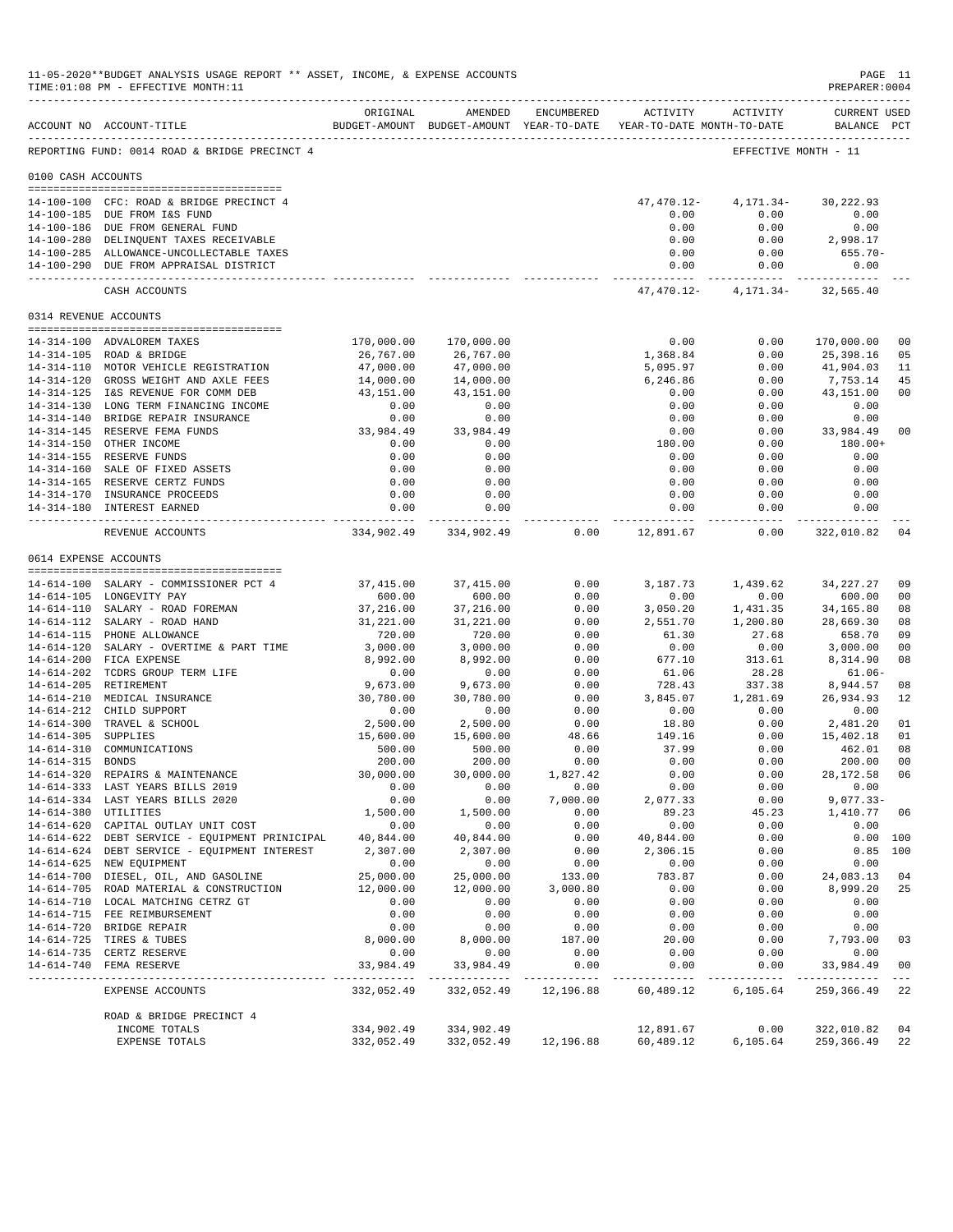| 11-05-2020**BUDGET ANALYSIS USAGE REPORT ** ASSET, INCOME, & EXPENSE ACCOUNTS<br>PAGE 12<br>TIME: 01:08 PM - EFFECTIVE MONTH: 11<br>PREPARER: 0004<br>ORIGINAL<br>AMENDED<br>ENCUMBERED<br>ACTIVITY<br>ACTIVITY<br>CURRENT USED<br>BALANCE PCT<br>BUDGET-AMOUNT BUDGET-AMOUNT YEAR-TO-DATE YEAR-TO-DATE MONTH-TO-DATE<br>ACCOUNT NO ACCOUNT-TITLE<br>REPORTING FUND: 0020 JAIL BOND I&S<br>EFFECTIVE MONTH - 11<br>0100 CASH ACCOUNT<br>20-100-190 I&S ACCOUNT JAIL BOND<br>31,853.88<br>0.00<br>359,153.04<br>0.00<br>21,178.79<br>20-100-280 DELINQUENT TAXES RECEIVABLE<br>0.00<br>$4,635.69-$<br>20-100-285 ALLOWANCE-UNCOLLETABLE TAXES<br>0.00<br>0.00<br>$20 - 100 - 290$<br>DUE FROM APPRAISAL DISTRICT<br>0.00<br>0.00<br>0.00<br>20-100-295 DUE FROM GENERAL FUND<br>0.00<br>0.00<br>0.00<br>--------------<br>-----------<br>31,853.88<br>$0.00$ 375,696.14<br>CASH ACCOUNT<br>0315 JAIL BOND I&S REVENUE<br>464, 214.00  464, 214.00  31, 810.27  0.00  432, 403.73  07<br>20-315-100 BOND TAXES<br>$0.00$ 2,456.39 02<br>2,500.00<br>20-315-180 BOND TAXES INTEREST<br>2,500.00<br>43.61<br>------------<br>466,714.00 466,714.00<br>$0.00$ 31,853.88<br>$0.00$ $434,860.12$ 07<br>JAIL BOND I&S REVENUE<br>0615 EXPENSE ACCOUNTS<br>0.00<br>320,000.00 320,000.00<br>0.00<br>$0.00$ 320,000.00<br>BOND PAYMENT PRINCIPAL<br>00<br>20-615-624 BOND PAYMENT INTEREST<br>143,869.00<br>143,869.00<br>0.00<br>0.00<br>0.00<br>143,869.00<br>0 <sup>0</sup><br>400.00<br>BOND WIRE TRANSFER CHARGE<br>400.00<br>0.00<br>0.00<br>0.00<br>400.00<br>0 <sup>0</sup><br>-----------<br>-------<br>$\frac{1}{2} \frac{1}{2} \frac{1}{2} \frac{1}{2} \frac{1}{2} \frac{1}{2} \frac{1}{2} \frac{1}{2} \frac{1}{2} \frac{1}{2} \frac{1}{2} \frac{1}{2} \frac{1}{2} \frac{1}{2} \frac{1}{2} \frac{1}{2} \frac{1}{2} \frac{1}{2} \frac{1}{2} \frac{1}{2} \frac{1}{2} \frac{1}{2} \frac{1}{2} \frac{1}{2} \frac{1}{2} \frac{1}{2} \frac{1}{2} \frac{1}{2} \frac{1}{2} \frac{1}{2} \frac{1}{2} \frac{$<br>464,269.00<br>464,269.00<br>0.00<br>0.00<br>$0.00$ $464.269.00$<br>00<br>EXPENSE ACCOUNTS |                       |            |                       |             |      |                        |    |
|--------------------------------------------------------------------------------------------------------------------------------------------------------------------------------------------------------------------------------------------------------------------------------------------------------------------------------------------------------------------------------------------------------------------------------------------------------------------------------------------------------------------------------------------------------------------------------------------------------------------------------------------------------------------------------------------------------------------------------------------------------------------------------------------------------------------------------------------------------------------------------------------------------------------------------------------------------------------------------------------------------------------------------------------------------------------------------------------------------------------------------------------------------------------------------------------------------------------------------------------------------------------------------------------------------------------------------------------------------------------------------------------------------------------------------------------------------------------------------------------------------------------------------------------------------------------------------------------------------------------------------------------------------------------------------------------------------------------------------------------------------------------------------------------------------------------------------------------------------------------------------------------------------------------------------------------------------------------------------------------------------------------------------------------------------------------------------------------------|-----------------------|------------|-----------------------|-------------|------|------------------------|----|
|                                                                                                                                                                                                                                                                                                                                                                                                                                                                                                                                                                                                                                                                                                                                                                                                                                                                                                                                                                                                                                                                                                                                                                                                                                                                                                                                                                                                                                                                                                                                                                                                                                                                                                                                                                                                                                                                                                                                                                                                                                                                                                  |                       |            |                       |             |      |                        |    |
|                                                                                                                                                                                                                                                                                                                                                                                                                                                                                                                                                                                                                                                                                                                                                                                                                                                                                                                                                                                                                                                                                                                                                                                                                                                                                                                                                                                                                                                                                                                                                                                                                                                                                                                                                                                                                                                                                                                                                                                                                                                                                                  |                       |            |                       |             |      |                        |    |
|                                                                                                                                                                                                                                                                                                                                                                                                                                                                                                                                                                                                                                                                                                                                                                                                                                                                                                                                                                                                                                                                                                                                                                                                                                                                                                                                                                                                                                                                                                                                                                                                                                                                                                                                                                                                                                                                                                                                                                                                                                                                                                  |                       |            |                       |             |      |                        |    |
|                                                                                                                                                                                                                                                                                                                                                                                                                                                                                                                                                                                                                                                                                                                                                                                                                                                                                                                                                                                                                                                                                                                                                                                                                                                                                                                                                                                                                                                                                                                                                                                                                                                                                                                                                                                                                                                                                                                                                                                                                                                                                                  |                       |            |                       |             |      |                        |    |
|                                                                                                                                                                                                                                                                                                                                                                                                                                                                                                                                                                                                                                                                                                                                                                                                                                                                                                                                                                                                                                                                                                                                                                                                                                                                                                                                                                                                                                                                                                                                                                                                                                                                                                                                                                                                                                                                                                                                                                                                                                                                                                  |                       |            |                       |             |      |                        |    |
|                                                                                                                                                                                                                                                                                                                                                                                                                                                                                                                                                                                                                                                                                                                                                                                                                                                                                                                                                                                                                                                                                                                                                                                                                                                                                                                                                                                                                                                                                                                                                                                                                                                                                                                                                                                                                                                                                                                                                                                                                                                                                                  |                       |            |                       |             |      |                        |    |
|                                                                                                                                                                                                                                                                                                                                                                                                                                                                                                                                                                                                                                                                                                                                                                                                                                                                                                                                                                                                                                                                                                                                                                                                                                                                                                                                                                                                                                                                                                                                                                                                                                                                                                                                                                                                                                                                                                                                                                                                                                                                                                  |                       |            |                       |             |      |                        |    |
|                                                                                                                                                                                                                                                                                                                                                                                                                                                                                                                                                                                                                                                                                                                                                                                                                                                                                                                                                                                                                                                                                                                                                                                                                                                                                                                                                                                                                                                                                                                                                                                                                                                                                                                                                                                                                                                                                                                                                                                                                                                                                                  |                       |            |                       |             |      |                        |    |
|                                                                                                                                                                                                                                                                                                                                                                                                                                                                                                                                                                                                                                                                                                                                                                                                                                                                                                                                                                                                                                                                                                                                                                                                                                                                                                                                                                                                                                                                                                                                                                                                                                                                                                                                                                                                                                                                                                                                                                                                                                                                                                  |                       |            |                       |             |      |                        |    |
|                                                                                                                                                                                                                                                                                                                                                                                                                                                                                                                                                                                                                                                                                                                                                                                                                                                                                                                                                                                                                                                                                                                                                                                                                                                                                                                                                                                                                                                                                                                                                                                                                                                                                                                                                                                                                                                                                                                                                                                                                                                                                                  |                       |            |                       |             |      |                        |    |
|                                                                                                                                                                                                                                                                                                                                                                                                                                                                                                                                                                                                                                                                                                                                                                                                                                                                                                                                                                                                                                                                                                                                                                                                                                                                                                                                                                                                                                                                                                                                                                                                                                                                                                                                                                                                                                                                                                                                                                                                                                                                                                  |                       |            |                       |             |      |                        |    |
|                                                                                                                                                                                                                                                                                                                                                                                                                                                                                                                                                                                                                                                                                                                                                                                                                                                                                                                                                                                                                                                                                                                                                                                                                                                                                                                                                                                                                                                                                                                                                                                                                                                                                                                                                                                                                                                                                                                                                                                                                                                                                                  |                       |            |                       |             |      |                        |    |
|                                                                                                                                                                                                                                                                                                                                                                                                                                                                                                                                                                                                                                                                                                                                                                                                                                                                                                                                                                                                                                                                                                                                                                                                                                                                                                                                                                                                                                                                                                                                                                                                                                                                                                                                                                                                                                                                                                                                                                                                                                                                                                  |                       |            |                       |             |      |                        |    |
|                                                                                                                                                                                                                                                                                                                                                                                                                                                                                                                                                                                                                                                                                                                                                                                                                                                                                                                                                                                                                                                                                                                                                                                                                                                                                                                                                                                                                                                                                                                                                                                                                                                                                                                                                                                                                                                                                                                                                                                                                                                                                                  |                       |            |                       |             |      |                        |    |
|                                                                                                                                                                                                                                                                                                                                                                                                                                                                                                                                                                                                                                                                                                                                                                                                                                                                                                                                                                                                                                                                                                                                                                                                                                                                                                                                                                                                                                                                                                                                                                                                                                                                                                                                                                                                                                                                                                                                                                                                                                                                                                  |                       |            |                       |             |      |                        |    |
|                                                                                                                                                                                                                                                                                                                                                                                                                                                                                                                                                                                                                                                                                                                                                                                                                                                                                                                                                                                                                                                                                                                                                                                                                                                                                                                                                                                                                                                                                                                                                                                                                                                                                                                                                                                                                                                                                                                                                                                                                                                                                                  |                       |            |                       |             |      |                        |    |
| $20 - 615 - 622$                                                                                                                                                                                                                                                                                                                                                                                                                                                                                                                                                                                                                                                                                                                                                                                                                                                                                                                                                                                                                                                                                                                                                                                                                                                                                                                                                                                                                                                                                                                                                                                                                                                                                                                                                                                                                                                                                                                                                                                                                                                                                 |                       |            |                       |             |      |                        |    |
|                                                                                                                                                                                                                                                                                                                                                                                                                                                                                                                                                                                                                                                                                                                                                                                                                                                                                                                                                                                                                                                                                                                                                                                                                                                                                                                                                                                                                                                                                                                                                                                                                                                                                                                                                                                                                                                                                                                                                                                                                                                                                                  |                       |            |                       |             |      |                        |    |
| $20 - 615 - 625$                                                                                                                                                                                                                                                                                                                                                                                                                                                                                                                                                                                                                                                                                                                                                                                                                                                                                                                                                                                                                                                                                                                                                                                                                                                                                                                                                                                                                                                                                                                                                                                                                                                                                                                                                                                                                                                                                                                                                                                                                                                                                 |                       |            |                       |             |      |                        |    |
|                                                                                                                                                                                                                                                                                                                                                                                                                                                                                                                                                                                                                                                                                                                                                                                                                                                                                                                                                                                                                                                                                                                                                                                                                                                                                                                                                                                                                                                                                                                                                                                                                                                                                                                                                                                                                                                                                                                                                                                                                                                                                                  |                       |            |                       |             |      |                        |    |
|                                                                                                                                                                                                                                                                                                                                                                                                                                                                                                                                                                                                                                                                                                                                                                                                                                                                                                                                                                                                                                                                                                                                                                                                                                                                                                                                                                                                                                                                                                                                                                                                                                                                                                                                                                                                                                                                                                                                                                                                                                                                                                  | JAIL BOND I&S         |            |                       |             |      |                        |    |
|                                                                                                                                                                                                                                                                                                                                                                                                                                                                                                                                                                                                                                                                                                                                                                                                                                                                                                                                                                                                                                                                                                                                                                                                                                                                                                                                                                                                                                                                                                                                                                                                                                                                                                                                                                                                                                                                                                                                                                                                                                                                                                  | INCOME TOTALS         |            | 466.714.00 466.714.00 | 31,853.88   |      | $0.00$ $434.860.12$ 07 |    |
|                                                                                                                                                                                                                                                                                                                                                                                                                                                                                                                                                                                                                                                                                                                                                                                                                                                                                                                                                                                                                                                                                                                                                                                                                                                                                                                                                                                                                                                                                                                                                                                                                                                                                                                                                                                                                                                                                                                                                                                                                                                                                                  | <b>EXPENSE TOTALS</b> | 464,269.00 | 464,269.00            | $0.00$ 0.00 | 0.00 | 464,269.00             | 00 |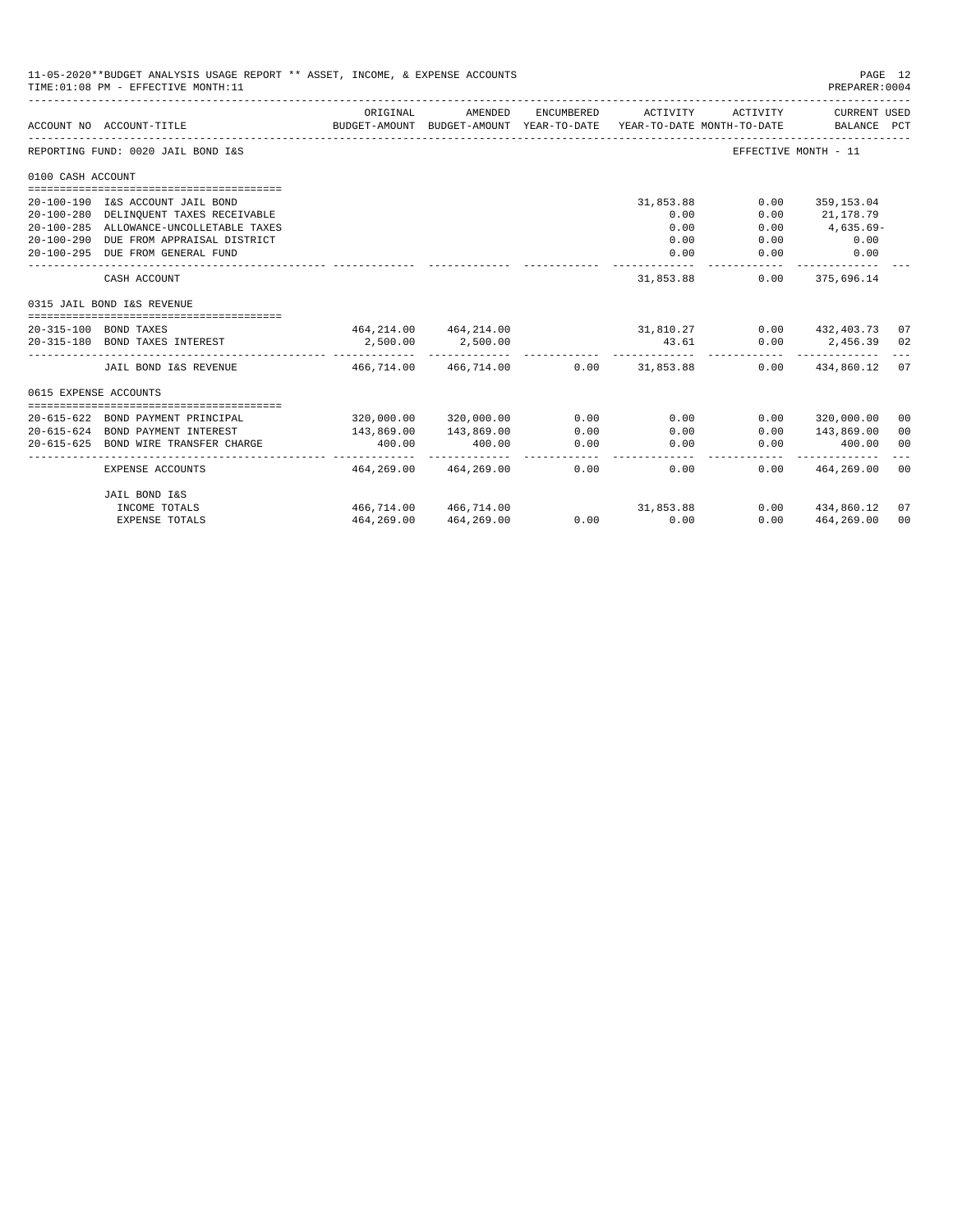| 11-05-2020**BUDGET ANALYSIS USAGE REPORT ** ASSET, INCOME, & EXPENSE ACCOUNTS<br>PAGE 13<br>TIME: 01:08 PM - EFFECTIVE MONTH: 11<br>PREPARER: 0004 |                                                                                                                  |          |                             |      |                                                            |      |                               |  |
|----------------------------------------------------------------------------------------------------------------------------------------------------|------------------------------------------------------------------------------------------------------------------|----------|-----------------------------|------|------------------------------------------------------------|------|-------------------------------|--|
|                                                                                                                                                    | ACCOUNT NO ACCOUNT-TITLE CONTROL SUDGET-AMOUNT BUDGET-AMOUNT YEAR-TO-DATE YEAR-TO-DATE MONTH-TO-DATE BALANCE PCT |          |                             |      | ORIGINAL AMENDED ENCUMBERED ACTIVITY ACTIVITY CURRENT USED |      |                               |  |
|                                                                                                                                                    | REPORTING FUND: 0021 LATERAL ROAD PRECINCT 1                                                                     |          |                             |      |                                                            |      | EFFECTIVE MONTH - 11          |  |
| 0100 CASH ACCOUNTS                                                                                                                                 |                                                                                                                  |          |                             |      |                                                            |      |                               |  |
|                                                                                                                                                    | 21-100-100 CFC: LATERAL ROAD PRECINCT 1                                                                          |          |                             |      |                                                            |      | 5,109.39 0.00 6,422.47        |  |
|                                                                                                                                                    | CASH ACCOUNTS                                                                                                    |          |                             |      | 5,109,39                                                   | 0.00 | 6.422.47                      |  |
| 0321 REVENUE ACCOUNTS                                                                                                                              |                                                                                                                  |          |                             |      |                                                            |      |                               |  |
|                                                                                                                                                    | 21-321-190 STATE ROAD FUND                                                                                       |          | 5, 133.00 5, 133.00         |      |                                                            |      | 5,109.39   0.00   23.61   100 |  |
|                                                                                                                                                    | REVENUE ACCOUNTS                                                                                                 |          |                             |      | 5,133.00 5,133.00 0.00 5,109.39 0.00 23.61 100             |      |                               |  |
| 0621 EXPENSE ACCOUNTS                                                                                                                              |                                                                                                                  |          |                             |      |                                                            |      |                               |  |
|                                                                                                                                                    |                                                                                                                  |          |                             |      |                                                            |      |                               |  |
|                                                                                                                                                    | 21-621-333 LAST YEARS BILLS                                                                                      |          | $0.00$ $0.00$ $0.00$ $0.00$ |      | 0.00                                                       |      | $0.00$ 0.00                   |  |
|                                                                                                                                                    | 21-621-700 DIESEL, OIL, AND GASOLINE 2,567.00 2,567.00                                                           |          |                             | 0.00 |                                                            | 0.00 | $0.00$ 2,567.00 00            |  |
|                                                                                                                                                    | 21-621-705 ROAD MATERIAL & CONSTRUCTION 2,566.00 2,566.00 0.00                                                   |          |                             |      | 0.00                                                       | 0.00 | 2,566.00 00                   |  |
|                                                                                                                                                    | EXPENSE ACCOUNTS                                                                                                 |          | 5,133,00 5,133,00           |      | 0.00<br>0.00                                               | 0.00 | 5,133.00 00                   |  |
|                                                                                                                                                    | LATERAL ROAD PRECINCT 1                                                                                          |          |                             |      |                                                            |      |                               |  |
|                                                                                                                                                    | INCOME TOTALS                                                                                                    |          |                             |      | 5,133.00 5,133.00 5,109.39                                 |      | $0.00$ 23.61 100              |  |
|                                                                                                                                                    | <b>EXPENSE TOTALS</b>                                                                                            | 5,133.00 | 5,133.00                    |      | $0.00$ 0.00                                                | 0.00 | 5,133.00 00                   |  |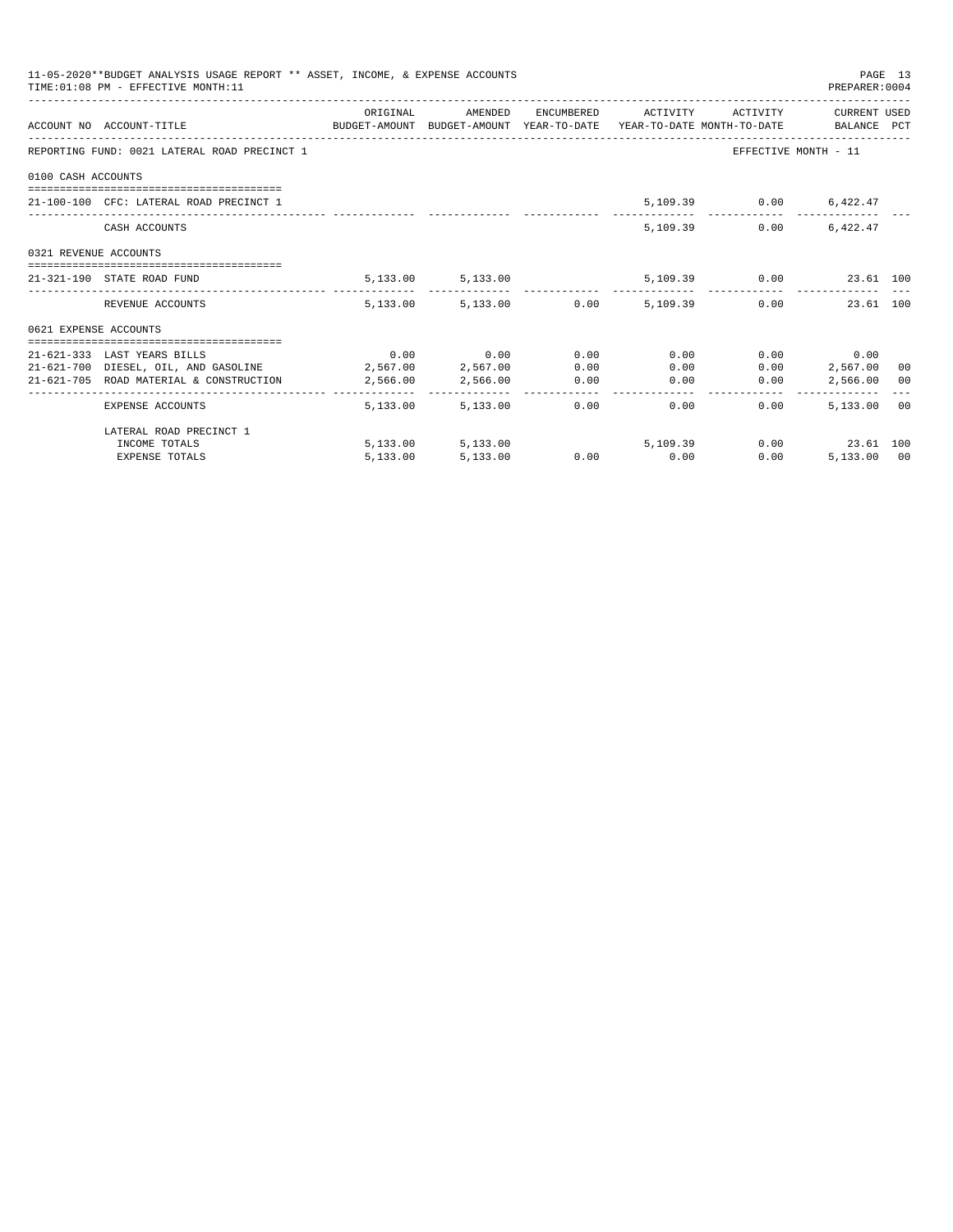|                       | 11-05-2020**BUDGET ANALYSIS USAGE REPORT ** ASSET, INCOME, & EXPENSE ACCOUNTS<br>TIME: 01:08 PM - EFFECTIVE MONTH: 11 |          |                             |      |                                                |              | PREPARER: 0004          | PAGE 14 |
|-----------------------|-----------------------------------------------------------------------------------------------------------------------|----------|-----------------------------|------|------------------------------------------------|--------------|-------------------------|---------|
|                       | ACCOUNT NO ACCOUNT-TITLE CONTROL SUDGET-AMOUNT BUDGET-AMOUNT YEAR-TO-DATE YEAR-TO-DATE MONTH-TO-DATE BALANCE PCT      | ORIGINAL | AMENDED                     |      | ENCUMBERED ACTIVITY ACTIVITY CURRENT USED      |              |                         |         |
|                       | REPORTING FUND: 0022 LATERAL ROAD PRECINCT 2                                                                          |          |                             |      |                                                |              | EFFECTIVE MONTH - 11    |         |
| 0100 CASH ACCOUNTS    |                                                                                                                       |          |                             |      |                                                |              |                         |         |
|                       | 22-100-100 CFC: LATERAL ROAD PRECINCT 2                                                                               |          |                             |      |                                                |              | 5,109.39 0.00 6,989.82  |         |
|                       | CASH ACCOUNTS                                                                                                         |          |                             |      | 5,109.39                                       | 0.00         | 6,989.82                |         |
| 0322 REVENUE ACCOUNTS |                                                                                                                       |          |                             |      |                                                |              |                         |         |
|                       | 22-322-190 STATE ROAD FUND                                                                                            |          | 5, 133.00 5, 133.00         |      |                                                |              | 5,109.39 0.00 23.61 100 |         |
|                       | REVENUE ACCOUNTS                                                                                                      |          |                             |      | 5,133.00 5,133.00 0.00 5,109.39 0.00 23.61 100 |              |                         |         |
| 0622 EXPENSE ACCOUNTS |                                                                                                                       |          |                             |      |                                                |              |                         |         |
|                       | 22-622-333 LAST YEARS BILLS                                                                                           |          | $0.00$ $0.00$ $0.00$ $0.00$ |      | 0.00                                           |              | $0.00$ 0.00             |         |
|                       | 22-622-700 DIESEL, OIL, AND GASOLINE 2,567.00 2,567.00                                                                |          |                             | 0.00 |                                                | 0.00<br>0.00 | 2,567,00 00             |         |
|                       | 22-622-705 ROAD MATERIAL & CONSTRUCTION                                                                               | 2,566.00 | 2,566.00 0.00               |      | 0.00                                           | 0.00         | 2,566.00 00             |         |
|                       | EXPENSE ACCOUNTS                                                                                                      |          | 5,133,00 5,133,00           |      | 0.00<br>0.00                                   | 0.00         | 5,133.00 00             |         |
|                       | LATERAL ROAD PRECINCT 2                                                                                               |          |                             |      |                                                |              |                         |         |
|                       | INCOME TOTALS                                                                                                         |          | 5,133.00 5,133.00           |      | 5,109,39                                       |              | $0.00$ 23.61 100        |         |
|                       | <b>EXPENSE TOTALS</b>                                                                                                 | 5,133.00 | 5,133.00                    |      | $0.00$ $0.00$                                  | 0.00         | 5,133.00 00             |         |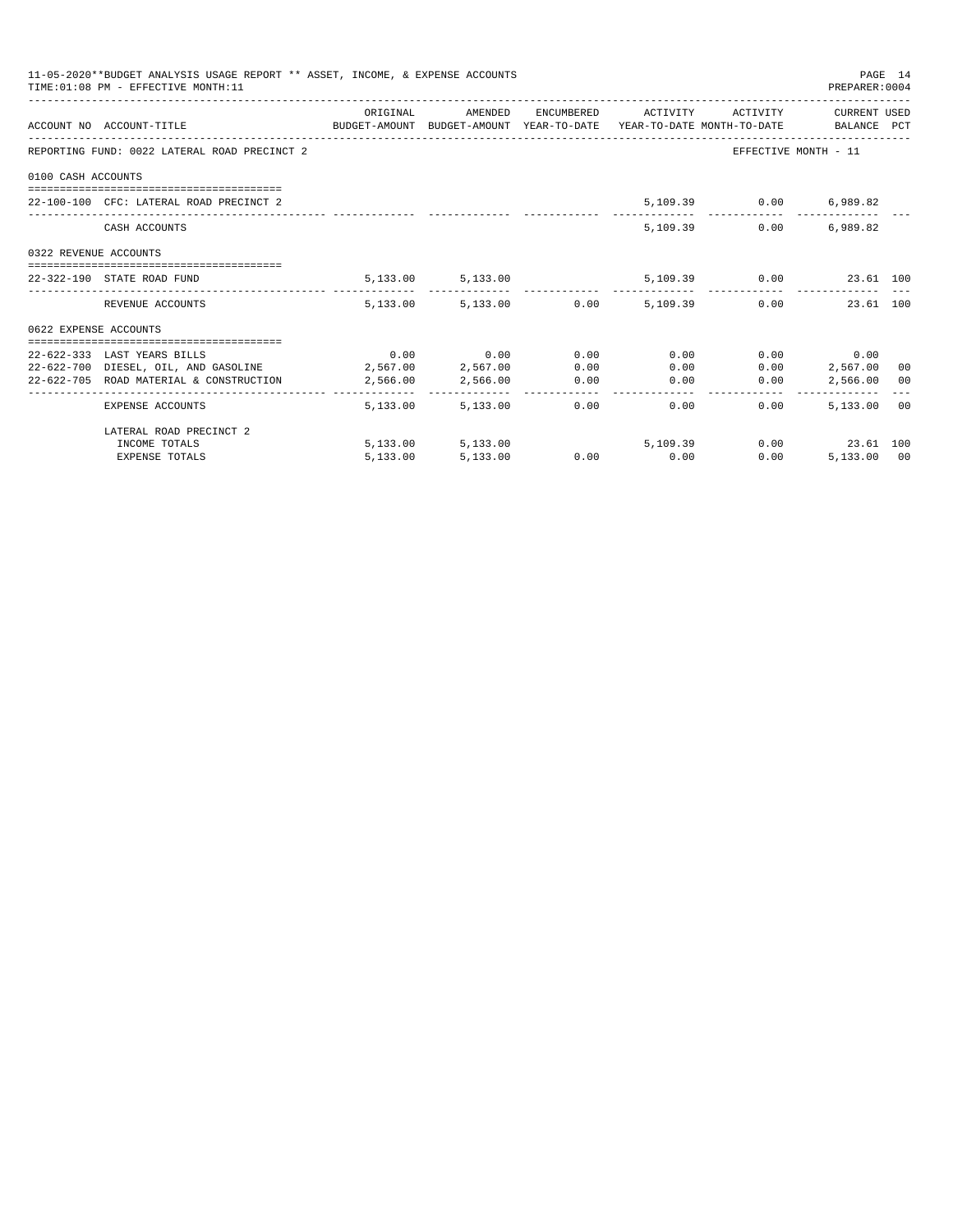| 11-05-2020**BUDGET ANALYSIS USAGE REPORT ** ASSET, INCOME, & EXPENSE ACCOUNTS<br>PAGE 15<br>TIME: 01:08 PM - EFFECTIVE MONTH: 11<br>PREPARER: 0004<br>ORIGINAL<br>ENCUMBERED ACTIVITY ACTIVITY<br>CURRENT USED<br>AMENDED<br>ACCOUNT NO ACCOUNT-TITLE COMPUTE BUDGET-AMOUNT BUDGET-AMOUNT YEAR-TO-DATE YEAR-TO-DATE MONTH-TO-DATE BALANCE PCT<br>REPORTING FUND: 0023 LATERAL ROAD PRECINCT 3<br>EFFECTIVE MONTH - 11<br>0100 CASH ACCOUNTS<br>5,109.40 0.00<br>23-100-100 CFC: LATERAL ROAD PRECINCT 3<br>5,089.49<br>5,109.40<br>0.00<br>5,089.49<br>CASH ACCOUNTS<br>0323 REVENUE ACCOUNTS<br>5,109.40   0.00   23.60   100<br>5, 133.00 5, 133.00<br>23-323-190 STATE ROAD FUND<br>5,133.00 5,133.00 0.00 5,109.40<br>$0.00$ and $0.00$<br>23.60 100<br>REVENUE ACCOUNTS<br>0623 EXPENSE ACCOUNTS<br>$2,567.00$ $2,567.00$ $0.00$ $0.00$<br>0.00<br>2,567.00<br>23-623-700 DIESEL, OIL, AND GASOLINE<br>00<br>2,566.00<br>0.00<br>0.00<br>0.00<br>2,566,00 00<br>23-623-705 ROAD MATERIAL & CONSTRUCTION 2.566.00<br>_____________________________________<br>---------------<br>-----------------------------<br>5,133.00<br>5,133,00<br>0.00<br>0.00<br>$0.00 -$<br>5,133,00 00<br>EXPENSE ACCOUNTS |          |                            |  |             |      |                |  |
|-----------------------------------------------------------------------------------------------------------------------------------------------------------------------------------------------------------------------------------------------------------------------------------------------------------------------------------------------------------------------------------------------------------------------------------------------------------------------------------------------------------------------------------------------------------------------------------------------------------------------------------------------------------------------------------------------------------------------------------------------------------------------------------------------------------------------------------------------------------------------------------------------------------------------------------------------------------------------------------------------------------------------------------------------------------------------------------------------------------------------------------------------------------------------------------------------------------|----------|----------------------------|--|-------------|------|----------------|--|
|                                                                                                                                                                                                                                                                                                                                                                                                                                                                                                                                                                                                                                                                                                                                                                                                                                                                                                                                                                                                                                                                                                                                                                                                           |          |                            |  |             |      |                |  |
|                                                                                                                                                                                                                                                                                                                                                                                                                                                                                                                                                                                                                                                                                                                                                                                                                                                                                                                                                                                                                                                                                                                                                                                                           |          |                            |  |             |      |                |  |
|                                                                                                                                                                                                                                                                                                                                                                                                                                                                                                                                                                                                                                                                                                                                                                                                                                                                                                                                                                                                                                                                                                                                                                                                           |          |                            |  |             |      |                |  |
|                                                                                                                                                                                                                                                                                                                                                                                                                                                                                                                                                                                                                                                                                                                                                                                                                                                                                                                                                                                                                                                                                                                                                                                                           |          |                            |  |             |      |                |  |
|                                                                                                                                                                                                                                                                                                                                                                                                                                                                                                                                                                                                                                                                                                                                                                                                                                                                                                                                                                                                                                                                                                                                                                                                           |          |                            |  |             |      |                |  |
|                                                                                                                                                                                                                                                                                                                                                                                                                                                                                                                                                                                                                                                                                                                                                                                                                                                                                                                                                                                                                                                                                                                                                                                                           |          |                            |  |             |      |                |  |
|                                                                                                                                                                                                                                                                                                                                                                                                                                                                                                                                                                                                                                                                                                                                                                                                                                                                                                                                                                                                                                                                                                                                                                                                           |          |                            |  |             |      |                |  |
|                                                                                                                                                                                                                                                                                                                                                                                                                                                                                                                                                                                                                                                                                                                                                                                                                                                                                                                                                                                                                                                                                                                                                                                                           |          |                            |  |             |      |                |  |
|                                                                                                                                                                                                                                                                                                                                                                                                                                                                                                                                                                                                                                                                                                                                                                                                                                                                                                                                                                                                                                                                                                                                                                                                           |          |                            |  |             |      |                |  |
|                                                                                                                                                                                                                                                                                                                                                                                                                                                                                                                                                                                                                                                                                                                                                                                                                                                                                                                                                                                                                                                                                                                                                                                                           |          |                            |  |             |      |                |  |
|                                                                                                                                                                                                                                                                                                                                                                                                                                                                                                                                                                                                                                                                                                                                                                                                                                                                                                                                                                                                                                                                                                                                                                                                           |          |                            |  |             |      |                |  |
|                                                                                                                                                                                                                                                                                                                                                                                                                                                                                                                                                                                                                                                                                                                                                                                                                                                                                                                                                                                                                                                                                                                                                                                                           |          |                            |  |             |      |                |  |
| LATERAL ROAD PRECINCT 3                                                                                                                                                                                                                                                                                                                                                                                                                                                                                                                                                                                                                                                                                                                                                                                                                                                                                                                                                                                                                                                                                                                                                                                   |          |                            |  |             |      |                |  |
| INCOME TOTALS                                                                                                                                                                                                                                                                                                                                                                                                                                                                                                                                                                                                                                                                                                                                                                                                                                                                                                                                                                                                                                                                                                                                                                                             |          | 5,133.00 5,133.00 5,109.40 |  |             |      | 0.00 23.60 100 |  |
| <b>EXPENSE TOTALS</b>                                                                                                                                                                                                                                                                                                                                                                                                                                                                                                                                                                                                                                                                                                                                                                                                                                                                                                                                                                                                                                                                                                                                                                                     | 5,133.00 | 5,133.00                   |  | $0.00$ 0.00 | 0.00 | 5,133,00 00    |  |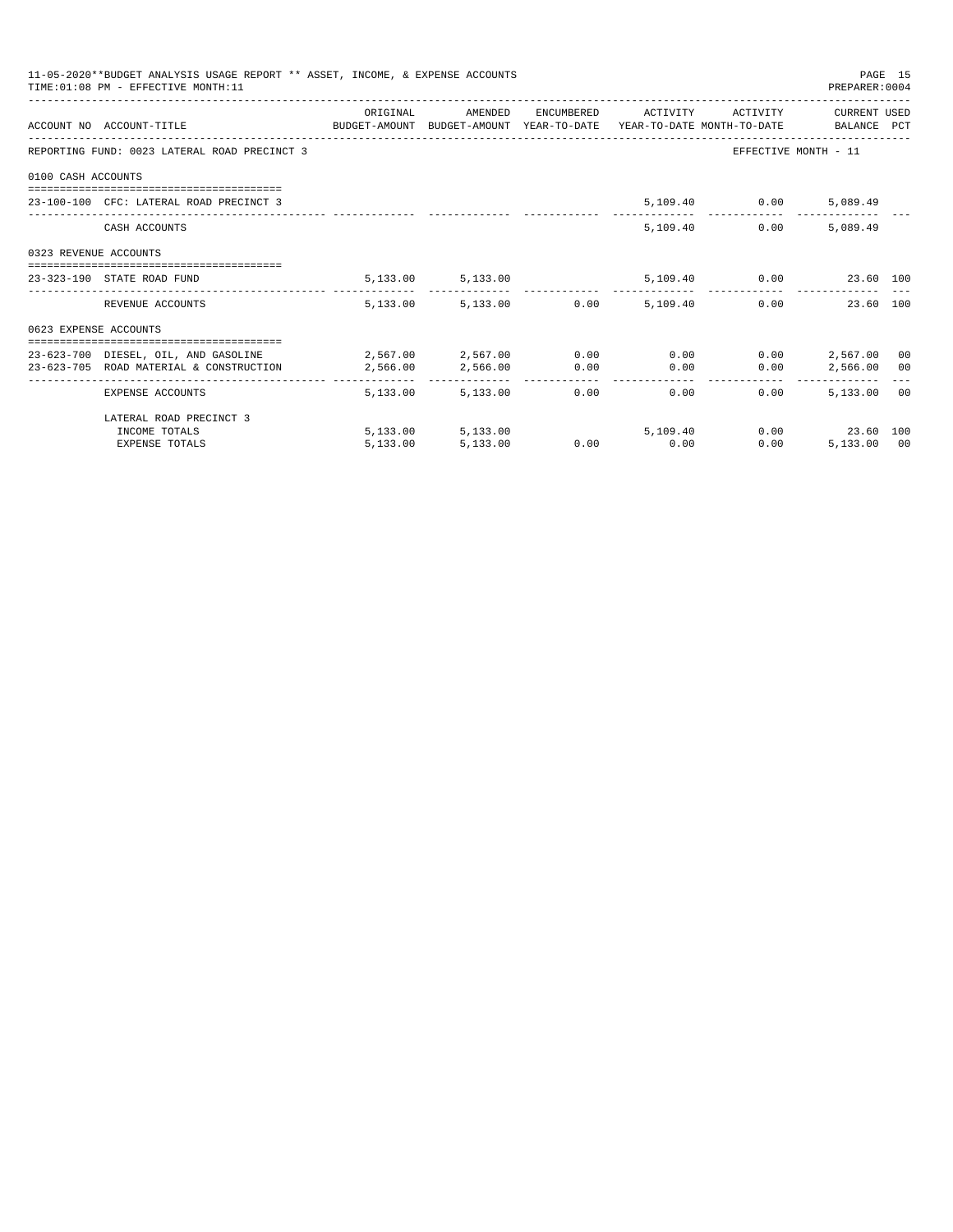| 11-05-2020**BUDGET ANALYSIS USAGE REPORT ** ASSET, INCOME, & EXPENSE ACCOUNTS<br>PAGE 16<br>TIME: 01:08 PM - EFFECTIVE MONTH: 11<br>PREPARER: 0004<br>ORIGINAL<br>AMENDED<br>ENCUMBERED ACTIVITY ACTIVITY<br>CURRENT USED<br>ACCOUNT NO ACCOUNT-TITLE COMPUTE BUDGET-AMOUNT BUDGET-AMOUNT YEAR-TO-DATE YEAR-TO-DATE MONTH-TO-DATE BALANCE PCT<br>REPORTING FUND: 0024 LATERAL ROAD PRECINCT 4<br>EFFECTIVE MONTH - 11<br>0100 CASH ACCOUNTS<br>24-100-100 CFC: LATERAL ROAD PRECINCT 4<br>5,109.39 0.00 8,275.83<br>$0.00$ 8,275.83<br>5,109.39<br>CASH ACCOUNTS<br>0324 REVENUE ACCOUNTS<br>-------------------------------------<br>5,133.00 5,133.00 5,109.39 0.00 23.61 100<br>24-324-190 STATE ROAD FUND<br>5,133.00 5,133.00 0.00 5,109.39<br>0.00<br>23.61 100<br>REVENUE ACCOUNTS<br>0624 EXPENSE ACCOUNTS<br>$24-624-700$ DIESEL, OIL, AND GASOLINE $2,567.00$ $2,567.00$ $0.00$ 0.00 0.00<br>$0.00$ 2.567.00<br>00<br>2,566.00 1,000.00 0.00<br>$0.00$ 1,566.00 39<br>24-624-705 ROAD MATERIAL & CONSTRUCTION<br>2,566.00<br>5,133.00 1,000.00 0.00<br>4,133.00 19<br>5,133,00<br>0.00<br>EXPENSE ACCOUNTS |          |                            |  |  |  |                     |  |
|----------------------------------------------------------------------------------------------------------------------------------------------------------------------------------------------------------------------------------------------------------------------------------------------------------------------------------------------------------------------------------------------------------------------------------------------------------------------------------------------------------------------------------------------------------------------------------------------------------------------------------------------------------------------------------------------------------------------------------------------------------------------------------------------------------------------------------------------------------------------------------------------------------------------------------------------------------------------------------------------------------------------------------------------------------------------------------------------------------------------|----------|----------------------------|--|--|--|---------------------|--|
|                                                                                                                                                                                                                                                                                                                                                                                                                                                                                                                                                                                                                                                                                                                                                                                                                                                                                                                                                                                                                                                                                                                      |          |                            |  |  |  |                     |  |
|                                                                                                                                                                                                                                                                                                                                                                                                                                                                                                                                                                                                                                                                                                                                                                                                                                                                                                                                                                                                                                                                                                                      |          |                            |  |  |  |                     |  |
|                                                                                                                                                                                                                                                                                                                                                                                                                                                                                                                                                                                                                                                                                                                                                                                                                                                                                                                                                                                                                                                                                                                      |          |                            |  |  |  |                     |  |
|                                                                                                                                                                                                                                                                                                                                                                                                                                                                                                                                                                                                                                                                                                                                                                                                                                                                                                                                                                                                                                                                                                                      |          |                            |  |  |  |                     |  |
|                                                                                                                                                                                                                                                                                                                                                                                                                                                                                                                                                                                                                                                                                                                                                                                                                                                                                                                                                                                                                                                                                                                      |          |                            |  |  |  |                     |  |
|                                                                                                                                                                                                                                                                                                                                                                                                                                                                                                                                                                                                                                                                                                                                                                                                                                                                                                                                                                                                                                                                                                                      |          |                            |  |  |  |                     |  |
|                                                                                                                                                                                                                                                                                                                                                                                                                                                                                                                                                                                                                                                                                                                                                                                                                                                                                                                                                                                                                                                                                                                      |          |                            |  |  |  |                     |  |
|                                                                                                                                                                                                                                                                                                                                                                                                                                                                                                                                                                                                                                                                                                                                                                                                                                                                                                                                                                                                                                                                                                                      |          |                            |  |  |  |                     |  |
|                                                                                                                                                                                                                                                                                                                                                                                                                                                                                                                                                                                                                                                                                                                                                                                                                                                                                                                                                                                                                                                                                                                      |          |                            |  |  |  |                     |  |
|                                                                                                                                                                                                                                                                                                                                                                                                                                                                                                                                                                                                                                                                                                                                                                                                                                                                                                                                                                                                                                                                                                                      |          |                            |  |  |  |                     |  |
|                                                                                                                                                                                                                                                                                                                                                                                                                                                                                                                                                                                                                                                                                                                                                                                                                                                                                                                                                                                                                                                                                                                      |          |                            |  |  |  |                     |  |
| LATERAL ROAD PRECINCT 4                                                                                                                                                                                                                                                                                                                                                                                                                                                                                                                                                                                                                                                                                                                                                                                                                                                                                                                                                                                                                                                                                              |          |                            |  |  |  |                     |  |
| INCOME TOTALS                                                                                                                                                                                                                                                                                                                                                                                                                                                                                                                                                                                                                                                                                                                                                                                                                                                                                                                                                                                                                                                                                                        |          | 5,133.00 5,133.00 5,109.39 |  |  |  | $0.00$ 23.61 100    |  |
| <b>EXPENSE TOTALS</b>                                                                                                                                                                                                                                                                                                                                                                                                                                                                                                                                                                                                                                                                                                                                                                                                                                                                                                                                                                                                                                                                                                | 5,133.00 | 5,133.00 1,000.00 0.00     |  |  |  | 0.00<br>4,133.00 19 |  |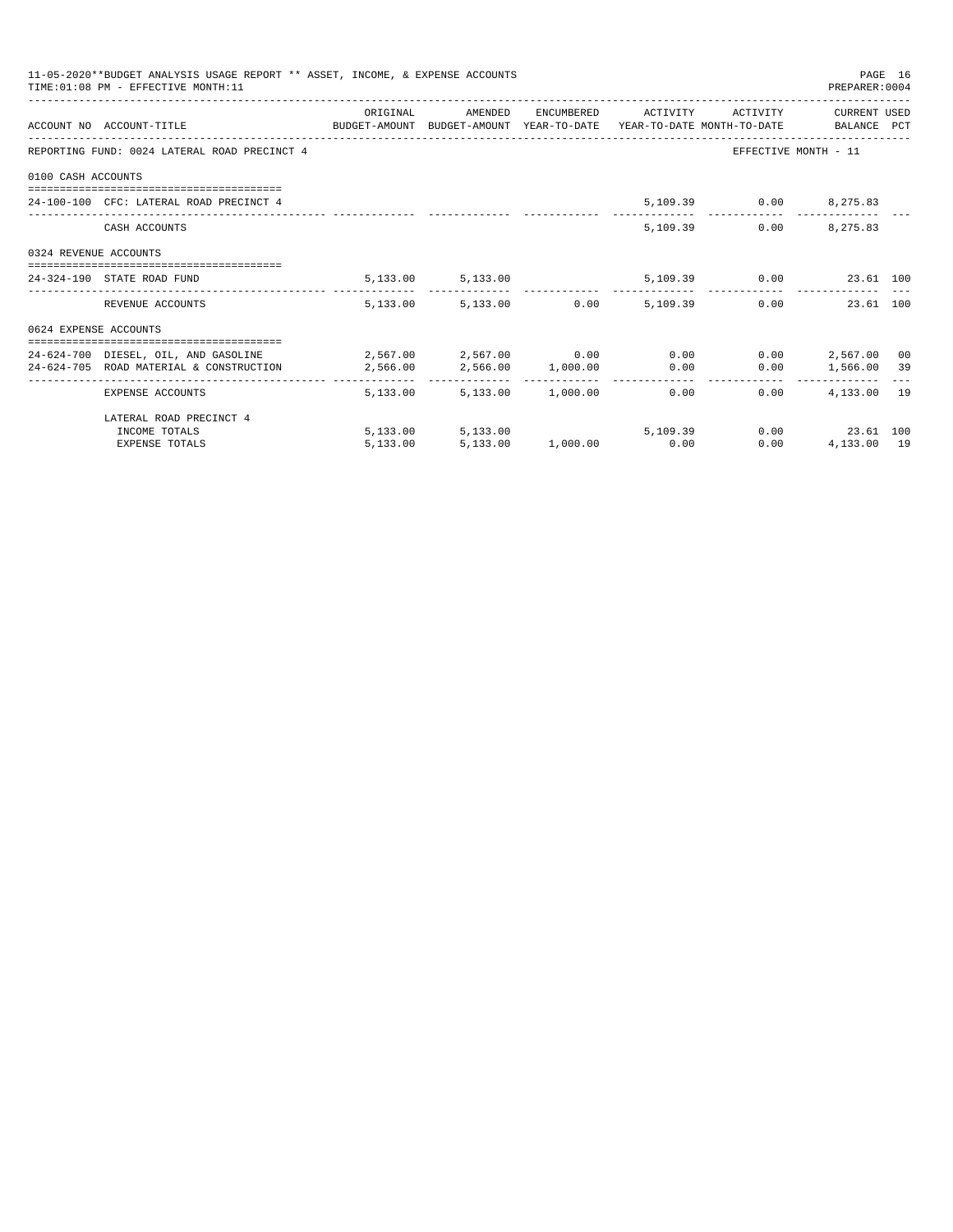|                  | 11-05-2020**BUDGET ANALYSIS USAGE REPORT ** ASSET, INCOME, & EXPENSE ACCOUNTS<br>TIME: 01:08 PM - EFFECTIVE MONTH: 11<br>------------------------ |               |                                                     |            |                                        |                      | PAGE 17<br>PREPARER: 0004   |                |
|------------------|---------------------------------------------------------------------------------------------------------------------------------------------------|---------------|-----------------------------------------------------|------------|----------------------------------------|----------------------|-----------------------------|----------------|
|                  | ACCOUNT NO ACCOUNT-TITLE                                                                                                                          | ORIGINAL      | AMENDED<br>BUDGET-AMOUNT BUDGET-AMOUNT YEAR-TO-DATE | ENCUMBERED | ACTIVITY<br>YEAR-TO-DATE MONTH-TO-DATE | ACTIVITY             | CURRENT USED<br>BALANCE PCT |                |
|                  | REPORTING FUND: 0026 IT YEARLY SERVICES                                                                                                           |               |                                                     |            |                                        | EFFECTIVE MONTH - 11 |                             |                |
|                  | 0100 IT YEARLY SERVICES CASH                                                                                                                      |               |                                                     |            |                                        |                      |                             |                |
|                  | 26-100-100 IT YEARLY SERVICES CASH ACCOUNT                                                                                                        |               |                                                     |            | 1,430.77-                              | 0.00                 | 75,510.27-                  |                |
|                  | IT YEARLY SERVICES CASH                                                                                                                           |               |                                                     |            | 1,430.77-                              | 0.00                 | $75,510.27 -$               |                |
|                  | 0200 LIABILITY ACCOUNT                                                                                                                            |               |                                                     |            |                                        |                      |                             |                |
|                  | 26-200-999 SYSTEM ADDED FUND BALANCE                                                                                                              | 0.00          | 0.00                                                | 0.00       | 0.00                                   | 0.00                 | 0.00                        |                |
|                  | LIABILITY ACCOUNT                                                                                                                                 | -----<br>0.00 | $- - - - -$<br>0.00                                 | 0.00       | 0.00                                   | 0.00                 | 0.00                        |                |
|                  | 0330 IT YEARLY SERVICES REVENUE                                                                                                                   |               |                                                     |            |                                        |                      |                             |                |
|                  | 26-330-185 IT YEARLY REVENUE                                                                                                                      | 0.00          | 0.00                                                |            | 0.00                                   | 0.00                 | 0.00                        |                |
|                  | IT YEARLY SERVICES REVENUE                                                                                                                        | 0.00          | 0.00                                                | 0.00       | 0.00                                   | 0.00                 | 0.00                        |                |
|                  | 0660 IT YEARLY SERVICES EXPENSE                                                                                                                   |               |                                                     |            |                                        |                      |                             |                |
|                  | 26-660-600 COPIERS & PRINTERS                                                                                                                     | 25,000.00     | 25,000.00                                           | 3,947.09   | 1,430.77                               | 0.00                 | 19,622.14                   | 22             |
|                  | 26-660-601 BACKUP & DISASTER                                                                                                                      | 21,780.00     | 21,780.00                                           | 0.00       | 0.00                                   | 0.00                 | 21,780.00                   | 0 <sub>0</sub> |
|                  | 26-660-602 CORE FIREWALL                                                                                                                          | 4,176.00      | 4,176.00                                            | 0.00       | 0.00                                   | 0.00                 | 4,176.00                    | 0 <sub>0</sub> |
|                  | 26-660-603 LEC NETWORK                                                                                                                            | 6,360.00      | 6,360.00                                            | 3,135.20   | 0.00                                   | 0.00                 | 3,224.80                    | 49             |
|                  | 26-660-604 CH NETWORK                                                                                                                             | 7,920.00      | 7,920.00                                            | 5,002.80   | 0.00                                   | 0.00                 | 2,917.20                    | 63             |
|                  | 26-660-605 LEC SECURITY SOFTWARE                                                                                                                  | 6,468.00      | 6,468.00                                            | 0.00       | 0.00                                   | 0.00                 | 6,468.00                    | 0 <sub>0</sub> |
|                  | 26-660-606 CH SECURITY SOFTWARE                                                                                                                   | 5,760.00      | 5,760.00                                            | 0.00       | 0.00                                   | 0.00                 | 5,760.00                    | 0 <sub>0</sub> |
|                  | 26-660-607 NEW SECURE EMAIL                                                                                                                       | 6,720.00      | 6,720.00                                            | 0.00       | 0.00                                   | 0.00                 | 6,720.00                    | 0 <sub>0</sub> |
|                  | 26-660-608 EXISTING HOST TAC WEBSITE                                                                                                              | 804.00        | 804.00                                              | 0.00       | 0.00                                   | 0.00                 | 804.00                      | 0 <sub>0</sub> |
| $26 - 660 - 609$ | OFFICE 365                                                                                                                                        | 4,500.00      | 4,500.00                                            | 0.00       | 0.00                                   | 0.00                 | 4,500.00                    | 0 <sub>0</sub> |
| 26-660-610       | ADOBE PDF SOFTWARE                                                                                                                                | 4,200.00      | 4,200.00                                            | 0.00       | 0.00                                   | 0.00                 | 4,200.00                    | 0 <sub>0</sub> |
|                  | 26-660-611 LEC MONITOR GENERATOR                                                                                                                  | 1,680.00      | 1,680.00                                            | 0.00       | 0.00                                   | 0.00                 | 1,680.00                    | 0 <sub>0</sub> |
|                  | 26-660-612 EST BACKUP INTERNET                                                                                                                    | 2,400.00      | 2,400.00                                            | 0.00       | 0.00                                   | 0.00                 | 2,400.00                    | 0 <sub>0</sub> |
|                  | 26-660-613 INTERNET FOR PATROL CARS                                                                                                               | 2,280.00      | 2,280.00                                            | 0.00       | 0.00                                   | 0.00                 | 2,280.00                    | 0 <sub>0</sub> |
|                  | 26-660-614 INTERNET FOR SENIOR CITIZENS                                                                                                           | 1,200.00      | 1,200.00                                            | 0.00       | 0.00                                   | 0.00                 | 1,200.00                    | 0 <sub>0</sub> |
|                  | 26-660-615 AT& FIBER CH                                                                                                                           | 9,000.00      | 9,000.00                                            | 0.00       | 0.00                                   | 0.00                 | 9,000.00                    | 0 <sub>0</sub> |
|                  | 26-660-616 PHONE LINE COST                                                                                                                        | 5,400.00      | 5,400.00                                            | 0.00       | 0.00                                   | 0.00                 | 5,400.00                    | 0 <sub>0</sub> |
|                  | 26-660-617 SPARE SUPPLIES KEPT ON SITE                                                                                                            | 1,500.00      | 1,500.00                                            | 0.00       | 0.00                                   | 0.00                 | 1,500.00                    | 0 <sub>0</sub> |
|                  | 26-660-618 SUPPORT FOR IT SYSTEMS                                                                                                                 | 38,400.00     | 38,400.00                                           | 6,400.00   | 0.00                                   | 0.00                 | 32,000.00                   | 17             |
|                  | IT YEARLY SERVICES EXPENSE                                                                                                                        | 155,548.00    | 155,548.00                                          | 18,485.09  | 1,430.77                               | 0.00                 | 135,632.14                  | -13            |
|                  | IT YEARLY SERVICES                                                                                                                                |               |                                                     |            |                                        |                      |                             |                |
|                  | INCOME TOTALS                                                                                                                                     | 0.00          | 0.00                                                |            | 0.00                                   | 0.00                 | 0.00                        |                |
|                  | <b>EXPENSE TOTALS</b>                                                                                                                             | 155,548.00    | 155,548.00                                          | 18,485.09  | 1,430.77                               | 0.00                 | 135,632.14                  | 13             |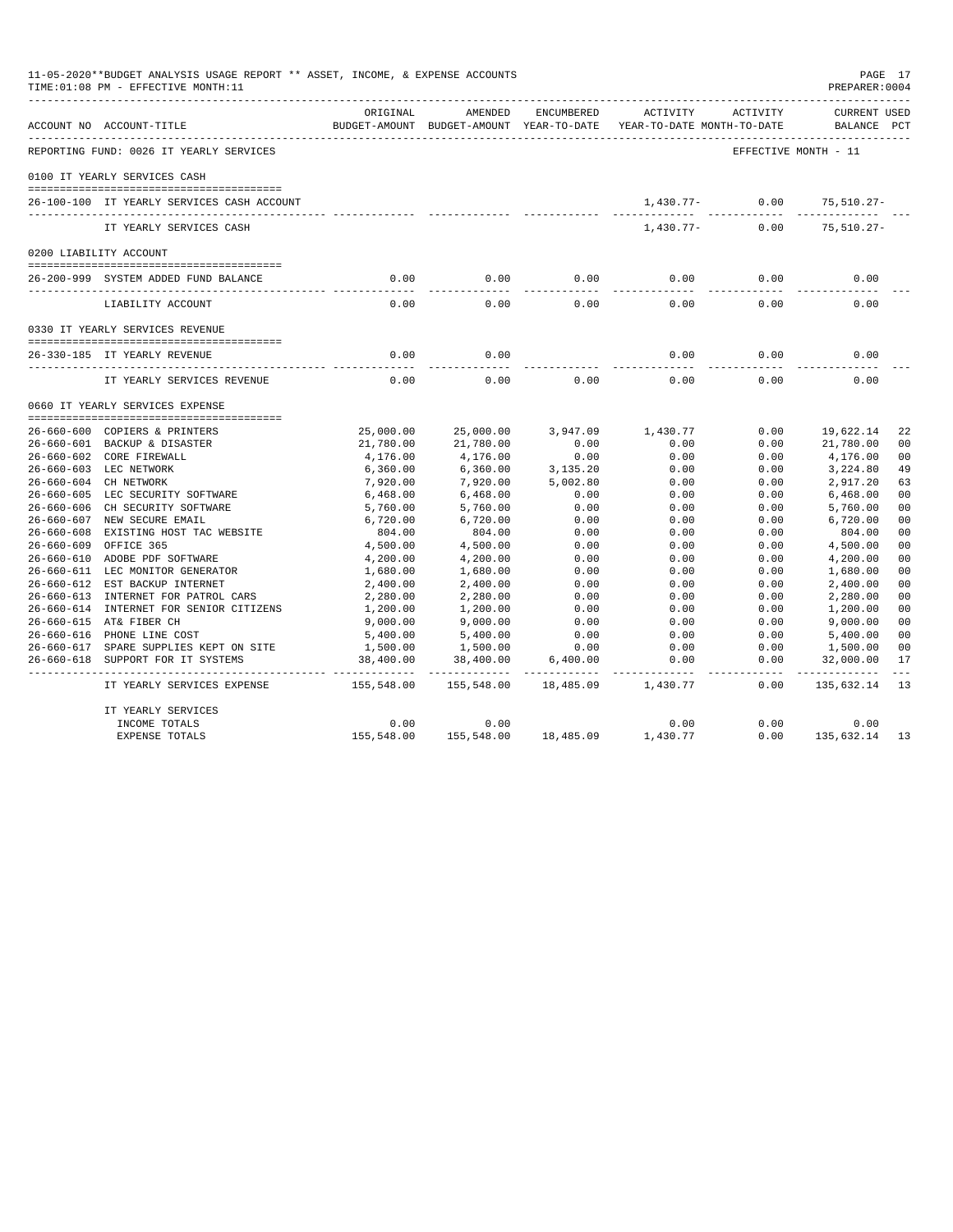|                      | 11-05-2020**BUDGET ANALYSIS USAGE REPORT ** ASSET, INCOME, & EXPENSE ACCOUNTS<br>TIME: 01:08 PM - EFFECTIVE MONTH: 11 |              |                                                     |              |                                        |                      | PAGE 18<br>PREPARER: 0004             |
|----------------------|-----------------------------------------------------------------------------------------------------------------------|--------------|-----------------------------------------------------|--------------|----------------------------------------|----------------------|---------------------------------------|
|                      | ACCOUNT NO ACCOUNT-TITLE                                                                                              | ORIGINAL     | AMENDED<br>BUDGET-AMOUNT BUDGET-AMOUNT YEAR-TO-DATE | ENCUMBERED   | ACTIVITY<br>YEAR-TO-DATE MONTH-TO-DATE | ACTIVITY             | <b>CURRENT USED</b><br>BALANCE<br>PCT |
|                      | REPORTING FUND: 0027 IT DEPARTMENT CAPITAL NOV 2019                                                                   |              |                                                     |              |                                        | EFFECTIVE MONTH - 11 |                                       |
| 0100 IT CASH ACCOUNT |                                                                                                                       |              |                                                     |              |                                        |                      |                                       |
|                      | 27-100-100 IT DEPARTMENT CHECKING                                                                                     |              |                                                     |              | $5,245.71-$                            | 0.00                 | 184,703.54-                           |
|                      | IT CASH ACCOUNT                                                                                                       |              |                                                     |              | $5.245.71 -$                           | 0.00                 | 184,703.54-                           |
|                      | 0200 LIABILITY ACCOUNT                                                                                                |              |                                                     |              |                                        |                      |                                       |
|                      |                                                                                                                       |              |                                                     |              |                                        |                      |                                       |
|                      | 27-200-180 ACCOUNTS PAYABLE                                                                                           |              |                                                     |              | 0.00                                   | 0.00                 | $27,910.50 -$                         |
|                      | 27-200-999 SYSTEM ADDED FUND BALANCE                                                                                  | 0.00         | 0.00                                                | 0.00         | 0.00                                   | 0.00                 | 0.00                                  |
|                      | LIABILITY ACCOUNT                                                                                                     | 0.00         | 0.00                                                | 0.00         | 0.00                                   | 0.00                 | $27,910.50 -$                         |
|                      | 0327 IT REVENUE ACCOUNT                                                                                               |              |                                                     |              |                                        |                      |                                       |
|                      |                                                                                                                       |              |                                                     |              |                                        |                      |                                       |
|                      | 27-327-180 IT INTEREST                                                                                                | 0.00         | 0.00                                                |              | 0.00                                   | 0.00                 | 0.00                                  |
|                      | 27-327-181 IT REVENUE                                                                                                 | 0.00         | 0.00                                                |              | 0.00                                   | 0.00                 | 0.00                                  |
|                      | IT REVENUE ACCOUNT                                                                                                    | 0.00         | 0.00                                                | 0.00         | 0.00                                   | 0.00                 | 0.00                                  |
|                      | 0627 IT EXPENSE ACCOUNT                                                                                               |              |                                                     |              |                                        |                      |                                       |
|                      |                                                                                                                       |              |                                                     |              |                                        |                      |                                       |
|                      | 27-627-333 LAST YEARS BILLS                                                                                           | 0.00         | 0.00                                                | 0.00         | 0.00                                   | 0.00                 | 0.00                                  |
|                      | 27-627-621 PROJECT MANAGEMENT                                                                                         | 0.00         | 0.00                                                | 0.00         | 0.00                                   | 0.00                 | 0.00                                  |
|                      | 27-627-622 NTEGRATION & SUPPORT                                                                                       | 0.00         | 0.00                                                | 0.00         | 0.00                                   | 0.00                 | 0.00                                  |
| 27-627-625 HARDWARE  |                                                                                                                       | 0.00         | 0.00                                                | 107.97       | 0.00                                   | 0.00                 | $107.97 -$                            |
| $27 - 627 - 626$     | CABLING                                                                                                               | 0.00         | 0.00                                                | 22,327.60    | 0.00                                   | 0.00                 | $22,327.60-$                          |
| 27-627-627           | PHONE SYSTEM CHANGES<br>27-627-628 ELECTRICAL & HVAC                                                                  | 0.00<br>0.00 | 0.00<br>0.00                                        | 0.00<br>0.00 | 0.00<br>5,245.71                       | 0.00<br>0.00         | 0.00<br>$5, 245.71 -$                 |
|                      | 27-627-629 CONTRACT PAY-OFF                                                                                           | 0.00         | 0.00                                                | 0.00         | 0.00                                   | 0.00                 | 0.00                                  |
| $27 - 627 - 630$     | PROJECT INTEGRATION & SUPPORT                                                                                         | 0.00         | 0.00                                                | 0.00         | 0.00                                   | 0.00                 | 0.00                                  |
|                      |                                                                                                                       |              |                                                     |              |                                        |                      |                                       |
|                      | IT EXPENSE ACCOUNT                                                                                                    | 0.00         | 0.00                                                | 22,435.57    | 5,245.71                               | 0.00                 | $27,681.28 -$                         |
|                      | IT DEPARTMENT CAPITAL NOV 2019                                                                                        |              |                                                     |              |                                        |                      |                                       |
|                      | INCOME TOTALS                                                                                                         | 0.00         | 0.00                                                |              | 0.00                                   | 0.00                 | 0.00                                  |
|                      | <b>EXPENSE TOTALS</b>                                                                                                 | 0.00         | 0.00                                                | 22, 435.57   | 5, 245, 71                             | 0.00                 | $27.681.28 -$                         |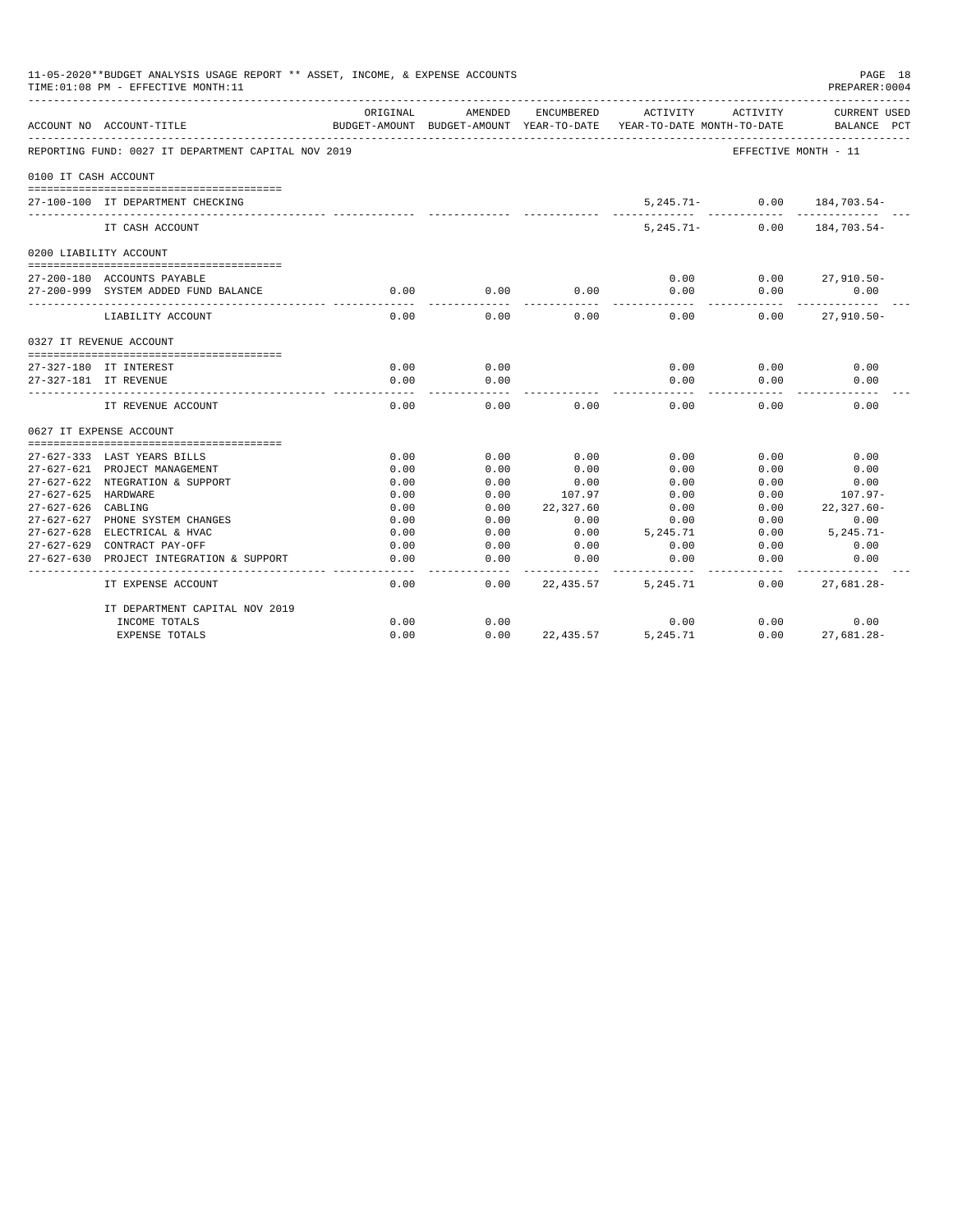|                       | 11-05-2020**BUDGET ANALYSIS USAGE REPORT ** ASSET, INCOME, & EXPENSE ACCOUNTS<br>TIME: 01:08 PM - EFFECTIVE MONTH: 11 |          |                                                                                |                 |                                                                                                                                                                                                                                                                                                                                                                                              |                   |                                                                                                                                                                                        |  |
|-----------------------|-----------------------------------------------------------------------------------------------------------------------|----------|--------------------------------------------------------------------------------|-----------------|----------------------------------------------------------------------------------------------------------------------------------------------------------------------------------------------------------------------------------------------------------------------------------------------------------------------------------------------------------------------------------------------|-------------------|----------------------------------------------------------------------------------------------------------------------------------------------------------------------------------------|--|
|                       | ACCOUNT NO ACCOUNT-TITLE                                                                                              | ORIGINAL | AMENDED<br>BUDGET-AMOUNT BUDGET-AMOUNT YEAR-TO-DATE YEAR-TO-DATE MONTH-TO-DATE | ENCUMBERED      |                                                                                                                                                                                                                                                                                                                                                                                              | ACTIVITY ACTIVITY |                                                                                                                                                                                        |  |
|                       | REPORTING FUND: 0028 CONTINGENCY FUND                                                                                 |          |                                                                                |                 |                                                                                                                                                                                                                                                                                                                                                                                              |                   |                                                                                                                                                                                        |  |
| 0100 CONTINGENCY CASH |                                                                                                                       |          |                                                                                |                 |                                                                                                                                                                                                                                                                                                                                                                                              |                   |                                                                                                                                                                                        |  |
|                       | 28-100-100 CONTINGENCY FUND CHECKING                                                                                  | 0.00     | 0.00                                                                           |                 | 0.00                                                                                                                                                                                                                                                                                                                                                                                         | 0.00              |                                                                                                                                                                                        |  |
|                       |                                                                                                                       |          | .                                                                              | _______________ | $\frac{1}{2} \frac{1}{2} \frac{1}{2} \frac{1}{2} \frac{1}{2} \frac{1}{2} \frac{1}{2} \frac{1}{2} \frac{1}{2} \frac{1}{2} \frac{1}{2} \frac{1}{2} \frac{1}{2} \frac{1}{2} \frac{1}{2} \frac{1}{2} \frac{1}{2} \frac{1}{2} \frac{1}{2} \frac{1}{2} \frac{1}{2} \frac{1}{2} \frac{1}{2} \frac{1}{2} \frac{1}{2} \frac{1}{2} \frac{1}{2} \frac{1}{2} \frac{1}{2} \frac{1}{2} \frac{1}{2} \frac{$ |                   | PAGE 19<br>PREPARER: 0004<br>CURRENT USED<br>BALANCE PCT<br>EFFECTIVE MONTH - 11<br>0.00<br>0.00<br>0.00<br>0.00<br>0.00<br>0.00<br>0.00<br>5,967,00 00<br>5,967,00 00<br>0.00<br>0.00 |  |
|                       | CONTINGENCY CASH                                                                                                      | 0.00     | 0.00                                                                           | 0.00            | 0.00                                                                                                                                                                                                                                                                                                                                                                                         | 0.00              |                                                                                                                                                                                        |  |
| 0200 LIABILITY        |                                                                                                                       |          |                                                                                |                 |                                                                                                                                                                                                                                                                                                                                                                                              |                   |                                                                                                                                                                                        |  |
|                       | 28-200-999 SYSTEM ADDED FUND BALANCE                                                                                  | 0.00     | 0.00                                                                           | 0.00            | 0.00                                                                                                                                                                                                                                                                                                                                                                                         | 0.00              |                                                                                                                                                                                        |  |
|                       |                                                                                                                       |          |                                                                                |                 |                                                                                                                                                                                                                                                                                                                                                                                              |                   |                                                                                                                                                                                        |  |
|                       | LIABILITY                                                                                                             | 0.00     | 0.00                                                                           | 0.00            | 0.00                                                                                                                                                                                                                                                                                                                                                                                         | 0.00              |                                                                                                                                                                                        |  |
|                       | 0328 CONTIGENCY REVENUE                                                                                               |          |                                                                                |                 |                                                                                                                                                                                                                                                                                                                                                                                              |                   |                                                                                                                                                                                        |  |
|                       |                                                                                                                       |          |                                                                                |                 |                                                                                                                                                                                                                                                                                                                                                                                              |                   |                                                                                                                                                                                        |  |
|                       | 28-328-100 WIND TAX REVENUE                                                                                           | 0.00     | 0.00                                                                           |                 | 0.00                                                                                                                                                                                                                                                                                                                                                                                         | 0.00              | 5,967.00 00                                                                                                                                                                            |  |
|                       | CONTIGENCY REVENUE                                                                                                    | 0.00     | 0.00                                                                           | 0.00            | 0.00                                                                                                                                                                                                                                                                                                                                                                                         | 0.00              |                                                                                                                                                                                        |  |
|                       | 0628 CONTIGENCY EXPENSE                                                                                               |          |                                                                                |                 |                                                                                                                                                                                                                                                                                                                                                                                              |                   |                                                                                                                                                                                        |  |
|                       |                                                                                                                       |          |                                                                                |                 |                                                                                                                                                                                                                                                                                                                                                                                              |                   |                                                                                                                                                                                        |  |
|                       | 28-628-628 CONTIGENCY MISC EXPENSE                                                                                    | 5,967.00 | 5,967,00                                                                       | 0.00            | 0.00                                                                                                                                                                                                                                                                                                                                                                                         |                   |                                                                                                                                                                                        |  |
|                       | CONTIGENCY EXPENSE                                                                                                    | 5,967,00 | 5,967.00                                                                       | 0.00            | 0.00                                                                                                                                                                                                                                                                                                                                                                                         | 0.00              |                                                                                                                                                                                        |  |
|                       | CONTINGENCY FUND                                                                                                      |          |                                                                                |                 |                                                                                                                                                                                                                                                                                                                                                                                              |                   |                                                                                                                                                                                        |  |
|                       | INCOME TOTALS                                                                                                         | 0.00     | 0.00                                                                           |                 | 0.00                                                                                                                                                                                                                                                                                                                                                                                         |                   |                                                                                                                                                                                        |  |
|                       | <b>EXPENSE TOTALS</b>                                                                                                 | 5,967,00 | 5,967.00                                                                       | 0.00            | 0.00                                                                                                                                                                                                                                                                                                                                                                                         | 0.00              |                                                                                                                                                                                        |  |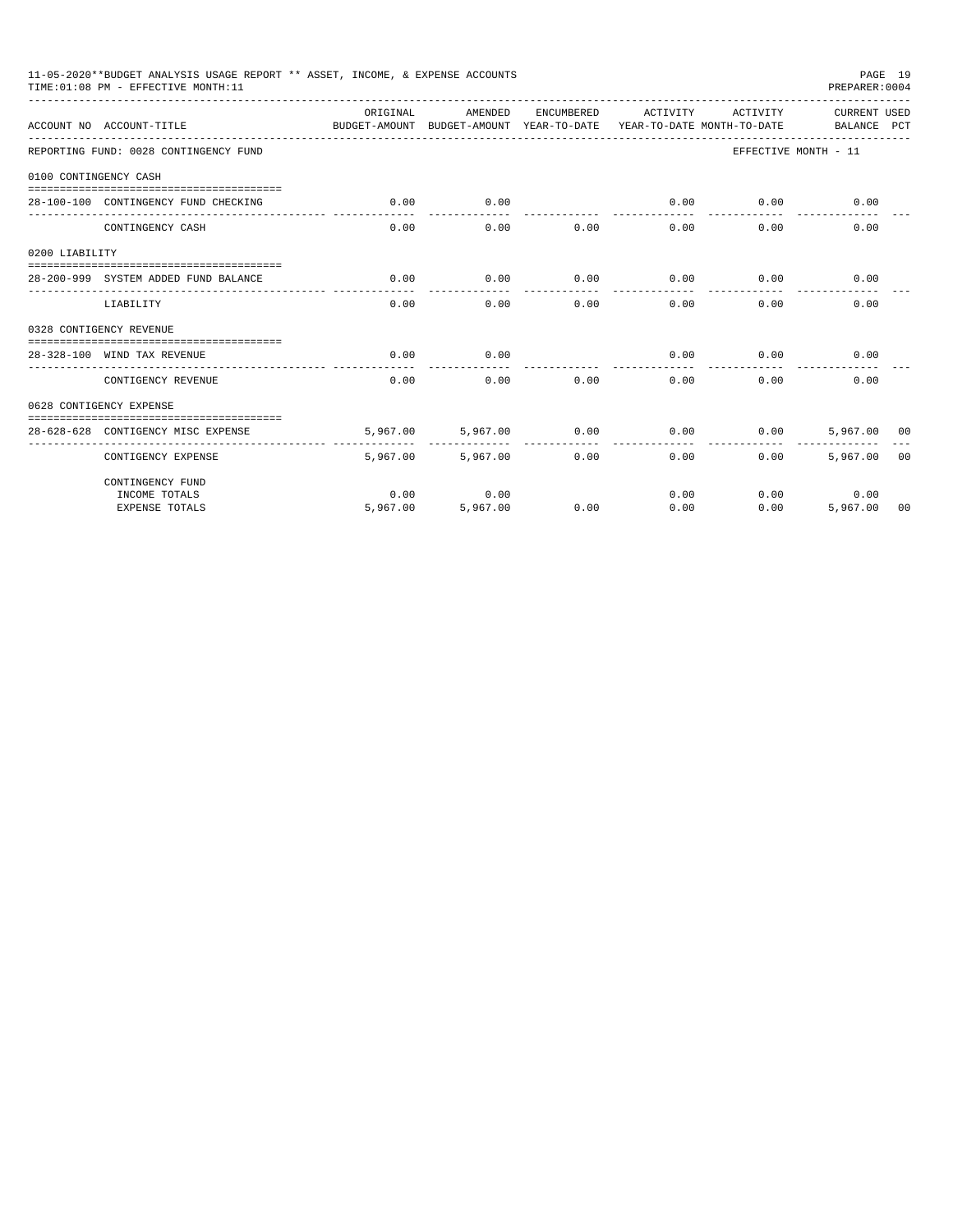|                       | 11-05-2020**BUDGET ANALYSIS USAGE REPORT ** ASSET, INCOME, & EXPENSE ACCOUNTS<br>TIME: 01:08 PM - EFFECTIVE MONTH: 11 |               |                               |               |                                                                                                                                          |                      | PAGE 20<br>PREPARER:0004  |     |
|-----------------------|-----------------------------------------------------------------------------------------------------------------------|---------------|-------------------------------|---------------|------------------------------------------------------------------------------------------------------------------------------------------|----------------------|---------------------------|-----|
|                       | ACCOUNT NO ACCOUNT-TITLE                                                                                              | ORIGINAL      |                               |               | AMENDED ENCUMBERED ACTIVITY ACTIVITY CURRENT_USED<br>BUDGET-AMOUNT BUDGET-AMOUNT YEAR-TO-DATE YEAR-TO-DATE MONTH-TO-DATE     BALANCE PCT |                      |                           |     |
|                       | REPORTING FUND: 0029 COUNTY COURT REPORTER FUND                                                                       |               |                               |               |                                                                                                                                          | EFFECTIVE MONTH - 11 |                           |     |
| 0100 CASH ACCOUNTS    |                                                                                                                       |               |                               |               |                                                                                                                                          |                      |                           |     |
|                       | 29-100-100 COUNTY COURT REPORTER                                                                                      |               |                               |               |                                                                                                                                          | $5.31 - 0.00$ 18.64  |                           |     |
|                       | CASH ACCOUNTS                                                                                                         |               |                               |               |                                                                                                                                          | $5.31 -$<br>0.00     | 18.64                     |     |
|                       | 0200 SYSTEM ADDED DEPARTMENT                                                                                          |               |                               |               |                                                                                                                                          |                      |                           |     |
|                       | 29-200-999 SYSTEM ADDED FUND BALANCE                                                                                  | 0.00          | 0.00                          |               | $0.00$ $0.00$ $0.00$ $0.00$                                                                                                              |                      | 0.00                      |     |
|                       | SYSTEM ADDED DEPARTMENT                                                                                               |               | --------------<br>$0.00$ 0.00 | ------------  | -------------<br>0.00<br>0.00                                                                                                            | -----------<br>0.00  | 0.00                      |     |
|                       |                                                                                                                       |               |                               |               |                                                                                                                                          |                      |                           |     |
| 0390 REVENUE          | 29-390-390 COUNTY CLERK REPORTER FEES                                                                                 | 25.00         | 25.00                         |               |                                                                                                                                          | 5.31 0.00 19.69 21   |                           |     |
|                       | <b>REVENUE</b>                                                                                                        | 25.00         |                               | 25.00 0.00    | 5.31                                                                                                                                     | 0.00                 | 19.69                     | -21 |
| 0690 EXPENSE ACCOUNTS |                                                                                                                       |               |                               |               |                                                                                                                                          |                      |                           |     |
|                       | 29-690-395 COURT REPORTER EXPENSE                                                                                     | 0.00          | 0.00                          | 0.00          | 0.00                                                                                                                                     |                      | $0.00$ and $0.00$<br>0.00 |     |
|                       | <b>EXPENSE ACCOUNTS</b>                                                                                               | 0.00          |                               | $0.00$ $0.00$ | 0.00                                                                                                                                     |                      | 0.00<br>0.00              |     |
|                       | COUNTY COURT REPORTER FUND                                                                                            |               |                               |               |                                                                                                                                          |                      |                           |     |
|                       | INCOME TOTALS<br><b>EXPENSE TOTALS</b>                                                                                | 25.00<br>0.00 | 25.00<br>0.00                 | 0.00          | 5.31<br>0.00                                                                                                                             | 0.00                 | $0.00$ 19.69<br>0.00      | 21  |
|                       |                                                                                                                       |               |                               |               |                                                                                                                                          |                      |                           |     |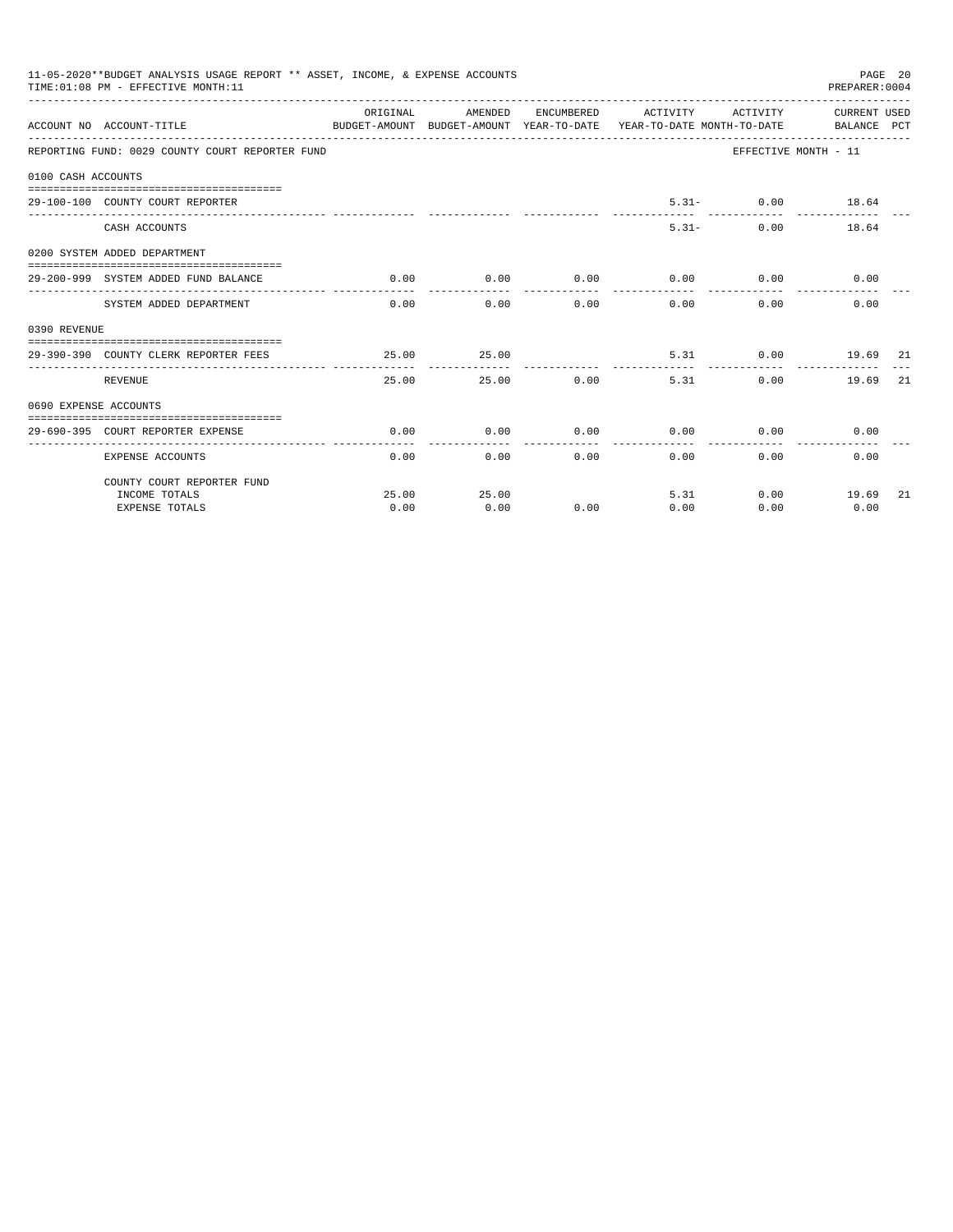| 11-05-2020**BUDGET ANALYSIS USAGE REPORT ** ASSET, INCOME, & EXPENSE ACCOUNTS<br>PAGE 21<br>TIME: 01:08 PM - EFFECTIVE MONTH: 11<br>PREPARER:0004 |                                                                                                                           |                |                |      |                         |                                           |                            |    |  |
|---------------------------------------------------------------------------------------------------------------------------------------------------|---------------------------------------------------------------------------------------------------------------------------|----------------|----------------|------|-------------------------|-------------------------------------------|----------------------------|----|--|
|                                                                                                                                                   | ACCOUNT NO ACCOUNT-TITLE COMPUTE SUDGET-AMOUNT BUDGET-AMOUNT VEAR-TO-DATE VEAR-TO-DATE MONTH-TO-DATE BALANCE PCT          | ORIGINAL       | AMENDED        |      | ENCUMBERED ACTIVITY     |                                           | ACTIVITY CURRENT USED      |    |  |
|                                                                                                                                                   | REPORTING FUND: 0030 COURT RECORDS PRESERVATION FUND                                                                      |                |                |      |                         | EFFECTIVE MONTH - 11                      |                            |    |  |
| 0100 CASH ACCOUNTS                                                                                                                                |                                                                                                                           |                |                |      |                         |                                           |                            |    |  |
|                                                                                                                                                   | 30-100-100 CFC: COURT RECORDS PRES FUND<br>30-100-230 DISTRICT CREDIT CARD ACCOUNT<br>30-100-231 COUNTY CLERK CREDIT CARD |                |                |      | 60.00<br>10.00<br>20.00 | 0.00<br>0.00<br>0.00                      | 5,062.67<br>60.00<br>20.00 |    |  |
|                                                                                                                                                   | CASH ACCOUNTS                                                                                                             |                |                |      | -------<br>90.00        | -------------<br>0.00                     | -------------<br>5.142.67  |    |  |
| 0330 REVENUE ACCOUNTS                                                                                                                             |                                                                                                                           |                |                |      |                         |                                           |                            |    |  |
|                                                                                                                                                   | 30-330-180 INTEREST EARNED<br>30-330-730 RECORDS PRESERVATION FEES                                                        | 0.00<br>500.00 | 0.00<br>500.00 |      | 0.00<br>40.00           | 0.00                                      | $0.00$ 0.00<br>460.00      | 08 |  |
|                                                                                                                                                   | REVENUE ACCOUNTS                                                                                                          | 500.00         | 500.00         | 0.00 | -----------<br>40.00    | -----------------------------<br>$0.00 -$ | 460.00                     | 08 |  |
| 0730 EXPENSE ACCOUNTS                                                                                                                             |                                                                                                                           |                |                |      |                         |                                           |                            |    |  |
|                                                                                                                                                   | 30-730-730 RECORDS PRES EXPENSES                                                                                          | 0.00           | 0.00           | 0.00 | 0.00                    | 0.00                                      | 0.00                       |    |  |
|                                                                                                                                                   | <b>EXPENSE ACCOUNTS</b>                                                                                                   | 0.00           | 0.00           | 0.00 | 0.00                    | 0.00                                      | 0.00                       |    |  |
|                                                                                                                                                   | COURT RECORDS PRESERVATION FUND                                                                                           |                |                |      |                         |                                           |                            |    |  |
|                                                                                                                                                   | INCOME TOTALS<br><b>EXPENSE TOTALS</b>                                                                                    | 500.00<br>0.00 | 500.00<br>0.00 | 0.00 | 40.00<br>0.00           | 0.00                                      | $0.00$ 460.00<br>0.00      | 08 |  |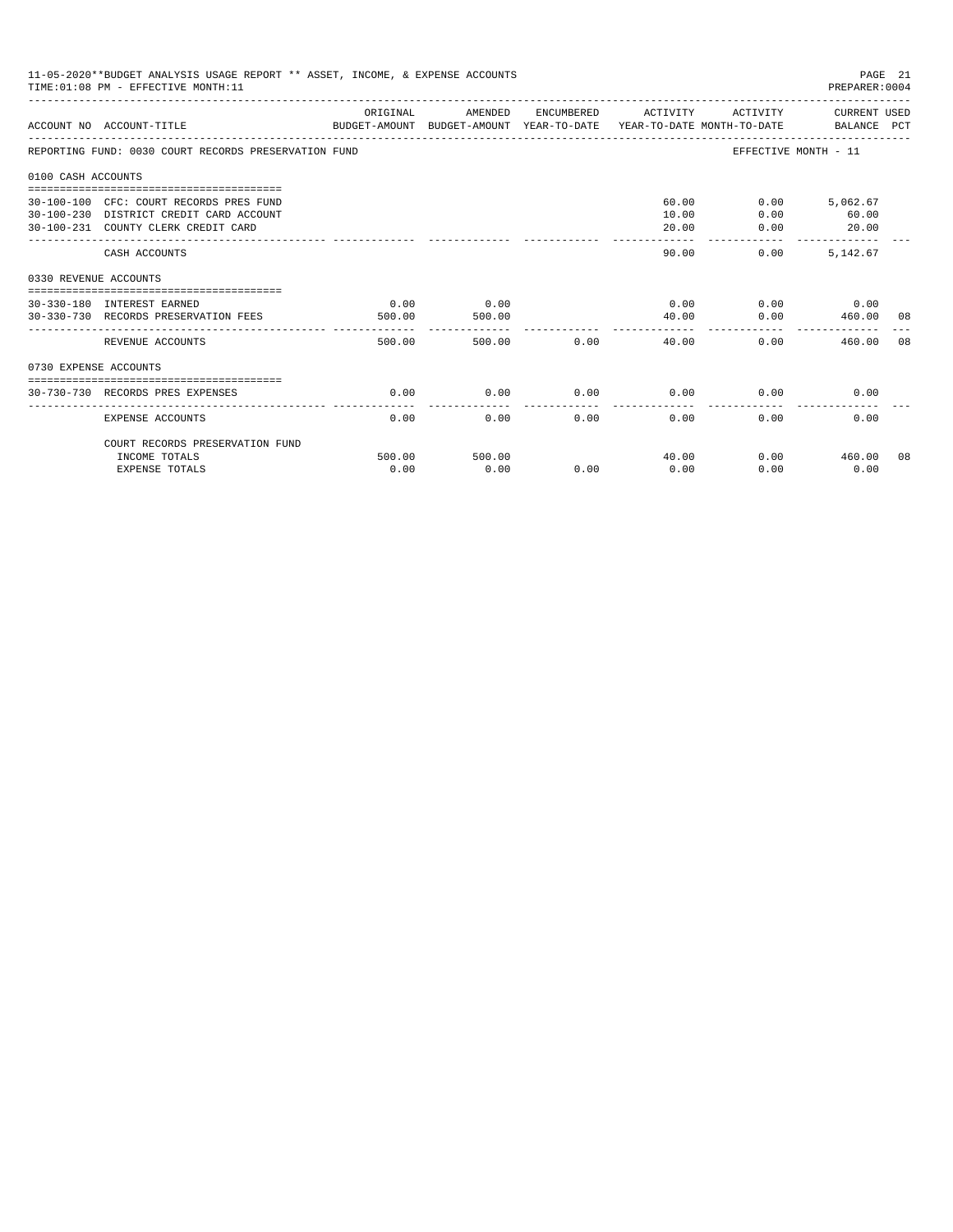|                       | 11-05-2020**BUDGET ANALYSIS USAGE REPORT ** ASSET, INCOME, & EXPENSE ACCOUNTS<br>TIME: 01:08 PM - EFFECTIVE MONTH: 11 |               |               |                     |               |                                            | PREPARER:0004        | PAGE 22 |
|-----------------------|-----------------------------------------------------------------------------------------------------------------------|---------------|---------------|---------------------|---------------|--------------------------------------------|----------------------|---------|
|                       | BUDGET-AMOUNT BUDGET-AMOUNT YEAR-TO-DATE YEAR-TO-DATE MONTH-TO-DATE     BALANCE PCT<br>ACCOUNT NO ACCOUNT-TITLE       |               |               |                     |               |                                            |                      |         |
|                       | REPORTING FUND: 0031 COUNTY JURY FUND                                                                                 |               |               |                     |               |                                            | EFFECTIVE MONTH - 11 |         |
| 0100 CASH ACCOUNTS    |                                                                                                                       |               |               |                     |               |                                            |                      |         |
|                       | 31-100-100 COUNTY CLERK JURY FEES                                                                                     |               |               |                     |               | $1.77$ 0.00                                | 6.21                 |         |
|                       | CASH ACCOUNTS                                                                                                         |               |               |                     |               | 1.77<br>0.00                               | 6.21                 |         |
|                       | 0200 SYSTEM ADDED DEPARTMENT                                                                                          |               |               |                     |               |                                            |                      |         |
|                       | 31-200-999 SYSTEM ADDED FUND BALANCE                                                                                  | 0.00          | 0.00          | ------------        | ------------- | $0.00$ $0.00$ $0.00$ $0.00$<br>----------- | 0.00                 |         |
|                       | SYSTEM ADDED DEPARTMENT                                                                                               |               | $0.00$ $0.00$ |                     | 0.00          | 0.00<br>0.00                               | 0.00                 |         |
| 0380 REVENUE ACCOUNTS |                                                                                                                       |               |               |                     |               |                                            |                      |         |
|                       | 31-380-380 COUNTY CLERK JURY FEES                                                                                     | 10.00         | 10.00         |                     | ------------- | $1.77$ 0.00                                | 8.23 18              |         |
|                       | REVENUE ACCOUNTS                                                                                                      | 10.00         |               | $10.00$ 0.00 $1.77$ |               | 0.00                                       | 8.23 18              |         |
| 0680 EXPENSE ACCOUNTS |                                                                                                                       |               |               |                     |               |                                            |                      |         |
|                       | 31-680-680 COUNTY PETIT JURY                                                                                          | 0.00          | 0.00          | 0.00                | 0.00          | 0.00                                       | 0.00                 |         |
|                       | <b>EXPENSE ACCOUNTS</b>                                                                                               | 0.00          |               | 0.00                | 0.00          | 0.00                                       | 0.00<br>0.00         |         |
|                       | COUNTY JURY FUND                                                                                                      |               |               |                     |               |                                            |                      |         |
|                       | INCOME TOTALS<br><b>EXPENSE TOTALS</b>                                                                                | 10.00<br>0.00 | 10.00<br>0.00 | 0.00                | 0.00          | 1.77<br>0.00<br>0.00                       | 8.23 18<br>0.00      |         |
|                       |                                                                                                                       |               |               |                     |               |                                            |                      |         |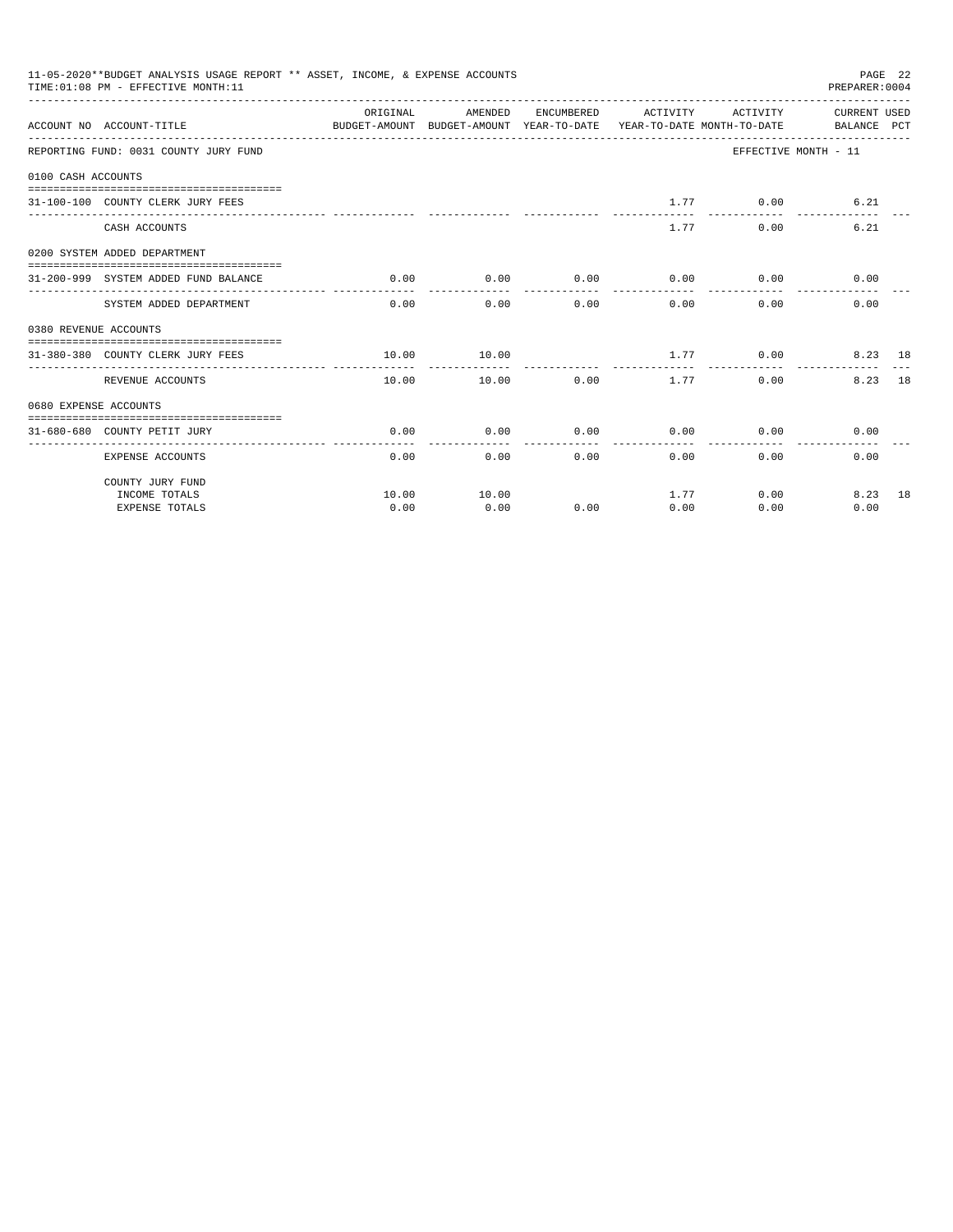|                       | 11-05-2020**BUDGET ANALYSIS USAGE REPORT ** ASSET, INCOME, & EXPENSE ACCOUNTS<br>PAGE 23<br>TIME: 01:08 PM - EFFECTIVE MONTH: 11<br>PREPARER: 0004<br>-------------------- |                |                               |               |                                     |              |                               |                      |  |  |
|-----------------------|----------------------------------------------------------------------------------------------------------------------------------------------------------------------------|----------------|-------------------------------|---------------|-------------------------------------|--------------|-------------------------------|----------------------|--|--|
|                       | ACCOUNT NO ACCOUNT-TITLE<br>BUDGET-AMOUNT BUDGET-AMOUNT YEAR-TO-DATE  YEAR-TO-DATE MONTH-TO-DATE      BALANCE PCT                                                          | ORIGINAL       | AMENDED                       |               | ENCUMBERED ACTIVITY                 |              | ACTIVITY CURRENT USED         |                      |  |  |
|                       | REPORTING FUND: 0033 C&D COURT TECHNOLOGY FUND                                                                                                                             |                |                               |               |                                     |              | EFFECTIVE MONTH - 11          |                      |  |  |
| 0100 CASH ACCOUNTS    |                                                                                                                                                                            |                |                               |               |                                     |              |                               |                      |  |  |
|                       | 33-100-100 CFC: C&D COURT TECHNOLOGY FUND<br>33-100-230 DISTRICT CLERK CC ACCOUNT<br>33-100-231 COUNTY CLERK CC ACCOUNT                                                    |                |                               |               | 9.92<br>0.00<br>0.00<br>$- - - - -$ | 0.00<br>0.00 | $0.00$ 591.63<br>0.00<br>0.00 |                      |  |  |
|                       | CASH ACCOUNTS                                                                                                                                                              |                |                               |               | 9.92                                |              | 0.00<br>591.63                |                      |  |  |
| 0333 REVENUE ACCOUNTS |                                                                                                                                                                            |                |                               |               |                                     |              |                               |                      |  |  |
|                       | 33-333-180 INTEREST EARNED<br>33-333-733 C&D COURT TECH FEES                                                                                                               | 0.00<br>50.00  | 0.00<br>50.00<br>------------ |               |                                     | 0.00<br>9.92 | $0.00$ 0.00<br>0.00<br>40.08  | -20                  |  |  |
|                       | REVENUE ACCOUNTS                                                                                                                                                           | 50.00          |                               | 50.00 0.00    | 9.92                                |              | 0.00<br>40.08                 | 2.0                  |  |  |
| 0733 EXPENSE ACCOUNTS |                                                                                                                                                                            |                |                               |               |                                     |              |                               |                      |  |  |
|                       | 33-733-733 C&D COURT TECH EXPENSES                                                                                                                                         | 50.00          | 50.00                         |               | $0.00$ 0.00                         |              | 0.00<br>50.00 00              |                      |  |  |
|                       | EXPENSE ACCOUNTS                                                                                                                                                           | 50.00          |                               | 0.00<br>50.00 | 0.00                                | 0.00         | 50.00                         | - 0.0                |  |  |
|                       | C&D COURT TECHNOLOGY FUND                                                                                                                                                  |                |                               |               |                                     |              |                               |                      |  |  |
|                       | INCOME TOTALS                                                                                                                                                              | 50.00<br>50.00 | 50.00<br>50.00                | 0.00          | 0.00                                | 9.92         | $0.00$ and $0.00$<br>40.08    | 20<br>0 <sup>0</sup> |  |  |
|                       | <b>EXPENSE TOTALS</b>                                                                                                                                                      |                |                               |               |                                     | 0.00         | 50.00                         |                      |  |  |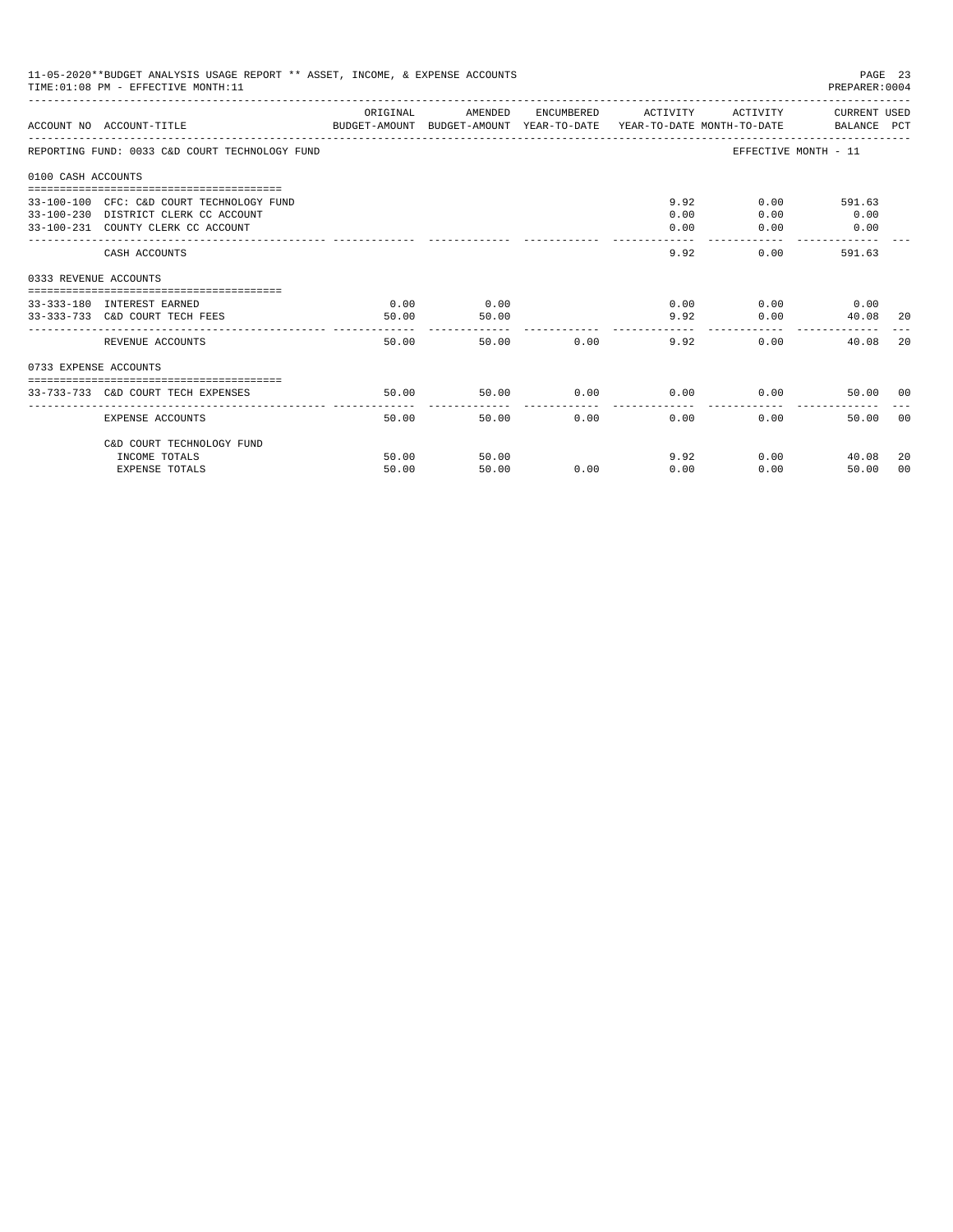| 11-05-2020**BUDGET ANALYSIS USAGE REPORT ** ASSET, INCOME, & EXPENSE ACCOUNTS<br>PAGE 24<br>PREPARER: 0004<br>TIME: 01:08 PM - EFFECTIVE MONTH: 11 |                                                                                                                   |                    |                |      |                     |               |                                            |  |
|----------------------------------------------------------------------------------------------------------------------------------------------------|-------------------------------------------------------------------------------------------------------------------|--------------------|----------------|------|---------------------|---------------|--------------------------------------------|--|
|                                                                                                                                                    | ACCOUNT NO ACCOUNT-TITLE<br>BUDGET-AMOUNT BUDGET-AMOUNT YEAR-TO-DATE  YEAR-TO-DATE MONTH-TO-DATE      BALANCE PCT | ORIGINAL           | AMENDED        |      | ENCUMBERED ACTIVITY |               | ACTIVITY CURRENT USED                      |  |
|                                                                                                                                                    | REPORTING FUND: 0036 DISTRICT COURT RECORDS TECH FUND                                                             |                    |                |      |                     |               | EFFECTIVE MONTH - 11                       |  |
| 0100 CASH ACCOUNTS                                                                                                                                 |                                                                                                                   |                    |                |      |                     |               |                                            |  |
|                                                                                                                                                    | 36-100-100 CFC: DIST COURT RECORDS TECH FUND<br>36-100-230 DISTRICT CLERK CC ACCOUNT                              |                    |                |      | 20.00               | 50.00<br>0.00 | $0.00$ 4,461.71<br>20.00<br>-------------- |  |
|                                                                                                                                                    | CASH ACCOUNTS                                                                                                     |                    |                |      | 70.00               | 0.00          | 4,481.71                                   |  |
| 0336 REVENUE ACCOUNTS                                                                                                                              |                                                                                                                   |                    |                |      |                     |               |                                            |  |
|                                                                                                                                                    | 36-336-180 INTEREST EARNED<br>36-336-736 DIST COURT REC TECH FEES                                                 | 0.00<br>400.00     | 0.00<br>400.00 |      | 30.00               | 0.00<br>0.00  | $0.00$ 0.00<br>370.00 08                   |  |
|                                                                                                                                                    | ------------------------<br>REVENUE ACCOUNTS                                                                      | --------<br>400.00 | 400.00         | 0.00 | 30.00               | 0.00          | 370.00 08                                  |  |
| 0736 EXPENSE ACCOUNTS                                                                                                                              |                                                                                                                   |                    |                |      |                     |               |                                            |  |
|                                                                                                                                                    | 36-736-736 DIST COURT REC TECH EXPENSES                                                                           | 0.00               | 0.00           | 0.00 | 0.00                | 0.00          | 0.00                                       |  |
|                                                                                                                                                    | EXPENSE ACCOUNTS                                                                                                  | 0.00               | 0.00           | 0.00 | 0.00                | 0.00          | 0.00                                       |  |
|                                                                                                                                                    | DISTRICT COURT RECORDS TECH FUND                                                                                  |                    |                |      |                     |               |                                            |  |
|                                                                                                                                                    | INCOME TOTALS<br><b>EXPENSE TOTALS</b>                                                                            | 400.00<br>0.00     | 400.00<br>0.00 | 0.00 | 30.00<br>0.00       | 0.00          | $0.00$ 370.00 08<br>0.00                   |  |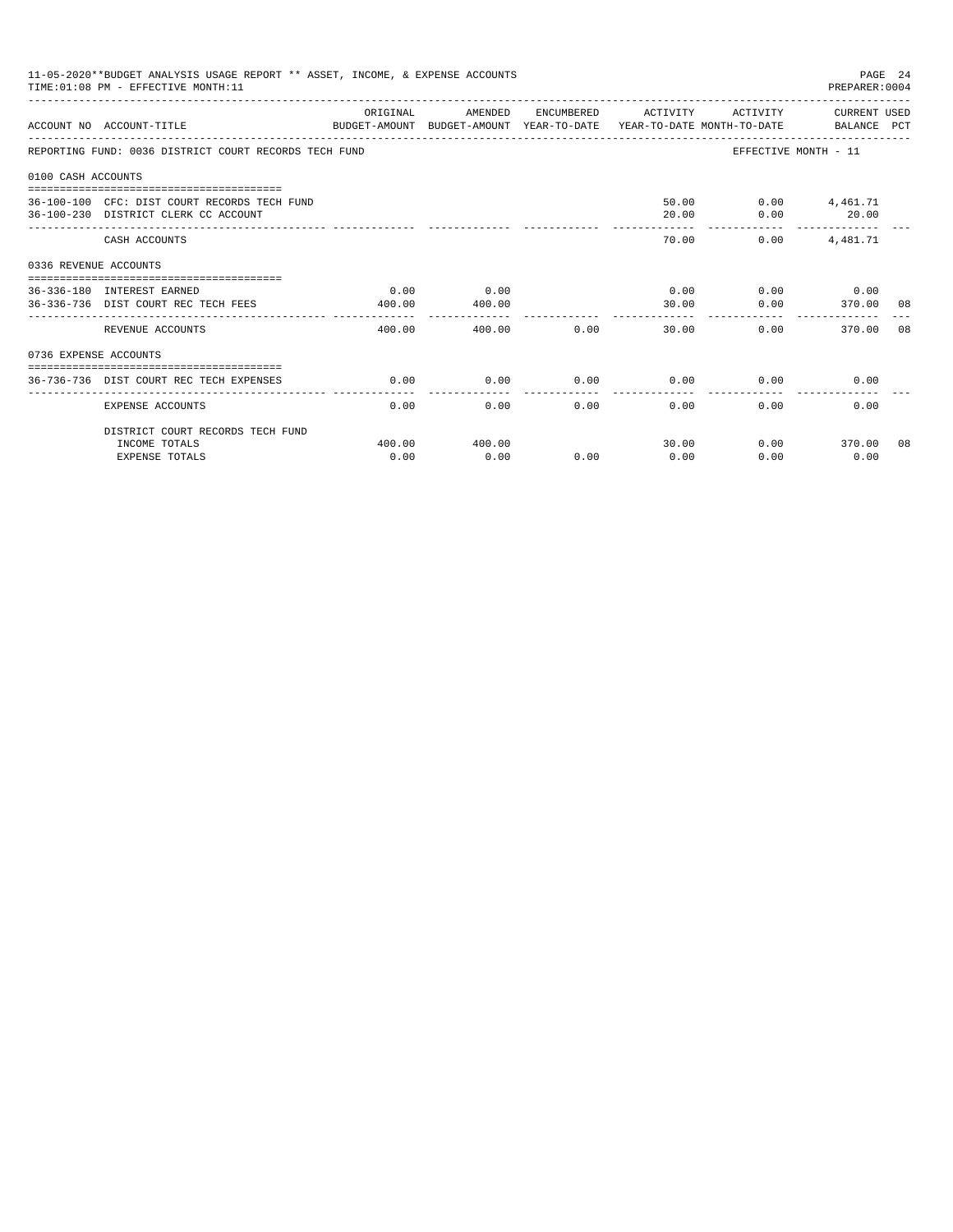|                    | 11-05-2020**BUDGET ANALYSIS USAGE REPORT ** ASSET, INCOME, & EXPENSE ACCOUNTS<br>TIME: 01:08 PM - EFFECTIVE MONTH: 11 |           |         |            |                 |          | PREPARER: 0004       | PAGE 25 |
|--------------------|-----------------------------------------------------------------------------------------------------------------------|-----------|---------|------------|-----------------|----------|----------------------|---------|
|                    | ACCOUNT NO ACCOUNT-TITLE<br>BUDGET-AMOUNT BUDGET-AMOUNT YEAR-TO-DATE YEAR-TO-DATE MONTH-TO-DATE BALANCE PCT           | OR TGTNAL | AMENDED | ENCUMBERED | ACTIVITY        | ACTIVITY | CURRENT USED         |         |
|                    | REPORTING FUND: 0039 COMMISSARY PROFIT ACCOUNT                                                                        |           |         |            |                 |          | EFFECTIVE MONTH - 11 |         |
| 0100 CASH ACCOUNTS |                                                                                                                       |           |         |            |                 |          |                      |         |
|                    | 39-100-170 COMMISSARY CHECKING                                                                                        |           |         |            | 0.36            | 0.00     | 3,296.60             |         |
|                    | CASH ACCOUNTS                                                                                                         |           |         |            | 0.36            | 0.00     | 3,296.60             |         |
|                    | 0300 COMMISSARY REVENUE ACCOUNT                                                                                       |           |         |            |                 |          |                      |         |
|                    | 39-300-110 REVENUE COMMISSARY                                                                                         | 700.00    | 700.00  |            | 0.00            |          | $0.00$ 700.00 00     |         |
|                    | 39-300-120 INTEREST EARNED                                                                                            | 22.00     | 22.00   |            | 0.36            | 0.00     | 21.64 02             |         |
|                    | COMMISSARY REVENUE ACCOUNT                                                                                            | 722.00    | 722.00  | 0.00       | 0.36            | 0.00     | 721.64 00            |         |
|                    | 0400 COMMISSARY EXPENSE                                                                                               |           |         |            |                 |          |                      |         |
| 39-400-110 EXPENSE | -------------------------------------                                                                                 | 0.00      | 0.00    | 0.00       | 0.00            | 0.00     | 0.00                 |         |
|                    | COMMISSARY EXPENSE                                                                                                    | 0.00      | 0.00    | 0.00       | -------<br>0.00 | 0.00     | 0.00                 |         |
|                    | COMMISSARY PROFIT ACCOUNT                                                                                             |           |         |            |                 |          |                      |         |
|                    | INCOME TOTALS                                                                                                         | 722.00    | 722.00  |            | 0.36            |          | $0.00$ 721.64 00     |         |
|                    | <b>EXPENSE TOTALS</b>                                                                                                 | 0.00      | 0.00    | 0.00       | 0.00            | 0.00     | 0.00                 |         |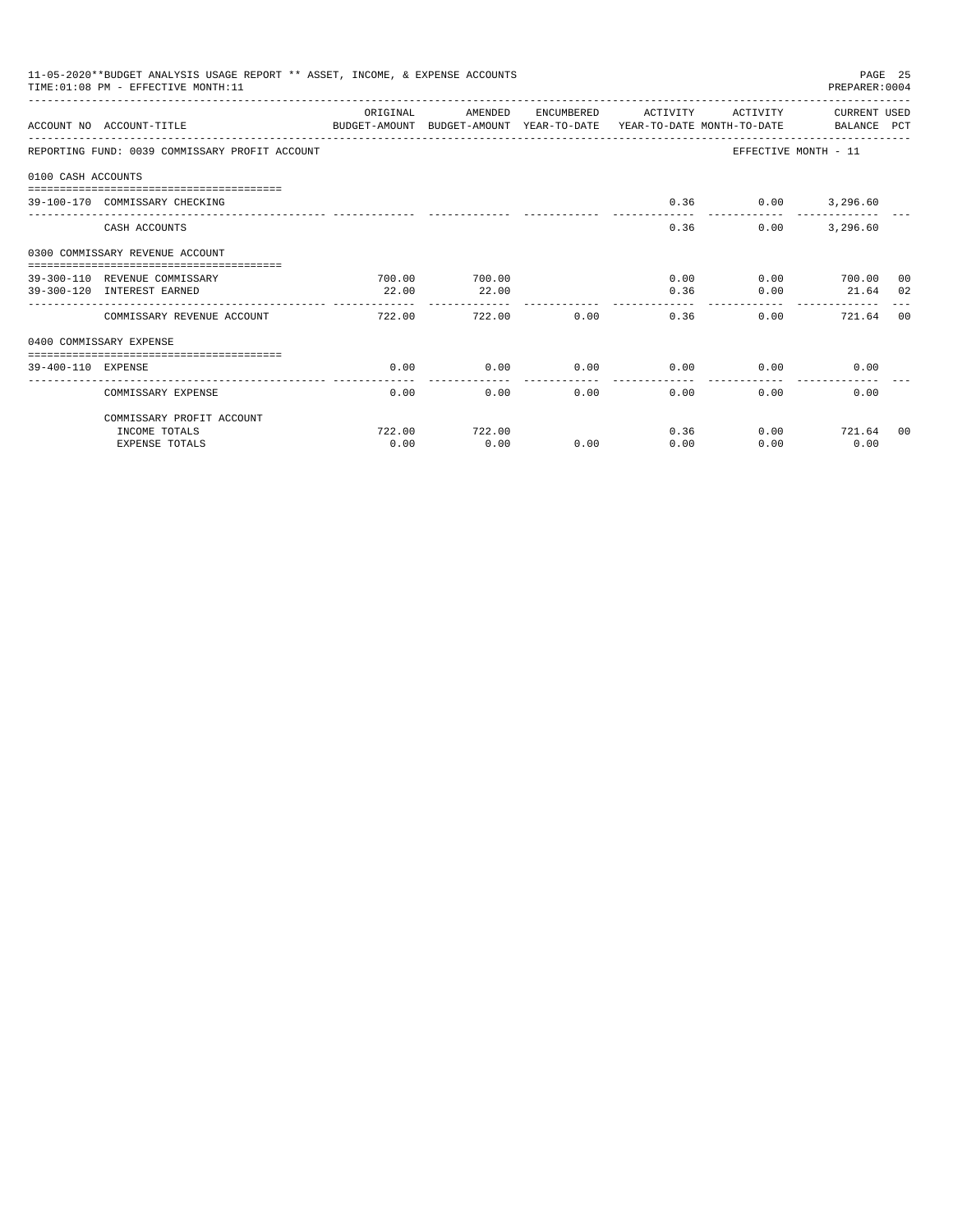|                       | 11-05-2020**BUDGET ANALYSIS USAGE REPORT ** ASSET, INCOME, & EXPENSE ACCOUNTS<br>TIME: 01:08 PM - EFFECTIVE MONTH: 11 |                            |                                       |                |                                   |                               | PREPARER: 0004        | PAGE 26 |
|-----------------------|-----------------------------------------------------------------------------------------------------------------------|----------------------------|---------------------------------------|----------------|-----------------------------------|-------------------------------|-----------------------|---------|
|                       | ACCOUNT NO ACCOUNT-TITLE<br>BUDGET-AMOUNT BUDGET-AMOUNT YEAR-TO-DATE YEAR-TO-DATE MONTH-TO-DATE BALANCE PCT           | ORIGINAL                   | AMENDED                               |                | ENCUMBERED ACTIVITY               |                               | ACTIVITY CURRENT USED |         |
|                       | REPORTING FUND: 0040 ELECTION SERVICE CONTRACT FUND                                                                   |                            |                                       |                |                                   |                               | EFFECTIVE MONTH - 11  |         |
| 0100 CASH ACCOUNTS    |                                                                                                                       |                            |                                       |                |                                   |                               |                       |         |
|                       | 40-100-100 CFC: ELECTION SERVICES CONT FUND                                                                           |                            |                                       |                | 0.00                              | $0.00$ 1,082.33               |                       |         |
|                       | CASH ACCOUNTS                                                                                                         |                            |                                       |                | 0.00                              |                               | $0.00$ 1,082.33       |         |
| 0340 REVENUE ACCOUNTS |                                                                                                                       |                            |                                       |                |                                   |                               |                       |         |
|                       | 40-340-180 INTEREST EARNED                                                                                            | 0.00                       | 0.00                                  |                |                                   | 0.00                          | $0.00$ 0.00           |         |
|                       | 40-340-740 ELECTION SERVICE REVENUES                                                                                  | 400.00                     | 400.00                                |                | 0.00                              |                               | $0.00$ 400.00 00      |         |
|                       | REVENUE ACCOUNTS                                                                                                      | 400.00                     |                                       | 0.00<br>400.00 | 0.00                              |                               | 0.00<br>400.00 00     |         |
| 0740 EXPENSE ACCOUNTS |                                                                                                                       |                            |                                       |                |                                   |                               |                       |         |
|                       | 40-740-740 ELECTION SERVICE EXPENSES                                                                                  | $1,400.00$ $1,400.00$ 0.00 |                                       |                |                                   | $0.00$ $0.00$ $1,400.00$ $00$ |                       |         |
|                       | EXPENSE ACCOUNTS                                                                                                      |                            | ------------<br>$1.400.00$ $1.400.00$ |                | ------------<br>$0.00$ and $0.00$ | 0.00<br>0.00                  | 1,400.00 00           |         |
|                       | ELECTION SERVICE CONTRACT FUND                                                                                        |                            |                                       |                |                                   |                               |                       |         |
|                       | INCOME TOTALS                                                                                                         |                            | 400.00 400.00                         |                |                                   | 0.00                          | $0.00$ 400.00         | 00      |
|                       | <b>EXPENSE TOTALS</b>                                                                                                 | 1,400.00                   | 1,400.00                              | 0.00           | 0.00                              | 0.00                          | 1,400.00              | 00      |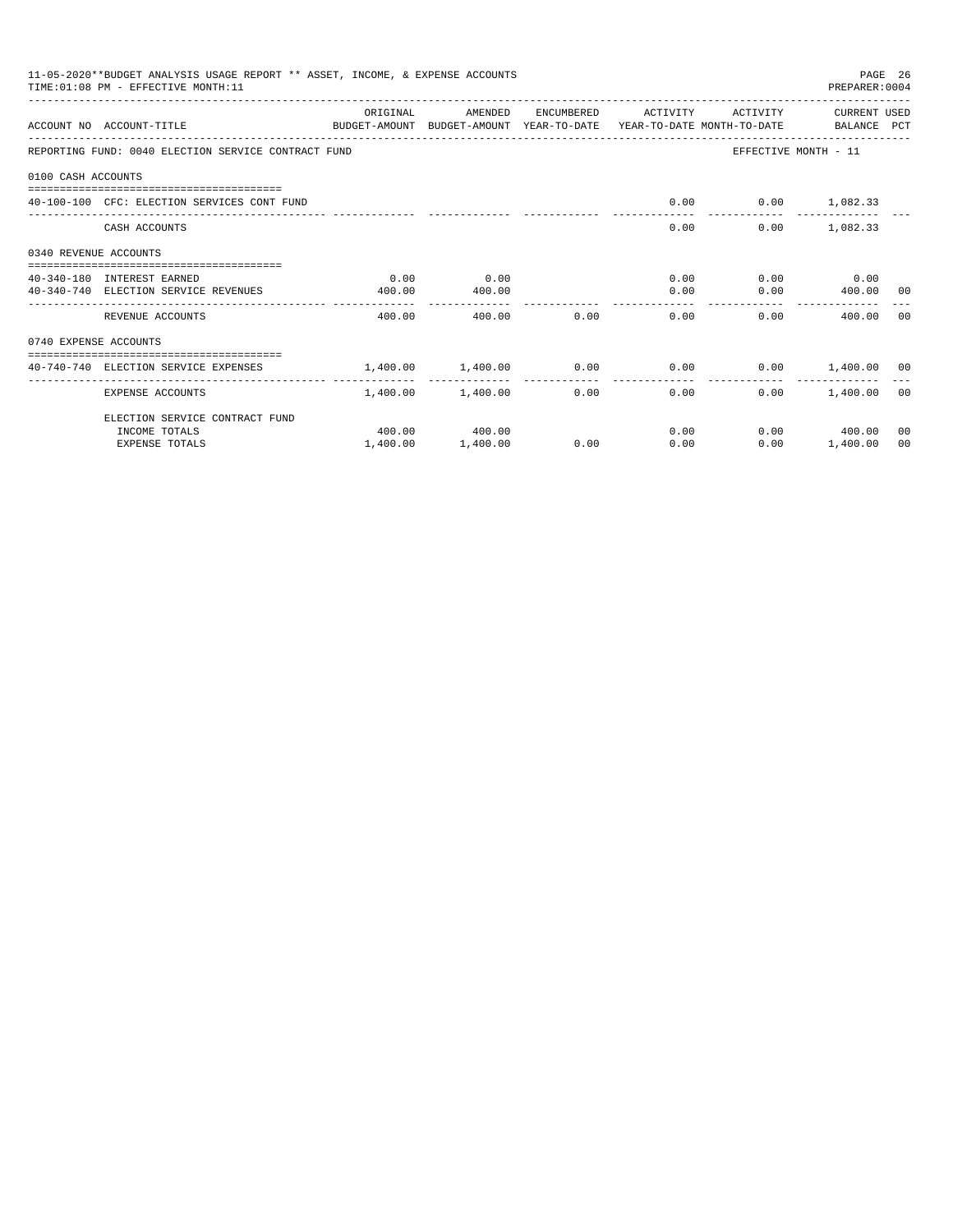|                       | 11-05-2020**BUDGET ANALYSIS USAGE REPORT ** ASSET, INCOME, & EXPENSE ACCOUNTS<br>PAGE 27<br>TIME: 01:08 PM - EFFECTIVE MONTH: 11<br>PREPARER: 0004 |                  |                      |                 |                                                                                            |                                                  |                             |                |  |
|-----------------------|----------------------------------------------------------------------------------------------------------------------------------------------------|------------------|----------------------|-----------------|--------------------------------------------------------------------------------------------|--------------------------------------------------|-----------------------------|----------------|--|
|                       | ACCOUNT NO ACCOUNT-TITLE                                                                                                                           | ORIGINAL         | AMENDED              |                 | ENCUMBERED ACTIVITY<br>BUDGET-AMOUNT BUDGET-AMOUNT YEAR-TO-DATE YEAR-TO-DATE MONTH-TO-DATE | ACTIVITY                                         | CURRENT USED<br>BALANCE PCT |                |  |
|                       | REPORTING FUND: 0050 COUNTY CLERK ARCHIVES FUND                                                                                                    |                  |                      |                 |                                                                                            | EFFECTIVE MONTH - 11                             |                             |                |  |
| 0100 CASH ACCOUNTS    |                                                                                                                                                    |                  |                      |                 |                                                                                            |                                                  |                             |                |  |
|                       | 50-100-100 CFC: COUNTY CLERK ARCHIVES FUND<br>50-100-231 COUNTY CLERK CC ACCOUNT                                                                   |                  |                      |                 | 50.00                                                                                      | 648.12 661.77- 69,378.15<br>0.00<br>------------ | 50.00                       |                |  |
|                       | CASH ACCOUNTS                                                                                                                                      |                  |                      |                 |                                                                                            | 698.12 661.77- 69.428.15                         |                             |                |  |
| 0350 REVENUE ACCOUNTS |                                                                                                                                                    |                  |                      |                 |                                                                                            |                                                  |                             |                |  |
|                       | 50-350-180 INTEREST EARNED                                                                                                                         | 0.00             | 0.00                 |                 | 0.00                                                                                       |                                                  | $0.00$ 0.00                 |                |  |
|                       | 50-350-750 COUNTY CLERK ARCHIVE FEES 15,000.00                                                                                                     |                  | 15,000.00            |                 | 2,110.00                                                                                   |                                                  | $0.00$ 12,890.00 14         |                |  |
|                       | REVENUE ACCOUNTS                                                                                                                                   |                  | ______________       |                 | ------------<br>$15.000.00$ $15.000.00$ $0.00$ $2.110.00$                                  |                                                  | $0.00$ 12,890.00            | 14             |  |
| 0750 EXPENSE ACCOUNTS |                                                                                                                                                    |                  |                      |                 |                                                                                            |                                                  |                             |                |  |
|                       | 50-750-110 COUNTY CLERK ADMIN ASSISTANT                                                                                                            |                  | 25,000.00 25,000.00  | 0.00            | 1,442.50 657.50 23,557.50                                                                  |                                                  |                             | 06             |  |
| $50 - 750 - 200$      | FICA EXPENSE                                                                                                                                       | 2,800.00         | 2,800.00             | 0.00            | 110.37                                                                                     | 50.30 2,689.63                                   |                             | 04             |  |
| 50-750-202            | TCDRS GROUP TERM LIFE<br>50-750-205 RETIREMENT EXPENSE                                                                                             | 0.00             | 0.00<br>2,800.00     | 0.00            | 9.96                                                                                       | 4.54                                             | $9.96 -$                    | 0 <sub>4</sub> |  |
|                       | 50-750-750 COUNTY CLERK ARCHIVE EXPENSES                                                                                                           | 2,800.00<br>0.00 | 0.00                 | 0.00<br>0.00    | 118.71<br>0.00                                                                             | 0.00                                             | 54.11 2,681.29<br>0.00      |                |  |
|                       | <b>EXPENSE ACCOUNTS</b>                                                                                                                            |                  | 30.600.00 30.600.00  | -------<br>0.00 | 1,681.54                                                                                   | 766.45                                           | 28,918.46                   | 05             |  |
|                       | COUNTY CLERK ARCHIVES FUND                                                                                                                         |                  |                      |                 |                                                                                            |                                                  |                             |                |  |
|                       | INCOME TOTALS                                                                                                                                      |                  | 15,000.00  15,000.00 |                 |                                                                                            | 2,110.00   0.00   12,890.00   14                 |                             |                |  |
|                       | <b>EXPENSE TOTALS</b>                                                                                                                              | 30,600.00        | 30,600.00            | 0.00            | 1,681.54                                                                                   | 766.45                                           | 28,918.46                   | 05             |  |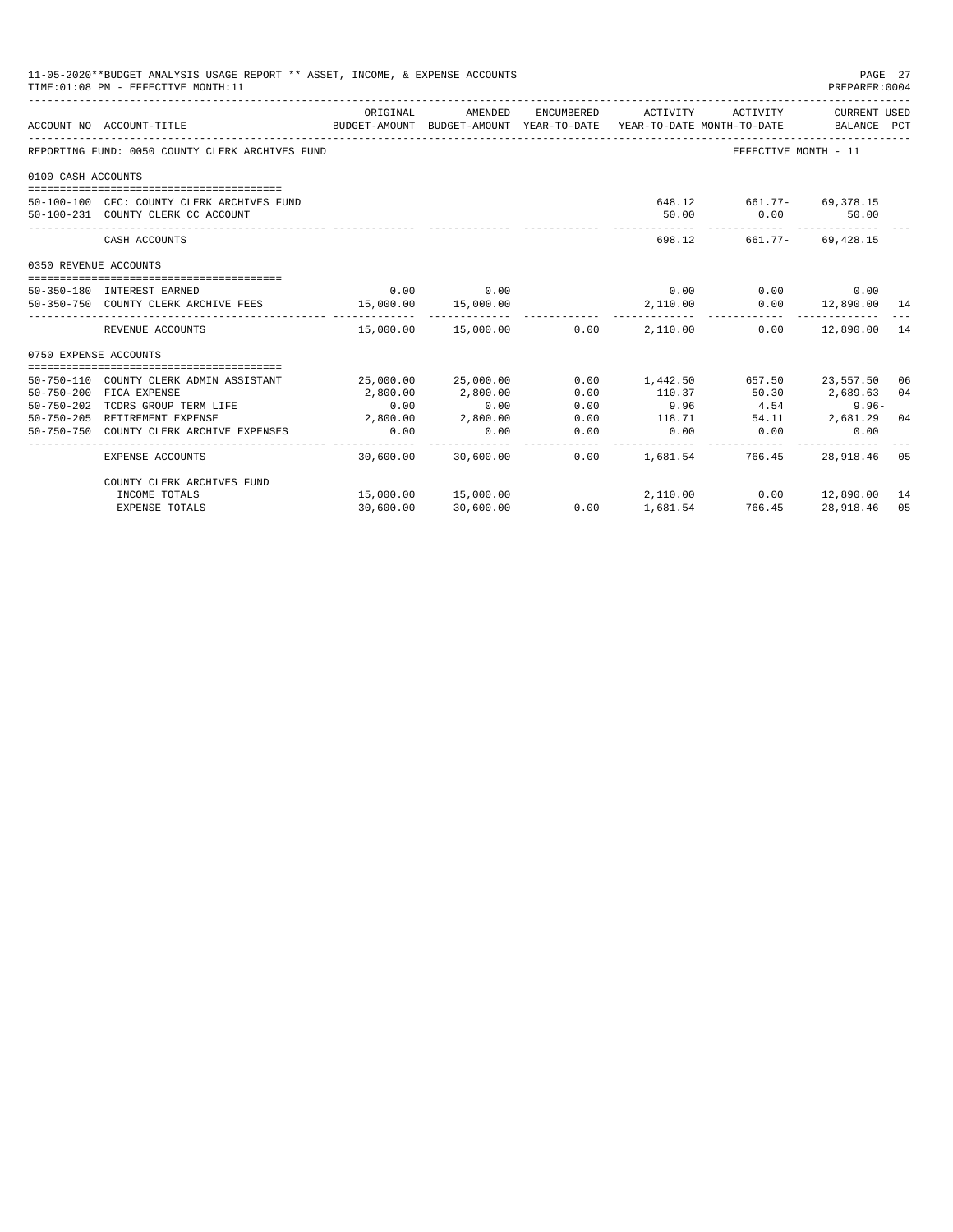|                       | 11-05-2020**BUDGET ANALYSIS USAGE REPORT ** ASSET, INCOME, & EXPENSE ACCOUNTS<br>TIME: 01:08 PM - EFFECTIVE MONTH: 11 |          |         |       |                             |          | PREPARER: 0004        | PAGE 28 |
|-----------------------|-----------------------------------------------------------------------------------------------------------------------|----------|---------|-------|-----------------------------|----------|-----------------------|---------|
|                       | ACCOUNT NO ACCOUNT-TITLE CONTROL SUDGET-AMOUNT BUDGET-AMOUNT YEAR-TO-DATE YEAR-TO-DATE MONTH-TO-DATE BALANCE PCT      | ORIGINAL | AMENDED |       | ENCUMBERED ACTIVITY         |          | ACTIVITY CURRENT USED |         |
|                       | REPORTING FUND: 0053 JUDICIAL TRAINING FUND                                                                           |          |         |       |                             |          | EFFECTIVE MONTH - 11  |         |
| 0100 CASH ACCOUNTS    |                                                                                                                       |          |         |       |                             |          |                       |         |
|                       |                                                                                                                       |          |         |       |                             |          |                       |         |
|                       | 53-100-100 JUDICIAL TRAINING FUND                                                                                     |          |         |       |                             |          | 10.00 0.00 911.01     |         |
|                       | 53-100-231 COUNTY CLERK CC ACCOUNT                                                                                    |          |         |       | 10.00                       | 0.00     | 10.00                 |         |
|                       | CASH ACCOUNTS                                                                                                         |          |         |       | 20.00                       |          | 0.00<br>921.01        |         |
| 0353 REVENUE ACCOUNTS |                                                                                                                       |          |         |       |                             |          |                       |         |
|                       | 53-353-180 INTEREST EARNED                                                                                            | 0.00     | 0.00    |       | $0.00$ $0.00$ $0.00$ $0.00$ |          |                       |         |
|                       | 53-353-753 JUDICIAL TRAINING FEES                                                                                     | 55.00    | 55.00   |       | 10.00                       |          | 0.00<br>45.00 18      |         |
|                       |                                                                                                                       | -------  |         |       |                             |          |                       |         |
|                       | REVENUE ACCOUNTS                                                                                                      | 55.00    |         | 55.00 | 0.00                        | 10.00    | 45.00 18<br>0.00      |         |
| 0753 EXPENSE ACCOUNTS |                                                                                                                       |          |         |       |                             |          |                       |         |
|                       |                                                                                                                       |          |         |       |                             |          |                       |         |
|                       | 53-753-753 JUDICIAL TRAINING EXPENSES                                                                                 | 55.00    | 55.00   |       | $0.00$ $0.00$ $0.00$ $0.00$ |          | 55.00 00              |         |
|                       | EXPENSE ACCOUNTS                                                                                                      | 55.00    | 55.00   | 0.00  | 0.00                        | $0.00 -$ | 55.00                 | - 0.0   |
|                       | JUDICIAL TRAINING FUND                                                                                                |          |         |       |                             |          |                       |         |
|                       | INCOME TOTALS                                                                                                         | 55.00    | 55.00   |       | 10.00                       |          | 0.00<br>45.00         | 18      |
|                       | <b>EXPENSE TOTALS</b>                                                                                                 | 55.00    | 55.00   | 0.00  | 0.00                        | 0.00     | 55.00                 | 00      |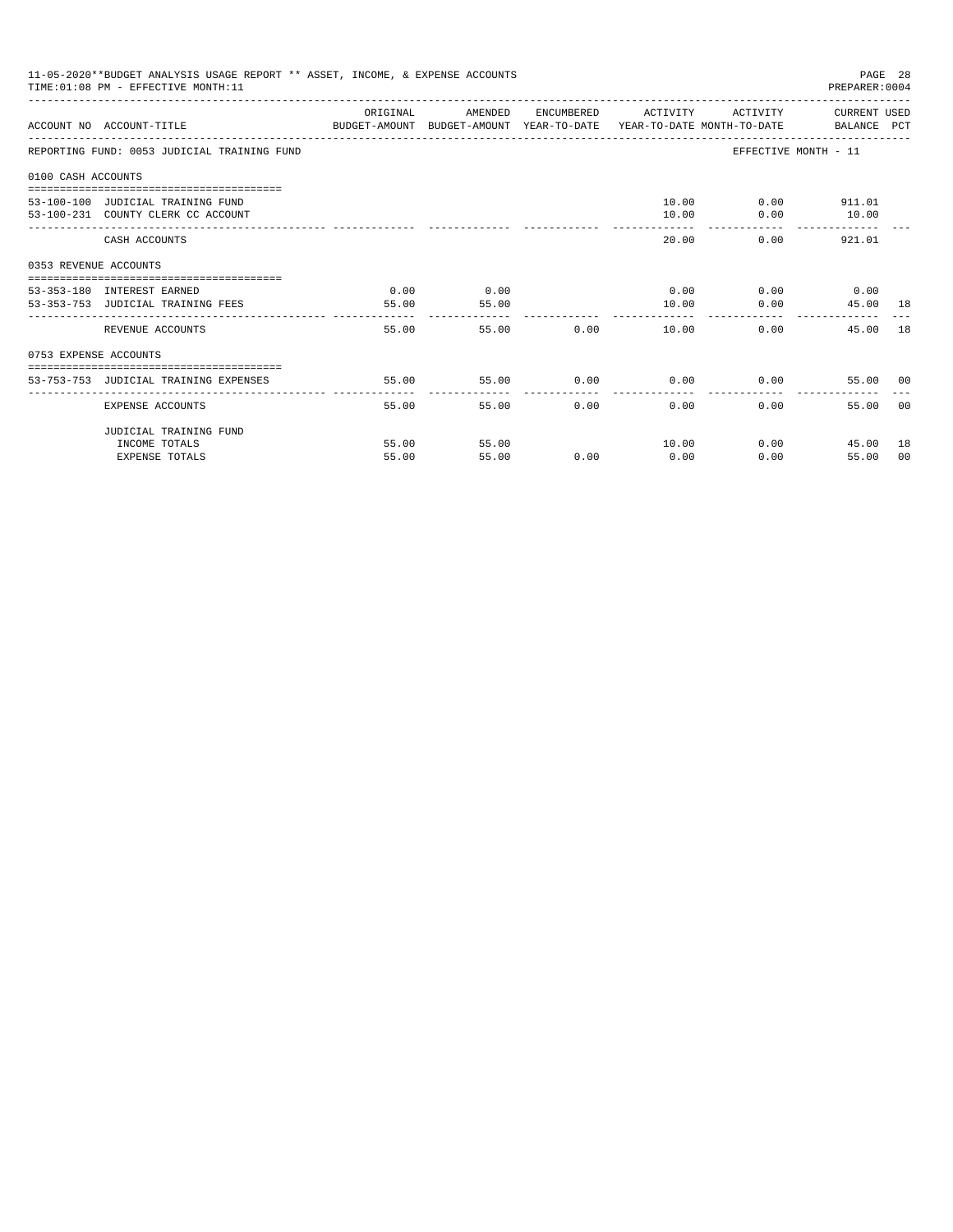| 11-05-2020**BUDGET ANALYSIS USAGE REPORT ** ASSET, INCOME, & EXPENSE ACCOUNTS<br>PAGE 29<br>TIME: 01:08 PM - EFFECTIVE MONTH: 11<br>PREPARER: 0004 |                                                                |           |                                                                                                                   |            |                     |                               |                                             |                |
|----------------------------------------------------------------------------------------------------------------------------------------------------|----------------------------------------------------------------|-----------|-------------------------------------------------------------------------------------------------------------------|------------|---------------------|-------------------------------|---------------------------------------------|----------------|
|                                                                                                                                                    | ACCOUNT NO ACCOUNT-TITLE                                       | ORIGINAL  | AMENDED<br>BUDGET-AMOUNT BUDGET-AMOUNT YEAR-TO-DATE YEAR-TO-DATE MONTH-TO-DATE<br>------------------------------- | ENCUMBERED | ACTIVITY            | ACTIVITY                      | CURRENT USED<br>BALANCE PCT                 |                |
|                                                                                                                                                    | REPORTING FUND: 0056 COUNTY CLERK PRESERVATION FUND            |           |                                                                                                                   |            |                     |                               | EFFECTIVE MONTH - 11                        |                |
| 0100 CASH ACCOUNTS                                                                                                                                 |                                                                |           |                                                                                                                   |            |                     |                               |                                             |                |
|                                                                                                                                                    |                                                                |           |                                                                                                                   |            |                     |                               |                                             |                |
|                                                                                                                                                    | 56-100-100 CFC: COUNTY CLERK PRESERVATION                      |           |                                                                                                                   |            |                     | 81.08                         | $0.00$ 26,487.86                            |                |
|                                                                                                                                                    | 56-100-231 COUNTY CLERK CC ACCOUNT                             |           |                                                                                                                   |            | 37.00<br>---------- | 0.00<br>. _ _ _ _ _ _ _ _ _ _ | 37.00<br>-------------                      |                |
|                                                                                                                                                    | CASH ACCOUNTS                                                  |           |                                                                                                                   |            |                     | 118.08                        | $0.00$ 26,524.86                            |                |
| 0356 REVENUE ACCOUNTS                                                                                                                              |                                                                |           |                                                                                                                   |            |                     |                               |                                             |                |
|                                                                                                                                                    |                                                                |           |                                                                                                                   |            |                     |                               |                                             |                |
|                                                                                                                                                    | 56-356-180 INTEREST EARNED                                     | 0.00      | 0.00                                                                                                              |            |                     | 0.00                          | $0.00$ $0.00$<br>0.00 $15,848.99$           |                |
|                                                                                                                                                    | 56-356-756 COUNTY CLERK PRESERVATION FEES 18,000.00 18,000.00  |           |                                                                                                                   |            |                     | $2,151.01$<br>$18.00$         |                                             | 12             |
|                                                                                                                                                    | 56-356-757 PRESERVATION VS HB 1744                             | 222.00    | 222.00                                                                                                            |            | ----------          | 0.00                          | 204.00 08<br>______________________________ |                |
|                                                                                                                                                    | REVENUE ACCOUNTS                                               |           | $18,222.00$ $18,222.00$ $0.00$ $2,169.01$                                                                         |            |                     |                               | $0.00$ 16,052.99 12                         |                |
| 0756 EXPENSE ACCOUNTS                                                                                                                              |                                                                |           |                                                                                                                   |            |                     |                               |                                             |                |
|                                                                                                                                                    |                                                                |           |                                                                                                                   |            |                     |                               |                                             |                |
|                                                                                                                                                    | 56-756-110 COUNTY CLERK ADMIN ASSISTANT                        |           | 15,000.00 15,000.00                                                                                               | 0.00       | 0.00                |                               | 0.00 15,000.00                              | 00             |
|                                                                                                                                                    | 56-756-200 FICA EXPENSE                                        | 500.00    | 500.00                                                                                                            | 0.00       | 0.00                | 0.00                          | 500.00                                      | 00             |
|                                                                                                                                                    | 56-756-205 RETIREMENT EXPENSE                                  | 500.00    | 500.00                                                                                                            | 0.00       | 0.00                | 0.00                          | 500.00                                      | 0 <sup>0</sup> |
|                                                                                                                                                    | 56-756-334 LAST YEARS BILLS 2020                               | 0.00      | 0.00                                                                                                              | 0.00       | 2,077.93            | 0.00                          | $2,077.93-$                                 |                |
|                                                                                                                                                    | 56-756-756 COUNTY CLERK PRESERVATION EXPENSE 5,000.00 5,000.00 |           |                                                                                                                   | 0.00       | 0.00                | 0.00                          | 5,000.00 00                                 |                |
|                                                                                                                                                    | 56-756-757 PRESERVATION VS HB 1744                             | 0.00      | 0.00                                                                                                              | 0.00       | 0.00                | 0.00                          | 0.00                                        |                |
|                                                                                                                                                    | EXPENSE ACCOUNTS                                               |           | 21.000.00 21.000.00 0.00                                                                                          |            | 2,077.93            | 0.00                          | 18,922.07                                   | 10             |
|                                                                                                                                                    | COUNTY CLERK PRESERVATION FUND                                 |           |                                                                                                                   |            |                     |                               |                                             |                |
|                                                                                                                                                    | INCOME TOTALS                                                  |           | 18,222.00 18,222.00                                                                                               |            | 2,169.01            |                               | $0.00$ 16,052.99                            | 12             |
|                                                                                                                                                    | <b>EXPENSE TOTALS</b>                                          | 21,000.00 | 21,000.00                                                                                                         | 0.00       | 2.077.93            | 0.00                          | 18,922.07                                   | 10             |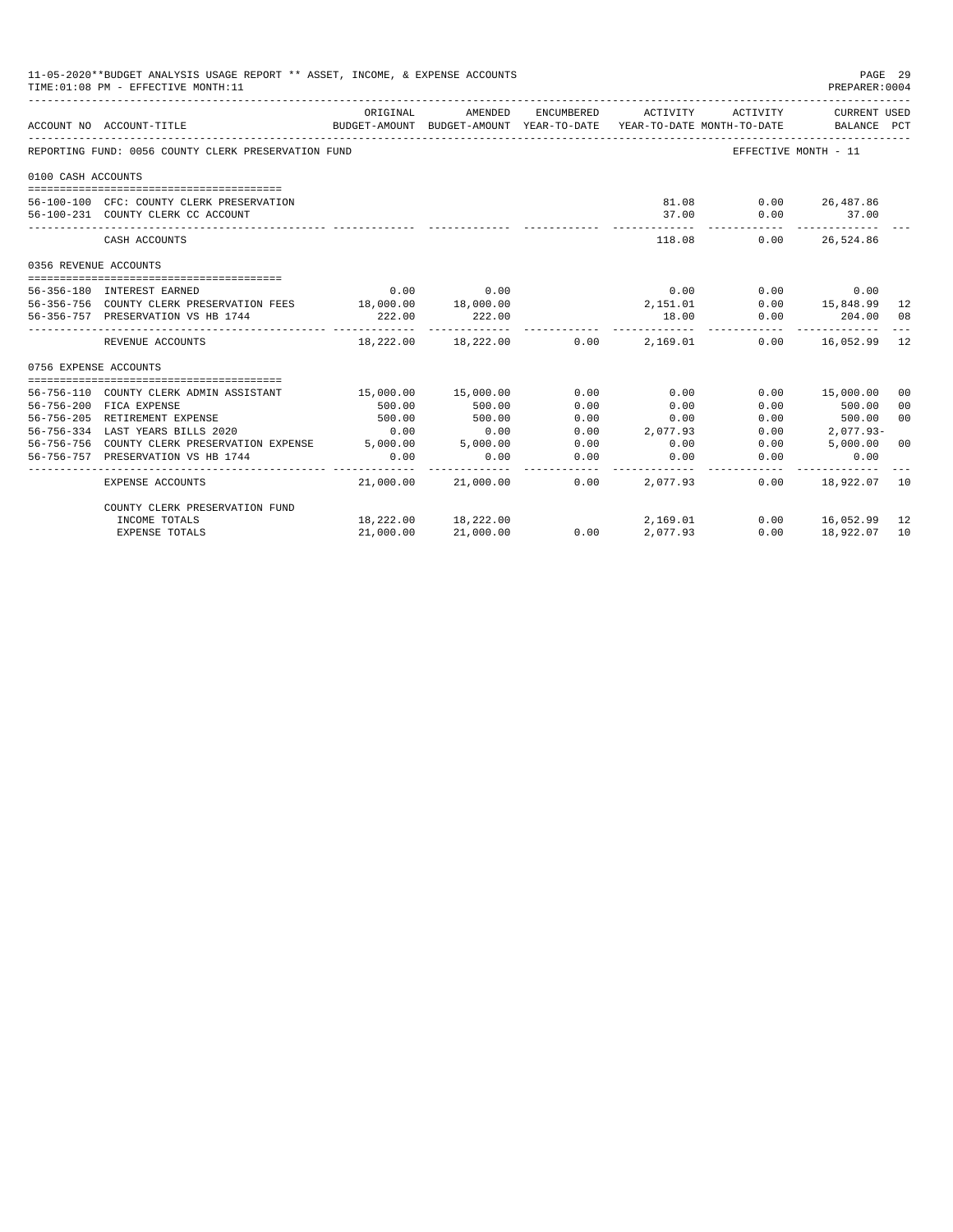| ORIGINAL<br>AMENDED<br>ENCUMBERED ACTIVITY<br>ACTIVITY CURRENT USED<br>BUDGET-AMOUNT BUDGET-AMOUNT YEAR-TO-DATE  YEAR-TO-DATE MONTH-TO-DATE      BALANCE PCT<br>ACCOUNT NO ACCOUNT-TITLE<br>REPORTING FUND: 0060 LAW LIBRARY FUND<br>EFFECTIVE MONTH - 11<br>0100 CASH ACCOUNTS<br>==================================<br>60-100-100 CFC: LAW LIBRARY<br>210.00<br>$0.00$ 12,871.51<br>60-100-230 DISTRICT CLERK CC ACCOUNT<br>35.00<br>$0.00$ 35.00<br>70.00<br>60-100-231 COUNTY CLERK CC ACCOUNT<br>0.00<br>70.00<br>--------------<br>-------------<br>315.00<br>$0.00$ 12,976.51<br>CASH ACCOUNTS<br>0360 REVENUE ACCOUNTS<br>0.00<br>0.00<br>$0.00$ 0.00<br>0.00<br>60-360-180 INTEREST EARNED<br>$0.00$ 760.00 16<br>60-360-760 LAW LIBRARY FEES<br>900.00<br>900.00<br>140.00<br>---------------<br>900.00 0.00<br>0.00<br>760.00<br>REVENUE ACCOUNTS<br>900.00<br>140.00<br>0760 EXPENSE ACCOUNTS<br>0.00<br>$0.00$ 0.00<br>60-760-760 LAW LIBRARY EXPENSES<br>900.00<br>900.00<br>900.00 00<br>0.00<br>0.00<br>0.00<br>EXPENSE ACCOUNTS<br>900.00<br>900.00<br>900.00<br>LAW LIBRARY FUND<br>INCOME TOTALS<br>900.00<br>900.00<br>140.00<br>$0.00$ 760.00 | 11-05-2020**BUDGET ANALYSIS USAGE REPORT ** ASSET, INCOME, & EXPENSE ACCOUNTS<br>PAGE 30<br>TIME: 01:08 PM - EFFECTIVE MONTH: 11<br>PREPARER: 0004 |  |  |  |  |  |  |  |          |  |
|--------------------------------------------------------------------------------------------------------------------------------------------------------------------------------------------------------------------------------------------------------------------------------------------------------------------------------------------------------------------------------------------------------------------------------------------------------------------------------------------------------------------------------------------------------------------------------------------------------------------------------------------------------------------------------------------------------------------------------------------------------------------------------------------------------------------------------------------------------------------------------------------------------------------------------------------------------------------------------------------------------------------------------------------------------------------------------------------------------------------------------------------------------------------|----------------------------------------------------------------------------------------------------------------------------------------------------|--|--|--|--|--|--|--|----------|--|
|                                                                                                                                                                                                                                                                                                                                                                                                                                                                                                                                                                                                                                                                                                                                                                                                                                                                                                                                                                                                                                                                                                                                                                    |                                                                                                                                                    |  |  |  |  |  |  |  |          |  |
|                                                                                                                                                                                                                                                                                                                                                                                                                                                                                                                                                                                                                                                                                                                                                                                                                                                                                                                                                                                                                                                                                                                                                                    |                                                                                                                                                    |  |  |  |  |  |  |  |          |  |
|                                                                                                                                                                                                                                                                                                                                                                                                                                                                                                                                                                                                                                                                                                                                                                                                                                                                                                                                                                                                                                                                                                                                                                    |                                                                                                                                                    |  |  |  |  |  |  |  |          |  |
|                                                                                                                                                                                                                                                                                                                                                                                                                                                                                                                                                                                                                                                                                                                                                                                                                                                                                                                                                                                                                                                                                                                                                                    |                                                                                                                                                    |  |  |  |  |  |  |  |          |  |
|                                                                                                                                                                                                                                                                                                                                                                                                                                                                                                                                                                                                                                                                                                                                                                                                                                                                                                                                                                                                                                                                                                                                                                    |                                                                                                                                                    |  |  |  |  |  |  |  |          |  |
|                                                                                                                                                                                                                                                                                                                                                                                                                                                                                                                                                                                                                                                                                                                                                                                                                                                                                                                                                                                                                                                                                                                                                                    |                                                                                                                                                    |  |  |  |  |  |  |  |          |  |
|                                                                                                                                                                                                                                                                                                                                                                                                                                                                                                                                                                                                                                                                                                                                                                                                                                                                                                                                                                                                                                                                                                                                                                    |                                                                                                                                                    |  |  |  |  |  |  |  |          |  |
|                                                                                                                                                                                                                                                                                                                                                                                                                                                                                                                                                                                                                                                                                                                                                                                                                                                                                                                                                                                                                                                                                                                                                                    |                                                                                                                                                    |  |  |  |  |  |  |  | 16       |  |
|                                                                                                                                                                                                                                                                                                                                                                                                                                                                                                                                                                                                                                                                                                                                                                                                                                                                                                                                                                                                                                                                                                                                                                    |                                                                                                                                                    |  |  |  |  |  |  |  |          |  |
|                                                                                                                                                                                                                                                                                                                                                                                                                                                                                                                                                                                                                                                                                                                                                                                                                                                                                                                                                                                                                                                                                                                                                                    |                                                                                                                                                    |  |  |  |  |  |  |  |          |  |
|                                                                                                                                                                                                                                                                                                                                                                                                                                                                                                                                                                                                                                                                                                                                                                                                                                                                                                                                                                                                                                                                                                                                                                    |                                                                                                                                                    |  |  |  |  |  |  |  | - 0.0    |  |
| 900.00<br>900.00<br>0.00<br>0.00<br><b>EXPENSE TOTALS</b><br>0.00<br>900.00                                                                                                                                                                                                                                                                                                                                                                                                                                                                                                                                                                                                                                                                                                                                                                                                                                                                                                                                                                                                                                                                                        |                                                                                                                                                    |  |  |  |  |  |  |  | 16<br>00 |  |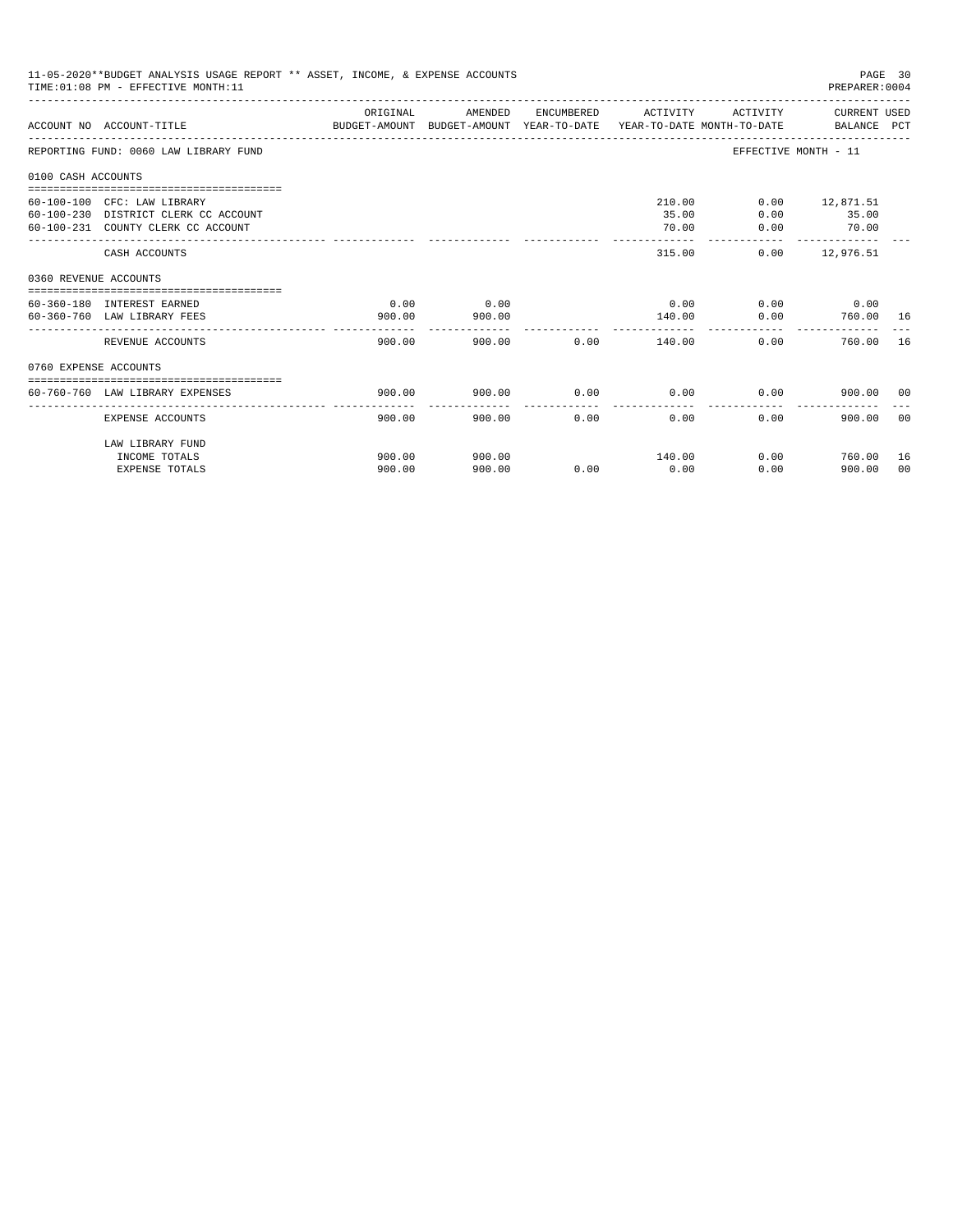|                       | 11-05-2020**BUDGET ANALYSIS USAGE REPORT ** ASSET, INCOME, & EXPENSE ACCOUNTS<br>TIME: 01:08 PM - EFFECTIVE MONTH: 11 |          |                                                     |                                                                                                                                                                                                                                                                                                                                                                                                      |                                        |                             | PAGE 31<br>PREPARER: 0004   |       |
|-----------------------|-----------------------------------------------------------------------------------------------------------------------|----------|-----------------------------------------------------|------------------------------------------------------------------------------------------------------------------------------------------------------------------------------------------------------------------------------------------------------------------------------------------------------------------------------------------------------------------------------------------------------|----------------------------------------|-----------------------------|-----------------------------|-------|
|                       | ACCOUNT NO ACCOUNT-TITLE                                                                                              | ORIGINAL | AMENDED<br>BUDGET-AMOUNT BUDGET-AMOUNT YEAR-TO-DATE | ENCUMBERED                                                                                                                                                                                                                                                                                                                                                                                           | ACTIVITY<br>YEAR-TO-DATE MONTH-TO-DATE | ACTIVITY                    | CURRENT USED<br>BALANCE PCT |       |
|                       | REPORTING FUND: 0063 DISTRICT CLERK ARCHIVE FUND                                                                      |          |                                                     |                                                                                                                                                                                                                                                                                                                                                                                                      |                                        |                             | EFFECTIVE MONTH - 11        |       |
| 0100 CASH ACCOUNTS    |                                                                                                                       |          |                                                     |                                                                                                                                                                                                                                                                                                                                                                                                      |                                        |                             |                             |       |
|                       | 63-100-100 CFC: DISTRICT CLERK PRESERVATION<br>63-100-230 DISTRICT CLERK CC ACCOUNT                                   |          |                                                     |                                                                                                                                                                                                                                                                                                                                                                                                      | 5.00                                   | 21.78 0.00 1,660.10<br>0.00 | 5.00                        |       |
|                       | CASH ACCOUNTS                                                                                                         |          |                                                     |                                                                                                                                                                                                                                                                                                                                                                                                      | 26.78                                  | 0.00                        | 1,665.10                    |       |
| 0363 REVENUE ACCOUNTS |                                                                                                                       |          |                                                     |                                                                                                                                                                                                                                                                                                                                                                                                      |                                        |                             |                             |       |
|                       |                                                                                                                       |          |                                                     |                                                                                                                                                                                                                                                                                                                                                                                                      |                                        |                             |                             |       |
|                       | 63-363-180 INTEREST EARNED                                                                                            | 0.00     | 0.00                                                |                                                                                                                                                                                                                                                                                                                                                                                                      | 0.00                                   | 0.00                        | 0.00                        |       |
|                       | 63-363-763 DIST CLERK PRESERVATION FEES                                                                               | 125.00   | 125.00                                              |                                                                                                                                                                                                                                                                                                                                                                                                      | 11.78                                  | 0.00                        | 113.22                      | 09    |
|                       | 63-363-764 DIST CLERK CHILD SUPPORT                                                                                   | 0.00     | 0.00                                                |                                                                                                                                                                                                                                                                                                                                                                                                      | 0.00                                   | 0.00                        | 0.00                        |       |
|                       | 63-363-765 UNALLOCATED COURT COSTS BEFORE 03                                                                          | 0.00     | 0.00<br>----------                                  |                                                                                                                                                                                                                                                                                                                                                                                                      | 0.00<br>-------                        | 0.00                        | 0.00                        |       |
|                       | REVENUE ACCOUNTS                                                                                                      | 125.00   | 125.00                                              | 0.00                                                                                                                                                                                                                                                                                                                                                                                                 | 11.78                                  | 0.00                        | 113.22                      | . 0.9 |
| 0763 EXPENSE ACCOUNTS |                                                                                                                       |          |                                                     |                                                                                                                                                                                                                                                                                                                                                                                                      |                                        |                             |                             |       |
|                       |                                                                                                                       |          |                                                     |                                                                                                                                                                                                                                                                                                                                                                                                      |                                        |                             |                             |       |
|                       | 63-763-763 DIST CLERK PRESERVATION EXPENSE                                                                            | 0.00     | 0.00                                                | 0.00                                                                                                                                                                                                                                                                                                                                                                                                 | 0.00                                   | 0.00                        | 0.00                        |       |
|                       | 63-763-764 DIST CLERK CHILD SUPPORT                                                                                   | 0.00     | 0.00                                                | 0.00                                                                                                                                                                                                                                                                                                                                                                                                 | 0.00                                   | 0.00                        | 0.00                        |       |
|                       | 63-763-765 UNALLOCATED COURT COSTS BEFORE 03                                                                          | 0.00     | 0.00<br>----------                                  | 0.00<br>$\frac{1}{2} \frac{1}{2} \frac{1}{2} \frac{1}{2} \frac{1}{2} \frac{1}{2} \frac{1}{2} \frac{1}{2} \frac{1}{2} \frac{1}{2} \frac{1}{2} \frac{1}{2} \frac{1}{2} \frac{1}{2} \frac{1}{2} \frac{1}{2} \frac{1}{2} \frac{1}{2} \frac{1}{2} \frac{1}{2} \frac{1}{2} \frac{1}{2} \frac{1}{2} \frac{1}{2} \frac{1}{2} \frac{1}{2} \frac{1}{2} \frac{1}{2} \frac{1}{2} \frac{1}{2} \frac{1}{2} \frac{$ | 0.00<br>-------                        | 0.00                        | 0.00                        |       |
|                       | <b>EXPENSE ACCOUNTS</b>                                                                                               | 0.00     | 0.00                                                | 0.00                                                                                                                                                                                                                                                                                                                                                                                                 | 0.00                                   | 0.00                        | 0.00                        |       |
|                       | DISTRICT CLERK ARCHIVE FUND                                                                                           |          |                                                     |                                                                                                                                                                                                                                                                                                                                                                                                      |                                        |                             |                             |       |
|                       | INCOME TOTALS                                                                                                         | 125.00   | 125.00                                              |                                                                                                                                                                                                                                                                                                                                                                                                      | 11.78                                  |                             | $0.00$ 113.22               | 09    |
|                       | <b>EXPENSE TOTALS</b>                                                                                                 | 0.00     | 0.00                                                | 0.00                                                                                                                                                                                                                                                                                                                                                                                                 | 0.00                                   | 0.00                        | 0.00                        |       |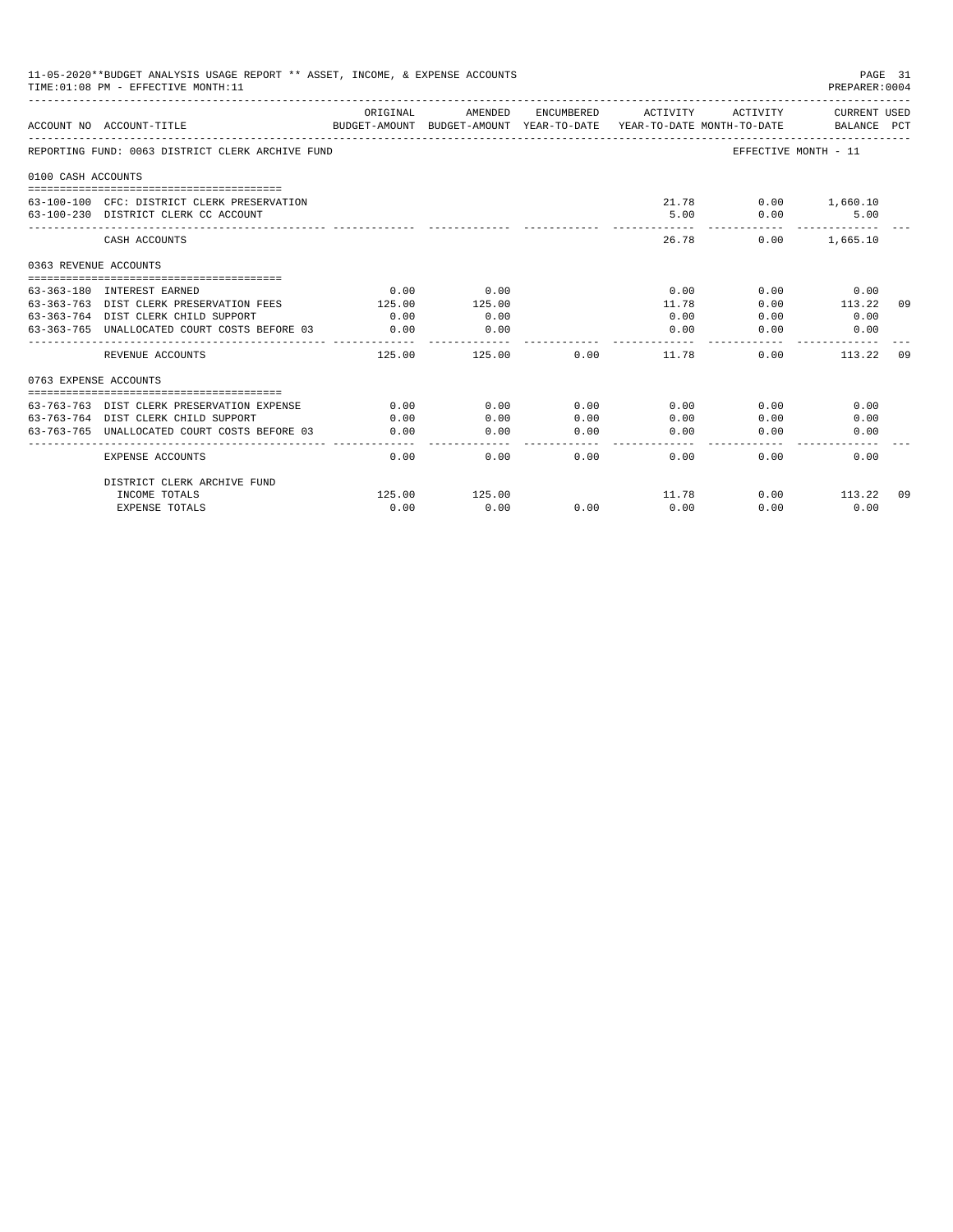|                       | 11-05-2020**BUDGET ANALYSIS USAGE REPORT ** ASSET, INCOME, & EXPENSE ACCOUNTS<br>PAGE 32<br>TIME: 01:08 PM - EFFECTIVE MONTH: 11<br>PREPARER: 0004 |           |                                           |                      |                                  |                              |                                     |          |  |
|-----------------------|----------------------------------------------------------------------------------------------------------------------------------------------------|-----------|-------------------------------------------|----------------------|----------------------------------|------------------------------|-------------------------------------|----------|--|
|                       | BUDGET-AMOUNT BUDGET-AMOUNT YEAR-TO-DATE YEAR-TO-DATE_MONTH-TO-DATE ________________________________<br>ACCOUNT NO ACCOUNT-TITLE                   | ORIGINAL  | AMENDED                                   | ENCUMBERED           | ACTIVITY                         | ACTIVITY                     | CURRENT USED                        |          |  |
|                       | REPORTING FUND: 0066 COURTHOUSE SECURITY FUND                                                                                                      |           |                                           |                      |                                  |                              | EFFECTIVE MONTH - 11                |          |  |
| 0100 CASH ACCOUNTS    |                                                                                                                                                    |           |                                           |                      |                                  |                              |                                     |          |  |
|                       | 66-100-100 CFC: COURTHOUSE SECURITY<br>66-100-230 DISTRICT CLERK CC ACCOUNT<br>66-100-231 COUNTY CLERK CC ACCOUNT<br>66-100-232 JP ACCOUNT         |           |                                           |                      | 377.23<br>5.00<br>13.00<br>89.85 | 0.00<br>0.00<br>0.00<br>0.00 | 28,611.71<br>5.00<br>13.00<br>89.85 |          |  |
|                       | CASH ACCOUNTS                                                                                                                                      |           |                                           |                      | 485.08                           | 0.00                         | -----------<br>28,719.56            |          |  |
| 0366 REVENUE ACCOUNTS |                                                                                                                                                    |           |                                           |                      |                                  |                              |                                     |          |  |
|                       | 66-366-180 INTEREST EARNED<br>66-366-766 COURTHOUSE SECURITY FEES 3,000.00                                                                         | 0.00      | 0.00<br>3,000.00                          |                      | 0.00<br>348.02                   | $0.00$ 0.00<br>0.00          | 2,651.98 12                         |          |  |
|                       | REVENUE ACCOUNTS                                                                                                                                   | 3.000.00  | 3,000.00                                  |                      | $0.00$ and $0.00$<br>348.02      | 0.00                         | 2,651.98                            | 12       |  |
| 0766 EXPENSE ACCOUNTS |                                                                                                                                                    |           |                                           |                      |                                  |                              |                                     |          |  |
|                       | 66-766-766 COURTHOUSE SECURITY EXPENSES                                                                                                            |           | 60,000.00 60,000.00                       |                      | $0.00$ 0.00                      | 0.00                         | 60,000,00 00                        |          |  |
|                       | EXPENSE ACCOUNTS                                                                                                                                   |           | --------------<br>$60,000.00$ $60,000.00$ | ------------<br>0.00 | ------------<br>0.00             | $0.00 -$                     | -------------<br>60,000.00          | - 00     |  |
|                       | COURTHOUSE SECURITY FUND                                                                                                                           |           |                                           |                      |                                  |                              |                                     |          |  |
|                       | INCOME TOTALS<br><b>EXPENSE TOTALS</b>                                                                                                             | 60,000.00 | 3,000.00 3,000.00<br>60,000.00            | 0.00                 | 348.02<br>0.00                   | 0.00                         | $0.00$ 2.651.98<br>60,000.00        | 12<br>00 |  |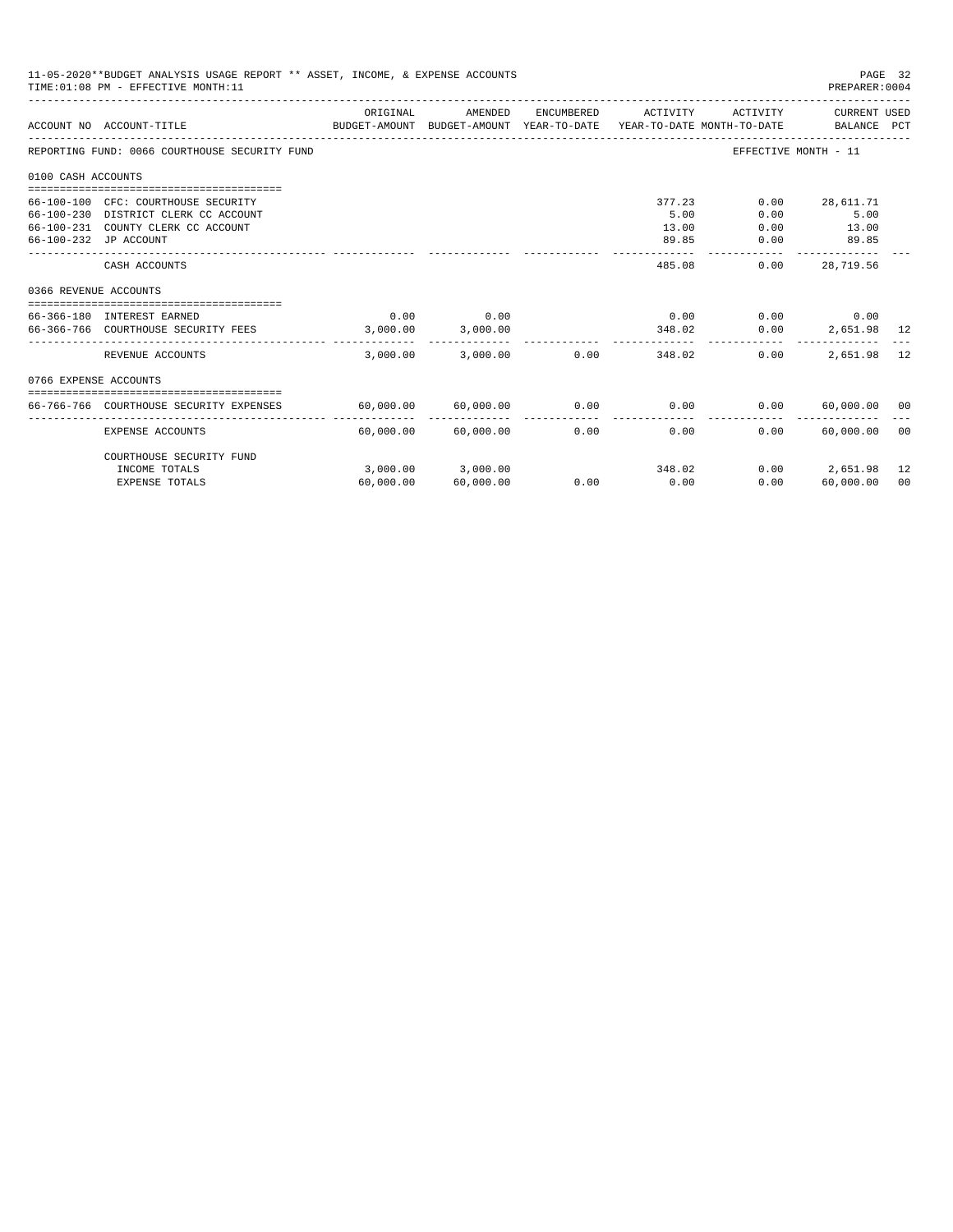|                       | 11-05-2020**BUDGET ANALYSIS USAGE REPORT ** ASSET, INCOME, & EXPENSE ACCOUNTS<br>TIME: 01:08 PM - EFFECTIVE MONTH: 11 |                |                |                           |                             |                       | PAGE 33<br>PREPARER: 0004                       |     |
|-----------------------|-----------------------------------------------------------------------------------------------------------------------|----------------|----------------|---------------------------|-----------------------------|-----------------------|-------------------------------------------------|-----|
|                       | ACCOUNT NO ACCOUNT-TITLE COMPUTER THE BUDGET-AMOUNT BUDGET-AMOUNT YEAR-TO-DATE YEAR-TO-DATE MONTH-TO-DATE BALANCE PCT | ORIGINAL       | AMENDED        |                           | ENCUMBERED ACTIVITY         |                       | ACTIVITY CURRENT USED                           |     |
|                       | REPORTING FUND: 0068 COUNTY PRESERVATION FUND                                                                         |                |                |                           |                             |                       | EFFECTIVE MONTH - 11                            |     |
| 0100 CASH ACCOUNTS    |                                                                                                                       |                |                |                           |                             |                       |                                                 |     |
|                       | 68-100-100 CFC: COUNTY PRESERVATION<br>68-100-230 DISTRICT CLERK CC ACCOUNT<br>68-100-231 COUNTY CLERK CC ACCOUNT     |                |                |                           | 5.00<br>10.00               | 45.98<br>0.00<br>0.00 | $0.00$ 3,740.13<br>5.00<br>10.00                |     |
|                       | CASH ACCOUNTS                                                                                                         |                |                |                           | 60.98                       | 0.00                  | 3,755.13                                        |     |
| 0368 REVENUE ACCOUNTS |                                                                                                                       |                |                |                           |                             |                       |                                                 |     |
|                       | 68-368-180 INTEREST EARNED<br>68-368-768 COUNTY PRESERVATION FEES                                                     | 0.00<br>300.00 | 0.00<br>300.00 |                           |                             | 35.98                 | $0.00$ $0.00$ $0.00$ $0.00$<br>$0.00$ 264.02 12 |     |
|                       | REVENUE ACCOUNTS                                                                                                      | 300.00         |                | 300.00 0.00               |                             | 35.98                 | 0.00<br>264.02                                  | -12 |
| 0768 EXPENSE ACCOUNTS |                                                                                                                       |                |                |                           |                             |                       |                                                 |     |
|                       | 68-768-768 COUNTY PRESERVATION EXPENSES                                                                               | 0.00           | 0.00           |                           | $0.00$ $0.00$ $0.00$ $0.00$ |                       | 0.00                                            |     |
|                       | EXPENSE ACCOUNTS                                                                                                      | 0.00           |                | $0.00$ and $0.00$<br>0.00 | 0.00                        | 0.00                  | 0.00                                            |     |
|                       | COUNTY PRESERVATION FUND<br>INCOME TOTALS                                                                             | 300.00         | 300.00         |                           |                             | 35.98                 | $0.00$ 264.02 12                                |     |
|                       | <b>EXPENSE TOTALS</b>                                                                                                 | 0.00           | 0.00           | 0.00                      | 0.00                        | 0.00                  | 0.00                                            |     |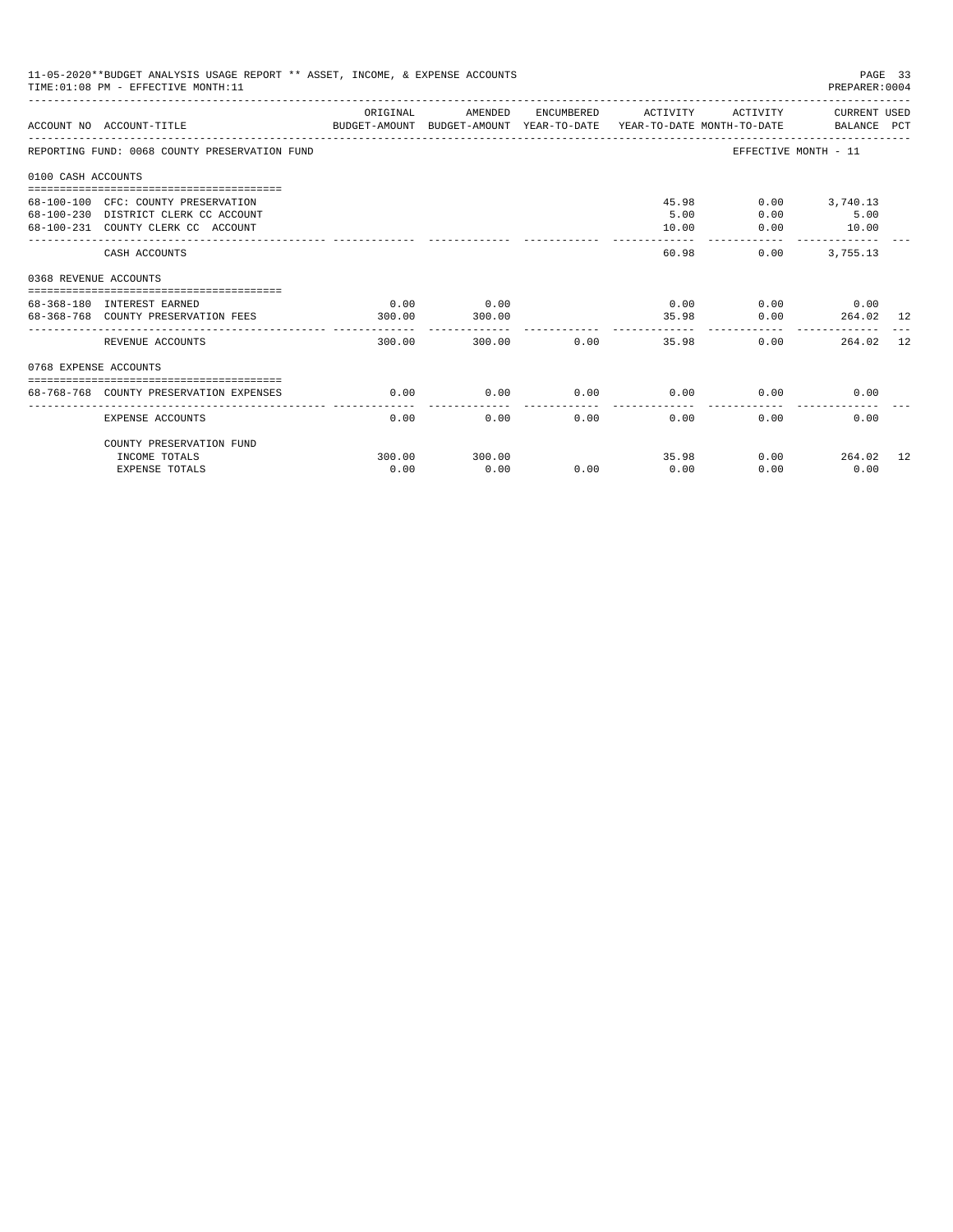|                       | 11-05-2020**BUDGET ANALYSIS USAGE REPORT ** ASSET, INCOME, & EXPENSE ACCOUNTS<br>TIME: 01:08 PM - EFFECTIVE MONTH: 11 |           |                        |              |                                                            |                          | PREPARER: 0004     | PAGE 34 |
|-----------------------|-----------------------------------------------------------------------------------------------------------------------|-----------|------------------------|--------------|------------------------------------------------------------|--------------------------|--------------------|---------|
|                       |                                                                                                                       | ORIGINAL  | AMENDED                |              | ENCUMBERED ACTIVITY                                        | ACTIVITY                 | CURRENT USED       |         |
|                       | ACCOUNT NO ACCOUNT-TITLE<br>BUDGET-AMOUNT BUDGET-AMOUNT YEAR-TO-DATE YEAR-TO-DATE MONTH-TO-DATE BALANCE PCT           |           |                        |              |                                                            |                          |                    |         |
|                       | REPORTING FUND: 0070 INMATE PHONE FUND PROFIT ACCOUNT                                                                 |           |                        |              |                                                            | EFFECTIVE MONTH - 11     |                    |         |
| 0100 CASH ACCOUNTS    |                                                                                                                       |           |                        |              |                                                            |                          |                    |         |
|                       | 70-100-100 CFC: INMATE PHONE FUND                                                                                     |           |                        |              |                                                            | $0.00$ $0.00$ $4,210.36$ |                    |         |
|                       | CASH ACCOUNTS                                                                                                         |           |                        |              | 0.00                                                       | 0.00                     | 4,210.36           |         |
| 0370 REVENUE ACCOUNTS |                                                                                                                       |           |                        |              |                                                            |                          |                    |         |
|                       | 70-370-180 INTEREST EARNED                                                                                            | 0.00      | 0.00                   |              | $0.00$ and $0.00$                                          |                          | $0.00$ 0.00        |         |
|                       | 70-370-770 INMATE PHONE REVENUES                                                                                      | 1, 200.00 | 1,200.00               |              | 0.00                                                       |                          | $0.00$ 1,200.00 00 |         |
|                       | REVENUE ACCOUNTS                                                                                                      |           | 1,200.00 1,200.00 0.00 |              | 0.00                                                       | 0.00                     | 1,200.00 00        |         |
| 0770 EXPENSE ACCOUNTS |                                                                                                                       |           |                        |              |                                                            |                          |                    |         |
|                       | ----------------------------------<br>70-770-770 INMATE PHONE EXPENSES                                                |           |                        |              | $1,200.00$ $1,200.00$ $0.00$ $0.00$ $0.00$ $1,200.00$ $00$ |                          |                    |         |
|                       | EXPENSE ACCOUNTS                                                                                                      |           | $1,200.00$ $1,200.00$  | ------------ | 0.00<br>0.00                                               | 0.00                     | 1,200.00 00        |         |
|                       | INMATE PHONE FUND PROFIT ACCOUNT                                                                                      |           |                        |              |                                                            |                          |                    |         |
|                       | INCOME TOTALS                                                                                                         |           | 1,200.00 1,200.00      |              | 0.00                                                       |                          | $0.00$ 1,200.00    | 00      |
|                       | <b>EXPENSE TOTALS</b>                                                                                                 | 1,200.00  | 1,200.00               | 0.00         | 0.00                                                       | 0.00                     | 1,200.00           | 00      |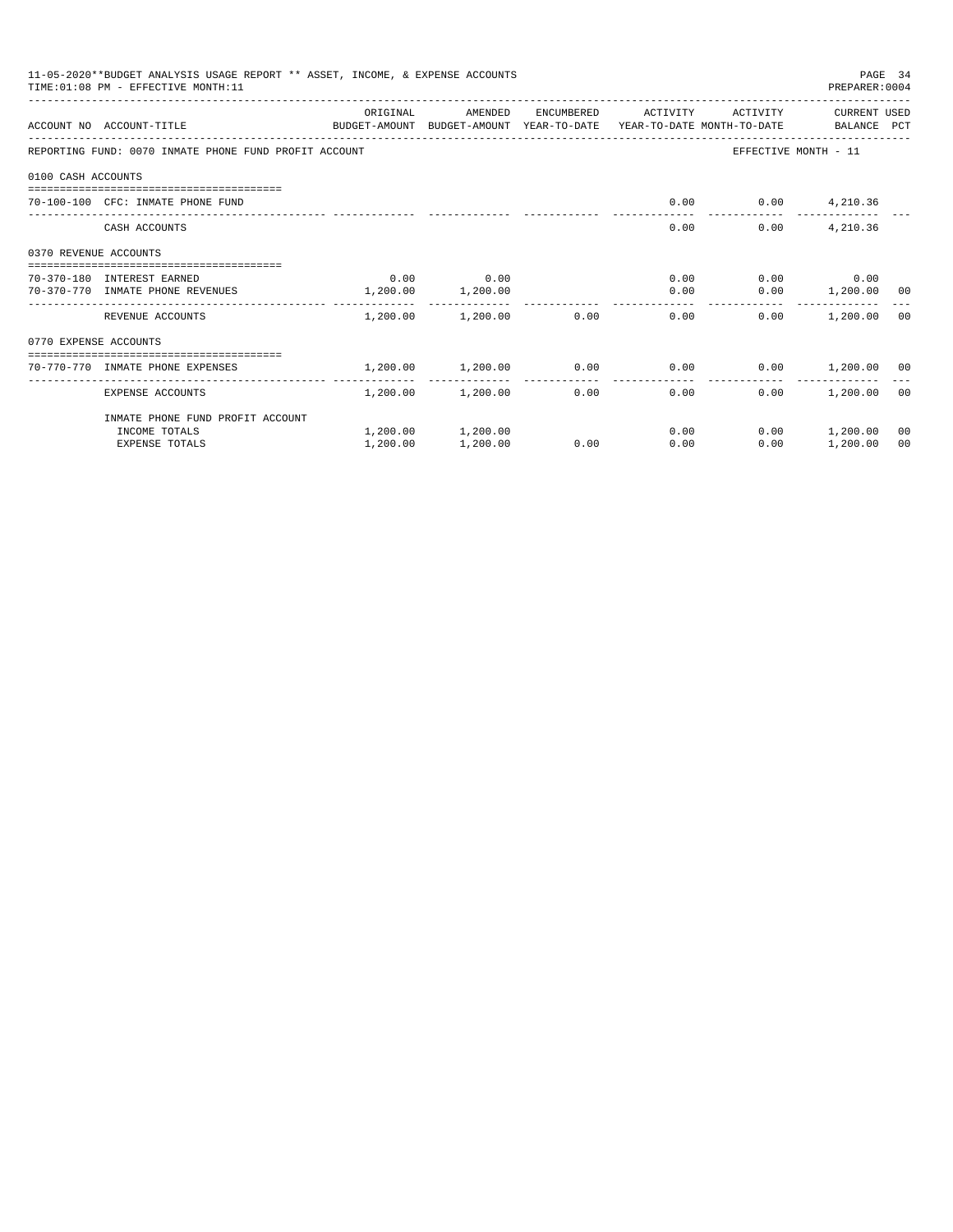|                       | 11-05-2020**BUDGET ANALYSIS USAGE REPORT ** ASSET, INCOME, & EXPENSE ACCOUNTS<br>TIME: 01:08 PM - EFFECTIVE MONTH: 11 |          |                                                                                            |            |          |          | PREPARER: 0004                           | PAGE 35 |
|-----------------------|-----------------------------------------------------------------------------------------------------------------------|----------|--------------------------------------------------------------------------------------------|------------|----------|----------|------------------------------------------|---------|
|                       | ACCOUNT NO ACCOUNT-TITLE                                                                                              | ORIGINAL | AMENDED<br>BUDGET-AMOUNT BUDGET-AMOUNT YEAR-TO-DATE YEAR-TO-DATE MONTH-TO-DATE BALANCE PCT | ENCUMBERED | ACTIVITY | ACTIVITY | CURRENT USED                             |         |
|                       | REPORTING FUND: 0072 HOT CHECK FUND                                                                                   |          |                                                                                            |            |          |          | EFFECTIVE MONTH - 11                     |         |
| 0100 CASH ACCOUNTS    |                                                                                                                       |          |                                                                                            |            |          |          |                                          |         |
|                       | 72-100-100 CFC: HOT CHECK FUND                                                                                        |          |                                                                                            |            | 0.00     |          | $0.00$ 2,766.07                          |         |
|                       | CASH ACCOUNTS                                                                                                         |          |                                                                                            |            | 0.00     | 0.00     | 2,766.07                                 |         |
| 0372 REVENUE ACCOUNTS |                                                                                                                       |          |                                                                                            |            |          |          |                                          |         |
|                       | 72-372-180 INTEREST EARNED                                                                                            | 0.00     | 0.00                                                                                       |            | 0.00     |          | $0.00$ 0.00                              |         |
|                       | 72-372-772 HOT CHECK REVENUES                                                                                         | 600.00   | 600.00                                                                                     |            | 0.00     | 0.00     | 600.00                                   | 00      |
|                       | REVENUE ACCOUNTS                                                                                                      | 600.00   | -------------<br>600.00                                                                    | 0.00       | 0.00     | 0.00     | ------------------------------<br>600.00 | 00      |
| 0772 EXPENSE ACCOUNTS |                                                                                                                       |          |                                                                                            |            |          |          |                                          |         |
|                       | -------------------------------<br>72-772-772 HOT CHECK EXPENSES                                                      | 540.00   | 540.00                                                                                     | 0.00       | 0.00     |          | $0.00$ 540.00 00                         |         |
|                       | EXPENSE ACCOUNTS                                                                                                      | 540.00   | 540.00                                                                                     | 0.00       | 0.00     | 0.00     | 540.00 00                                |         |
|                       | HOT CHECK FUND                                                                                                        |          |                                                                                            |            |          |          |                                          |         |
|                       | INCOME TOTALS                                                                                                         | 600.00   | 600.00                                                                                     |            | 0.00     |          | 0.00<br>600.00                           | 00      |
|                       | <b>EXPENSE TOTALS</b>                                                                                                 | 540.00   | 540.00                                                                                     | 0.00       | 0.00     | 0.00     | 540.00                                   | 00      |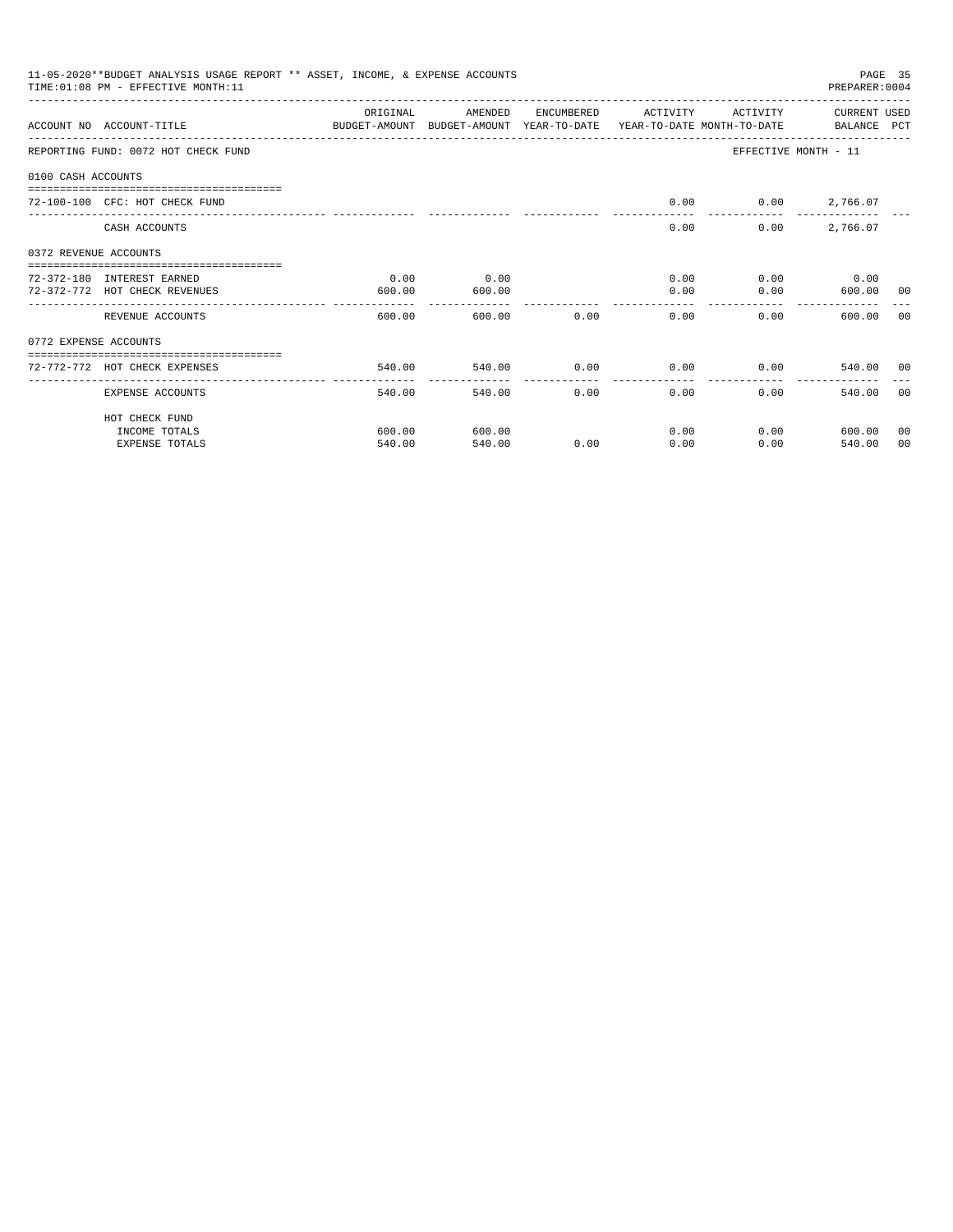|                       | 11-05-2020**BUDGET ANALYSIS USAGE REPORT ** ASSET, INCOME, & EXPENSE ACCOUNTS<br>TIME: 01:08 PM - EFFECTIVE MONTH: 11 |                            |                            |                 |                                                                                 |                        | PAGE 36<br>PREPARER: 0004      |    |
|-----------------------|-----------------------------------------------------------------------------------------------------------------------|----------------------------|----------------------------|-----------------|---------------------------------------------------------------------------------|------------------------|--------------------------------|----|
|                       | ACCOUNT NO ACCOUNT-TITLE                                                                                              | ORIGINAL                   | AMENDED                    | ENCUMBERED      | ACTIVITY<br>BUDGET-AMOUNT BUDGET-AMOUNT YEAR-TO-DATE YEAR-TO-DATE MONTH-TO-DATE | ACTIVITY               | CURRENT USED<br>BALANCE PCT    |    |
|                       | REPORTING FUND: 0074 BAIL BOND FUND                                                                                   |                            |                            |                 |                                                                                 | EFFECTIVE MONTH - 11   |                                |    |
| 0100 CASH ACCOUNTS    |                                                                                                                       |                            |                            |                 |                                                                                 |                        |                                |    |
|                       |                                                                                                                       |                            |                            |                 |                                                                                 |                        |                                |    |
|                       | 74-100-100 CFC: BAIL BOND FUND                                                                                        |                            |                            |                 |                                                                                 | 360.00- 0.00 33,855.98 |                                |    |
|                       | 74-100-232 JP CREDIT CARD ACCOUNT                                                                                     |                            |                            |                 | 0.00                                                                            | 0.00                   | 0.00                           |    |
|                       | CASH ACCOUNTS                                                                                                         |                            |                            |                 | $360.00 -$                                                                      |                        | $0.00$ 33,855.98               |    |
| 0374 REVENUE ACCOUNTS |                                                                                                                       |                            |                            |                 |                                                                                 |                        |                                |    |
|                       |                                                                                                                       |                            |                            |                 |                                                                                 |                        |                                |    |
|                       | 74-374-180 INTEREST EARNED                                                                                            | 0.00                       | 0.00                       |                 | 0.00                                                                            | 0.00                   | 0.00                           |    |
|                       | 74-374-774 BAIL BOND FEES                                                                                             | 300.00                     | 300.00                     |                 | 0.00                                                                            | 0.00                   | 300.00                         | 00 |
|                       | 74-374-775 SALE OF ESTRAY                                                                                             | 0.00                       | 0.00                       |                 | 0.00                                                                            | 0.00                   | 0.00                           |    |
|                       | 74-374-776 CASH BOND'S                                                                                                | 6.000.00                   | 6.000.00<br>-------------  |                 | 0.00<br>-----------                                                             | 0.00<br>----------     | $6,000.00$ 00<br>------------- |    |
|                       | REVENUE ACCOUNTS                                                                                                      |                            | 6,300.00 6,300.00 0.00     |                 | 0.00                                                                            | 0.00                   | 6,300,00                       | 00 |
| 0774 EXPENSE ACCOUNTS |                                                                                                                       |                            |                            |                 |                                                                                 |                        |                                |    |
|                       |                                                                                                                       |                            |                            |                 |                                                                                 |                        |                                |    |
|                       | 74-774-774 BAIL BOND EXPENSES                                                                                         | 25.00                      | 25.00                      | 0.00            | 0.00                                                                            | 0.00                   | 25.00 00                       |    |
|                       | 74-774-775 SALE OF ESTRAY                                                                                             | 0.00                       | 0.00                       | 0.00            | 0.00                                                                            | 0.00                   | 0.00                           |    |
|                       | 74-774-776 CASH BOND EXPENSES                                                                                         | 6.000.00<br>______________ | 6,000.00<br>-------------- | 0.00<br>------- | 360.00                                                                          | 0.00                   | 5,640,00 06                    |    |
|                       | EXPENSE ACCOUNTS                                                                                                      |                            | 6,025.00 6,025.00          | 0.00            | 360.00                                                                          | 0.00                   | 5,665,00 06                    |    |
|                       | BAIL BOND FUND                                                                                                        |                            |                            |                 |                                                                                 |                        |                                |    |
|                       | INCOME TOTALS                                                                                                         |                            | 6,300.00 6,300.00          |                 | 0.00                                                                            | 0.00                   | $6,300.00$ 00                  |    |
|                       | <b>EXPENSE TOTALS</b>                                                                                                 | 6,025.00                   | 6,025.00                   |                 | 0.00<br>360.00                                                                  | 0.00                   | 5,665.00                       | 06 |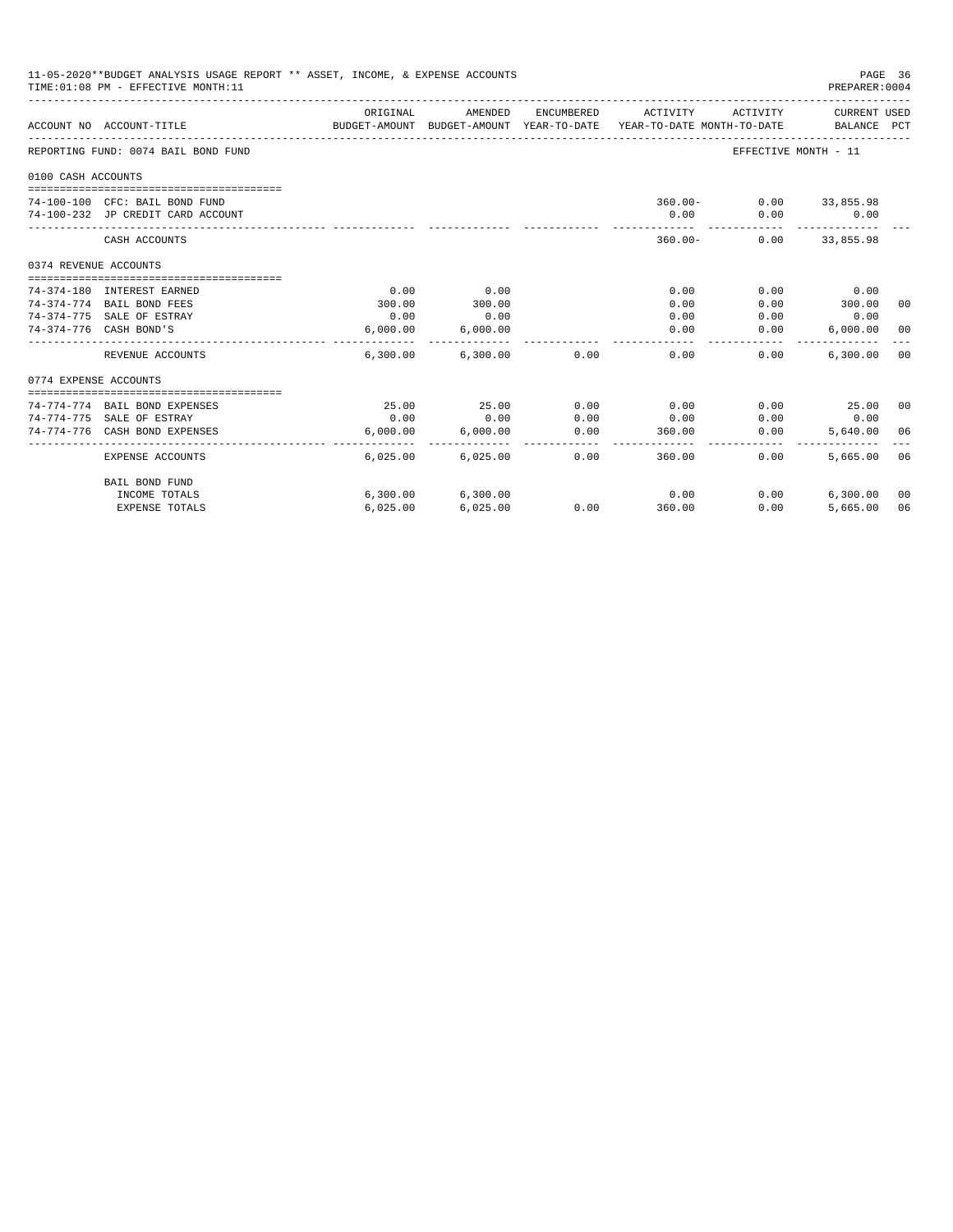|                       | 11-05-2020**BUDGET ANALYSIS USAGE REPORT ** ASSET, INCOME, & EXPENSE ACCOUNTS<br>PAGE 37<br>TIME: 01:08 PM - EFFECTIVE MONTH: 11<br>PREPARER: 0004<br>ENCUMBERED<br>ORIGINAL<br>AMENDED<br>ACTIVITY<br>ACTIVITY<br>CURRENT USED<br>BUDGET-AMOUNT BUDGET-AMOUNT YEAR-TO-DATE YEAR-TO-DATE MONTH-TO-DATE<br>ACCOUNT NO ACCOUNT-TITLE<br>BALANCE PCT<br>REPORTING FUND: 0076 STATE CRIMINAL & CIVIL FEES FUND<br>EFFECTIVE MONTH - 11 |                    |                          |                   |                                |                 |                             |                |
|-----------------------|------------------------------------------------------------------------------------------------------------------------------------------------------------------------------------------------------------------------------------------------------------------------------------------------------------------------------------------------------------------------------------------------------------------------------------|--------------------|--------------------------|-------------------|--------------------------------|-----------------|-----------------------------|----------------|
|                       |                                                                                                                                                                                                                                                                                                                                                                                                                                    |                    |                          |                   |                                |                 |                             |                |
|                       |                                                                                                                                                                                                                                                                                                                                                                                                                                    |                    |                          |                   |                                |                 |                             |                |
| 0100 CASH ACCOUNTS    |                                                                                                                                                                                                                                                                                                                                                                                                                                    |                    |                          |                   |                                |                 |                             |                |
|                       | 76-100-100 CFC: STATE CRIMINAL & CIVIL FEES                                                                                                                                                                                                                                                                                                                                                                                        |                    |                          |                   | $4,199.26-$                    | 0.00            | 73,552.70                   |                |
|                       | 76-100-230 DISTRICT CLERK CC ACCOUNT                                                                                                                                                                                                                                                                                                                                                                                               |                    |                          |                   | 142.00 0.00                    |                 | 142.00                      |                |
|                       | 76-100-231 COUNTY CLERK CC ACCOUNT                                                                                                                                                                                                                                                                                                                                                                                                 |                    |                          |                   |                                |                 | 339.40                      |                |
|                       | 76-100-232 JP CC ACCOUNT                                                                                                                                                                                                                                                                                                                                                                                                           |                    |                          |                   | $339.40$ 0.00<br>2,488.96 0.00 |                 | $0.00$ 2,488.96             |                |
|                       | CASH ACCOUNTS                                                                                                                                                                                                                                                                                                                                                                                                                      |                    |                          |                   | $1.228.90 -$                   | 0.00            | --------------<br>76,523.06 |                |
| 0376 REVENUE ACCOUNTS |                                                                                                                                                                                                                                                                                                                                                                                                                                    |                    |                          |                   |                                |                 |                             |                |
|                       |                                                                                                                                                                                                                                                                                                                                                                                                                                    |                    |                          |                   |                                |                 |                             |                |
|                       | 76-376-180 INTEREST EARNED                                                                                                                                                                                                                                                                                                                                                                                                         | 0.00               | 0.00                     |                   | 0.00                           | 0.00            | 0.00                        |                |
|                       | 76-376-701 DELINQUENT CASES                                                                                                                                                                                                                                                                                                                                                                                                        | 0.00               | 0.00                     |                   | 0.00                           | 0.00            | 0.00<br>160.00              |                |
|                       | 76-376-702 GUARDIANSHIP                                                                                                                                                                                                                                                                                                                                                                                                            | 200.00             | 200.00<br>$500$<br>500   |                   | 40.00                          | 0.00            |                             | 20             |
|                       | 76-376-703 DC-CAR-BVS TO TX VITAL STATISTICS                                                                                                                                                                                                                                                                                                                                                                                       | $6.00$<br>500.00   |                          |                   | 0.00                           | 0.00            | 6.00<br>340.30              | 0 <sup>0</sup> |
|                       | 76-376-704 PARKS & WILDLIFE                                                                                                                                                                                                                                                                                                                                                                                                        |                    |                          |                   | 159.70                         | 0.00            |                             | 32             |
|                       | 76-376-705 JP OMNI FEE                                                                                                                                                                                                                                                                                                                                                                                                             | 300.00<br>0.00     | 300.00<br>0.00           |                   | 30.00                          | 0.00            | 270.00                      | 10             |
|                       | 76-376-706 OLD DRUG COURT                                                                                                                                                                                                                                                                                                                                                                                                          | 0.00               | 0.00                     |                   | 0.00<br>35.41                  | 0.00            | 0.00                        |                |
|                       | 76-376-707 NEW SPECIALITY COURT 1-1-2020                                                                                                                                                                                                                                                                                                                                                                                           |                    |                          |                   |                                | 0.00<br>0.00    | $35.41+$                    | 07             |
|                       | 76-376-776 STATE FEE CRIMINAL & CIVIL                                                                                                                                                                                                                                                                                                                                                                                              | 49,000.00          | 49,000.00                |                   | 3,556.60                       |                 | 45, 443.40                  |                |
|                       | REVENUE ACCOUNTS                                                                                                                                                                                                                                                                                                                                                                                                                   | 50,006.00          | 50,006.00                | 0.00              | 3,821,71                       |                 | $0.00$ $46.184.29$          | 08             |
| 0776 EXPENSE ACCOUNTS |                                                                                                                                                                                                                                                                                                                                                                                                                                    |                    |                          |                   |                                |                 |                             |                |
|                       |                                                                                                                                                                                                                                                                                                                                                                                                                                    |                    |                          |                   | 0.00                           |                 |                             |                |
|                       | 76-776-701 DELINOUENT CASES                                                                                                                                                                                                                                                                                                                                                                                                        | 1,000.00           | 1,000.00                 | 0.00              |                                | 0.00            | 1,000.00                    | 00             |
|                       | 76-776-703 DC-CAR-BVS TO TX VITAL STATISTICS<br>76-776-704 PARKS & WILDLIFE                                                                                                                                                                                                                                                                                                                                                        | 120.00<br>1,500.00 | 120.00<br>1,500.00       | 10.98<br>0.00     | 0.00<br>0.00                   | 0.00<br>0.00    | 109.02<br>1,500.00          | 09<br>00       |
|                       | 76-776-705 JP OMNI EXPENSE                                                                                                                                                                                                                                                                                                                                                                                                         | 90.00              | 90.00                    | 0.00              | 18.00                          | 0.00            | 72.00                       | 20             |
|                       | 76-776-706 OLD DRUG COURT                                                                                                                                                                                                                                                                                                                                                                                                          | 0.00               | 0.00                     | 0.00              | 0.00                           | 0.00            | 0.00                        |                |
|                       | 76-776-707 NEW SPECIALITY COURT 1-1-2020                                                                                                                                                                                                                                                                                                                                                                                           | 0.00               | 0.00                     | 0.00              | 0.00                           | 0.00            | 0.00                        |                |
|                       | 76-776-776 STATE FEE CRIMINAL & CIVIL                                                                                                                                                                                                                                                                                                                                                                                              | 47,000.00          | 47,000.00                | 20.00             | 8,374.88                       | 0.00            | 38,605.12                   | 18             |
|                       | EXPENSE ACCOUNTS                                                                                                                                                                                                                                                                                                                                                                                                                   | 49,710.00          | -----------<br>49,710.00 | ________<br>30.98 | . <u>.</u><br>8,392.88         | -------<br>0.00 | -----------<br>41,286.14    | 17             |
|                       | STATE CRIMINAL & CIVIL FEES FUND                                                                                                                                                                                                                                                                                                                                                                                                   |                    |                          |                   |                                |                 |                             |                |
|                       | INCOME TOTALS                                                                                                                                                                                                                                                                                                                                                                                                                      | 50,006.00          | 50,006.00                |                   | 3,821.71                       |                 | $0.00$ $46,184.29$          | 08             |
|                       | <b>EXPENSE TOTALS</b>                                                                                                                                                                                                                                                                                                                                                                                                              | 49,710.00          | 49,710.00                | 30.98             | 8,392.88                       | 0.00            | 41,286.14                   | 17             |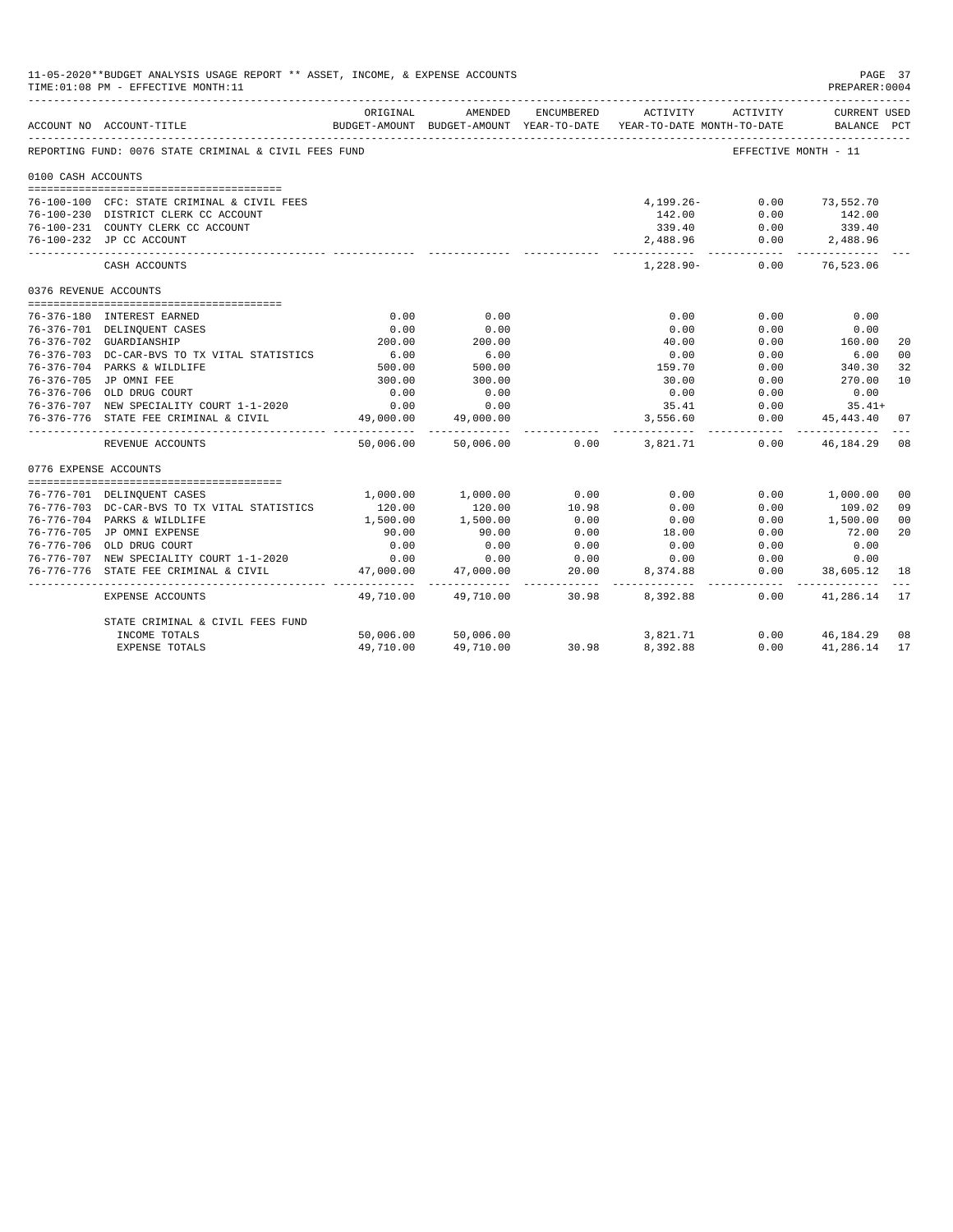|                     | ACCOUNT NO ACCOUNT-TITLE                                                      | ORIGINAL   | AMENDED             | ENCUMBERED | BUDGET-AMOUNT BUDGET-AMOUNT YEAR-TO-DATE YEAR-TO-DATE MONTH-TO-DATE | ACTIVITY ACTIVITY                          | <b>CURRENT USED</b><br>BALANCE PCT |                |
|---------------------|-------------------------------------------------------------------------------|------------|---------------------|------------|---------------------------------------------------------------------|--------------------------------------------|------------------------------------|----------------|
|                     | REPORTING FUND: 0078 SENIOR CITIZENS FUND                                     |            |                     |            |                                                                     | EFFECTIVE MONTH - 11                       |                                    |                |
| 0100 CASH ACCOUNTS  |                                                                               |            |                     |            |                                                                     |                                            |                                    |                |
|                     | 78-100-100 CFC: SENIOR CITIZENS                                               |            |                     |            | 2,718.49-                                                           | 2,336.85-                                  | 157,129.71-                        |                |
|                     | CASH ACCOUNTS                                                                 |            |                     |            | $2,718.49-$                                                         | ------------ --------------<br>$2,336.85-$ | 157, 129. 71-                      |                |
|                     |                                                                               |            |                     |            |                                                                     |                                            |                                    |                |
|                     | 0200 LIABILITY ACCOUNTS                                                       |            |                     |            |                                                                     |                                            |                                    |                |
|                     | 78-200-180 ACCOUNTS PAYABLE<br>--------------------------------               |            |                     |            | 0.00<br>$- - - -$                                                   | 0.00<br>-----                              | $7.00 -$<br>$- - - - -$            |                |
|                     | LIABILITY ACCOUNTS                                                            |            |                     |            | 0.00                                                                | 0.00                                       | $7.00 -$                           |                |
|                     | 0378 REVENUE ACCOUNTS                                                         |            |                     |            |                                                                     |                                            |                                    |                |
|                     |                                                                               | 0.00       | 0.00                |            | 0.00                                                                | 0.00                                       | 0.00                               |                |
|                     | 78-378-160 SALE OF FIXED ASSETS<br>78-378-180 INTEREST EARNED                 | 0.00       | 0.00                |            | 0.00                                                                | 0.00                                       | 0.00                               |                |
|                     | 78-378-710 WCTCOG PROGRAM                                                     | 22,000.00  | 22,000.00           |            | 0.00                                                                | 0.00                                       | 22,000.00                          | 0 <sup>0</sup> |
|                     | 78-378-711 DEPT OF HUMAN RESOURCES                                            | 0.00       | 0.00                |            | 0.00                                                                | 0.00                                       | 0.00                               |                |
|                     | 78-378-712 FOOD DONATIONS                                                     | 6,500.00   | 6,500.00            |            | 452.55                                                              | 0.00                                       | 6,047.45                           | 07             |
|                     | 78-378-713 BUILDING RENT                                                      | 25.00      | 25.00               |            | 0.00                                                                | 0.00                                       | 25.00                              | n n            |
|                     | 78-378-714 DEPT OF AGING & DISABILITY                                         | 15,000.00  | 15,000.00           |            | 1,168.20                                                            | 0.00                                       | 13,831.80                          | 08             |
|                     | 78-378-715 GIFT DONATIONS                                                     | 2,500.00   | 2,500.00            |            | 2,170.00                                                            | 0.00                                       | 330.00                             | 87             |
|                     | 78-378-716 OTHER INCOME                                                       | 50.00      | 50.00               |            | 0.00                                                                | 0.00                                       | 50.00                              | 0 <sub>0</sub> |
|                     | 78-378-815 INCOME FROM OTHER FUNDS                                            | 0.00       | 0.00<br>$- - - - -$ |            | 0.00<br>$- - - - -$                                                 | 0.00<br>$- - - -$                          | 0.00                               |                |
|                     | REVENUE ACCOUNTS                                                              | 46,075.00  | 46,075.00           | 0.00       | 3,790.75                                                            | 0.00                                       | 42, 284. 25                        | 08             |
|                     | 0778 EXPENSE ACCOUNTS                                                         |            |                     |            |                                                                     |                                            |                                    |                |
|                     | --------------------------------------<br>78-778-100 SALARY - GENERAL PAYROLL | 23,983.00  | 23,983.00           | 0.00       | 2,042.46                                                            | 922.40                                     | 21,940.54                          | 09             |
|                     | 78-778-105 LONGEVITY PAY                                                      | 750.00     | 750.00              | 0.00       | 0.00                                                                | 0.00                                       | 750.00                             | 0 <sup>0</sup> |
|                     | 78-778-110 SALARY - FULL TIME (PART TIME)                                     | 33,813.00  | 33,813.00           | 0.00       | 2,935.50                                                            | 1,339.50                                   | 30,877.50                          | 09             |
|                     | 78-778-200 FICA EXPENSE                                                       | 4,757.00   | 4,757.00            | 0.00       | 380.81                                                              | 173.03                                     | 4,376.19                           | 08             |
|                     | 78-778-202 TCDRS GROUP TERM LIFE                                              | 0.00       | 0.00                | 0.00       | 34.32                                                               | 15.60                                      | $34.32-$                           |                |
|                     | 78-778-205 RETIREMENT                                                         | 4,587.00   | 4,587.00            | 0.00       | 409.67                                                              | 186.14                                     | 4,177.33                           | 09             |
| 78-778-300 TRAVEL   |                                                                               | 1,500.00   | 1,500.00            | 0.00       | 0.00                                                                | 0.00                                       | 1,500.00                           | 0 <sup>0</sup> |
| 78-778-305 SUPPLIES |                                                                               | 2,000.00   | 2,000.00            | 60.00      | 52.66                                                               | 0.00                                       | 1,887.34                           | 06             |
|                     | 78-778-310 COMMUNICATIONS                                                     | 1,300.00   | 1,300.00            | 0.00       | 160.18                                                              | 60.26                                      | 1,139.82                           | 12             |
|                     | 78-778-320 REPAIRS & MAINTENANCE                                              | 2,000.00   | 2,000.00            | 75.00      | 0.00                                                                | 0.00                                       | 1,925.00                           | 04             |
|                     | 78-778-333 LAST YEARS BILLS                                                   | 0.00       | 0.00                | 0.00       | 0.00                                                                | 0.00                                       | 0.00                               |                |
|                     | 78-778-334 LAST YEARS BILLS 2020                                              | 0.00       | 0.00                | 125.00     | 242.70                                                              | 0.00                                       | $367.70 -$                         |                |
|                     | 78-778-380 UTILITIES                                                          | 6,500.00   | 6,500.00            | 0.00       | 501.44                                                              | 0.00                                       | 5,998.56                           | 08             |
|                     | 78-778-400 NEW EQUIPMENT                                                      | 5,450.00   | 5,450.00            | 0.00       | 0.00                                                                | 0.00                                       | 5,450.00                           | 0 <sup>0</sup> |
|                     | 78-778-680 VAN EXPENSE                                                        | 4,500.00   | 4,500.00            | 320.84     | 541.97                                                              | 0.00                                       | 3,637.19                           | 19             |
|                     | 78-778-685 NEW VAN - BUDGET AMENDMENT 2019                                    | 0.00       | 0.00                | 0.00       | 0.00                                                                | 0.00                                       | 0.00                               |                |
|                     | 78-778-690 EDIBLE GOODS                                                       | 25,000.00  | 25,000.00           | 1,527.26   | 0.00                                                                | 0.00                                       | 23,472.74                          | 06             |
|                     | 78-778-692 PAPER GOODS                                                        | 7,900.00   | 7,900.00            | 378.59     | 0.00                                                                | 0.00                                       | 7,521.41                           | 05             |
|                     | 78-778-693 GIFT EXPENSE                                                       | 300.00     | 300.00              | 0.00       | 0.00<br>-------                                                     | 0.00                                       | 300.00                             | 0 <sub>0</sub> |
|                     | EXPENSE ACCOUNTS                                                              | 124,340.00 | 124,340.00          | 2,486.69   | 7,301.71                                                            | 2,696.93                                   | 114,551.60                         | 08             |
|                     | SENIOR CITIZENS FUND                                                          |            |                     |            |                                                                     |                                            |                                    |                |
|                     | INCOME TOTALS                                                                 | 46,075.00  | 46,075.00           |            | 3,790.75                                                            | 0.00                                       | 42,284.25                          | 08             |
|                     | EXPENSE TOTALS                                                                | 124,340.00 | 124,340.00          | 2,486.69   | 7,301.71                                                            | 2,696.93                                   | 114,551.60                         | 08             |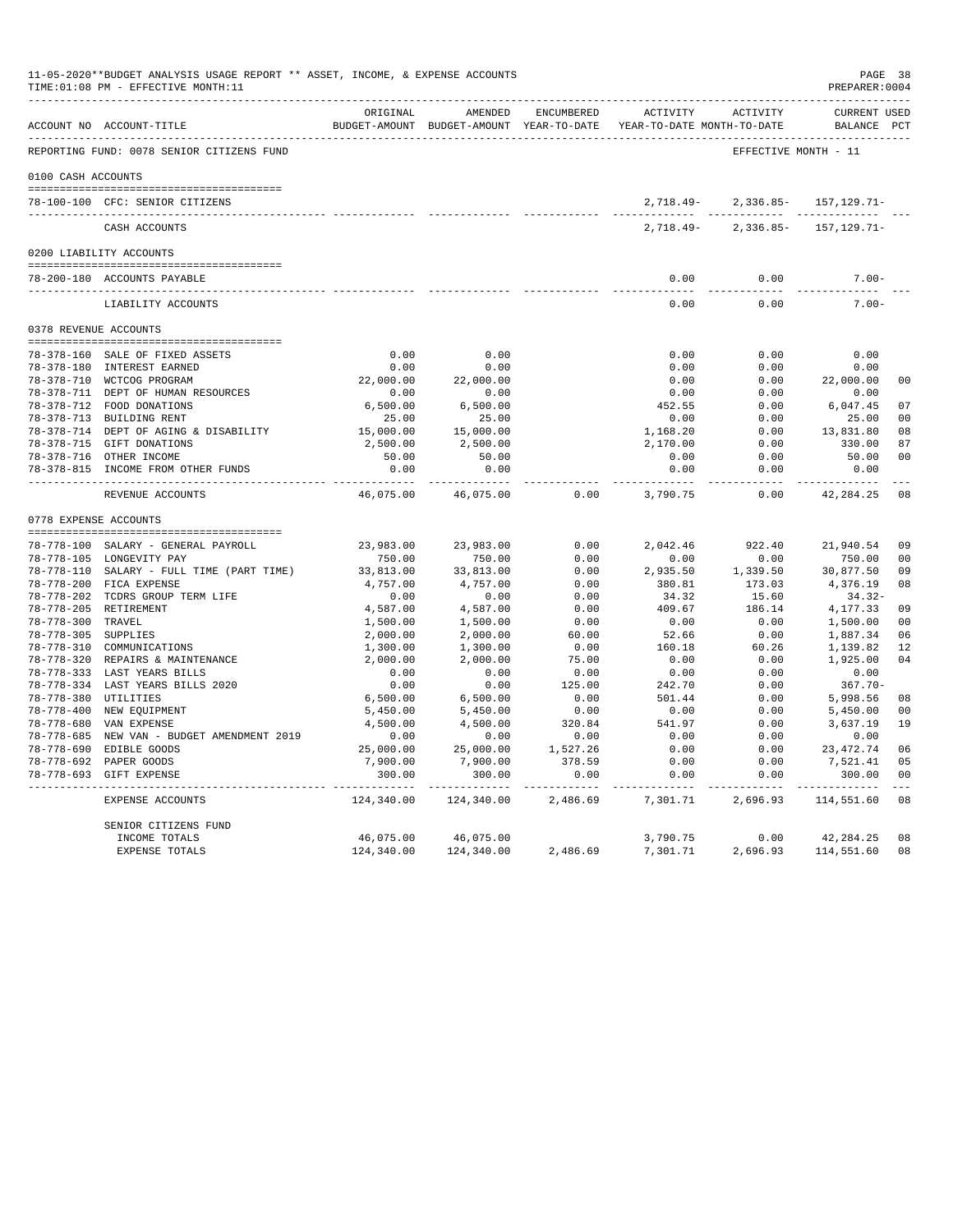|                       | 11-05-2020**BUDGET ANALYSIS USAGE REPORT ** ASSET, INCOME, & EXPENSE ACCOUNTS<br>TIME: 01:08 PM - EFFECTIVE MONTH: 11 |          |                        |              |                                                             |                          | PAGE 39<br>PREPARER: 0004 |    |
|-----------------------|-----------------------------------------------------------------------------------------------------------------------|----------|------------------------|--------------|-------------------------------------------------------------|--------------------------|---------------------------|----|
|                       |                                                                                                                       | ORIGINAL | AMENDED                | ENCUMBERED   | ACTIVITY                                                    | ACTIVITY                 | CURRENT USED              |    |
|                       | ACCOUNT NO ACCOUNT-TITLE COMPUTE BUDGET-AMOUNT BUDGET-AMOUNT YEAR-TO-DATE YEAR-TO-DATE MONTH-TO-DATE BALANCE PCT      |          |                        |              |                                                             |                          |                           |    |
|                       | REPORTING FUND: 0080 LEOSE GRANT FUND                                                                                 |          |                        |              |                                                             | EFFECTIVE MONTH - 11     |                           |    |
| 0100 CASH ACCOUNTS    |                                                                                                                       |          |                        |              |                                                             |                          |                           |    |
|                       | 80-100-100 CFC: LEOSE GRANT CHECKING                                                                                  |          |                        |              |                                                             | $0.00$ $0.00$ $3,787.10$ |                           |    |
|                       | CASH ACCOUNTS                                                                                                         |          |                        |              | 0.00                                                        | 0.00                     | 3,787.10                  |    |
| 0380 REVENUE ACCOUNTS |                                                                                                                       |          |                        |              |                                                             |                          |                           |    |
|                       | 80-380-180 INTEREST EARNED                                                                                            | 0.00     | 0.00                   |              | 0.00                                                        |                          | $0.00$ 0.00               |    |
|                       | 80-380-800 LEOSE GRANT REVENUES                                                                                       | 1,500.00 | 1,500.00               |              | 0.00                                                        |                          | $0.00$ 1,500.00 00        |    |
|                       | REVENUE ACCOUNTS                                                                                                      |          | 1,500.00 1,500.00 0.00 |              | 0.00                                                        | 0.00                     | 1,500.00 00               |    |
| 0800 EXPENSE ACCOUNTS |                                                                                                                       |          |                        |              |                                                             |                          |                           |    |
|                       | ------------------------------------<br>80-800-800 LEOSE GRANT EXPENSES                                               |          |                        |              | $1,500.00$ $1,500.00$ $0.00$ $0.00$ $0.00$ $1,500.00$ $0.0$ |                          |                           |    |
|                       |                                                                                                                       | -------- | ------------           | ------------ | --------------                                              |                          |                           |    |
|                       | EXPENSE ACCOUNTS                                                                                                      |          | 1,500.00 1,500.00      |              | 0.00<br>0.00                                                | 0.00                     | 1,500.00 00               |    |
|                       | LEOSE GRANT FUND                                                                                                      |          |                        |              |                                                             |                          |                           |    |
|                       | INCOME TOTALS                                                                                                         |          | 1,500.00 1,500.00      |              | 0.00                                                        |                          | $0.00$ 1,500.00           | 00 |
|                       | <b>EXPENSE TOTALS</b>                                                                                                 | 1,500.00 | 1,500.00               | 0.00         | 0.00                                                        | 0.00                     | 1,500.00                  | 00 |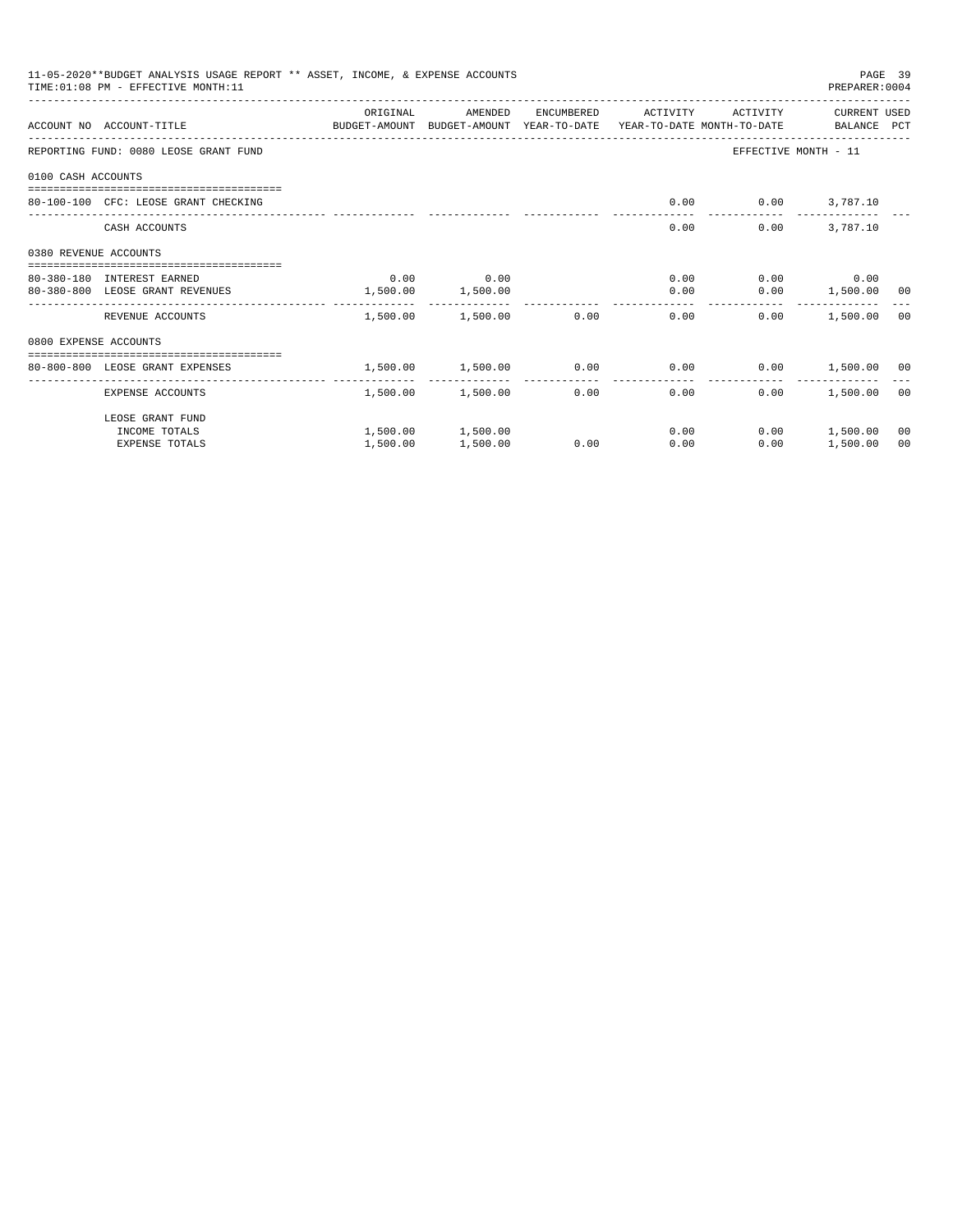|                       | 11-05-2020**BUDGET ANALYSIS USAGE REPORT ** ASSET, INCOME, & EXPENSE ACCOUNTS<br>TIME: 01:08 PM - EFFECTIVE MONTH: 11 |                   |                                    |             |      |                                       | PREPARER: 0004                            | PAGE 40        |
|-----------------------|-----------------------------------------------------------------------------------------------------------------------|-------------------|------------------------------------|-------------|------|---------------------------------------|-------------------------------------------|----------------|
|                       | ACCOUNT NO ACCOUNT-TITLE CONTROL SUDGET-AMOUNT BUDGET-AMOUNT YEAR-TO-DATE YEAR-TO-DATE MONTH-TO-DATE BALANCE PCT      | ORIGINAL          | AMENDED                            |             |      |                                       | ENCUMBERED ACTIVITY ACTIVITY CURRENT USED |                |
|                       | REPORTING FUND: 0082 JUSTICE COURT TECHNOLOGY FUND                                                                    |                   |                                    |             |      |                                       | EFFECTIVE MONTH - 11                      |                |
| 0100 CASH ACCOUNTS    |                                                                                                                       |                   |                                    |             |      |                                       |                                           |                |
|                       | 82-100-100 CFC: JUSTICE COURT TECH CHECKING<br>82-100-232 JP CC ACCOUNT                                               |                   |                                    |             |      |                                       | 103.25 0.00 7,850.97<br>81.52 0.00 81.52  |                |
|                       | CASH ACCOUNTS                                                                                                         |                   |                                    |             |      | -------------<br>184.77 0.00 7.932.49 | -------------                             |                |
| 0380 REVENUE ACCOUNTS |                                                                                                                       |                   |                                    |             |      |                                       |                                           |                |
|                       | 82-380-180 INTEREST EARNED                                                                                            |                   | $0.00$ 0.00                        |             |      |                                       | $0.00$ $0.00$ $0.00$ $0.00$               |                |
|                       | 82-380-820 JUSTICE COURT TECH FEES 1,200.00 1,200.00                                                                  |                   |                                    |             |      | 87.99                                 | $0.00$ 1,112.01 07                        |                |
|                       | REVENUE ACCOUNTS                                                                                                      |                   | $1,200.00$ $1,200.00$ 0.00         |             |      | 87.99                                 | $0.00$ 1.112.01                           | 07             |
| 0820 EXPENSE ACCOUNTS |                                                                                                                       |                   |                                    |             |      |                                       |                                           |                |
|                       |                                                                                                                       |                   |                                    |             |      |                                       |                                           |                |
|                       | 82-820-333 LAST YEARS BILLS<br>82-820-820 JUSTICE COURT TECH EXPENSES                                                 | 1,500.00 1,500.00 | $0.00$ $0.00$ $0.00$ $0.00$ $0.00$ |             |      |                                       | $0.00$ 0.00<br>$0.00$ 1,500.00 00         |                |
|                       |                                                                                                                       |                   |                                    | $0.00$ 0.00 |      |                                       |                                           |                |
|                       | EXPENSE ACCOUNTS                                                                                                      |                   | $1,500.00$ $1,500.00$ $0.00$       |             |      | 0.00                                  | 0.00<br>1,500.00 00                       |                |
|                       | JUSTICE COURT TECHNOLOGY FUND                                                                                         |                   |                                    |             |      |                                       |                                           |                |
|                       | INCOME TOTALS                                                                                                         |                   | 1,200.00 1,200.00                  |             |      | 87.99                                 | $0.00$ 1,112.01                           | 07             |
|                       | <b>EXPENSE TOTALS</b>                                                                                                 | 1,500.00          | 1,500.00                           | 0.00        | 0.00 |                                       | $0.00$ 1,500.00                           | 0 <sup>0</sup> |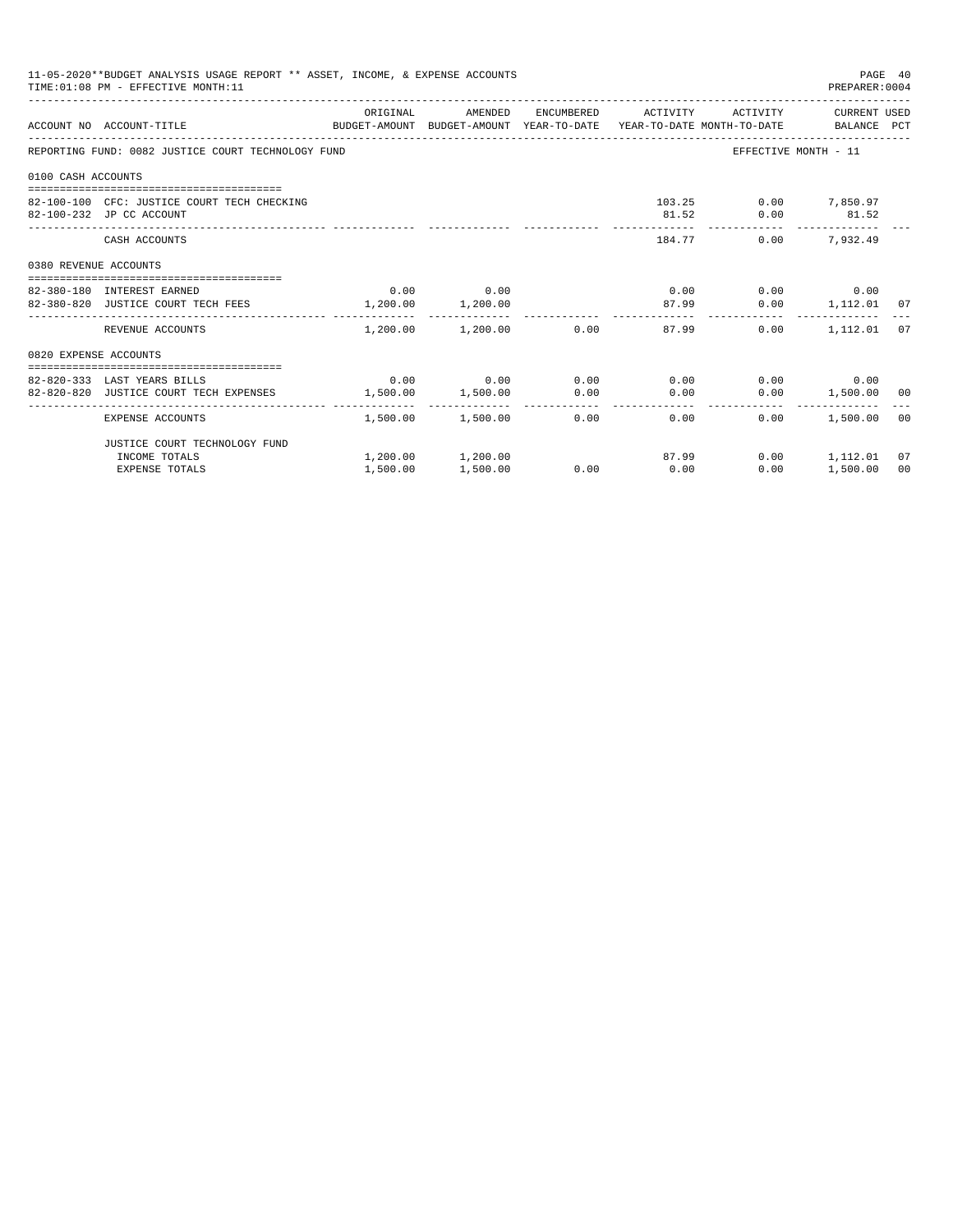|                            | 11-05-2020**BUDGET ANALYSIS USAGE REPORT ** ASSET, INCOME, & EXPENSE ACCOUNTS<br>TIME: 01:08 PM - EFFECTIVE MONTH: 11 |           |                                           |      |                 |                                                                                                                              | PAGE 41<br>PREPARER: 0004             |    |
|----------------------------|-----------------------------------------------------------------------------------------------------------------------|-----------|-------------------------------------------|------|-----------------|------------------------------------------------------------------------------------------------------------------------------|---------------------------------------|----|
|                            | ACCOUNT NO ACCOUNT-TITLE                                                                                              | ORIGINAL  | AMENDED                                   |      |                 | ENCUMBERED ACTIVITY ACTIVITY CURRENT USED<br>BUDGET-AMOUNT BUDGET-AMOUNT YEAR-TO-DATE YEAR-TO-DATE MONTH-TO-DATE BALANCE PCT |                                       |    |
|                            | REPORTING FUND: 0084 FC DRUG FORFEITURE FUND                                                                          |           |                                           |      |                 | EFFECTIVE MONTH - 11                                                                                                         |                                       |    |
| 0100 CASH ACCOUNTS         |                                                                                                                       |           |                                           |      |                 |                                                                                                                              |                                       |    |
|                            |                                                                                                                       |           |                                           |      |                 |                                                                                                                              |                                       |    |
|                            | 84-100-100 CFC: FC DRUG FORFEITURE CHECKING                                                                           |           |                                           |      |                 | $1,555.20 - 0.00$ 0.00                                                                                                       |                                       |    |
|                            | 84-100-150 CFC: FC DRUG FORFEITURE CHECKING                                                                           |           |                                           |      |                 | 1,561.07   0.00   45,395.62<br>------------ -------------                                                                    |                                       |    |
|                            | CASH ACCOUNTS                                                                                                         |           |                                           |      |                 | 5.87                                                                                                                         | $0.00$ 45,395.62                      |    |
| 0384 REVENUE ACCOUNTS      |                                                                                                                       |           |                                           |      |                 |                                                                                                                              |                                       |    |
|                            |                                                                                                                       |           | 350.00 350.00                             |      | 5.87            |                                                                                                                              | $0.00$ 344.13 02                      |    |
| 84-384-180 INTEREST EARNED | 84-384-840 FC DRUG FORFEITURE REVENUES 43,000.00 43,000.00                                                            |           |                                           |      | 1,555.20        |                                                                                                                              |                                       |    |
|                            |                                                                                                                       |           |                                           |      |                 |                                                                                                                              | $0.00$ $41,444.80$ $04$               |    |
|                            | REVENUE ACCOUNTS                                                                                                      |           | $43.350.00$ $43.350.00$ $0.00$ $1.561.07$ |      |                 |                                                                                                                              | $0.00$ $41,788.93$ 04                 |    |
| 0840 EXPENSE ACCOUNTS      |                                                                                                                       |           |                                           |      |                 |                                                                                                                              |                                       |    |
|                            |                                                                                                                       |           |                                           |      |                 |                                                                                                                              |                                       |    |
|                            | 84-840-110 ADMIN ASSISTANT - SUPPLEMENT                                                                               | 0.00      | 0.00                                      | 0.00 | 0.00            | 0.00                                                                                                                         | 0.00                                  |    |
|                            | 84-840-200 FICA EXPENSE                                                                                               | 0.00      | 0.00                                      | 0.00 | 0.00            | 0.00                                                                                                                         | 0.00                                  |    |
|                            | 84-840-205 RETIREMENT EXPENSE                                                                                         | 0.00      | 0.00                                      | 0.00 | 0.00            | 0.00                                                                                                                         | 0.00                                  |    |
| $84 - 840 - 210$           | MEDICAL INSURANCE                                                                                                     | 0.00      | 0.00                                      | 0.00 | 0.00            |                                                                                                                              | $0.00$ and $0.00$<br>0.00             |    |
|                            | 84-840-333 LAST YEARS BILLS                                                                                           |           | $0.00$ $0.00$                             | 0.00 | 0.00            | 0.00                                                                                                                         | 0.00                                  |    |
|                            | 84-840-840 FC DRUG FORFEITURE EXPENSES                                                                                |           | 43,000.00 43,000.00                       |      | $0.00$ 1,555.20 | ---------------                                                                                                              | $0.00$ $41,444.80$ 04<br>____________ |    |
|                            | EXPENSE ACCOUNTS                                                                                                      |           | 43,000.00  43,000.00  0.00  1,555.20      |      |                 | 0.00                                                                                                                         | 41,444.80                             | 04 |
|                            | FC DRUG FORFEITURE FUND                                                                                               |           |                                           |      |                 |                                                                                                                              |                                       |    |
|                            | INCOME TOTALS                                                                                                         |           | 43,350.00 43,350.00                       |      | 1,561.07        |                                                                                                                              | $0.00$ $41.788.93$                    | 04 |
|                            | <b>EXPENSE TOTALS</b>                                                                                                 | 43,000.00 | 43,000.00                                 | 0.00 | 1,555.20        | 0.00                                                                                                                         | 41,444.80                             | 04 |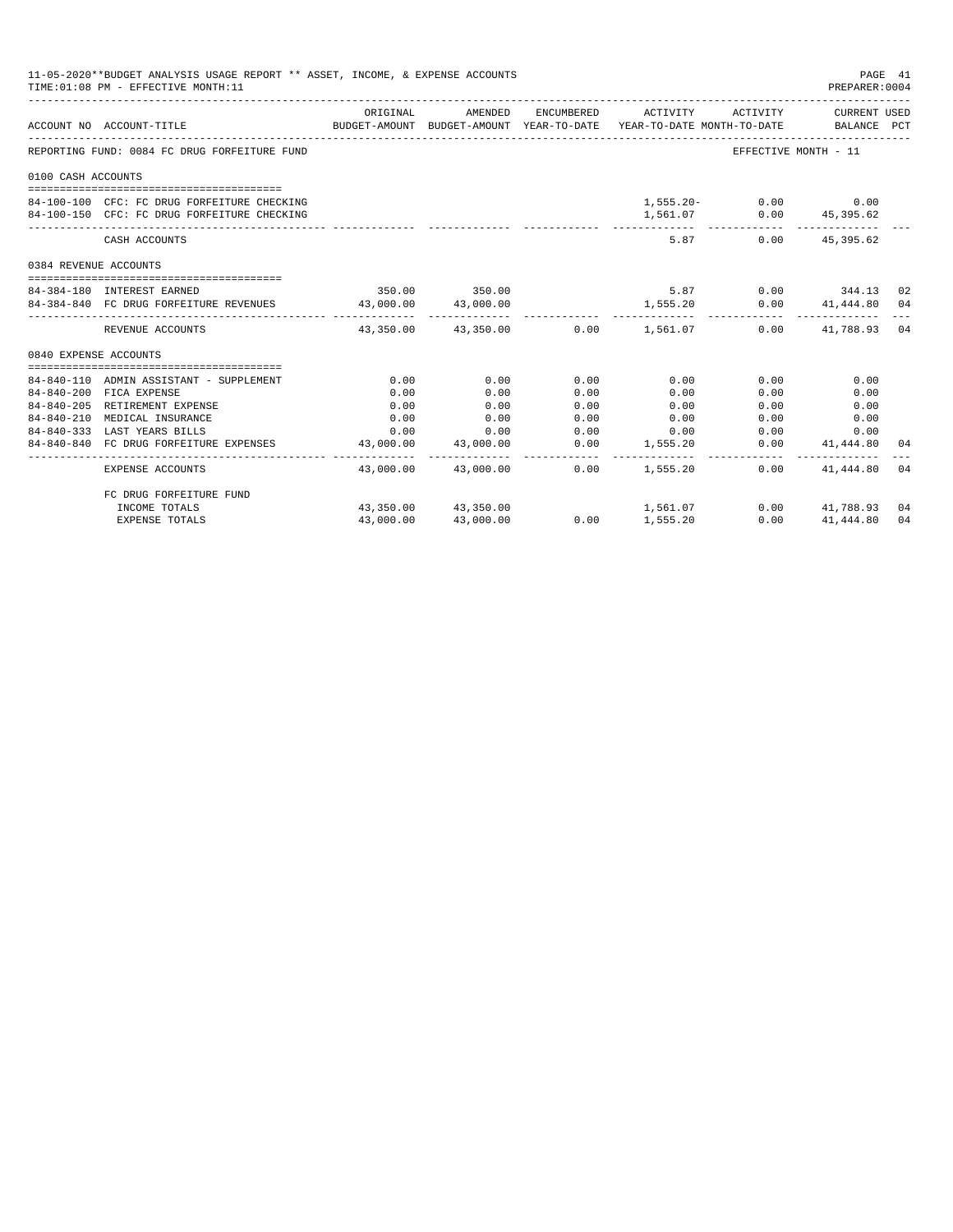|                       | 11-05-2020**BUDGET ANALYSIS USAGE REPORT ** ASSET, INCOME, & EXPENSE ACCOUNTS<br>TIME: 01:08 PM - EFFECTIVE MONTH: 11 |                                                                                             |                              |              |                                           |                                      | PAGE 42<br>PREPARER: 0004 |    |
|-----------------------|-----------------------------------------------------------------------------------------------------------------------|---------------------------------------------------------------------------------------------|------------------------------|--------------|-------------------------------------------|--------------------------------------|---------------------------|----|
|                       | ACCOUNT NO ACCOUNT-TITLE                                                                                              | ORIGINAL<br>BUDGET-AMOUNT BUDGET-AMOUNT YEAR-TO-DATE YEAR-TO-DATE MONTH-TO-DATE BALANCE PCT | AMENDED                      |              | ENCUMBERED ACTIVITY ACTIVITY CURRENT USED |                                      |                           |    |
|                       | REPORTING FUND: 0088 AIRPORT FUND                                                                                     |                                                                                             |                              |              |                                           | EFFECTIVE MONTH - 11                 |                           |    |
| 0100 CASH ACCOUNTS    |                                                                                                                       |                                                                                             |                              |              |                                           |                                      |                           |    |
|                       | 88-100-100 CFC - AIRPORT FUND                                                                                         |                                                                                             |                              |              |                                           | $43.00 - 0.00$                       | $9,858.74-$               |    |
|                       | CASH ACCOUNTS                                                                                                         |                                                                                             |                              |              | $43.00 -$                                 | 0.00                                 | $9.858.74 -$              |    |
| 0380 REVENUE ACCOUNTS |                                                                                                                       |                                                                                             |                              |              |                                           |                                      |                           |    |
|                       | 88-380-180 INTEREST EARNED                                                                                            | 0.00                                                                                        | 0.00                         |              | 0.00                                      | $0.00$ 0.00                          |                           |    |
|                       | 88-380-810 AIRPORT REVENUES                                                                                           |                                                                                             | 5,500.00 5,500.00            |              | 0.00                                      | 0.00                                 | 5,500.00 00               |    |
|                       | REVENUE ACCOUNTS                                                                                                      |                                                                                             | $5.500.00$ $5.500.00$ $0.00$ |              | ------------<br>0.00                      | ____________________________<br>0.00 | 5,500.00 00               |    |
| 0800 EXPENSE ACCOUNTS |                                                                                                                       |                                                                                             |                              |              |                                           |                                      |                           |    |
|                       |                                                                                                                       |                                                                                             |                              |              |                                           |                                      |                           |    |
|                       | 88-800-120 PART TIME SALARY                                                                                           | 0.00                                                                                        | 0.00                         | 0.00         | 0.00                                      | 0.00                                 | 0.00                      |    |
|                       | 88-800-200 FICA - EMPLOYER MATCH<br>88-800-205 RETIREMENT - EMPLOYER MATCH                                            | 0.00<br>0.00                                                                                | 0.00<br>0.00                 | 0.00<br>0.00 | 0.00<br>0.00                              | 0.00<br>0.00                         | 0.00<br>0.00              |    |
|                       | 88-800-810 AIRPORT EXPENSES                                                                                           |                                                                                             | 5,500.00 5,500.00            | 0.00         | 43.00                                     | 0.00                                 | 5,457.00 01               |    |
|                       | EXPENSE ACCOUNTS                                                                                                      | 5,500.00                                                                                    | 5,500.00                     | 0.00         | -------------<br>43.00                    | $0.00 -$                             | 5,457.00 01               |    |
|                       | AIRPORT FUND                                                                                                          |                                                                                             |                              |              |                                           |                                      |                           |    |
|                       | INCOME TOTALS                                                                                                         |                                                                                             | 5,500.00 5,500.00            |              | 0.00                                      | 0.00                                 | 5,500.00 00               |    |
|                       | <b>EXPENSE TOTALS</b>                                                                                                 | 5,500.00                                                                                    | 5,500.00                     | 0.00         | 43.00                                     | 0.00                                 | 5,457.00                  | 01 |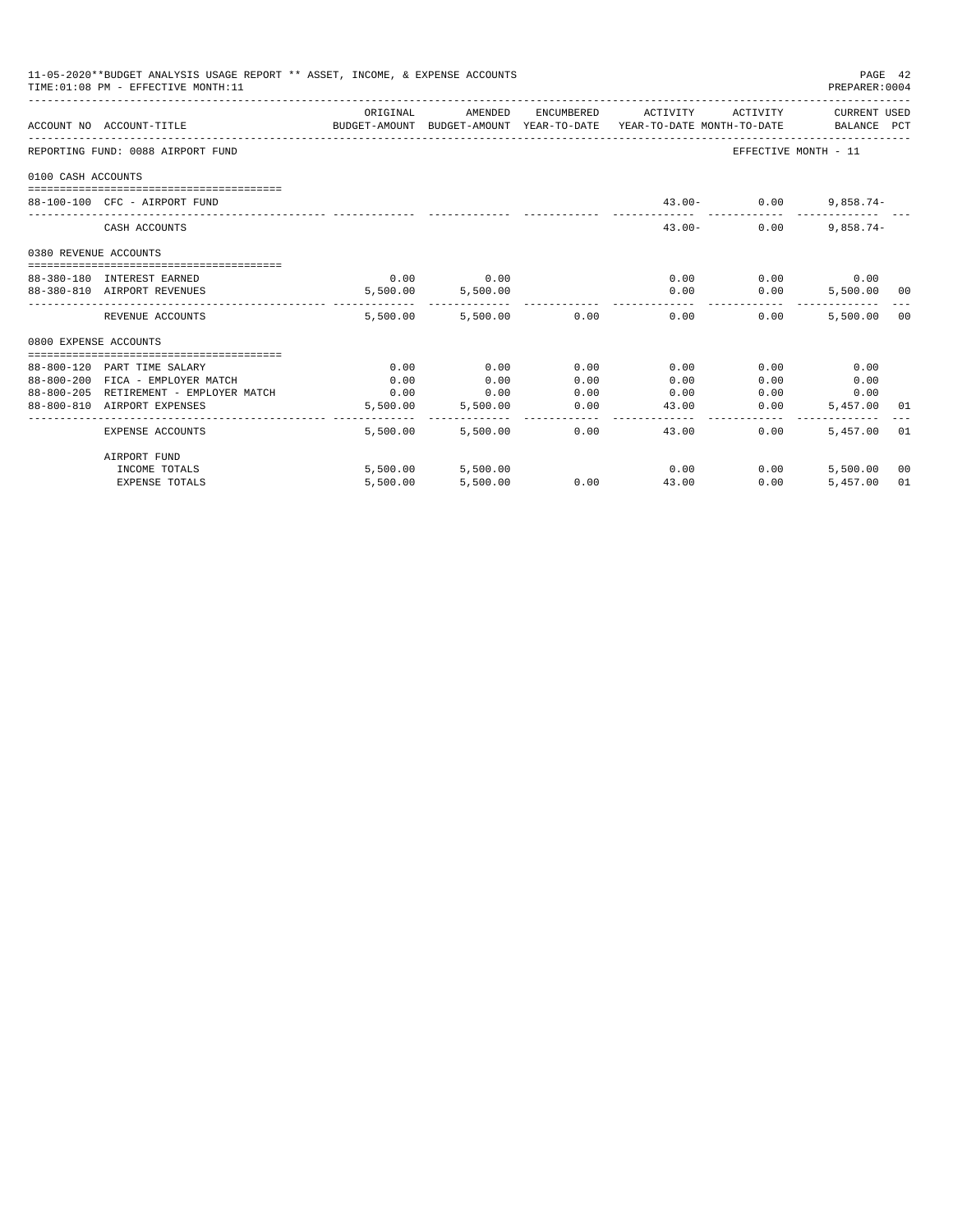|                       | 11-05-2020**BUDGET ANALYSIS USAGE REPORT ** ASSET, INCOME, & EXPENSE ACCOUNTS<br>TIME: 01:08 PM - EFFECTIVE MONTH: 11 |          |                           |            |                |                | PREPARER: 0004                      | PAGE 43 |
|-----------------------|-----------------------------------------------------------------------------------------------------------------------|----------|---------------------------|------------|----------------|----------------|-------------------------------------|---------|
|                       | ACCOUNT NO ACCOUNT-TITLE<br>BUDGET-AMOUNT BUDGET-AMOUNT YEAR-TO-DATE YEAR-TO-DATE MONTH-TO-DATE BALANCE PCT           | ORIGINAL | AMENDED                   | ENCUMBERED | ACTIVITY       | ACTIVITY       | CURRENT USED                        |         |
|                       | REPORTING FUND: 0092 PRE-TRIAL DIVERSION PROGRAM                                                                      |          |                           |            |                |                | EFFECTIVE MONTH - 11                |         |
| 0100 CASH ACCOUNTS    |                                                                                                                       |          |                           |            |                |                |                                     |         |
|                       |                                                                                                                       |          |                           |            |                |                |                                     |         |
|                       | 92-100-100 PRE-TRIAL CHECKING                                                                                         |          |                           |            | 0.00           |                | $0.00$ 0.00                         |         |
|                       | 92-100-222 PRE-TRIAL CHECKING                                                                                         |          |                           |            | 504.19         |                | $0.00$ $32,151.79$<br>------------- |         |
|                       | CASH ACCOUNTS                                                                                                         |          |                           |            |                | 504.19         | $0.00$ $32.151.79$                  |         |
| 0399 REVENUE ACCOUNTS |                                                                                                                       |          |                           |            |                |                |                                     |         |
|                       |                                                                                                                       |          |                           |            |                |                |                                     |         |
|                       | 92-399-180 INTEREST EARNED<br>92-399-920 PRE-TRIAL FEES                                                               | 7,000.00 | 200.00 200.00<br>7,000.00 |            | 4.19<br>500.00 |                | $0.00$ 195.81 02                    |         |
|                       |                                                                                                                       | -------- |                           |            |                |                | 0.00<br>6,500.00 07                 |         |
|                       | REVENUE ACCOUNTS                                                                                                      |          | 7,200.00 7,200.00         | 0.00       |                | 0.00<br>504.19 | 6,695.81 07                         |         |
| 0929 EXPENSE ACCOUNT  |                                                                                                                       |          |                           |            |                |                |                                     |         |
|                       |                                                                                                                       |          |                           |            |                |                |                                     |         |
|                       | 92-929-929 PRE-TRIAL EXPENSE                                                                                          | 0.00     | 0.00                      | 0.00       | 0.00           | 0.00           | 0.00                                |         |
|                       | EXPENSE ACCOUNT                                                                                                       | 0.00     | 0.00                      | $0.00 -$   | 0.00           | 0.00           | 0.00                                |         |
|                       | PRE-TRIAL DIVERSION PROGRAM                                                                                           |          |                           |            |                |                |                                     |         |
|                       | INCOME TOTALS                                                                                                         |          | 7,200.00 7,200.00         |            | 504.19         |                | 0.00<br>6,695.81 07                 |         |
|                       | <b>EXPENSE TOTALS</b>                                                                                                 | 0.00     | 0.00                      | 0.00       | 0.00           | 0.00           | 0.00                                |         |